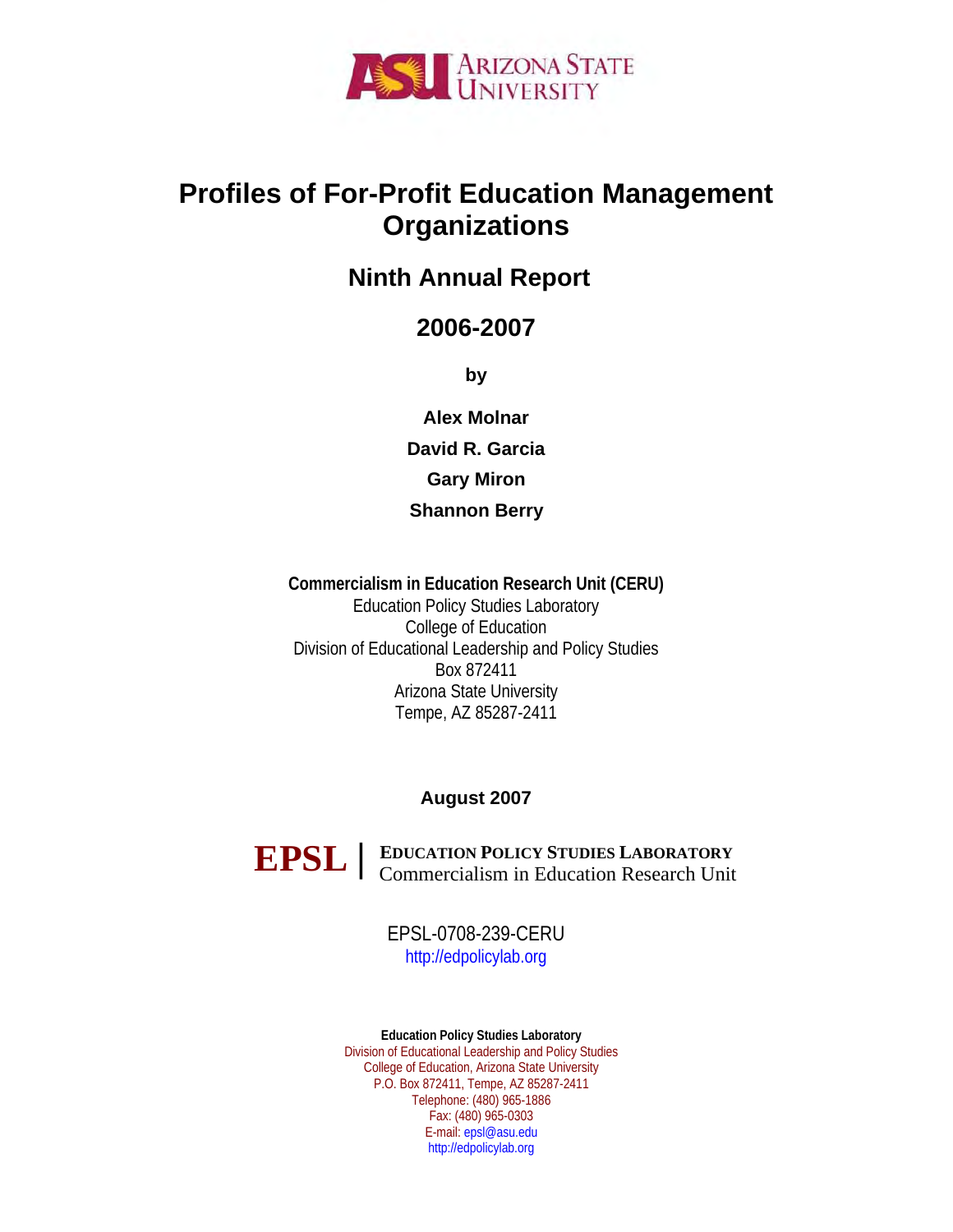# **Table of Contents**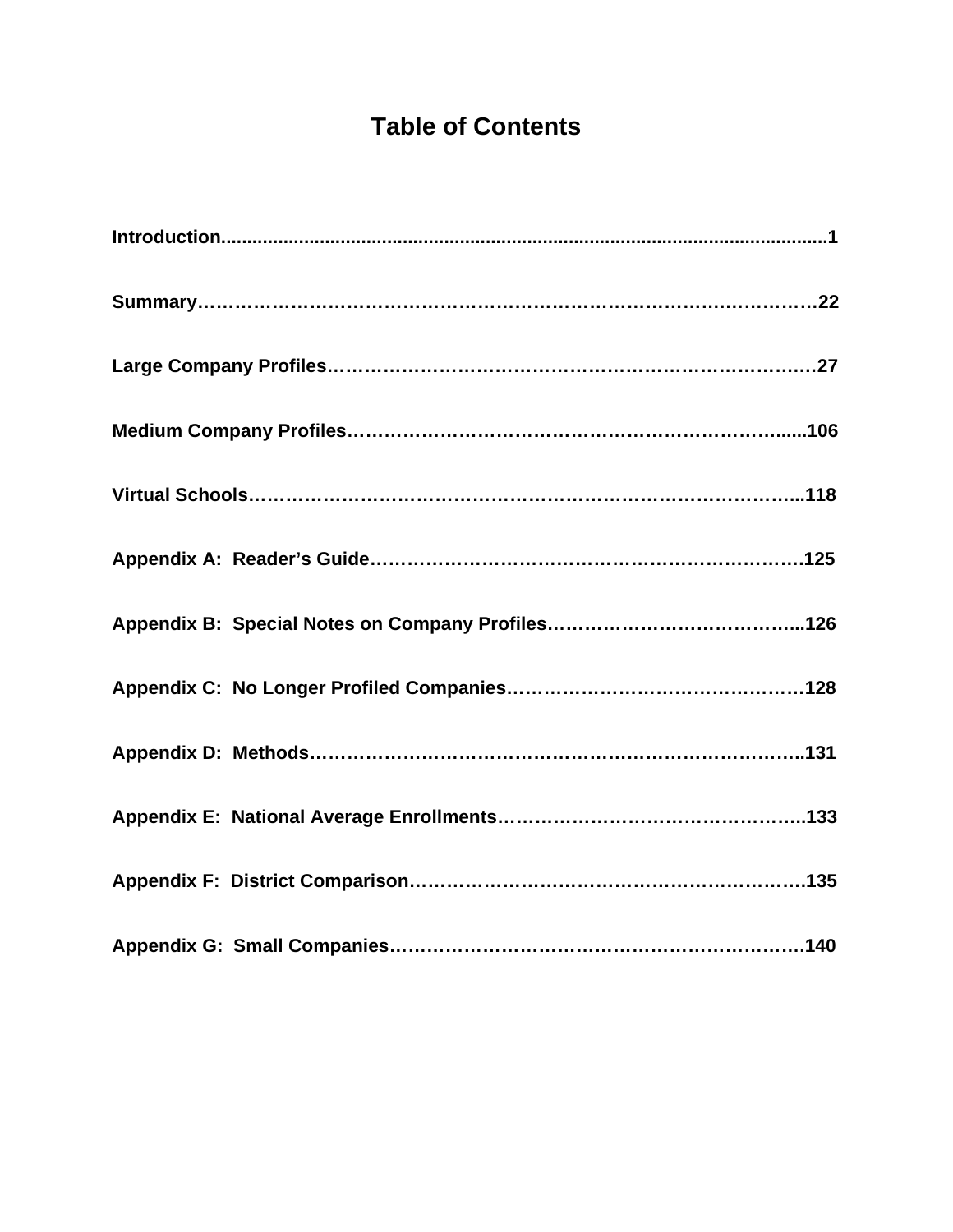# **Profiles of For-Profit Education Management Organizations: 2006-2007**

### **Summary**

The for-profit education management industry has, based on the available data, entered a period of relative stability. The industry's actual condition, however, is more difficult to determine than ever. This is because companies that dominate the industry are privately held and do not have to provide information to the public that they choose not to share. As a result a large portion of the EMO industry is not subject to independent scrutiny of either financial results or academic performance.

An examination of enrollment patterns reported by large-size education management companies—those that run 10 or more schools—finds that the charter schools they manage typically have larger enrollments than the U.S. charter school average. This pattern is most prevalent among primary schools where large-size EMOs enroll the bulk of their students. These findings suggest a business model that relies on primary education and volume for profits.

## **The EMO Industry: Background**

Education Management Organizations, or EMOs, emerged more than a decade ago in the context of widespread interest in so-called market-based school reform proposals. Wall Street analysts coined the term EMO as an analogue to health maintenance organizations (HMOs), prepaid health insurance plans.

 An Education Management Organization, or EMO, is a private firm that manages schools receiving public funds, including district public schools (also called non-charter schools in this report) and charter schools. The EMO-managed schools tracked in this report operate under the same admissions rules as regular public schools and are operated for-profit. Historically, only a small portion of EMOs have been nonprofits. Also not tracked are for-profit private schools, including those that may receive public funds under tuition voucher programs such as those that operate in Milwaukee, Cleveland, or the District of Columbia. (See Appendix A for definitions.)

The theory behind market-based school reform proposals is that, by being forced to compete with other schools, existing public schools will necessarily improve or cease operating. Competition under this theory generally comes in two forms: private schools, with taxpayer-funded tuition vouchers, or charter schools, which operate largely independent of the school district but have been chartered by a public entity or publicly appointed entity so that they qualify for local and state taxpayer funds in the same way as conventional district schools. In practice, voucher schools have remained a small part of the market-reform arena, while charter schools now account for the lion's share of alternatives to traditional public schools.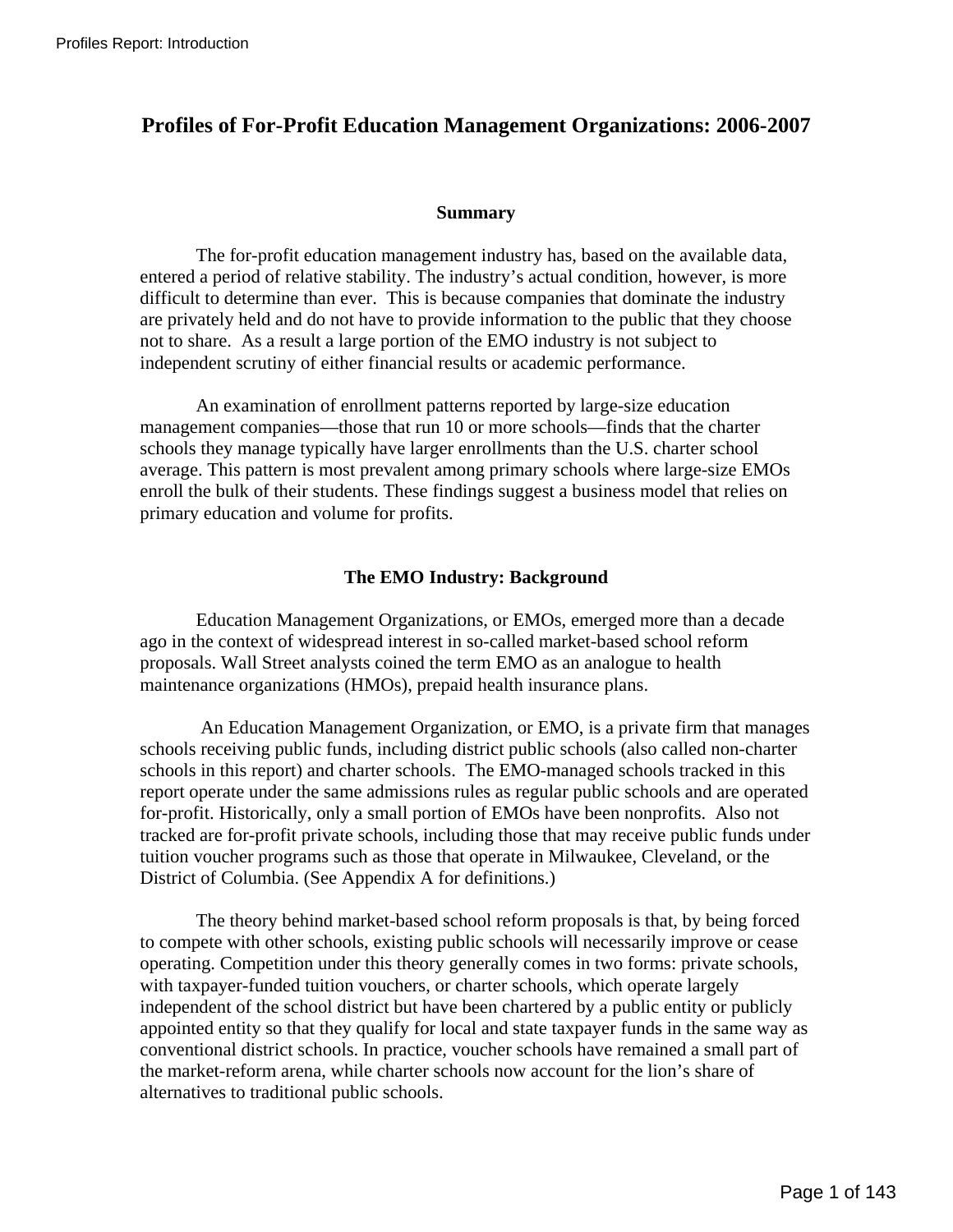While faith in market competition as an effective engine of reform provides a general theoretical basis for both EMO-run district (non-charter) and charter schools the specifics of the competition are somewhat different in each instance. Adherents of market-based school reform favor charter schools on the belief that they provide competition that will force existing public schools to improve their outcomes or else be put out of operation. Support for for-profit management of district schools, meanwhile, arises essentially from a belief that private business models are more efficient and effective than non-profit, government-operated institutions. A for-profit company contracted to administer district public schools, it is reasoned, will have incentives (making a profit in the short term, and retaining a profitable contract in the long term) to seek efficiencies and improve student outcomes and achievement. The competition, in this context, takes place not among schools or districts themselves, but among current or potential managers of schools.

Few studies are available to assess the effectiveness of EMOs per se. Large-scale EMO management of district schools has been limited to a handful of companies in and a few urban centers, including Baltimore, Philadelphia, and most recently New Orleans. Studies such as those of the performance of Edison Schools have at best been inconclusive with several recent reports failing to find any improvement in student outcomes either from charter schools in general or from charter schools managed by EMOs in particular. (This issue is further discussed below.)

The number of schools under management, school enrollment and other data reported here are estimates. Several EMO's profiled failed to provide information for this report. As privately held companies, despite receiving millions of dollars in public funding, there is no way to compel them to share information about their operations (see Appendix B).

## **Findings for 2006-2007**

The *Profiles of For-Profit Education Management Organizations: 2006-2007* is the ninth annual *Profiles* report. Profiled EMOs are categorized into three size categories: small (those operating three or fewer schools); medium (those operating four to nine schools); and large (those operating ten or more schools). The *2006-2007 Profiles* report identifies a total of 23 companies categorized as large- or medium-size, the same number as identified in the *2005-2006 Profiles*. EMOs now operate in 31 states, up two from last year, however. One firm was excluded from the current *Profiles* because it became a notfor-profit organization (see Appendix C).<sup>1</sup> Two firms changed size category in the 2006-*2007 Profiles* report (see Large- and Medium-Size EMO section below).

In2006-2007, large- and medium-size EMOs managed a total of  $457<sup>2</sup>$  schools, down from 480 in the *2005-2006 Profiles*. Edison Schools lost the greatest net number of school contracts (four) among large- and medium-size EMOs.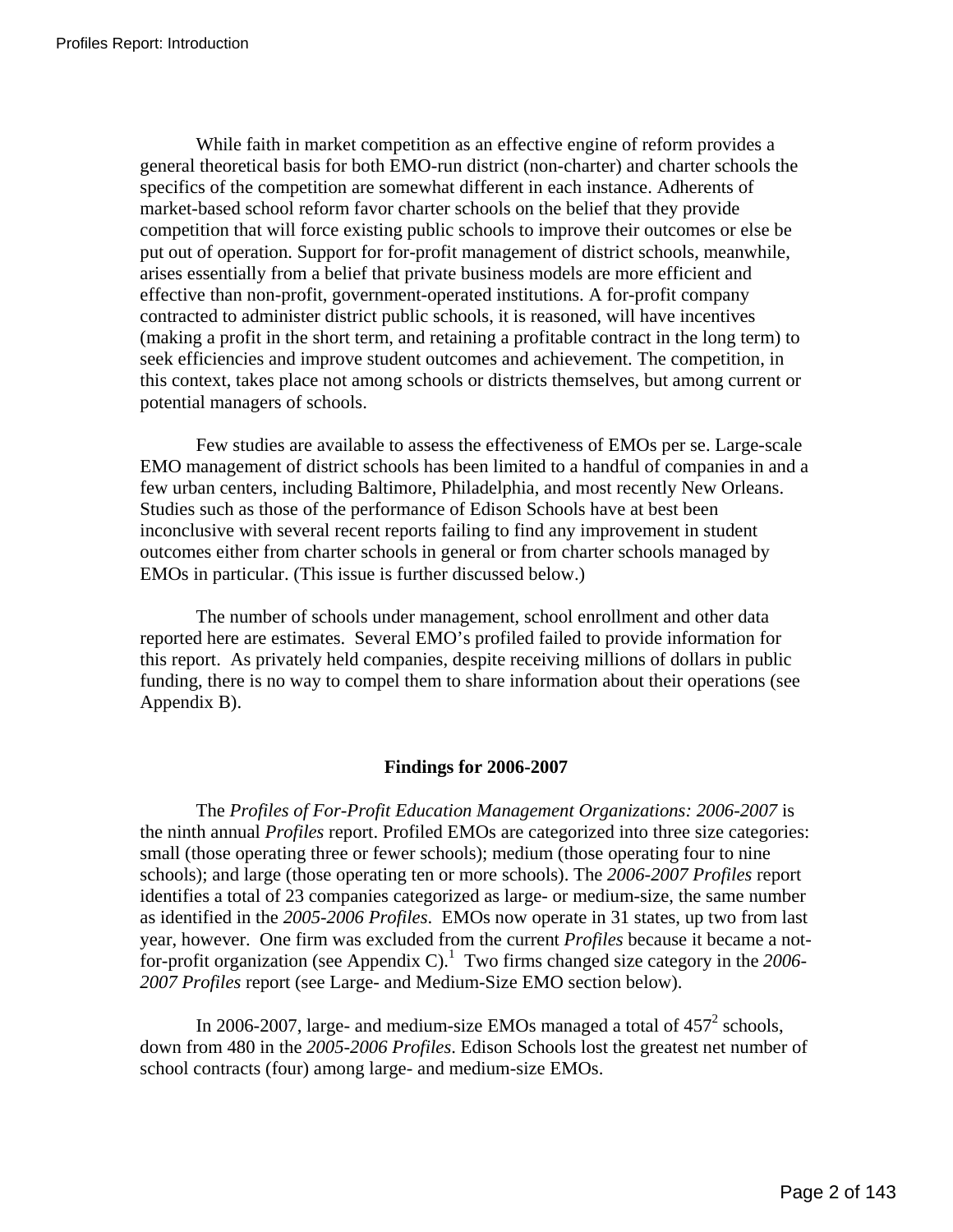The *2006-2007 Profiles* report omits data about and profiles of small-size EMOs and the corresponding lists of the schools they operate. This decision was made for two reasons. First, small companies as a group appear to represent a relatively minor segment of the industry. For instance, for this edition of the *Profiles* researchers counted 25 smallsize companies managing a total of 36 schools that enroll a total of 10,823 students. Thus, although small-size EMOs represent more than half of the total number of companies surveyed for this year's report, schools run by small-size EMOs account for only 4.7% of the total enrollment in EMO-managed schools overall. Their apparently minimal footprint in the industry makes it unlikely that the omission of small EMOs from this year's analyses will materially affect the overall conclusions drawn. Second, as a consequence of smaller size and influence, the tracking of small EMOs over time is particularly difficult, with some new firms surfacing while other, formerly profiled firms could not be verified for the current *Profiles*. The volatility of the data available about small-size EMOs reduced our confidence in the completeness of data and thus the decision was made to eliminate from this report companies that manage fewer than four schools.

# **Large- and Medium-Size EMOs**

The *2006-2007 Profiles* report profiles 23 EMOs (14 large- and 9 medium-size). Since last year, Pinnacle Education, formerly a medium-sized firm moved into the large category with the addition of one school and Benjamin Franklin Charter School moved from the small- to medium-size category also with the addition of one school. In total, the large- and medium-size EMOs manage a combination of charter, district, and "virtual" schools with a total enrollment of 218,675 students. Table 1 is the only table that includes virtual school data.

Table 1 presents trend data on the number of large- and medium-size EMOs, the number of schools they operate, and student enrollment.<sup>[3](#page-22-2)</sup>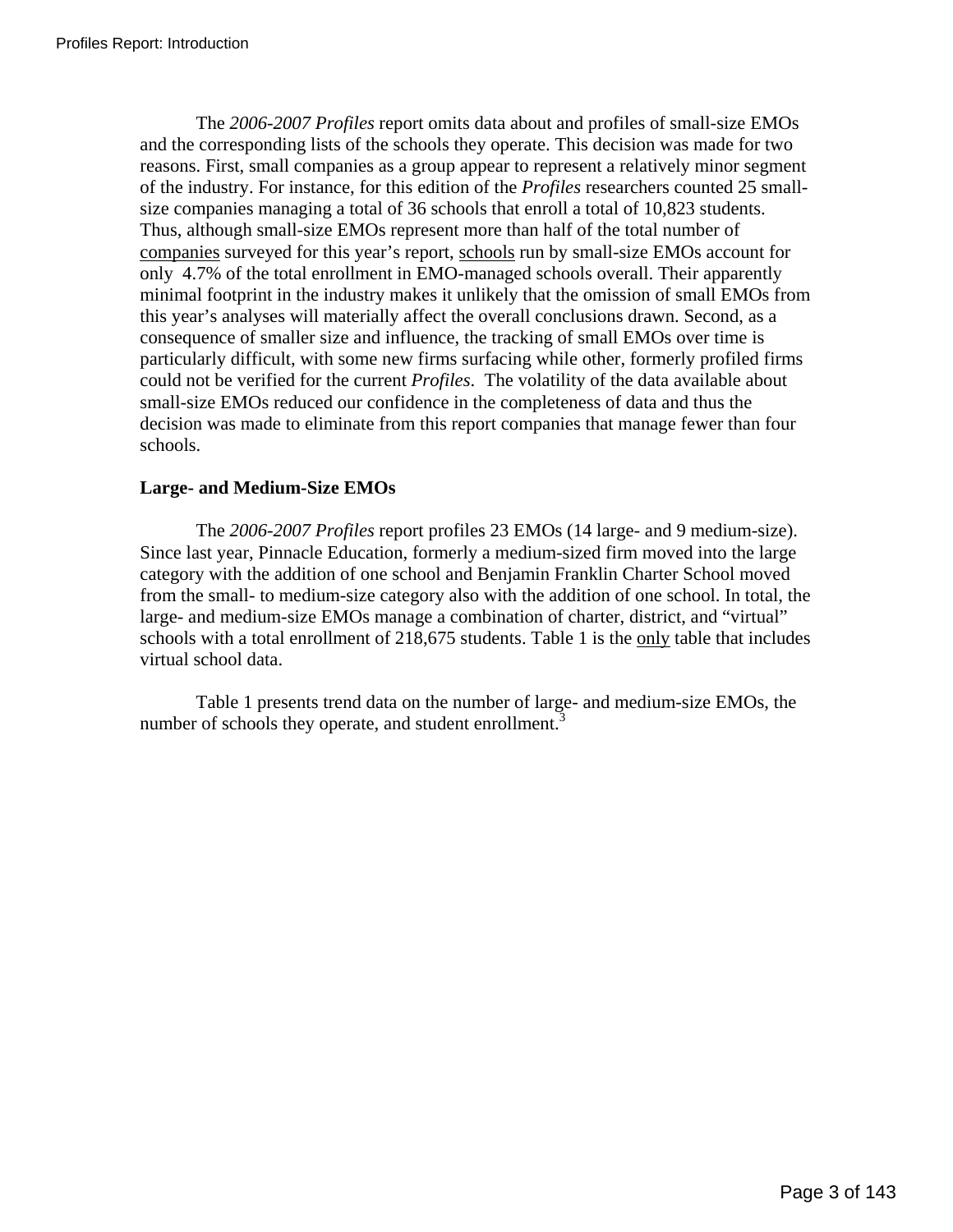| <b>School</b><br>Year | Number of<br>Large- and<br><b>Medium-Size</b><br><b>Companies</b><br><b>Profiled</b> | <b>Estimated</b><br>Number of<br><b>Schools</b><br><b>Managed by</b><br><b>Profiled</b><br><b>Companies</b> | <b>Estimated</b><br>Number of<br><b>Students Enrolled</b><br>by Profiled<br>Companies* | <b>Number of</b><br><b>States in Which</b><br><b>Profiled</b><br><b>Companies</b><br>Operate** |
|-----------------------|--------------------------------------------------------------------------------------|-------------------------------------------------------------------------------------------------------------|----------------------------------------------------------------------------------------|------------------------------------------------------------------------------------------------|
| $2002 -$<br>2003      | 18                                                                                   | 375                                                                                                         | 180,632                                                                                | 25                                                                                             |
| 2003-<br>2004         | 21                                                                                   | 424                                                                                                         | 190,335                                                                                | 29                                                                                             |
| 2004-<br>2005         | 24                                                                                   | 483                                                                                                         | 227,740                                                                                | 25                                                                                             |
| 2005-<br>2006         | 23                                                                                   | 480                                                                                                         | 225,466                                                                                | 29                                                                                             |
| 2006-<br>2007         | 23                                                                                   | $457***$                                                                                                    | 218,675                                                                                | 31                                                                                             |

## **Table 1: Summary Data for Large- and Medium-Size EMOs, by Year**

Note: Numbers are estimated because some EMOs did not respond to requests for data (see Appendix B). Small firms, included in previous years' versions of this table, have been excluded from the current report because the data associated with them are deemed less reliable. Years prior to 2002-2003 have been omitted because those *Profiles* reports did not include the "medium-size" category, and did not include complete enrollment data.

\* Enrollment data were not tracked in the first three years of the *Profiles* report.

\*\* Includes the District of Columbia.

\*\*\* This does not include eight Mosaica schools for which the company did not provide enrollment information.

### **EMOs and Charter Schools**

The U.S. charter school data provided here are derived from the U.S. Department of Education's Common Core of Data (CCD). EMO-managed charter school data are derived from company self-reports. The CCD data lag the EMO-reported data by two years. The most recent CCD data (and the data used in the report) are for the 2004-2005 school year. The EMO school and student enrollment counts are from 2006-2007.

In an effort to make "apples to apples" comparisons between EMO-managed charter schools and U.S. charter schools in general, the charter school universe is defined as charter schools classified in the CCD database as operating in large towns or larger population centers.<sup>[4](#page-22-3)</sup> As a result, the number of U.S. charter schools reported here is not the same as the total number reported in the CCD database.<sup>5</sup> Excluding charter schools in lesser-populated areas creates conservative and more uniform comparisons between the average U.S. charter school enrollment estimates and the enrollments of EMOmanaged charter schools. This is true for two reasons. Schools in less populated areas are generally smaller than schools in larger population centers and EMOs most often operate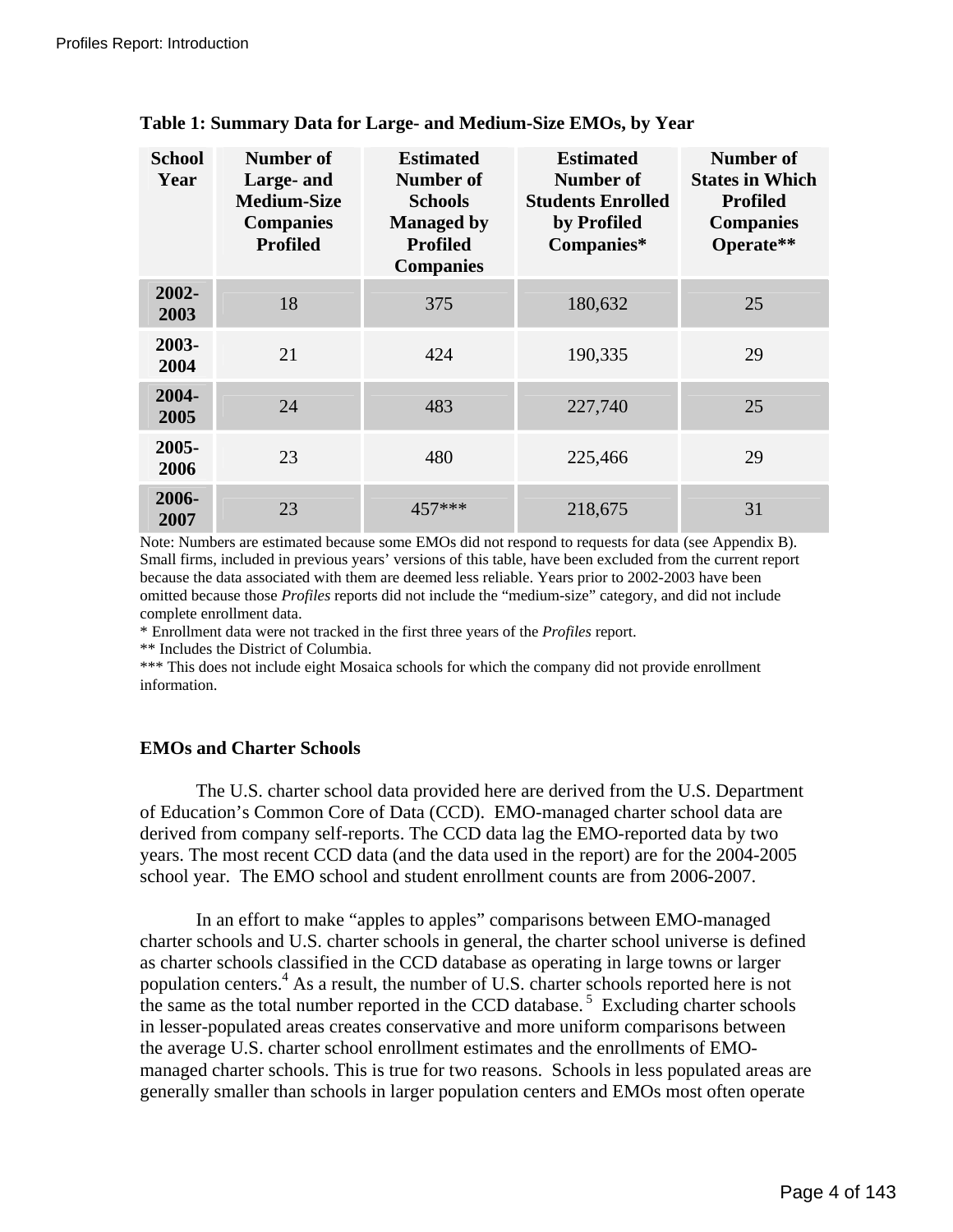in larger population centers. The exclusion of these smaller schools creates larger average U.S. charter school enrollment estimates than if the small schools were included. Schools in the CCD data base listed as "scheduled to open-not open yet" and those listed as "temporarily closed" are excluded from the analysis for obvious reasons.

According to the most recent complete Common Core of Data (CCD) data set (2004-2005) a total of 615,147 students are enrolled in 2,475 U.S. charter schools. Excluding so-called virtual schools, the *2006-2007 Profiles* report estimates that 151,471 students are enrolled in 352 charter schools managed by 12 large- and 9 medium-size companies. (Two of the 14 large-size companies profiled are not included in these calculations as they manage only virtual schools.) These 21 large- and medium-size companies, therefore, manage 14%, or almost 1 in 7, of the charter schools in the nation (Table 2).

 The data in Table 2 suggest that the percentage of charter schools managed by large- and medium-size EMOs has declined slightly from 2005-2006. The apparent decline in the percentage of charter schools managed by EMOs is potentially important because it is possible that Charter Management Organizations (CMOs) are displacing forprofit EMOs as managers of charter schools. The recent growth of CMOs is in large measure due to the promotion and financial backing of foundations. CMO proponents characterize their efforts as an attempt to increase the number of charter schools and address concerns about charter school quality and the sustainability of the charter school reform.<sup>6</sup> In order to systematically monitor this phenomenon, the *2007-2008 Profiles* report will include profiles of CMOs.

 Although our data suggest that the growth of for-profit EMOs has slowed, one should also be aware that some of the large- and medium-size EMOs have been diversifying and expanding into new service areas such as the provision of supplemental education services. In addition, EMOs, such as Edison, have also packaged and sold or leased their curricula, accountability, and in-service training systems. Thus a slow down in EMO growth in schools under management may reflect a strategic change of direction for some EMOs.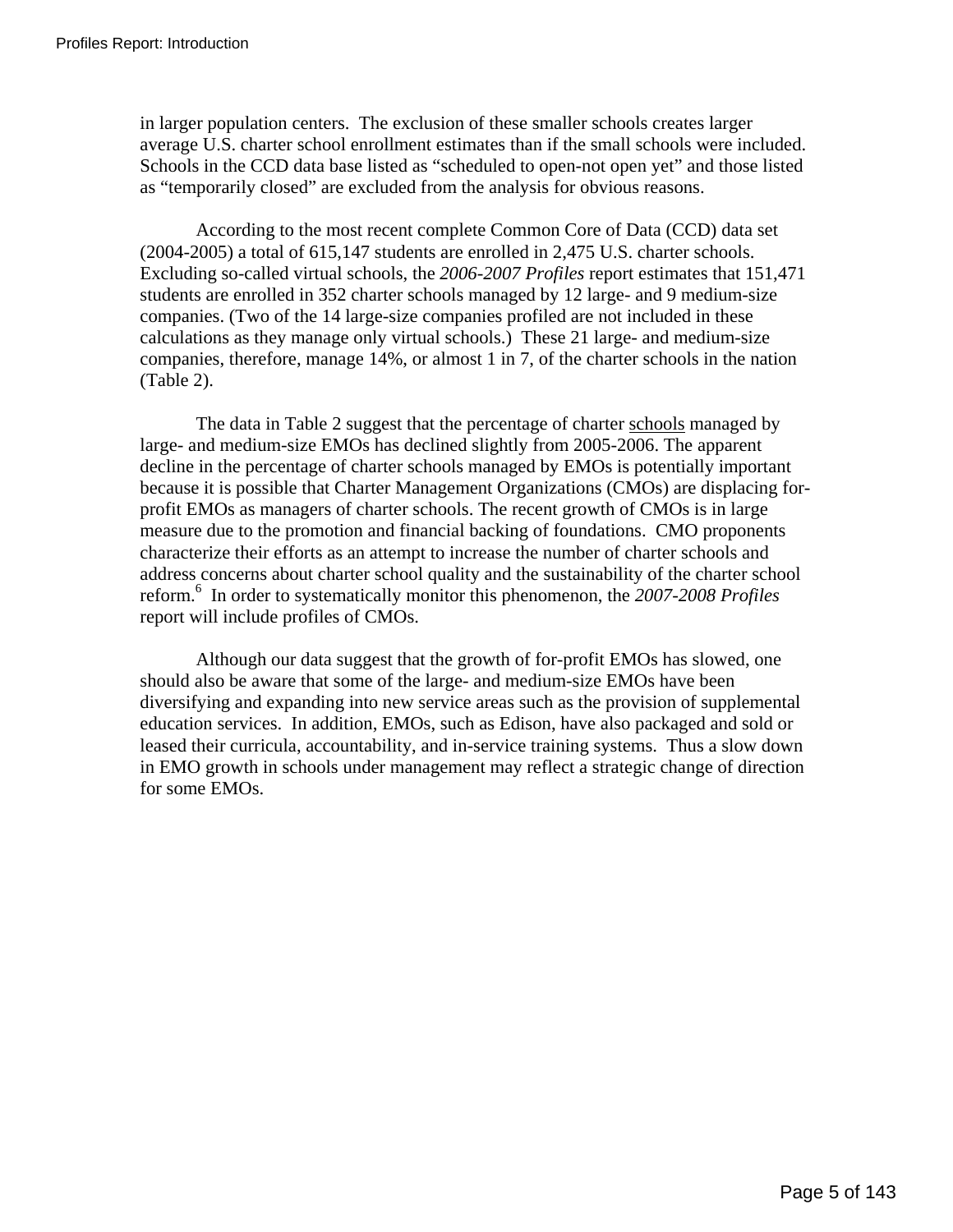|                                                                                          | <b>All School Levels</b> |           |
|------------------------------------------------------------------------------------------|--------------------------|-----------|
|                                                                                          | 2005-2006                | 2006-2007 |
| <b>Number of U.S. Charter Schools*</b>                                                   | 2,319                    | 2,475     |
| Large-Size EMOs                                                                          |                          |           |
| <b>Estimated Number of EMO Managed U.S. Charter</b><br><b>Schools</b>                    | 323                      | 296**     |
| <b>Estimated Percentage of EMO Managed U.S.</b><br><b>Charter Schools</b>                | 14%                      | 12%       |
| <b>Medium-Size EMOs</b>                                                                  |                          |           |
| <b>Estimated Number of EMO Managed U.S. Charter</b><br><b>Schools</b>                    | 55                       | 56        |
| <b>Estimated Percentage of EMO Managed U.S.</b><br><b>Charter Schools</b>                | 2%                       | 2%        |
| <b>Combined Large- and Medium-Size EMOs</b>                                              |                          |           |
| <b>Estimated Combined Total Number of EMO</b><br><b>Managed U.S. Charter Schools</b>     | 378                      | $352**$   |
| <b>Estimated Combined Total Percentage of EMO</b><br><b>Managed U.S. Charter Schools</b> | 16%                      | 14%       |

## **Table 2: Number and Percentage of U.S. Charter Schools Managed by Large- and Medium-Size EMOs**

Note: Virtual schools are not included in these data.

Percentages only reported in whole numbers.

Numbers and percentages are estimated because some EMOs did not respond to requests for data (see Appendix B)

\*The number of U.S. charter schools was taken from the U.S. Department of Education's Common Core of Data, which lag two years behind the year of their release. As set forth in this Introduction, the number of charter schools listed excludes virtual schools, non-operational schools, and schools in sparsely populated areas.<sup>[7](#page-22-6)</sup>

\*\* This does not include eight Mosaica schools for which the company did not provide enrollment information.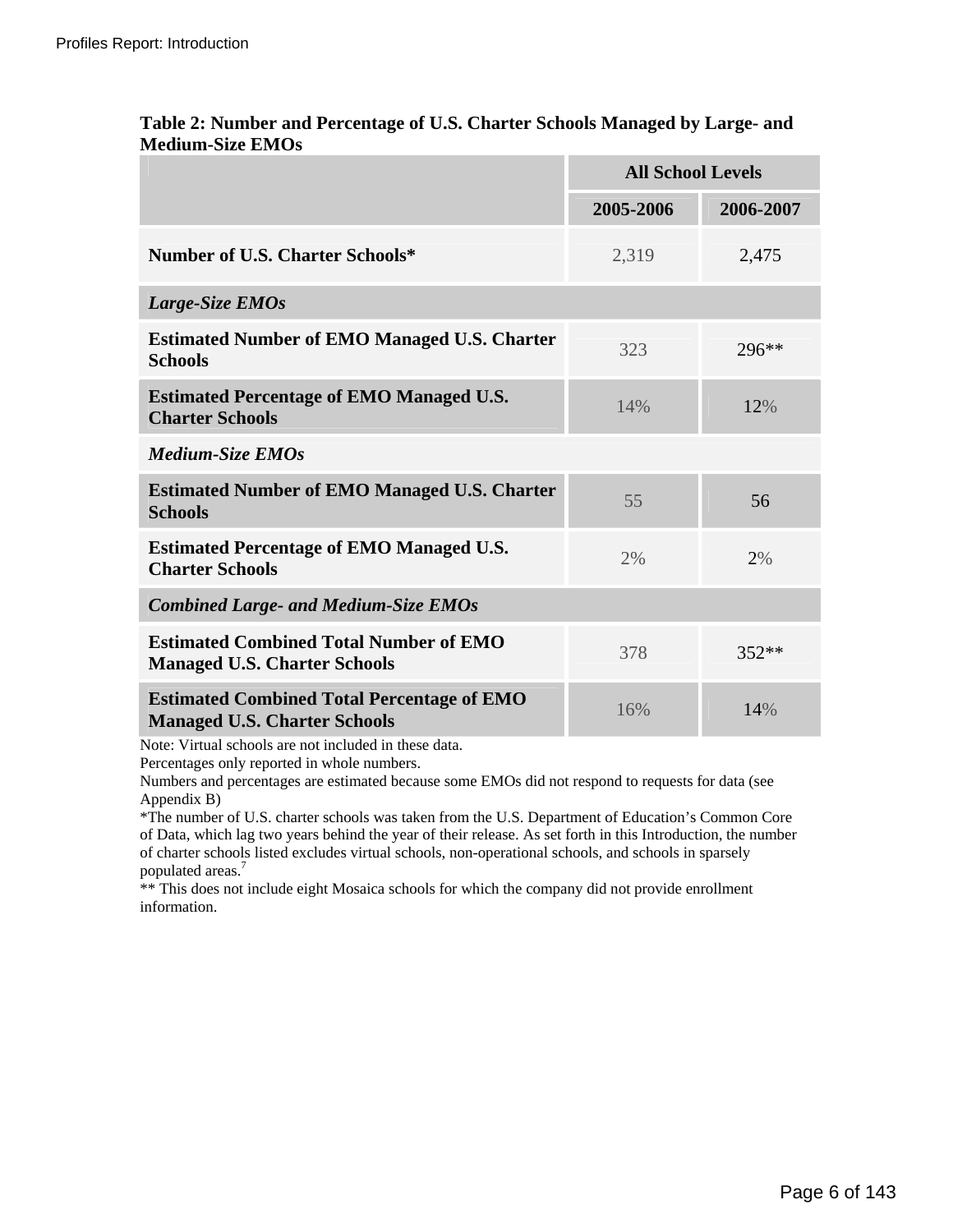| Table 3: Number and Percentage of U.S. Charter Schools Managed by Large- and Medium-Size EMOs, by School Level |               |                |               |                |               |               |               |               |
|----------------------------------------------------------------------------------------------------------------|---------------|----------------|---------------|----------------|---------------|---------------|---------------|---------------|
|                                                                                                                |               | <b>Primary</b> |               | <b>Middle</b>  |               | <b>High</b>   | Other*        |               |
|                                                                                                                | 2005-<br>2006 | 2006-<br>2007  | 2005-<br>2006 | 2006-<br>2007  | 2005-<br>2006 | 2006-<br>2007 | 2005-<br>2006 | 2006-<br>2007 |
| <b>Number of U.S Charter Schools**</b>                                                                         | 1,054         | 1,145          | 221           | 240            | 542           | 579           | 502           | 511           |
| Large-Size EMOs                                                                                                |               |                |               |                |               |               |               |               |
| <b>Estimated Number of EMO Managed U.S.</b><br><b>Charter Schools</b>                                          | 208           | 187            | 12            | $\overline{7}$ | 61            | 66            | 42            | 36            |
| <b>Estimated Percentage of EMO Managed</b><br><b>U.S. Charter Schools</b>                                      | 20%           | 16%            | 5%            | 3%             | 11%           | 11%           | 8%            | 7%            |
| <b>Medium-Size EMOs</b>                                                                                        |               |                |               |                |               |               |               |               |
| <b>Estimated Number of EMO Managed U.S.</b><br><b>Charter Schools</b>                                          | 24            | 25             | $\mathbf{1}$  | $\mathbf{1}$   | 19            | 8             | 10            | 22            |
| <b>Estimated Percentage of EMO Managed</b><br><b>U.S. Charter Schools</b>                                      | 2%            | 2%             | $1\%$         | $0\%$          | 4%            | $1\%$         | 2%            | 4%            |
| <b>Combined Large- and Medium-Size EMOs</b>                                                                    |               |                |               |                |               |               |               |               |
| <b>Estimated Combined Total Number of</b><br><b>EMO Managed U.S. Charter Schools</b>                           | 232           | 212            | 13            | 8              | 80            | 74            | 52            | 58            |
| <b>Estimated Combined Total Percentage of</b><br><b>EMO Managed U.S. Charter Schools</b>                       | 22%           | 19%            | 6%            | 3%             | 15%           | 13%           | 10%           | 11%           |

# **Table 3: Number and Percentage of U.S. Charter Schools Managed by Large- and Medium-Size EMOs, by School Level**

Note: Virtual schools are not included in these data. Percentages only reported in whole numbers. Does not include eight Mosaica schools (see Endnote 2). Numbers and percentages are estimated because some EMOs did not respond to requests for data (see Appendix B).

\*The U.S. Department of Education defines "other" schools as schools that do not fall within the grade-level configurations of primary school, middle school, or high school. For definitions of school levels, see Appendix D.

\*\*The number of U.S. charter schools was taken from the U.S. Department of Education's Common Core of Data, which lag two years behind the year of their release. As set forth in this Introduction, the number of charter schools listed excludes virtual schools, non-operational schools, and schools in sparsely populated areas (see Endnote 7). The numbers of charter schools managed by EMOs are derived from the research for this *Profiles* report.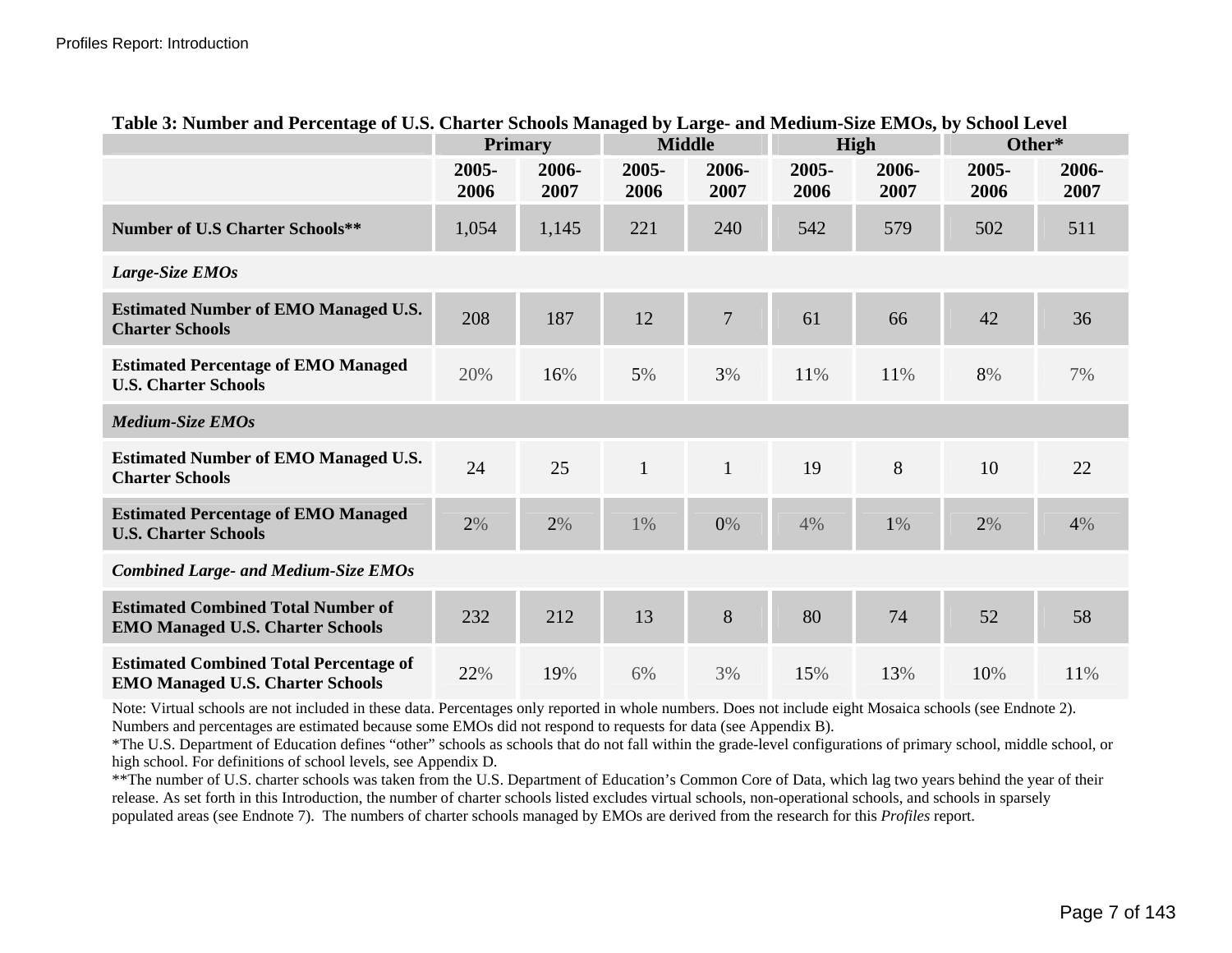|                                                                                                    | 2004-2005 | 2005-2006 | 2006-2007 |
|----------------------------------------------------------------------------------------------------|-----------|-----------|-----------|
| <b>Total Charter School Enrollment*</b>                                                            | 565,648   | 682,050   | 615,147   |
| Large-Size EMOs                                                                                    |           |           |           |
| <b>Estimated EMO Managed U.S. Charter School</b><br><b>Enrollment</b>                              | 148,031   | 143,407   | 131,379   |
| <b>Estimated Percentage of EMO Managed U.S.</b><br><b>Charter School Enrollment</b>                | 26%       | 21%       | 21%       |
| <b>Combined Large- and Medium-Size EMOs</b>                                                        |           |           |           |
| <b>Estimated Combined Total EMO Managed U.S.</b><br><b>Charter School Enrollment</b>               | 162,719   | 159,377   | 151,471   |
| <b>Estimated Combined Total Percentage of EMO</b><br><b>Managed U.S. Charter School Enrollment</b> | 29%       | 23%       | 25%       |

## **Table 4: Enrollment in U.S. Charter Schools and Those Managed by Large- and Medium-Size EMOs, All Grades K-12**

Note: Virtual schools are not included in these data. Percentages only reported in whole numbers. Numbers and percentages are estimated because some EMOs did not respond to requests for data (see Appendix B).

\*The number of U.S. charter schools was taken from the U.S. Department of Education's Common Core of Data, which lag two years behind the year of their release. As set forth in this Introduction, the U.S. charter schools counted excludes virtual schools, non-operational schools, and schools in sparsely populated areas (see Endnote 7). The numbers of charter schools managed by EMOs are derived from the research for this *Profiles* report.

The data in Table 4 indicate that charter schools run by large- and medium-size EMOs enrolled about 25 percent of the nation's charter-school students, a slightly larger percentage than last year but smaller than 2003-2004.

The reduction in the *2006-2007 Profiles* EMO enrollment figures in part reflects the elimination of one large-size company, Imagine Schools, from the list. Imagine, which accounted for 29 charter schools with an enrollment of 15,215 students, was converted to a not-for-profit organization in August  $2005$ .<sup>[8](#page-22-7)</sup> The  $2006$ - $2007$  enrollment figures also reflect the net loss of four charter school management contracts for another company, Edison Schools.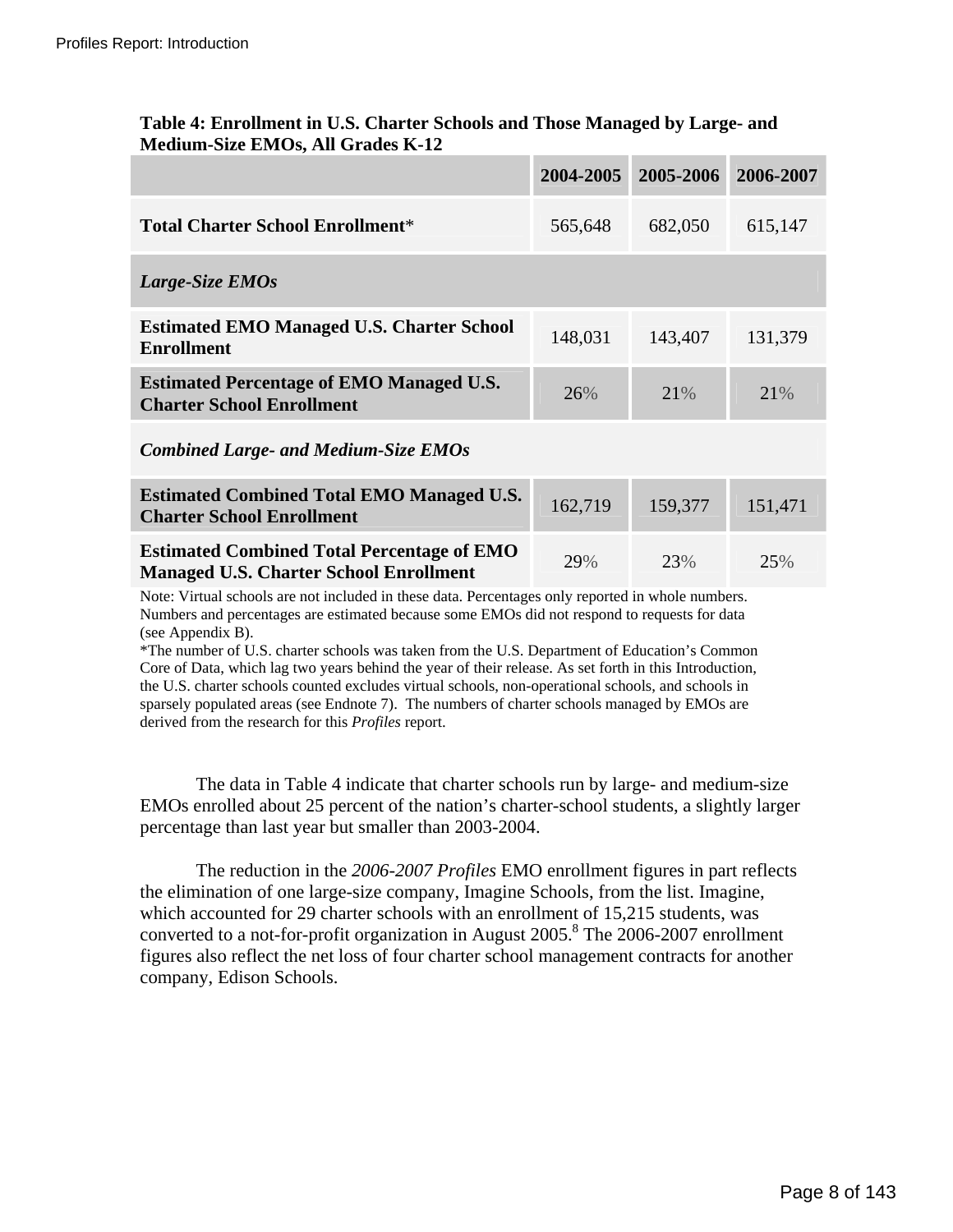## **Enrollment Patterns and Average Charter School Size**

Almost two-thirds of charter schools managed by large-size EMOs have enrollments greater than the U.S. charter school average enrollment. The data show that this trend is mostly concentrated at the Primary level, as shown in Table 5.

| <b>School level</b> | <b>Comparison to Average</b><br><b>Enrollment of U.S.</b><br><b>Charter Schools</b> | <b>Estimated Number of</b><br><b>EMO Charter Schools</b> | <b>Estimated Percentage of</b><br><b>EMO Charter Schools</b> | <b>Estimated Percentage of</b><br><b>EMO Charter Students</b> |
|---------------------|-------------------------------------------------------------------------------------|----------------------------------------------------------|--------------------------------------------------------------|---------------------------------------------------------------|
|                     | Less than                                                                           | 50 (of 187)                                              | 27%                                                          | 11%                                                           |
| <b>Primary</b>      | Greater than*                                                                       | 137 (of 187)                                             | 73%                                                          | 89%                                                           |
| <b>Middle</b>       | Less than                                                                           | $3($ of 7 $)$                                            | 43%                                                          | 12%                                                           |
|                     | Greater than*                                                                       | $4($ of 7)                                               | 57%                                                          | 88%                                                           |
|                     | Less than                                                                           | 32 (of 66)                                               | 48%                                                          | 24%                                                           |
| High                | Greater than*                                                                       | 34 (of 66)                                               | 52%                                                          | 76%                                                           |
| Other**             | Less than                                                                           | 25 (of 36)                                               | 69%                                                          | 29%                                                           |
|                     | Greater than*                                                                       | 11 (of $36$ )                                            | 31%                                                          | 71%                                                           |
|                     | Less than                                                                           | 110 (296)                                                | 37%                                                          | 15%                                                           |
| <b>All</b>          | Greater than*                                                                       | 186 (296)                                                | 63%                                                          | 85%                                                           |

## **Table 5: Enrollment Comparisons by School Level: Charter Schools Managed by Large-Size EMOs vs. U.S. Charter Schools**

Note: Virtual schools are not included in these data. Percentages only reported as whole numbers. Does not include eight Mosaica schools (see Endnote 2). Numbers and percentages are estimated because some EMOs did not respond to requests for data (see Appendix B).

\* "Greater than" includes schools with enrollments exactly equal to the national average. Very few schools actually have enroll ments equal to the national averages.

\*\*The U.S. Department of Education defines "other" schools as schools that do not fall within the grade-level configurations of primary school, middle school, or high school. For definitions of school levels, see Appendix D.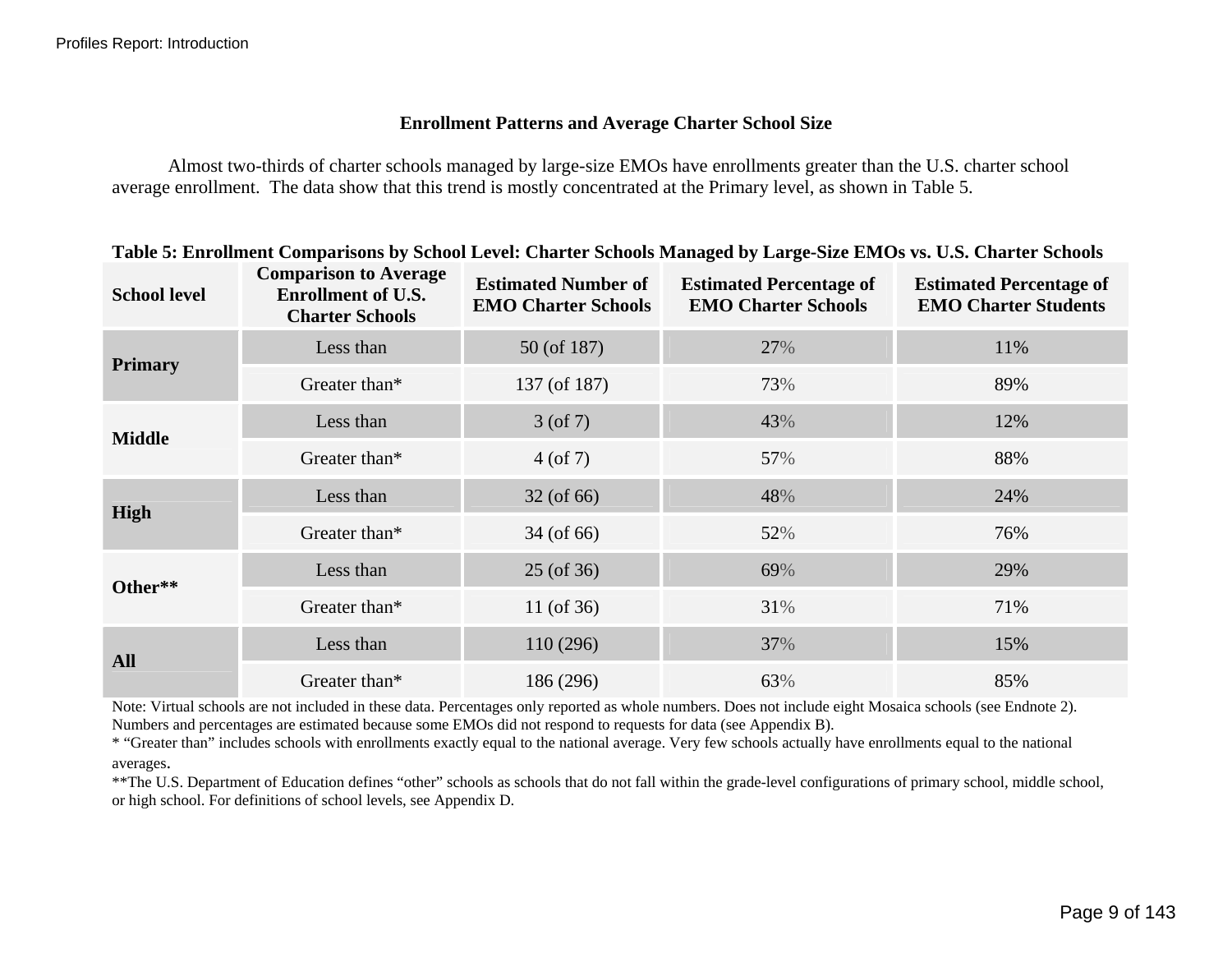Large-size EMOs enroll 131,379 charter school students. 91,794 are primary, 2,316 are middle, 21,277, are high, and 15,992 are other. These numbers are driven by a relatively few large-size EMOs. Also, larger than average enrollments in large-size EMO-run charter schools are concentrated in the primary grades. Eighty-nine percent of primary students in schools run by large-size EMOs are in schools with enrollments above the national charter school average enrollment at the primary level. It appears that the business model suggested in the 2005-2006 Profiles report<sup>[9](#page-22-8)</sup> seems to be holding: large-size EMOs are focused on relatively high enrollments at the primary level in order to deliver profits. It is important to further investigate the implications of large-size EMOs focusing on high enrollments at the primary school level.

Tables 6 and 7 display school enrollment comparisons by company.

| Table 6: Overall School Size Comparisons by Company: Charter Schools Managed by Large-Size EMOs vs. U.S. Charter |  |  |
|------------------------------------------------------------------------------------------------------------------|--|--|
| <b>School Average Enrollment</b>                                                                                 |  |  |

| <b>EMO</b>                              | <b>Number of EMO Managed</b><br><b>Charter Schools Exceeding</b><br><b>U.S. Charter School Average</b><br><b>Enrollment</b> | <b>Percentage of EMO Managed</b><br><b>Charter Schools Exceeding</b><br><b>U.S. Charter School Average</b><br><b>Enrollment</b> | <b>Percentage of Students</b><br><b>Enrolled in EMO Managed</b><br><b>Charter Schools Exceeding</b><br><b>U.S. Charter School Average</b><br><b>Enrollment</b> |
|-----------------------------------------|-----------------------------------------------------------------------------------------------------------------------------|---------------------------------------------------------------------------------------------------------------------------------|----------------------------------------------------------------------------------------------------------------------------------------------------------------|
| Charter School Administrative Services* | 10                                                                                                                          | 67%                                                                                                                             | 88%                                                                                                                                                            |
| <b>Charter Schools USA</b>              | 15                                                                                                                          | 100%                                                                                                                            | 100%                                                                                                                                                           |
| Edison Schools                          | 33                                                                                                                          | 89%                                                                                                                             | 96%                                                                                                                                                            |
| Helicon Associates*                     | 5                                                                                                                           | 36%                                                                                                                             | 71%                                                                                                                                                            |
| Leona Group, LLC, The                   | 22                                                                                                                          | 49%                                                                                                                             | 67%                                                                                                                                                            |
| Mosaica Education, Inc.*                | 20                                                                                                                          | 59%                                                                                                                             | 79%                                                                                                                                                            |
| <b>National Heritage Academies</b>      | 52                                                                                                                          | 98%                                                                                                                             | 99%                                                                                                                                                            |
| Richard Milburn High School, Inc.       |                                                                                                                             | 8%                                                                                                                              | 12%                                                                                                                                                            |
| Victory Schools, Inc.*                  | 5                                                                                                                           | 71%                                                                                                                             | 79%                                                                                                                                                            |
| White Hat Management*                   | 23                                                                                                                          | 64%                                                                                                                             | 77%                                                                                                                                                            |

Note: Virtual schools are not included in these data. Percentages only reported as whole numbers. Does not include eight Mosaica schools (see Endnote 2).

\* Numbers and percentages are estimated because this EMO did not respond to requests for data (see Appendix B).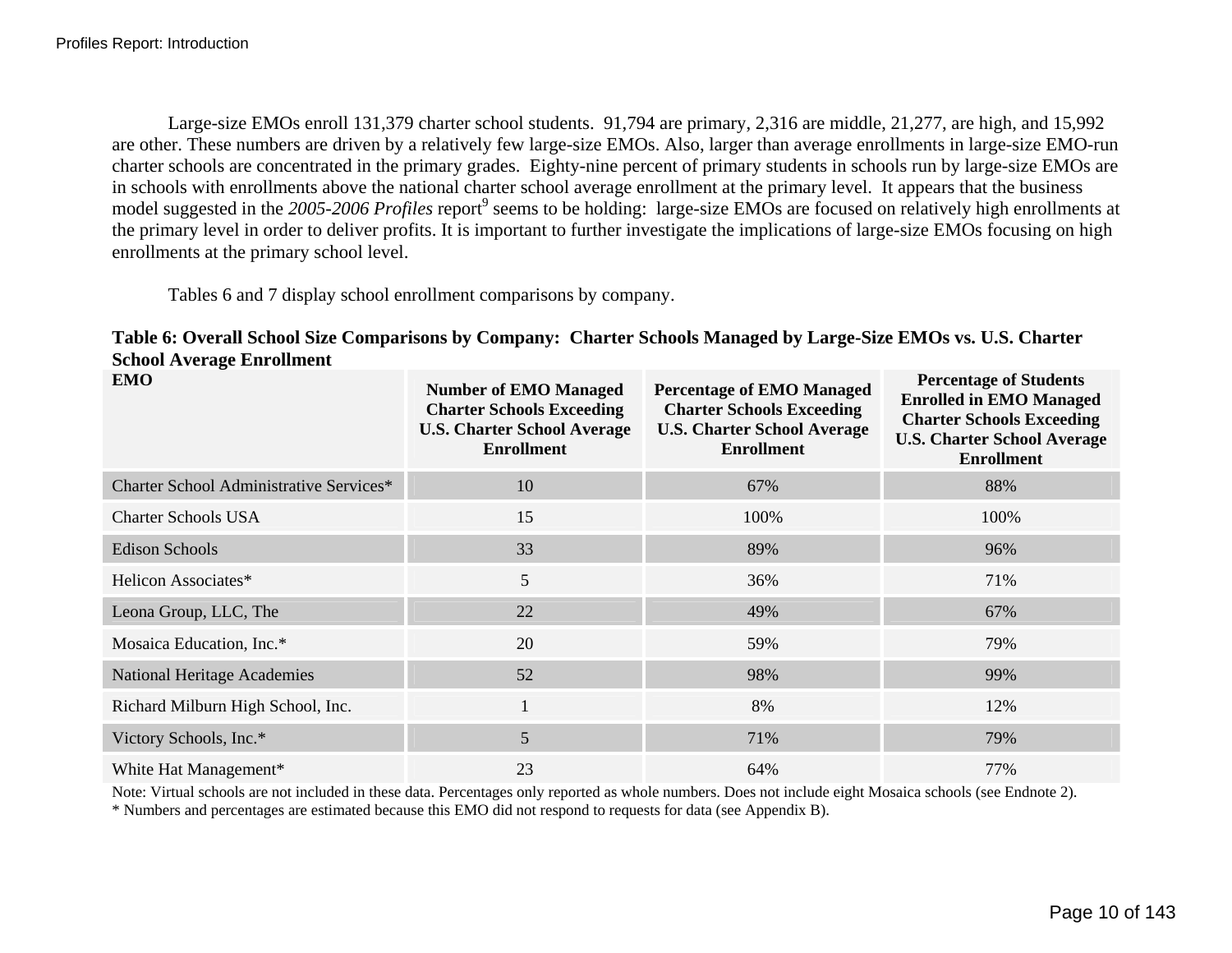| Table 7: School Size Comparisons by School Level and Company: Charter Schools Managed by Large-Size EMOs vs. U.S. |  |
|-------------------------------------------------------------------------------------------------------------------|--|
| <b>Charter School Average Enrollment</b>                                                                          |  |

| <b>School</b><br><b>Level</b> | <b>EMO</b>                              | <b>Number of EMO</b><br><b>Managed Charter</b><br><b>Schools at This Level</b><br><b>Exceeding U.S. Charter</b><br><b>School Average</b><br><b>Enrollment</b> | <b>Percentage of EMO</b><br><b>Managed Charter</b><br><b>Schools at This Level</b><br><b>Exceeding U.S. Charter</b><br><b>School Average</b><br><b>Enrollment</b> | <b>Percentage of Students</b><br><b>Enrolled in EMO Managed</b><br><b>Charter Schools at This</b><br>Level Exceeding U.S.<br><b>Charter School Average</b><br><b>Enrollment</b> |
|-------------------------------|-----------------------------------------|---------------------------------------------------------------------------------------------------------------------------------------------------------------|-------------------------------------------------------------------------------------------------------------------------------------------------------------------|---------------------------------------------------------------------------------------------------------------------------------------------------------------------------------|
|                               | Charter School Administrative Services* | 6                                                                                                                                                             | 60%                                                                                                                                                               | 79%                                                                                                                                                                             |
|                               | <b>Charter Schools USA</b>              | 13                                                                                                                                                            | 100%                                                                                                                                                              | 100%                                                                                                                                                                            |
|                               | <b>Edison Schools</b>                   | 27                                                                                                                                                            | 90%                                                                                                                                                               | 96%                                                                                                                                                                             |
|                               | Helicon Associates*                     | $\overline{3}$                                                                                                                                                | 30%                                                                                                                                                               | 55%                                                                                                                                                                             |
| <b>Primary</b>                | Leona Group, LLC, The                   | 5                                                                                                                                                             | 26%                                                                                                                                                               | 34%                                                                                                                                                                             |
|                               | Mosaica Education, Inc.*                | 19                                                                                                                                                            | 61%                                                                                                                                                               | 81%                                                                                                                                                                             |
|                               | <b>National Heritage Academies</b>      | 52                                                                                                                                                            | 98%                                                                                                                                                               | 99%                                                                                                                                                                             |
|                               | Victory Schools, Inc.*                  | 5                                                                                                                                                             | 71%                                                                                                                                                               | 79%                                                                                                                                                                             |
|                               | White Hat Management*                   | $\overline{7}$                                                                                                                                                | 58%                                                                                                                                                               | 72%                                                                                                                                                                             |
| <b>Middle</b>                 | <b>Edison Schools</b>                   | $\overline{3}$                                                                                                                                                | 75%                                                                                                                                                               | 88%                                                                                                                                                                             |
|                               | Leona Group, LLC, The                   | $\mathbf{1}$                                                                                                                                                  | 33%                                                                                                                                                               | 87%                                                                                                                                                                             |
|                               | Charter School Administrative Services* | 1                                                                                                                                                             | 50%                                                                                                                                                               | 83%                                                                                                                                                                             |
|                               | <b>Charter Schools USA</b>              | 1                                                                                                                                                             | 100%                                                                                                                                                              | 100%                                                                                                                                                                            |
| <b>High</b>                   | <b>Edison Schools</b>                   | $\mathbf{1}$                                                                                                                                                  | 100%                                                                                                                                                              | 100%                                                                                                                                                                            |
|                               | Leona Group, LLC, The                   | 14                                                                                                                                                            | 88%                                                                                                                                                               | 96%                                                                                                                                                                             |
|                               | Richard Milburn High School, Inc.       | $\mathbf{1}$                                                                                                                                                  | 8%                                                                                                                                                                | 12%                                                                                                                                                                             |
|                               | White Hat Management*                   | 16                                                                                                                                                            | 67%                                                                                                                                                               | 80%                                                                                                                                                                             |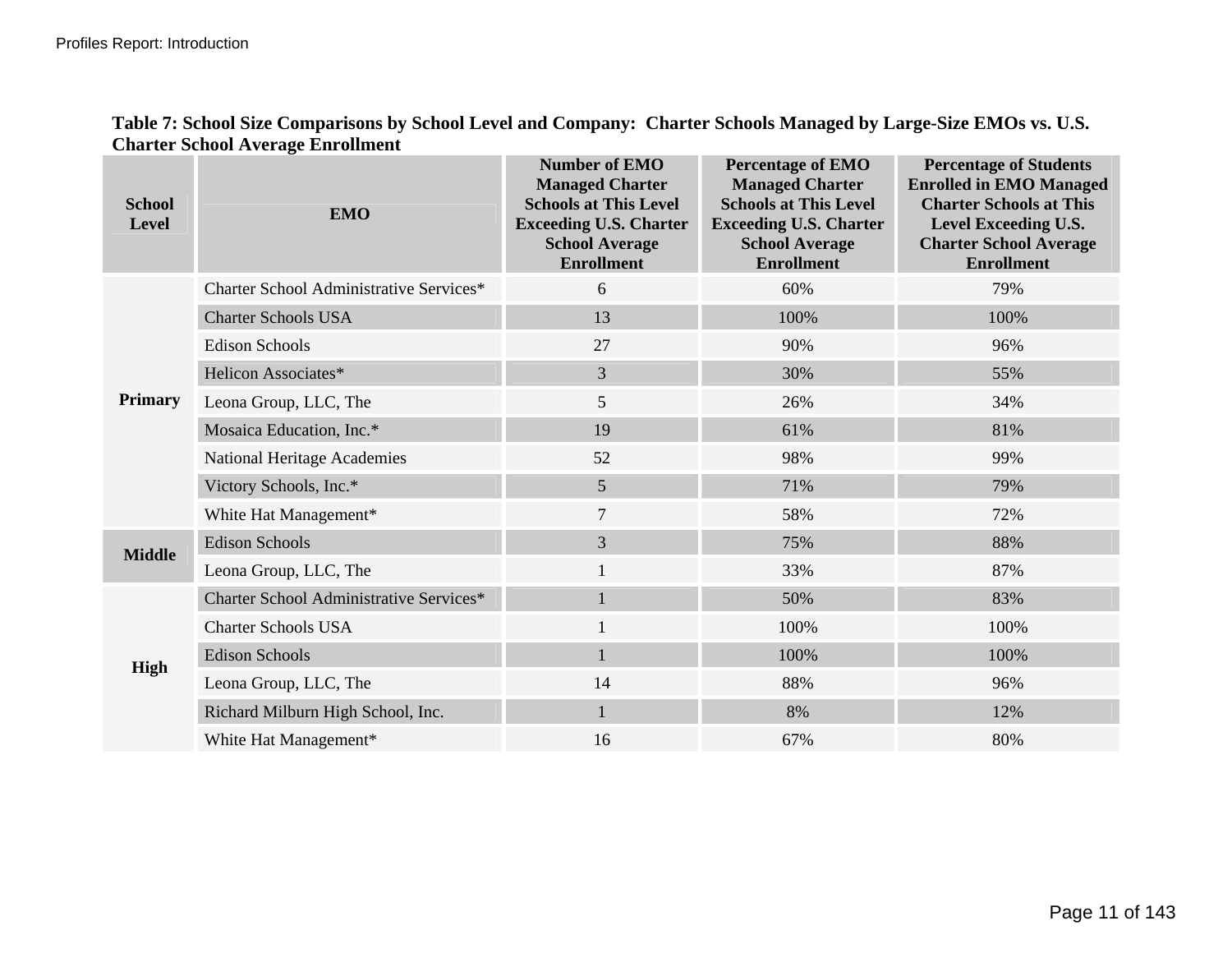|                               | Charter Denoor <i>ix</i> verage Em omnem |                                                                                                                                                               |                                                                                                                                                                   |                                                                                                                                                                                 |
|-------------------------------|------------------------------------------|---------------------------------------------------------------------------------------------------------------------------------------------------------------|-------------------------------------------------------------------------------------------------------------------------------------------------------------------|---------------------------------------------------------------------------------------------------------------------------------------------------------------------------------|
| <b>School</b><br><b>Level</b> | <b>EMO</b>                               | <b>Number of EMO</b><br><b>Managed Charter</b><br><b>Schools at This Level</b><br><b>Exceeding U.S. Charter</b><br><b>School Average</b><br><b>Enrollment</b> | <b>Percentage of EMO</b><br><b>Managed Charter</b><br><b>Schools at This Level</b><br><b>Exceeding U.S. Charter</b><br><b>School Average</b><br><b>Enrollment</b> | <b>Percentage of Students</b><br><b>Enrolled in EMO Managed</b><br><b>Charter Schools at This</b><br>Level Exceeding U.S.<br><b>Charter School Average</b><br><b>Enrollment</b> |
| Other**                       | Charter School Administrative Services*  | 3                                                                                                                                                             | 100\%                                                                                                                                                             | 100%                                                                                                                                                                            |
|                               | <b>Charter Schools USA</b>               |                                                                                                                                                               | 100%                                                                                                                                                              | 100%                                                                                                                                                                            |
|                               | Edison Schools                           | $\overline{2}$                                                                                                                                                | 100%                                                                                                                                                              | 100%                                                                                                                                                                            |
|                               | Helicon Associates*                      | $\overline{2}$                                                                                                                                                | 50%                                                                                                                                                               | 84%                                                                                                                                                                             |
|                               | Leona Group, LLC, The                    | $\overline{2}$                                                                                                                                                | 29%                                                                                                                                                               | 44%                                                                                                                                                                             |
|                               | Mosaica Education, Inc.*                 |                                                                                                                                                               | 33%                                                                                                                                                               | 61%                                                                                                                                                                             |

## **Table 7 Continued: School Size Comparisons by School Level: Charter Schools Managed by Large-Size EMOs vs. U.S. Charter School Average Enrollment**

Note: Virtual schools are not included in these data. Percentages only reported as whole numbers. Does not include eight Mosaica schools (see Endnote 2). \* Numbers and percentages are estimated because this EMO did not respond to requests for data (see Appendix B).

\*\*The U.S. Department of Education defines "other" schools as schools that do not fall within the grade-level configurations of primary school, middle school, or high school. For definitions of school levels, see Appendix D.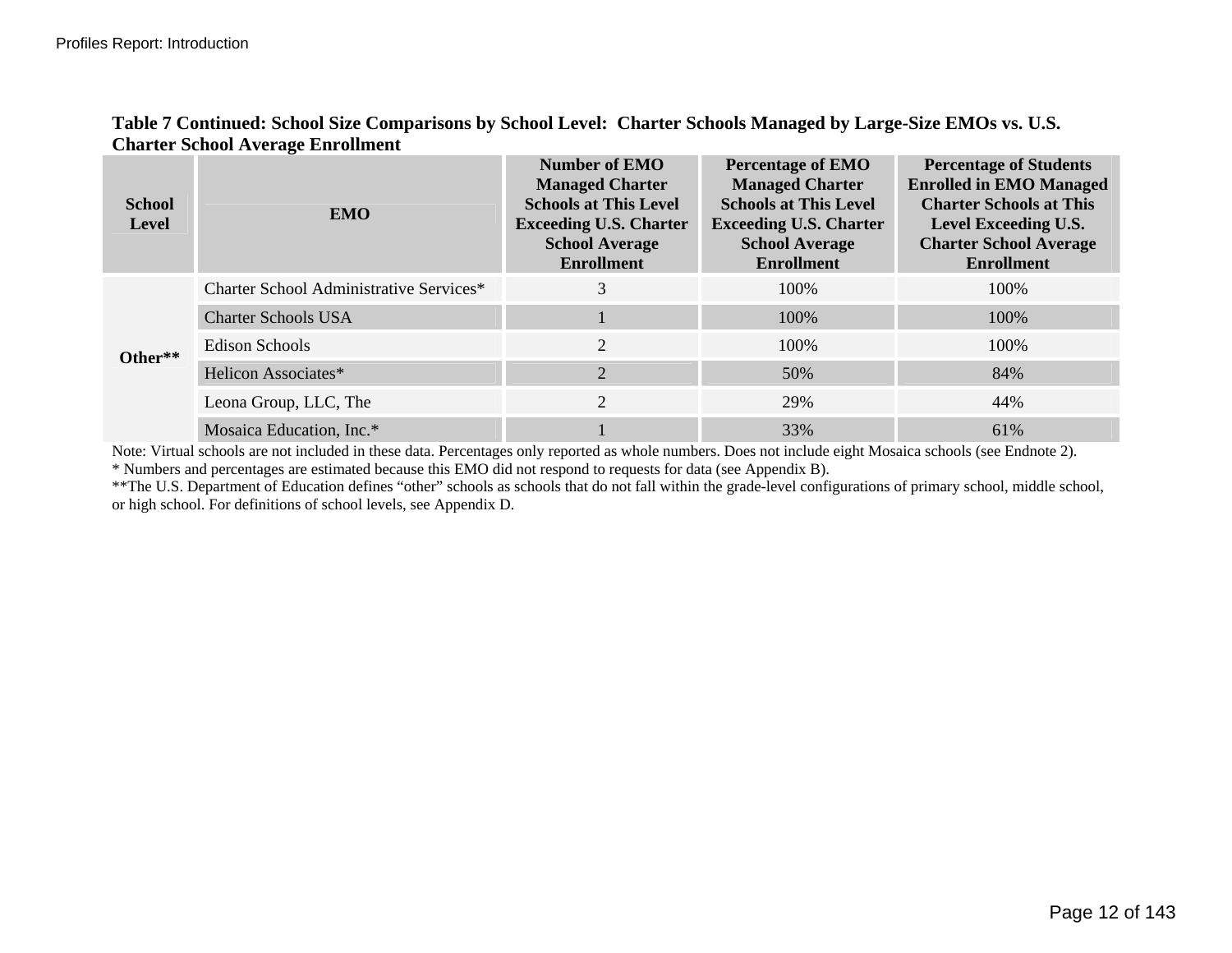## **Factors shaping the industry**

 Taken together, the data collected on EMOs for 2006-2007 suggest that their growth may be leveling off and that the industry is relatively stable. With a few exceptions most reporting EMOs have neither added nor dropped schools. Enrollments similarly have remained relatively constant.

Edison Schools, the only company in the Profiles that manages more district schools than charter schools, is the most in flux, adding six schools and dropping 10. The greatest growth is found in the virtual-school segment, dominated by K12, Inc. and Connections Academy, both of which are discussed later in this report.

In one respect Edison is something of an anomaly in the industry because, as already noted, the bulk of its contracts are not with charter schools. Indeed, while Edison has often been seen as the archetypal EMO, that designation may no longer apply very well as the industry has shifted its focus to charter schools.

Among EMOs whose business largely or exclusively focuses on managing charter schools, the largest is National Heritage Academies, which enrolls more than 30,000 students in 53 schools. A privately held company based in Michigan, it was founded in 1995 and now operates schools in five states. Unlike Edison, it has never been publicly held, and, as a consequence, has never garnered the degree of public attention that Edison has.

Other large-size EMOs, in order of the number of charter schools they manage, are The Leona Group (45); Edison (37<sup>10</sup>); White Hat Management (36<sup>11</sup>); and Mosaica Education with  $34^{12}$  charter schools. Together these five firms manage 205 charter schools – more than two-thirds of the 296 charter schools operated by the 12 large-size (10 or more schools) EMOs and more than half of the 352 charter schools managed by all 21 firms in this edition of the Profiles. These five firms enroll a total of 97,286 charter school students, almost two-thirds of the 151,471 students in all charter schools operated by the 21 large- and medium-size EMOs. (These numbers do not include any virtual schools or the two companies that only have virtual schools.)

Some EMO founders have operated in relative obscurity, but others have had relatively high profiles over the years. National Heritage Academies was founded by J.C. Huizenga, owner of a half-dozen manufacturing companies.<sup>13</sup> White Hat Management was founded and is run by David Brennan, an Ohio industrialist. Edison Schools was founded by Christopher Whittle, a publishing and media entrepreneur who earlier created Channel One, which broadcasts news and advertising in schools under an arrangement that gives schools television equipment in return for required viewing of its broadcast material. Whittle later sold Channel One; its current owners, Primedia, announced the sale of the business in April of  $2007<sup>14</sup>$  Whittle originally founded Edison to operate private schools, and after the failure of private school voucher plans to achieve significant traction nationally, redirected Edison to the management of public district schools and public charter schools.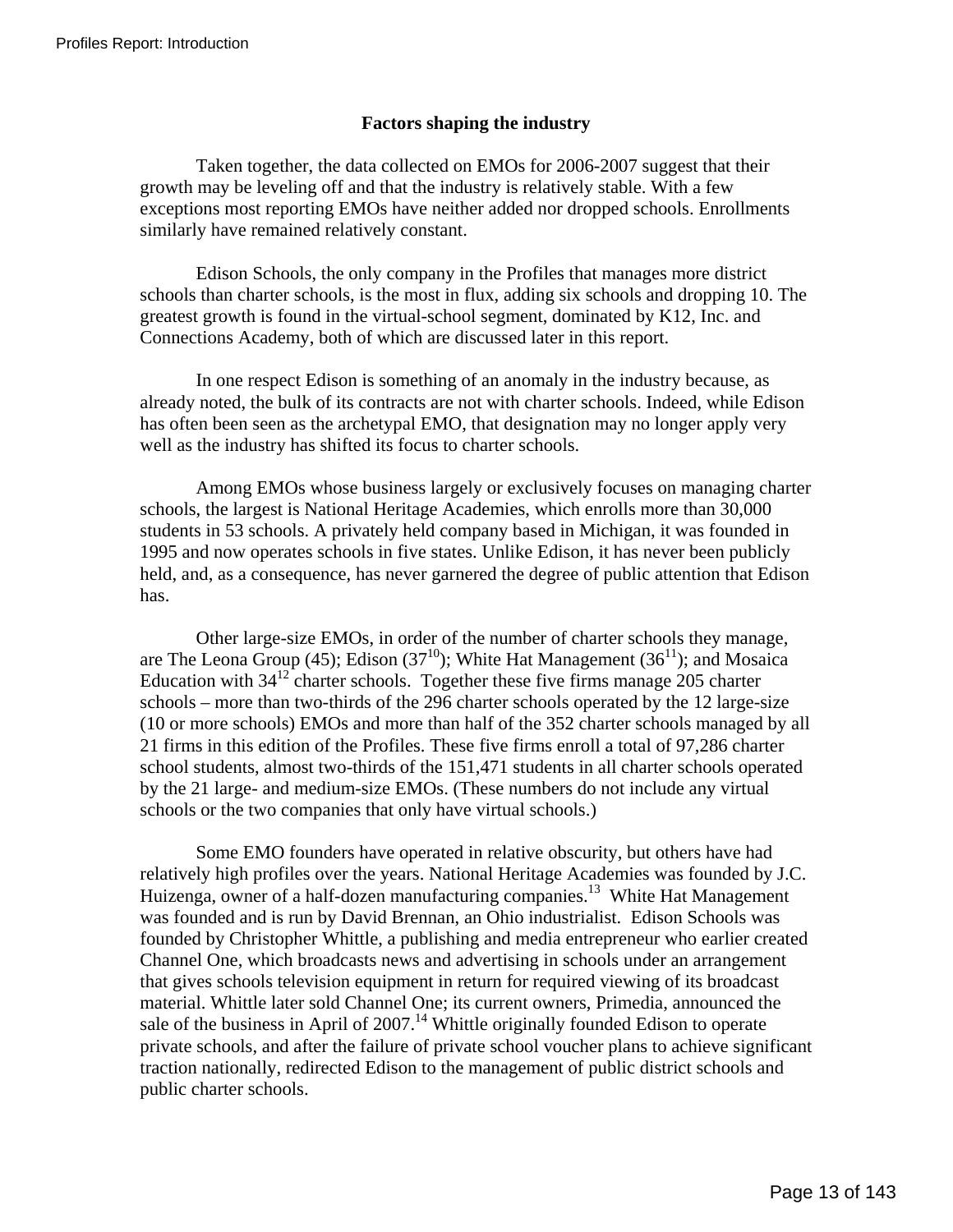All five firms are privately held and, therefore, as already noted, are largely free of any requirement to provide the public with financial or other information. Additionally, the companies' practices vary with regard to outside scrutiny. National Heritage, Leona, and Edison all responded to the authors of this report by providing updated information on the names, locations, and enrollments of the schools they operate, listing both new schools and schools they no longer operated. Mosaica and White Hat did not respond to repeated telephone and email inquiries.

Of the five firms, White Hat arguably has the most visible paper trail, owing to the outspokenness of its founder, David Brennan, his activism in Ohio politics, and media attention paid to the firm in its home state. White Hat has been the subject of repeated media scrutiny going back as far as 1999. In 2006, the *Cleveland Plain Dealer* spotlighted the company again in a group of articles that asked, in the words of its opening headline, "Who's profiting from Ohio's charter schools?"[15 C](#page-22-14)iting state records, the lead article in the series asserted that White Hat's Hope Academy schools, targeted to high school dropouts, "have faired even worse" than the rest of the state's charter schools, where "with some notable exceptions, the results so far have been dismal."<sup>16</sup> The reportedly poor performance of White Hat is particularly striking in light of the role the company and Brennan played in the 1990s in helping to formulate the Ohio charter school law. The *Cleveland Plain Dealer* article described Brennan as having "played a major role in pushing Ohio's school choice legislation through politically polarized Columbus in the mid-1990s with waves of campaign cash."<sup>[17](#page-22-16)</sup>

The *Cleveland Plain Dealer* reported that in 2005 that White Hat garnered nearly \$109 million in state dollars and "millions more" in federal grants.<sup>18</sup> The newspaper calculated that over the decade-long life of the state's charter school program, White Hat schools had collected \$350 million in Ohio State tax dollars, or 25% of what the state had spent on charter schools altogether.<sup>[19](#page-22-18)</sup>

Notwithstanding its role as a recipient of public funds, White Hat appears to be extraordinarily secretive about aspects of its operations. Representatives of the company did not respond to four separate inquiries during the preparation of this edition of the Profiles seeking verification, and correction if necessary, of the information researchers for this report had collected on the company.

The company's financial data have only recently begun to be available in state records. Researchers for the *Columbus Dispatch* reviewed state audits of 17 of the company's Ohio schools in 2006 and concluded that "White Hat made \$15.4 million in combined profits and management fees" in 2005.<sup>20</sup> Additionally, White Hat was one of four organizations criticized by the Ohio Federation of Teachers for failing to provide information about teacher contracts in response to a public information request commissioned by the teachers union. (The others were National Heritage, Leona, and Summit Academy Management of Akron, a non-profit organization that is not included in this report.) $^{21}$  $^{21}$  $^{21}$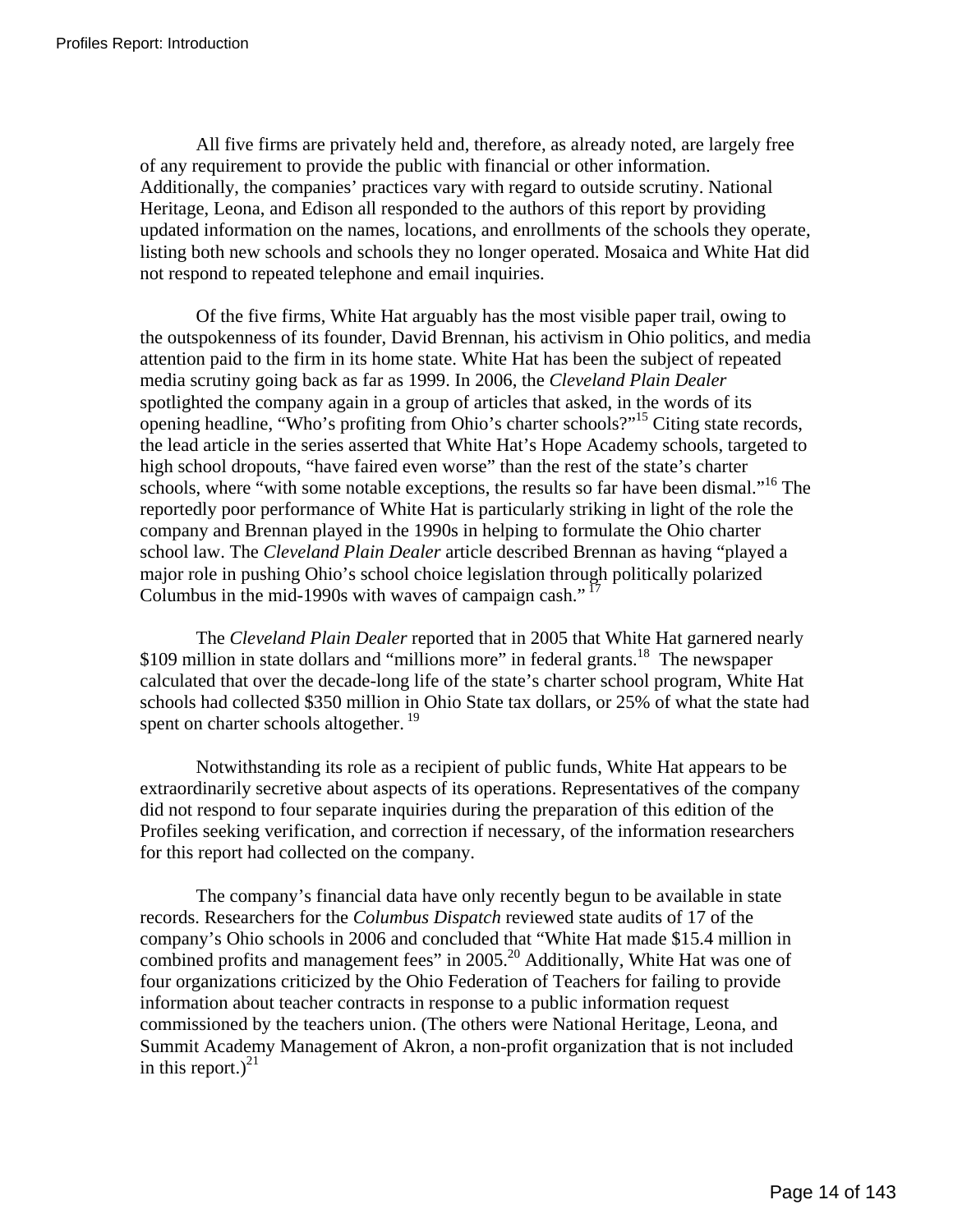Supporters of the role of for-profit EMOs as managers of charter schools have argued that such companies remain accountable to individual parents—who, it is reasoned, can choose to send or not send their children to particular schools—and to the board of the non-profit charter schools that hire the EMOs to operate them. Yet, once again in Ohio, even those assumptions are being called into question. Very late in 2006, outgoing Gov. Robert Taft signed into law a provision that gives EMOs the right to appeal terminations or non-renewals of their management contracts to run a charter school. If an EMO's appeal is granted by the charter school's sponsor agency, the law requires the sponsor to fire the board that sought to terminate the EMO's contract, and requires the EMO to appoint a new board for the school. Board members at 19 schools managed by White Hat sued in early 2007 to overturn the new law, which could prevent them from ending their schools' relationship with the company. A lawyer for the plaintiffs told the *Akron Beacon Journal* in early 2007 that under the new law, "my clients are losing their rights to run these schools."<sup>[22](#page-22-21)</sup>

## **Virtual Schools**

Virtual schools have continued to expand. Two firms dominate the industry: Connections Academy and K12, Inc. Both generally form partnerships with existing school districts to create on-line schools serving primarily students who learn from home.

Virtual schools, depending on the state, operate under two different governing frameworks. Most are established under state charter school laws. Some, however, are established under other arrangements—either directly under control of a school district, or else provided for under state enabling legislation that is separate from charter school laws. K12's 21 schools include 17 established under charter regulations and 4 that are not. Connections Academy's 12 schools include 8 charter schools and 4 non-charter schools.

K12 added seven new virtual schools for which it held management contracts in 2006. The company also discontinued providing management services to one school, the Pennsylvania Virtual Charter School, but reports that it continues to supply complete curriculum, materials and support to the school. Additionally the firm says it "provides curriculum, materials and support (but without management services) to many other schools and school districts across the country for virtual school programs that serve thousands of students." $^{23}$  $^{23}$  $^{23}$ 

K12 was launched by Knowledge Universe, a holding company founded by Lowell and Michael Milken and Lawrence Ellison.<sup>24</sup> (Michael Milken was convicted of insider trading violations after pioneering the use of junk bonds to restructure corporations in the 1980s. Ellison is a founder of software manufacturer Oracle Inc.)<sup>[25](#page-22-24)</sup> K12's web site lists its founding year as 1999,<sup>26</sup> but the company did not publicly announce its plans until February 2001.<sup>27</sup> The current relationship between K12 and Knowledge Universe, which essentially is a capitol incubator, is not clear. K12's founder and chairman, Ron Packard, is identified on the K12 web site as "previously a vice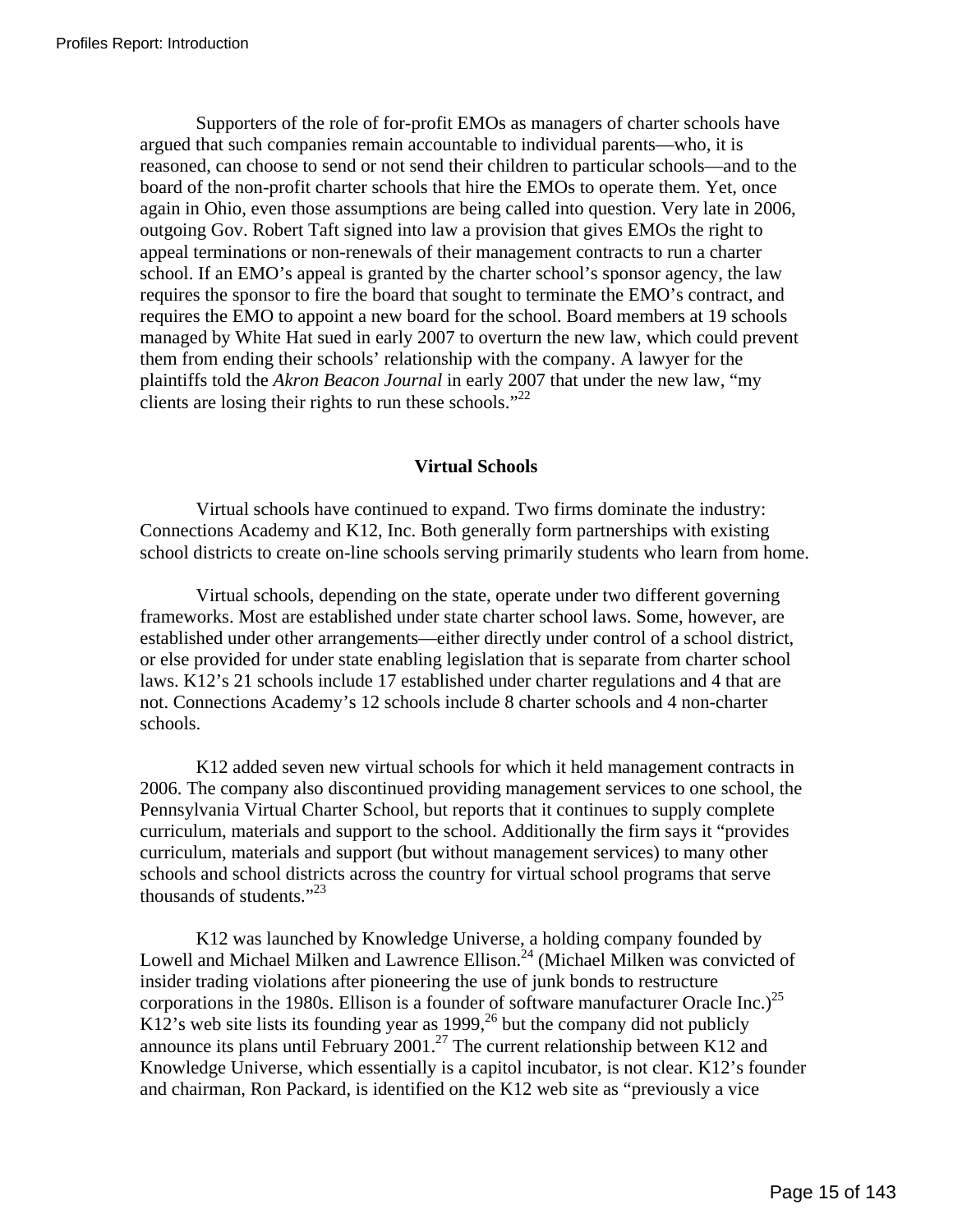president of Knowledge Universe," but otherwise the K12 web site has no references to the company that launched it.<sup>28</sup> Meanwhile, even though Knowledge Universe has a web domain, it leads only to a completely blank page.<sup>[29](#page-22-28)</sup>

Connections Academy, meanwhile, added no new schools in 2006, based on the company's response to its profile, while discontinuing three schools whose students, a company official said, were allowed to transfer to other Connections programs.<sup>30</sup>

### **The EMO Record**

While individual EMOs have offered accounts of their own success,<sup>31</sup> little in the way of additional, independently collected and analyzed data on the academic performance of EMO-run schools appeared in 2006. A study for the U.S. Department of Education by Educational Testing Service found that when corrected for demographic factors such as race and socioeconomic status, fourth graders in charter schools did less well than their peers in conventional district schools in reading or math, but that study did not specifically examine differences if any among schools run by for-profit firms and other schools. $32$ 

In early 2007, two separate studies attempted to gauge the impact of for-profit management of elementary and middle public schools in Philadelphia and produced conflicting findings. These studies examined math and reading test scores of students in restructured, low-achieving Philadelphia public schools, and included comparisons between students attending schools managed by one of several private providers, and students attending schools managed by the School District of Philadelphia. The first study, authored by researchers for the RAND Corporation, concluded that private management had no impact on math or reading achievement, while district management had a positive effect on math achievement but none on reading.<sup>33</sup> The second, by Paul Peterson of the Harvard University Program on Education Policy and Governance, found private management had a positive effect on the performance of lower-scoring students in math and reading, while district management had no measurable effect.<sup>34</sup> An independent review of both studies found each of them flawed and concluded that neither was adequate to draw definitive conclusions on the impact of private management of public schools. $35$ 

### **Continued Policy Questions**

Past editions of the Profiles report have raised questions about relationships between EMOs and school districts and between EMOs and public officials who potentially stand to regulate them. A more overarching issue, however, continues to be secrecy and accountability. States are not consistent one from another in what they require from such firms. Information regarding the operation and internal working of EMOs, however, remains proprietary with few requirements for disclosure. As already observed, particularly in the case of White Hat Management in Ohio, the continued lack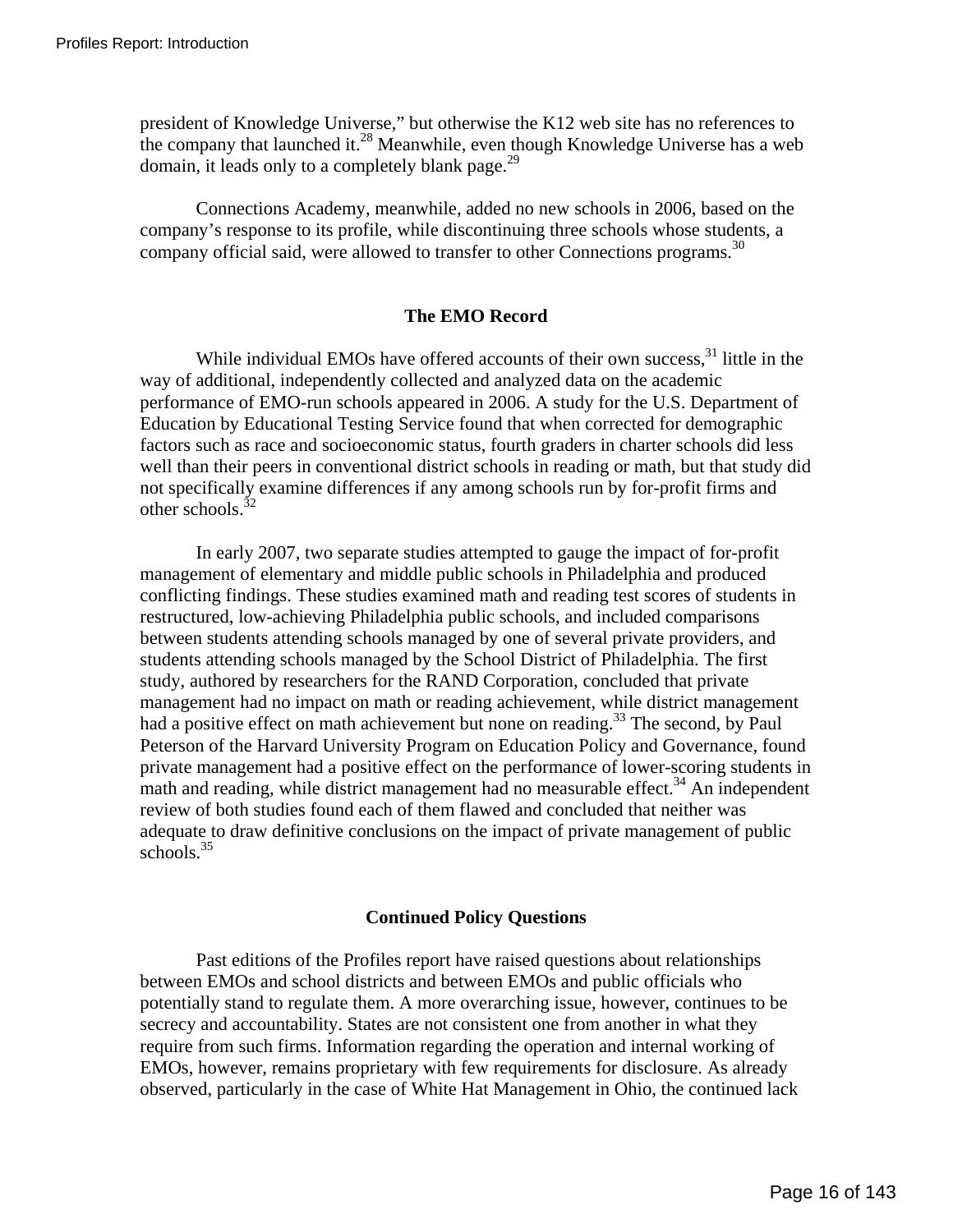of transparency in private companies that receive public funds to operate public schools remains a matter of concern.

## **Data Sources**

Compiled each year since 1998-1999, the *Profiles* report documents the number of for-profit firms involved in managing publicly funded schools, identifies the schools they manage, and records the number of students those schools enroll.

The *Profiles* report is compiled from a combination of sources. Internet searches are conducted on the name of each known EMO to identify schools with which the EMOs have contractual relationships. The resulting lists of schools are compared with previous years' lists. When a school previously listed as having a relationship with a particular EMO appears to have dropped off the list, researchers use Internet search engines and news media databases, primarily Lexis-Nexis, to ascertain the reasons for the change. Each EMO is provided with the information that has been compiled about it and is given an opportunity to verify the accuracy of the information and correct any errors in that information.

## **Using the Profiles**

The companies profiled represent those that Commercialism in Education Research Unit and Education Policy Research Unit researchers could identify as forprofit management companies, and are likely to represent only the larger or higher-profile companies in operation. As explained above, small-size companies (those that manage three or fewer schools) are no longer included in the *Profiles* report. Therefore, a substantial number of EMOs that operate a small number of schools may exist that are not included in the *Profiles* report.

The appendices contain important information that will be helpful in using the *Profiles* report. Here is a list of the appendices and a brief description of each:

- **Appendix A** contains definitions of terms and notes that will be helpful in understanding the company summaries and profiles.
- **Appendix B** contains notes on companies that failed to respond to requests for information.
- **Appendix C** contains a list of companies that are no longer profiled and the reason(s) why.
- **Appendix D** contains the methods for calculating national average enrollments.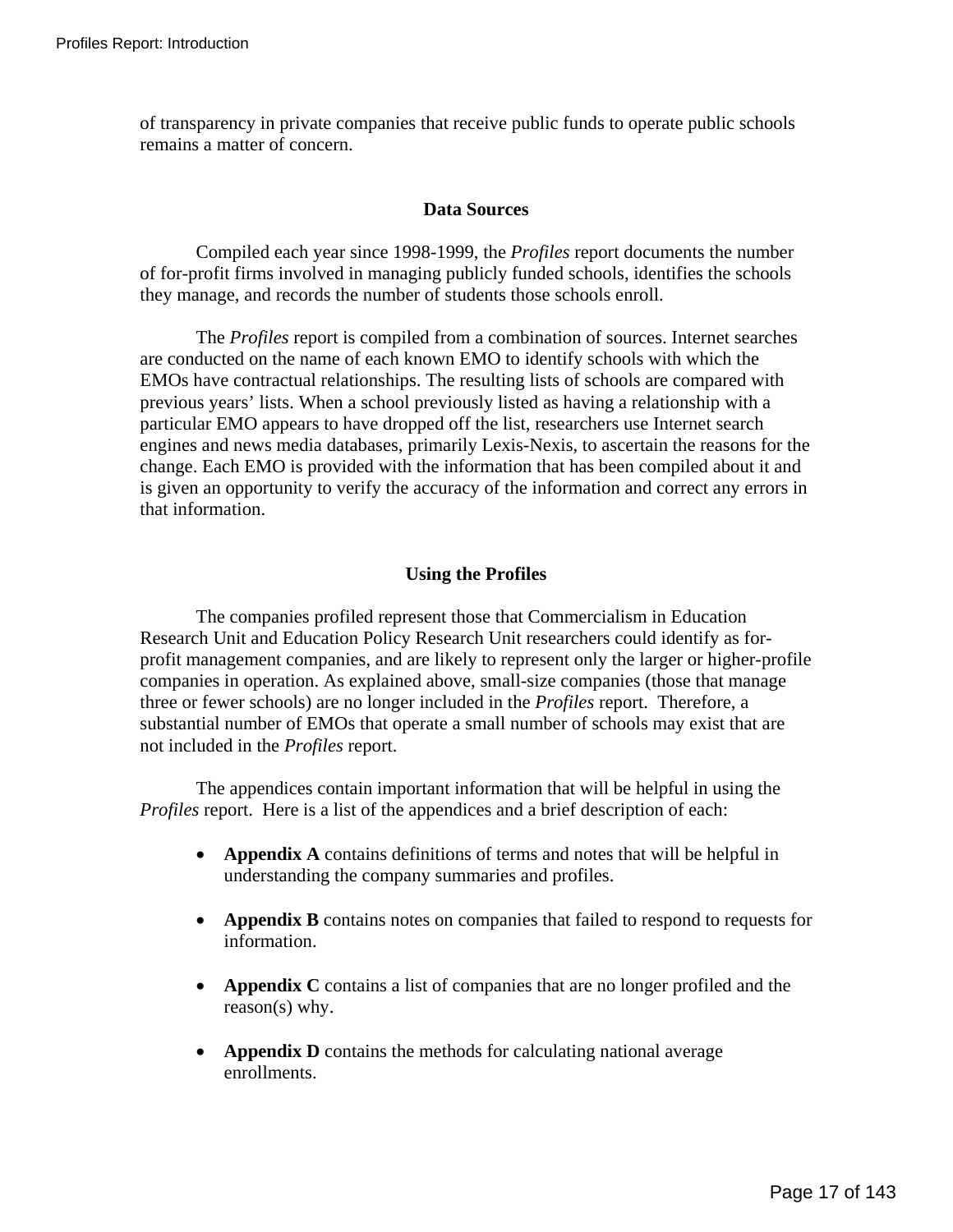- **Appendix E** contains national average enrollment counts by grade configuration, school level, and charter school status.
- **Appendix F** contains enrollment comparisons of EMO-managed district schools vs. national district school averages and comparison of EMOmanaged charter schools vs. national district school averages.
- **Appendix G** contains a list of small-size companies.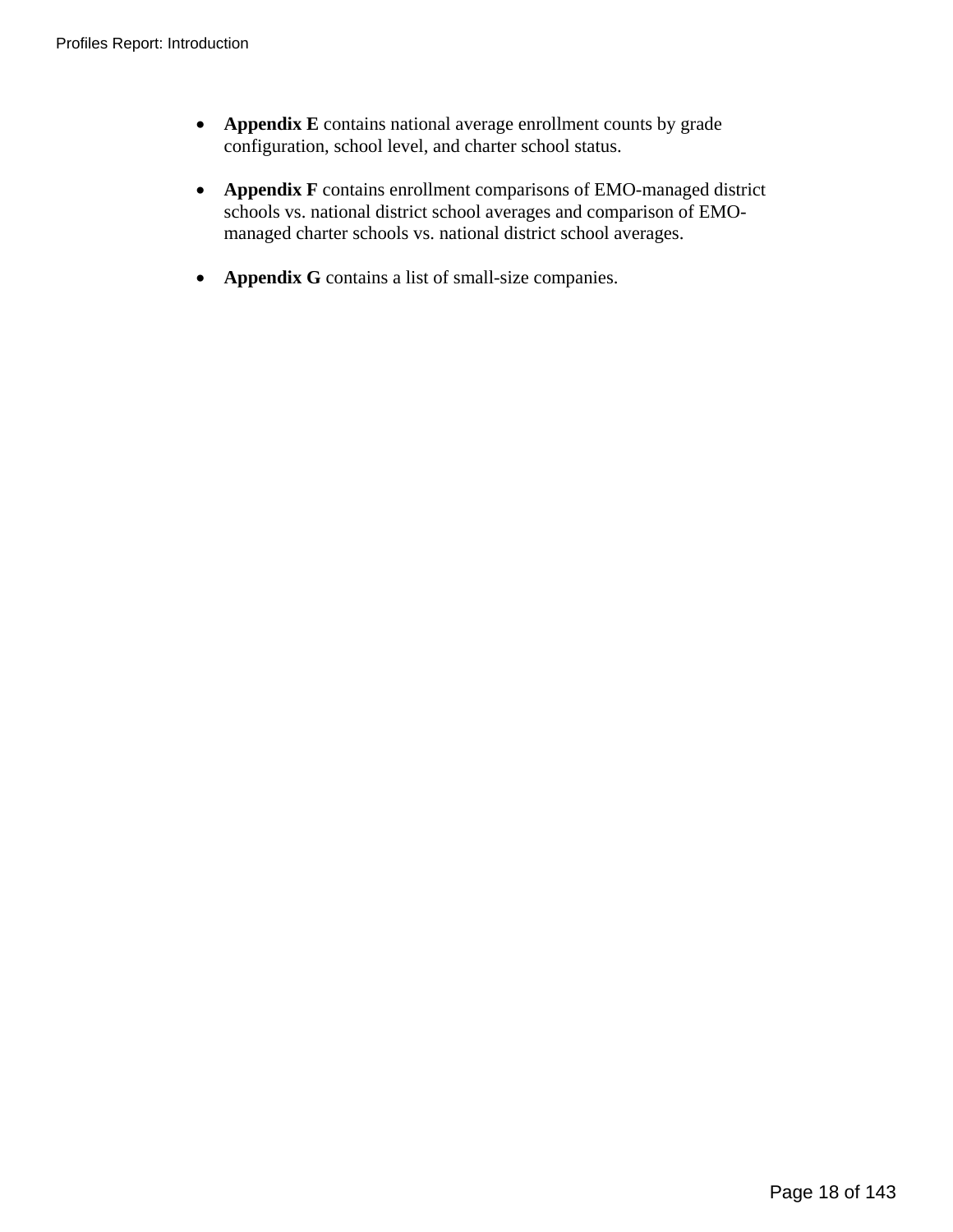# **Notes and References**

- <sup>1</sup> The excluded large-size EMO is Imagine Schools. The reason for exclusion is in Appendix C.
- $2^2$  This does not include eight Mosaica schools for which the company did not provide enrollment information.
- <sup>3</sup> The reader interested in comparing the school counts and enrollment trends of EMOs back to 1999-2000 should be aware of how the Profiles report has changed over the years. Since 1999-2000, Profiles reports have tracked the number of EMOs and the number of schools they manage. Since 2001- 2002 Profiles reports have tracked overall enrollments in EMO-managed schools. Until 2002- 2003 EMO's were classified as either large (operating 10 or more schools) or small (operating fewer than 10 schools). In 2002-2003 the medium-size (operating 5-9 schools) category was created.
- 4 This report only includes data from categories 1-5 of the 8 CCD locale categories. The categories are: **(1)** Large city: A principal city of a metropolitan core based statistical area (CBSA), with the city having a population greater than or equal to 250,000; **(2)** Midsize city: A principal city of a metropolitan CBSA, with the city having a population less than 250,000; **(3)** Urban fringe of a large city: Any incorporated place, census-designated place, or nonplace territory within a metropolitan CBSA of a large city and defined as urban by the Census Bureau; **(4)** Urban fringe of a midsize city: Any incorporated place, Census-designated place, or nonplace territory within a CBSA of a midsize city and defined as urban by the Census Bureau; **(5)** Large town: An incorporated place or census-designated place with a population greater than or equal to 25,000 and located outside a metropolitan CBSA or inside a micropolitan CBSA; **(6)** Small town: An incorporated place or census-designated place with a population less than 25,000 and greater than or equal to 2,500 and located outside a metropolitan CBSA or inside a micropolitan CBSA; **(7)** Rural, outside CBSA: Any incorporated place, census-designated place, or nonplace territory not within a metropolitan CBSA or within a micropolitan CBSA and defined as rural by the Census Bureau; and **(8)** Rural, inside CBSA: Any incorporated place, census-designated place, or nonplace territory within a metropolitan CBSA and defined as rural by the Census Bureau.
- <sup>5</sup> The National Alliance for Public Charter Schools reports 1,144,758 students enrolled in 4,046 charter schools. Meanwhile, the Center for Education Reform, which favors charter schools, opposes most government regulation of them, and regards the for-profit school-management industry favorably, reports 1,156,874 students in the US enrolled in 3,940 charter schools. Neither organization offers precise citations for its data in the documents reporting them. Todd Ziebarth, who assembled the data for the NAPCS, reported in an email communication with EPSL that his data came "directly from state departments of education in April 2007" and was collected through "e-mails, phone calls, and web sites." CER states its numbers were "compiled in part through state departments of education and charter school resource centers."
- National Alliance for Public Charter Schools (2007, May 4). "Growth and quality in the charter school movement." Retrieved June 18, 2007, from http://www.publiccharters.org/content/article/detail/2147
- Center for Education Reform (2007 May 10), "Number of charter schools up 11 percent nationally." Retrieved May 18, 2007, from http://www.edreform.com/index.cfm?fuseAction=document&documentID=2632
- Ziebarth, T. (2007, June 19). Personal email communication to Erik Gunn
- 6 NewSchools Venture Fund (2006). *Charter management organizations: Toward scale with quality*. San Francisco: Author.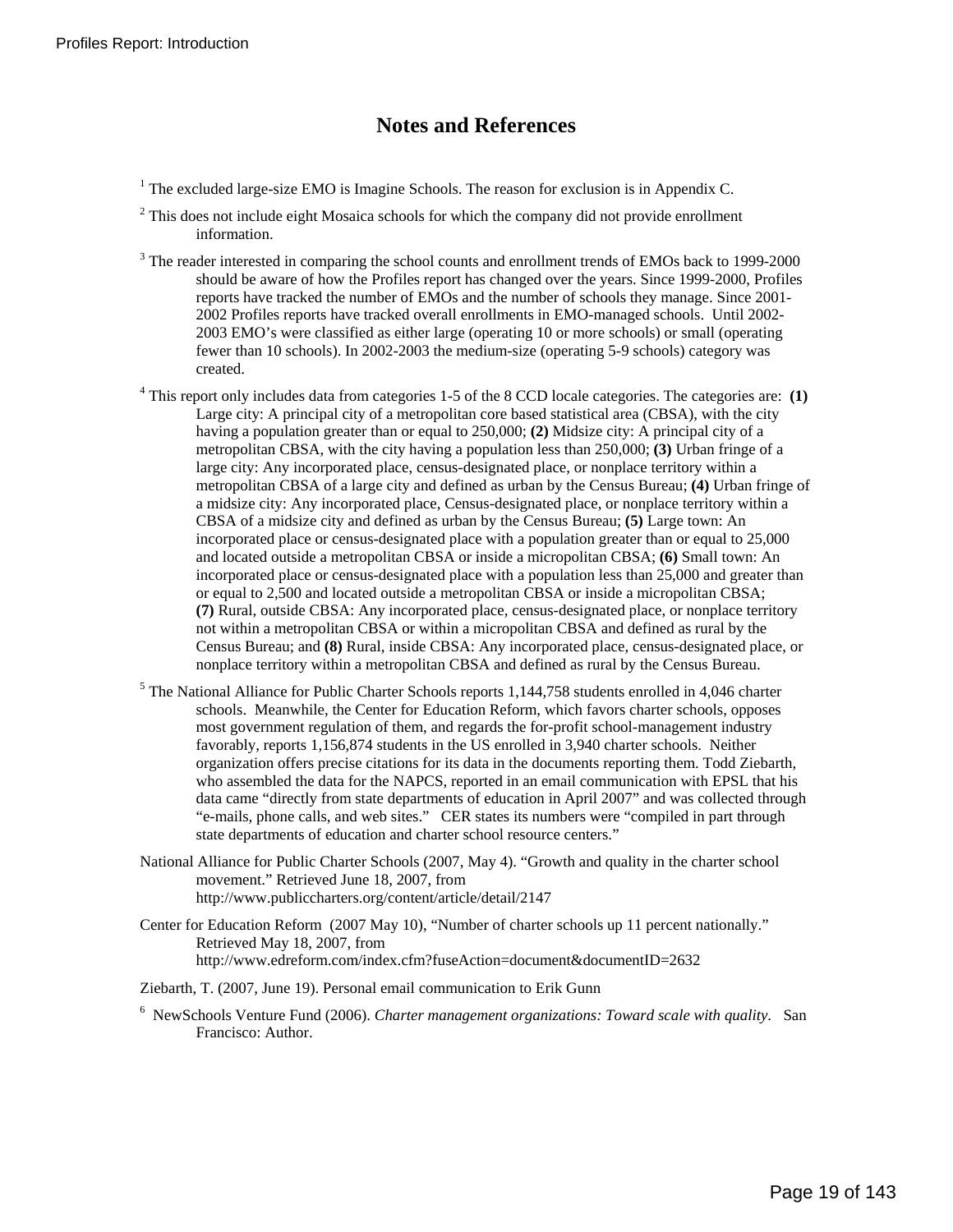- $7 By$  "sparsely populated" areas we refer to the 3 least populated urbanicity or locale ratings assigned to schools by the National Center for Education Statistics (categories 6-8). Essentially, this means rural areas or small towns or communities with less than 25,000 inhabitants. See Endnote 4 for a complete list.
- <sup>8</sup> Imagine Schools Inc. (2005, Sept. 7), "Imagine Schools initiates conversion to non-profit status." (press release) Retrieved Sept. 28, 2006 from http://www.imagineschools.com/press\_releases/ISNP\_Press\_Release.pdf
- See also: Bakke, D.W. (2006, September) "First Things." *Imaginings 1* (2), p. 1. (organizational newsletter) Retrieved June 19, 2007 from http://www.imagineschools.com/uploadedFiles/IS%20newsletter%20Sept%202006.pdf
- 9 Molnar, A., Garcia, D., Bartlett, M., & O'Neill, A. (2006, May) *Profiles of For-Profit Education Management Organizations*, *Eighth Annual Report, 2005-2006*. Tempe: Education Policy Studies Laboratory
- $10$  Edison Schools runs a total of 97 schools. Most of those schools (60) are district schools and have been removed from this discussion to provide a more accurate picture.
- $11$  White Hat Management runs a total of 38 schools. Two of those schools are virtual schools and have been removed from this discussion to provide a more accurate picture.
- <sup>12</sup> This does not include eight Mosaica schools for which the company failed to provide enrollment information.
- $13$  Clowes, G. (2005, April) "Bringing the profit motive and moral values to education—an exclusive interview with J.C. Huizenga." *School Reform News*, The Heartland Institute. Retrieved May 17, 2007 from *http://www.heartland.org/Article.cfm?artID=16686*
- <sup>14</sup> Atkinson, C. (2007, April 23). "Kicked out of class: Primedia sheds in-school net Channel One." *Advertising Age*, p. 8
- <sup>15</sup> Livingston, S., Stephens, S., and Paynter, B. (2006, March 19). "Who's profiting from Ohio's charter schools?" The Plain Dealer (Cleveland, Ohio). Retrieved March 29, 2007 from *http://www.cleveland.com/charter/plaindealer/index.ssf?/charter/more/1142760737120930.html*
- <sup>16</sup> Livingston, S., Stephens, S., and Paynter, B. (2006, March 19). "Who's profiting from Ohio's charter schools?" The Plain Dealer (Cleveland, Ohio). Retrieved March 29, 2007 from *http://www.cleveland.com/charter/plaindealer/index.ssf?/charter/more/1142760737120930.html*
- <sup>17</sup> Livingston, S., Stephens, S., and Paynter, B. (2006, March 19). "Who's profiting from Ohio's charter schools?" The Plain Dealer (Cleveland, Ohio). Retrieved March 29, 2007 from *http://www.cleveland.com/charter/plaindealer/index.ssf?/charter/more/1142760737120930.html*
- <sup>18</sup> Livingston, S., Stephens, S., and Paynter, B. (2006, March 19). "Who's profiting from Ohio's charter schools?" The Plain Dealer (Cleveland, Ohio). Retrieved March 29, 2007 from *http://www.cleveland.com/charter/plaindealer/index.ssf?/charter/more/1142760737120930.html*
- <sup>19</sup> Livingston, S., Stephens, S., and Paynter, B. (2006, March 19). "Who's profiting from Ohio's charter schools?" The Plain Dealer (Cleveland, Ohio). Retrieved March 29, 2007 from *http://www.cleveland.com/charter/plaindealer/index.ssf?/charter/more/1142760737120930.html*
- 20 Candisky, C. (2006, March 24). "Charter patron realizing big profit," *Columbus Dispatch*. Retrieved March 20, 2007 from *http://www.dispatch.com/dispatch/contentbe/EPIC\_shim.php?story=174711*
- $21$  Gwin, H. (2006, May 20). "Requests for information on charter school teacher contracts were denied." *Youngstown Vindicator*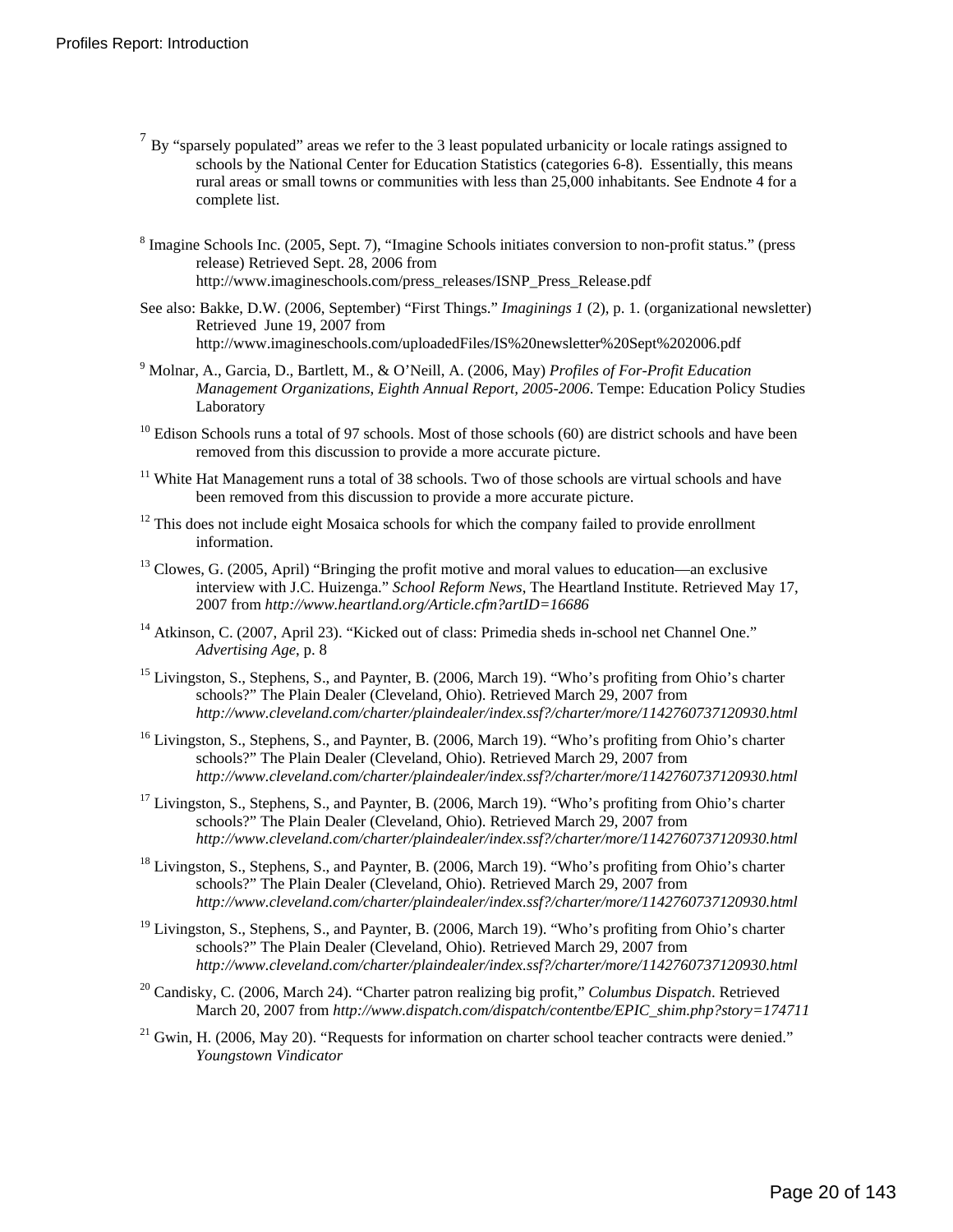- <span id="page-22-8"></span><span id="page-22-6"></span>Ohio Federation of Teachers (2006, May 19). "Research refutes charter school assertions made before the Ohio Supreme Court." Retrieved March 29, 2007 from *http://oh.aft.org/index.cfm?action=article&articleID=7a154ab9-2c28-4e11-bffe-ee5507271cc4*
- <span id="page-22-21"></span><span id="page-22-1"></span><span id="page-22-0"></span>22 Willard, D. J. (2007, Mar. 29). "Charter schools fight new law." *Akron Beacon Journal*. Retrieved April 2, 2007 from *http://www.ohio.com/mld/ohio/living/education/16991814.htm.*
- <span id="page-22-22"></span><span id="page-22-7"></span><span id="page-22-2"></span><sup>23</sup> Personal communication from Jeff Kwitowski, spokesman for K12 Inc., via email Jan. 5, 2007, to Erik Gunn.
- <span id="page-22-23"></span><sup>24</sup> "Knowledge Universe launches K12, an online school for kindergarten through high school." (2001, February) *Internet Strategies for Education Markets: The Heller Report.* Retrieved May 17, 2007 from *http://findarticles.com/p/articles/mi\_m0BTY/is\_8\_6/ai\_70201704*
- <span id="page-22-24"></span><sup>25</sup> Pizzo, S. P. (2001, September 10). Master of the Knowledge Universe. *Forbes ASAP.* Retrieved March 26, 2004, from http://www.forbes.com/asap/2001/0910/064.html
- <span id="page-22-25"></span><span id="page-22-3"></span><sup>26</sup> "Our Philosophy" (undated). K12 Inc. corporate web site. Retreived May 17, 2007, from *http://www.k12.com/about/*
- <span id="page-22-26"></span><span id="page-22-10"></span><span id="page-22-9"></span><sup>27</sup> "Knowledge Universe launches K12, an online school for kindergarten through high school." (2001, February) *Internet Strategies for Education Markets: The Heller Report.* Retrieved May 17, 2007 from *http://findarticles.com/p/articles/mi\_m0BTY/is\_8\_6/ai\_70201704*
- <span id="page-22-27"></span><span id="page-22-11"></span> $28$  "Board of Directors" (undated). K12 Inc. corporate web site. Retrieved May 17, 2007, from *http://www.k12.com/about/board.html*
- <span id="page-22-28"></span><span id="page-22-12"></span> $29$  www.knowledgeu.com Retrieved May 17, 2007
- <span id="page-22-29"></span><sup>30</sup> Personal communication from Barbara Dreyer of Connections Academy via email Jan. 8, 2007 to Erik Gunn.
- <span id="page-22-30"></span><span id="page-22-13"></span><sup>31</sup> See, for example:
- <span id="page-22-14"></span>Edison Schools Inc. (undated) . "Raising Student Acheivement." Retrieved June 21, 2007, from *http://www.edisonschools.com/edison-schools/achievement-accountability*
- <span id="page-22-4"></span>National Heritage Academies (undated), "Measurable Results." Retrieved June 21, 2007, from *http://www.heritageacademies.com/about-us/measurable-results/*
- <span id="page-22-31"></span><span id="page-22-15"></span>32 Braun, H., Jenkins, F., and Grigg, W. (2006). *A Closer Look at Charter Schools Using* (NCES 2006- 460). U.S. Department of Education, National Center for Education Sciences. Washington, DC: U.S. Government Printing Office.
- <span id="page-22-16"></span>Schemo D. (2006, Aug. 23). "Study of Test Scores Finds Charter Schools Lagging." *The New York Times*, A14.
- <span id="page-22-32"></span><span id="page-22-17"></span>33 Gill, B., Zimmer, R., Christman, J. & Blanc, S. (2007) *State takeover, school restructuring, private management, and student achievement in Philadelphia*. Santa Monica, CA: The RAND Corporation.
- <span id="page-22-33"></span><span id="page-22-18"></span><sup>34</sup> Peterson, P. (2007) School reform in Philadelphia: A comparison of student achievement at privately managed schools with student achievement in other district schools. Kennedy School of Government, Harvard University, Program on Education Policy and Governance.
- <span id="page-22-34"></span><span id="page-22-20"></span><span id="page-22-19"></span><span id="page-22-5"></span><sup>35</sup> Briggs, D (2007, May 7). "Review of 'State Takeover, School Restructuring, Private Management, and Student Achievement in Philadelphia,' and of 'School Reform in Philadelphia: A Comparison of Student Achievement at Privately-Managed Schools with Student Achievement in Other District Schools.'" Tempe, AZ and Boulder, CO: Education Policy Research Unit/Education and the Public Interest Center, Think Tank Review Project.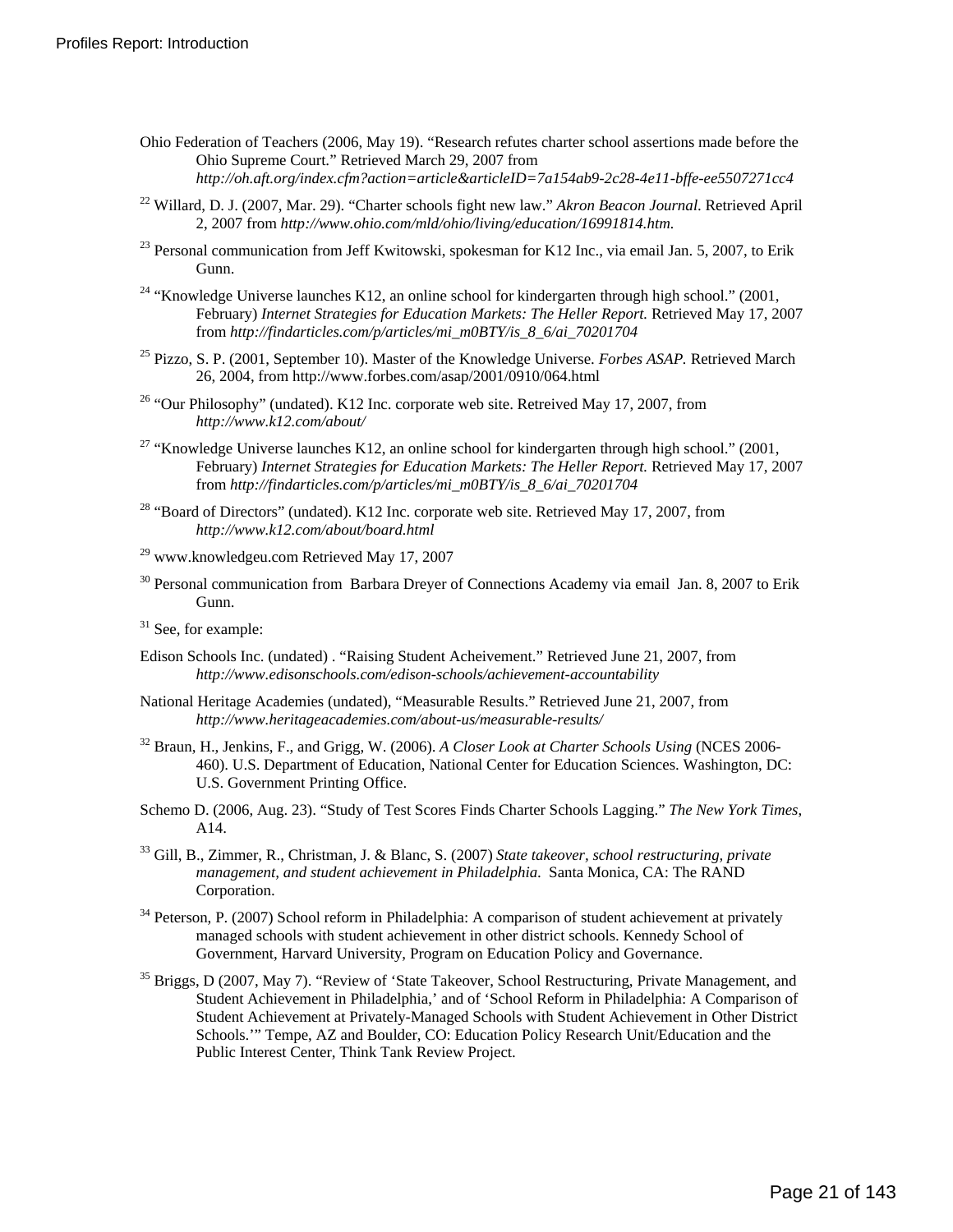# **SUMMARY OF FOR-PROFIT EDUCATION MANAGEMENT ORGANIZATIONS: 2006-2007**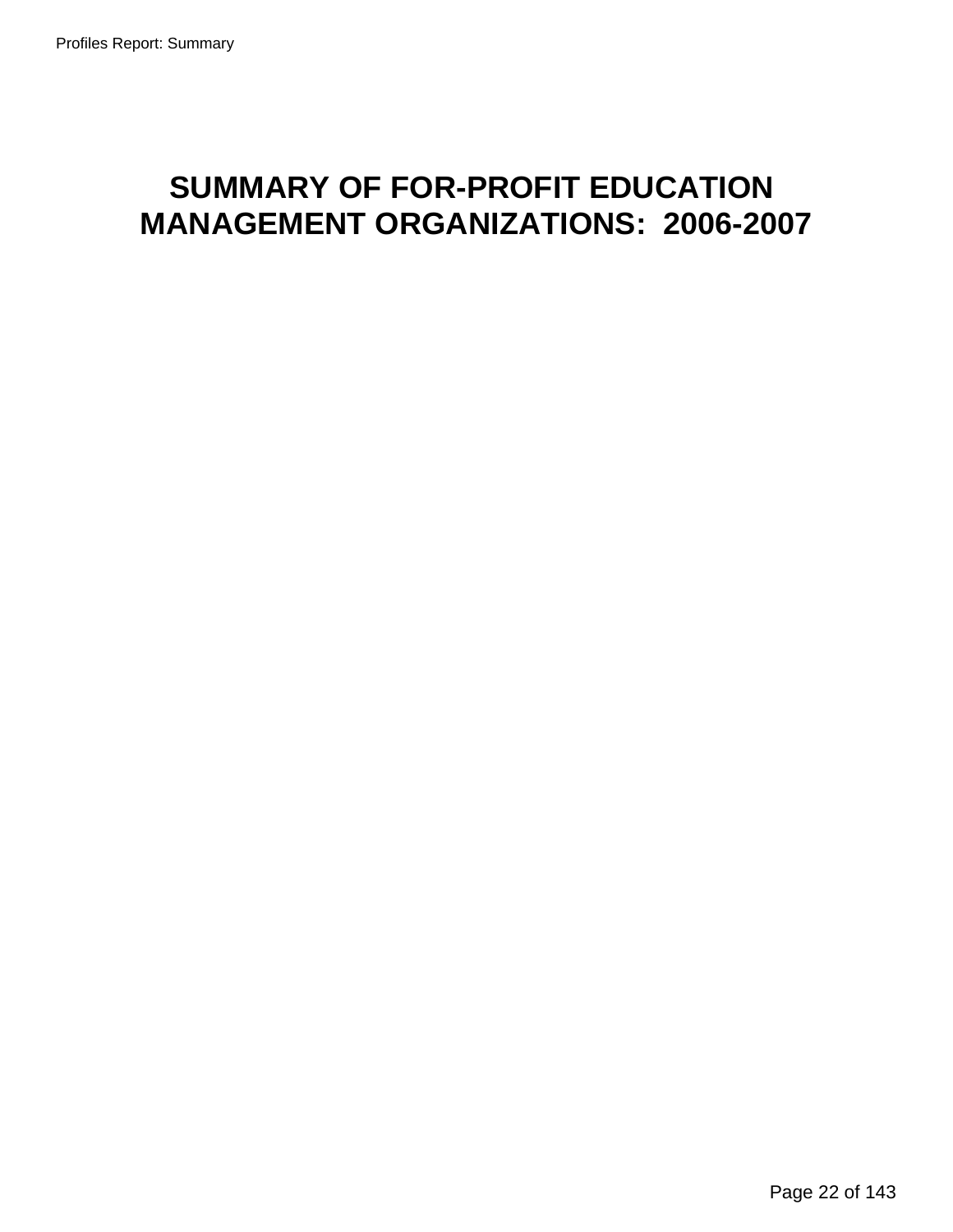# **Large Company Summary**

### **Summary of For-Profit Education Management Organizations Managing 10 or More Schools, Listed Alphabetically by Company Name**

|                                                         | <b>Public Schools Managed</b> |                 |                |              | # of States<br><b>Where</b>       | <b>Detail</b>                        |              |
|---------------------------------------------------------|-------------------------------|-----------------|----------------|--------------|-----------------------------------|--------------------------------------|--------------|
| <b>Company Name</b>                                     | <b>Company Location</b>       | <b>District</b> | <b>Charter</b> | <b>Total</b> | <b>Total</b><br><b>Enrollment</b> | <b>Schools Are</b><br><b>Managed</b> | On<br>Page # |
| <b>Charter School</b><br><b>Administrative Services</b> | Southfield, MI                | $\mathbf 0$     | 15             | 15           | 7,295                             | $\overline{4}$                       | 28           |
| <b>Charter Schools USA</b>                              | Fort Lauderdale, FL           | $\Omega$        | 15             | 15           | 13,360                            | 1                                    | 32           |
| <b>Connections Academy</b>                              | Baltimore, MD                 | $\overline{4}$  | 8              | 12           | 7,335                             | 10                                   | 37           |
| <b>Edison Schools</b>                                   | New York, NY                  | 60              | 37             | 97           | 56,383                            | 18                                   | 42           |
| <b>Helicon Associates</b>                               | Trenton, MI                   | $\mathbf 0$     | 14             | 14           | 5,522                             | 1                                    | 54           |
| K12, Inc.                                               | Herndon, VA                   | 4               | 17             | 21           | 20,865                            | 14                                   | 58           |
| Leona Group, LLC, The                                   | Phoenix, AZ                   | $\mathbf 0$     | 45             | 45           | 15,142                            | $\overline{4}$                       | 64           |
| Mosaica Education, Inc.                                 | New York, NY                  | $\mathbf 0$     | 42             | 42           | 12,339                            | 10                                   | 70           |
| National Heritage Academies                             | Grand Rapids, MI              | $\mathbf 0$     | 53             | 53           | 32,158                            | 5                                    | 77           |
| Pinnacle Education, Inc.                                | Tempe, AZ                     | $\mathbf 0$     | 10             | 10           | 1,332                             | 1                                    | 83           |
| Planagement Group, L.P.,<br>The                         | Lewisville, TX                | $\mathbf 0$     | 18             | 18           | 2,379                             | 1                                    | 87           |
| Richard Milburn High School,<br>Inc.                    | Virginia Beach, VA            | 3               | 13             | 16           | 3,020                             | 5                                    | 91           |
| Victory Schools, Inc.                                   | New York, NY                  | $6\phantom{1}$  | $\overline{7}$ | 13           | 5,840                             | $\overline{2}$                       | 96           |
| White Hat Management                                    | Akron, OH                     | $\overline{0}$  | 38             | 38           | 15,613                            | 5                                    | 100          |
| <b>Large Company Totals:</b><br># of Large Companies =  | 14                            | 77              | 332            | 409          | 198,583                           | 30                                   |              |

Notes: Washington, DC is counted as a state.

These numbers include eight Mosaica schools with zero enrollment numbers because the company failed to provide enrollment information.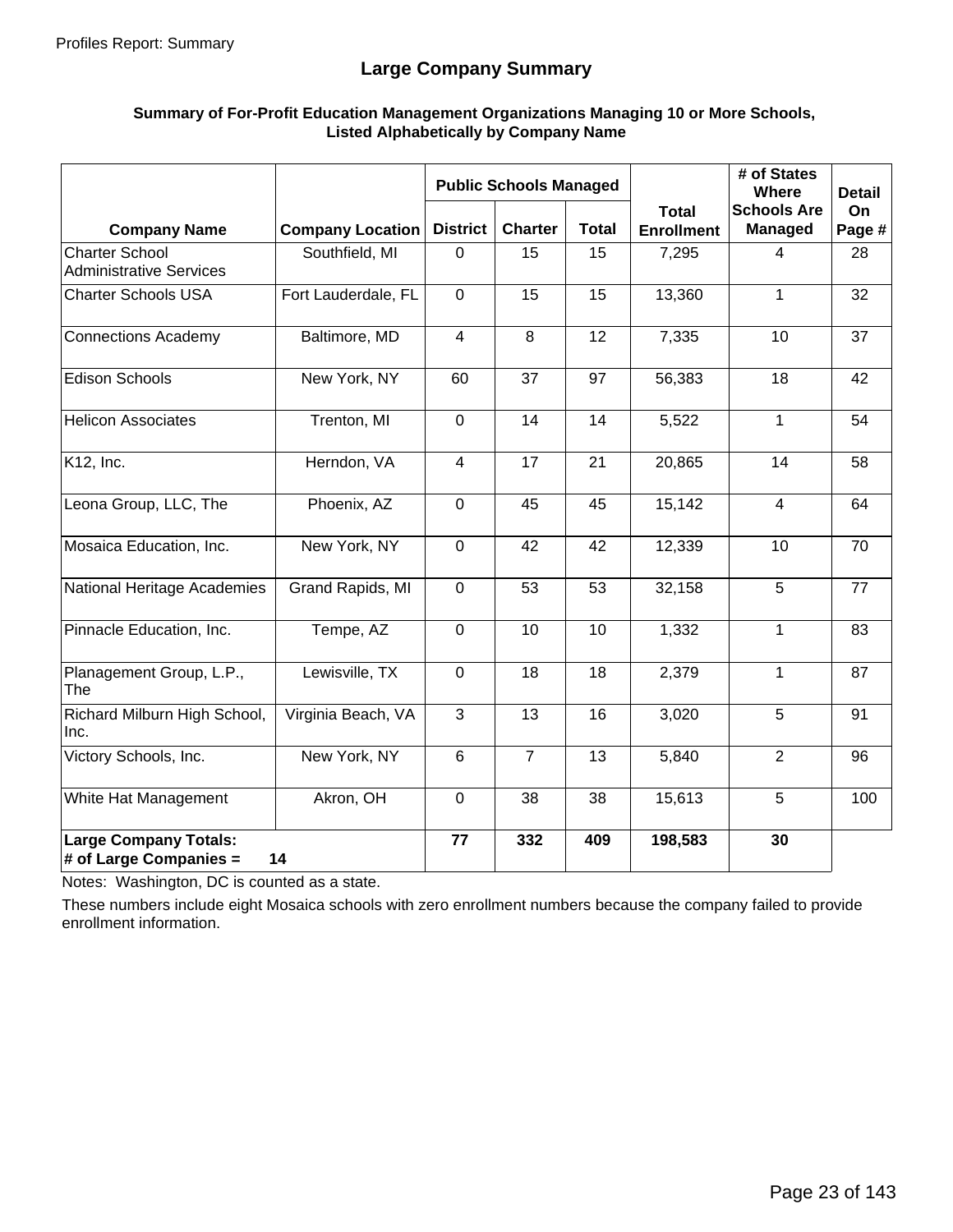# **Medium Company Summary**

#### **Summary of For-Profit Education Management Organizations Managing 4 to 9 Schools, Listed Alphabetically by Company Name**

|                                                            |                         |                 | <b>Public Schools Managed</b> |                |                                   | # of States<br>Where                 | <b>Detail</b>       |
|------------------------------------------------------------|-------------------------|-----------------|-------------------------------|----------------|-----------------------------------|--------------------------------------|---------------------|
| <b>Company Name</b>                                        | <b>Company Location</b> | <b>District</b> | <b>Charter</b>                | <b>Total</b>   | <b>Total</b><br><b>Enrollment</b> | <b>Schools Are</b><br><b>Managed</b> | <b>On</b><br>Page # |
| Benjamin Franklin Charter<br>School                        | Gilbert, AZ             | 0               | 4                             | 4              | 1,904                             |                                      | 107                 |
| <b>Choice Schools Associates</b>                           | Grand Rapids, MI        | $\mathbf 0$     | 8                             | 8              | 2,090                             | 1                                    | 108                 |
| CS Partners, LLC                                           | Howell, MI              | $\Omega$        | 9                             | 9              | 2,443                             | 1                                    | 110                 |
| <b>Educational Services of</b><br>America, Inc.            | Liberty, IL             | $\mathbf 0$     | 5                             | 5              | 448                               | 1                                    | 111                 |
| Excel Education Centers, Inc.                              | Prescott, AZ            | $\mathbf 0$     | 8                             | 8              | 446                               | 1                                    | 112                 |
| <b>Global Educational</b><br>Excellence                    | Ann Arbor, MI           | $\mathbf 0$     | 6                             | 6              | 2,052                             | 1                                    | 113                 |
| Nobel Learning Communities,<br>Inc.                        | West Chester, PA        | $\Omega$        | 4                             | 4              | 2,870                             | 1                                    | 114                 |
| Romine Group, LLC, The                                     | Utica, MI               | $\Omega$        | 5                             | 5              | 2,624                             | 1                                    | 115                 |
| <b>SABIS Educational Systems</b>                           | Eden Prairie, MN        | $\mathbf 0$     | $\overline{7}$                | $\overline{7}$ | 5,215                             | 6                                    | 116                 |
| <b>Medium Company Totals:</b><br># of Medium Companies $=$ | 9                       | $\bf{0}$        | 56                            | 56             | 20,092                            | $\overline{7}$                       |                     |

Notes: Washington, DC is counted as a state.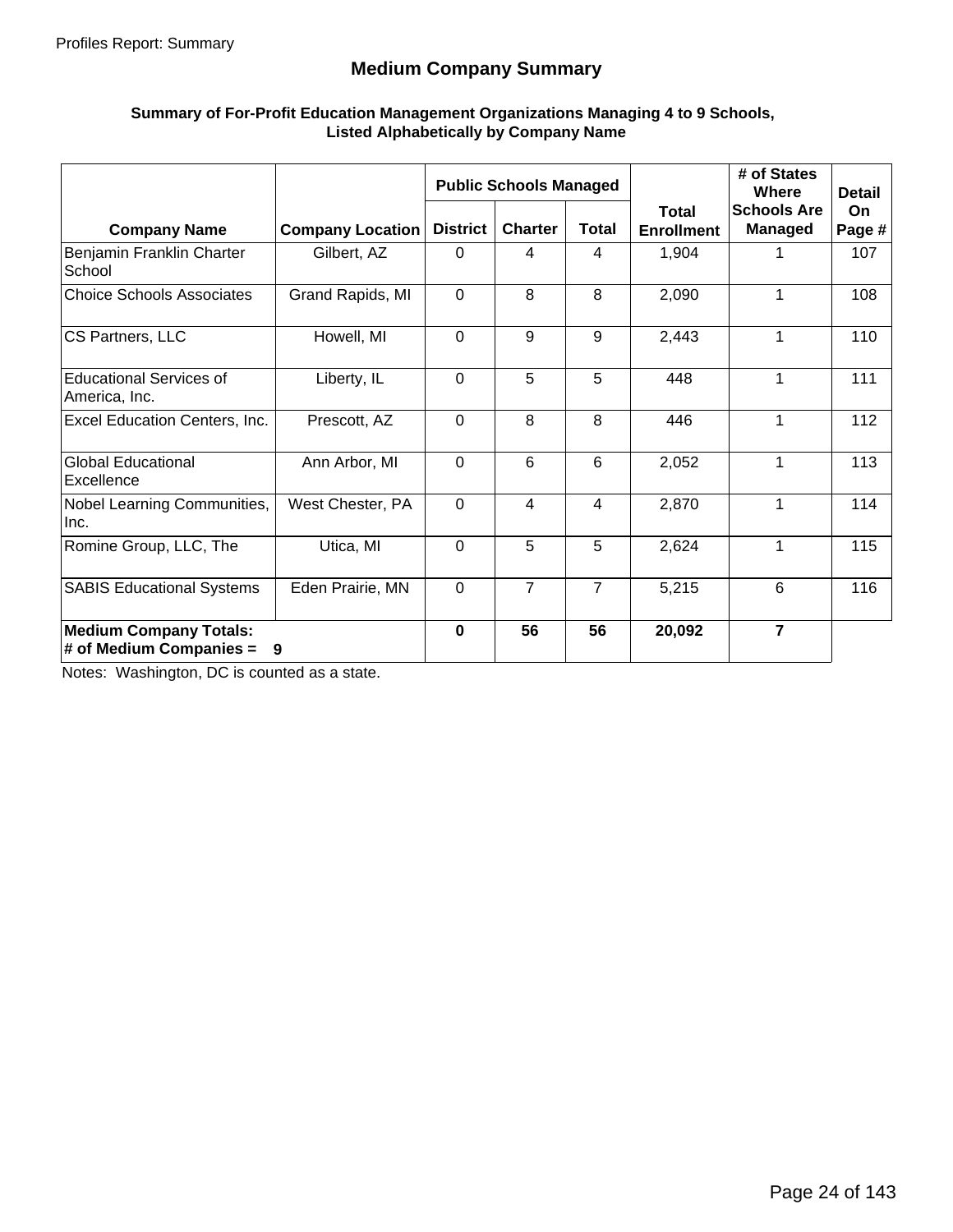# **REPORT TOTALS FOR ALL COMPANIES**

|                             | <b>Total Public Schools Managed</b> |                                |     |                                   | <b>Total # of States</b>                   |  |
|-----------------------------|-------------------------------------|--------------------------------|-----|-----------------------------------|--------------------------------------------|--|
| <b>Total # of Companies</b> | <b>District</b>                     | <b>Total</b><br><b>Charter</b> |     | <b>Total</b><br><b>Enrollment</b> | <b>Where Schools</b><br><b>Are Managed</b> |  |
| 23                          | 77                                  | 388                            | 465 | 218,675                           | 31                                         |  |

Notes: These numbers include eight Mosaica schools with zero enrollment numbers because the company failed to provide enrollment information.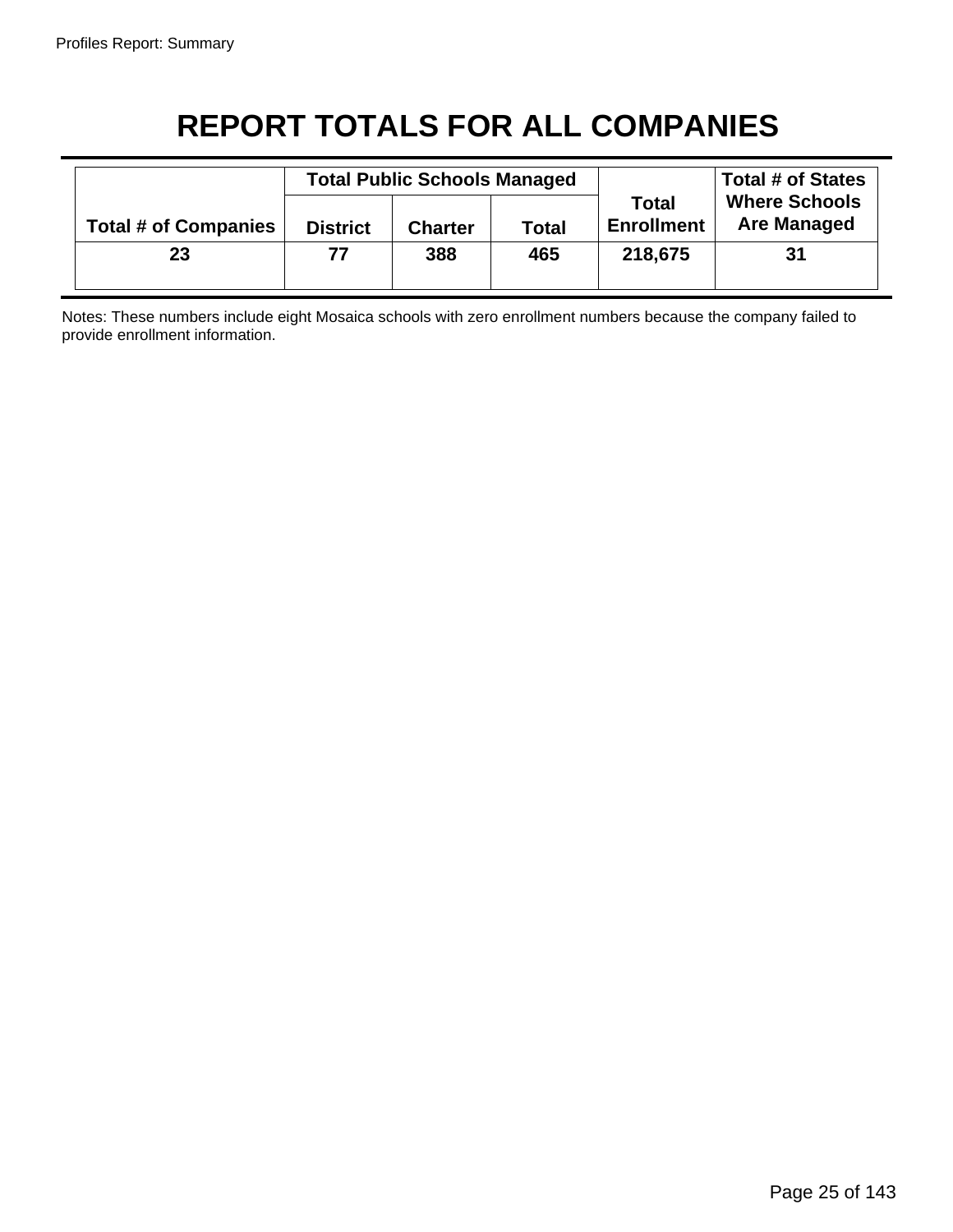# **Virtual Company Summary**

### **Summary of For-Profit Education Management Organizations Managing Virtual Schools, Listed Alphabetically by Company Name**

| <b>Company Name</b>                                            | <b>Company Location</b> | <b>Public</b><br><b>Schools</b><br><b>Managed</b> | <b>Public Schools</b><br><b>Managed That</b><br><b>Are Virtual</b> | Total<br><b>Enrollment</b> | # of States<br>Where<br><b>Schools Are</b><br><b>Managed</b> | <b>Detail</b><br><b>On</b><br>Page # |
|----------------------------------------------------------------|-------------------------|---------------------------------------------------|--------------------------------------------------------------------|----------------------------|--------------------------------------------------------------|--------------------------------------|
| Connections Academy                                            | Baltimore, MD           | 12                                                | 12                                                                 | 7,335                      | 10                                                           | 37                                   |
| K12, Inc.                                                      | Herndon, VA             | 21                                                | 21                                                                 | 20,865                     | 14                                                           | 58                                   |
| Pinnacle Education, Inc.                                       | Tempe, AZ               | 10                                                |                                                                    | 250                        |                                                              | 83                                   |
| White Hat Management                                           | Akron, OH               | 38                                                | 2                                                                  | 2,762                      | 2                                                            | 100                                  |
| <b>Virtual Company Totals:</b><br># of Virtual Companies = $4$ |                         | 81                                                | 36                                                                 | 31,212                     | 16                                                           |                                      |

Note: These companies and related data are also listed in the Summary of Companies by Size.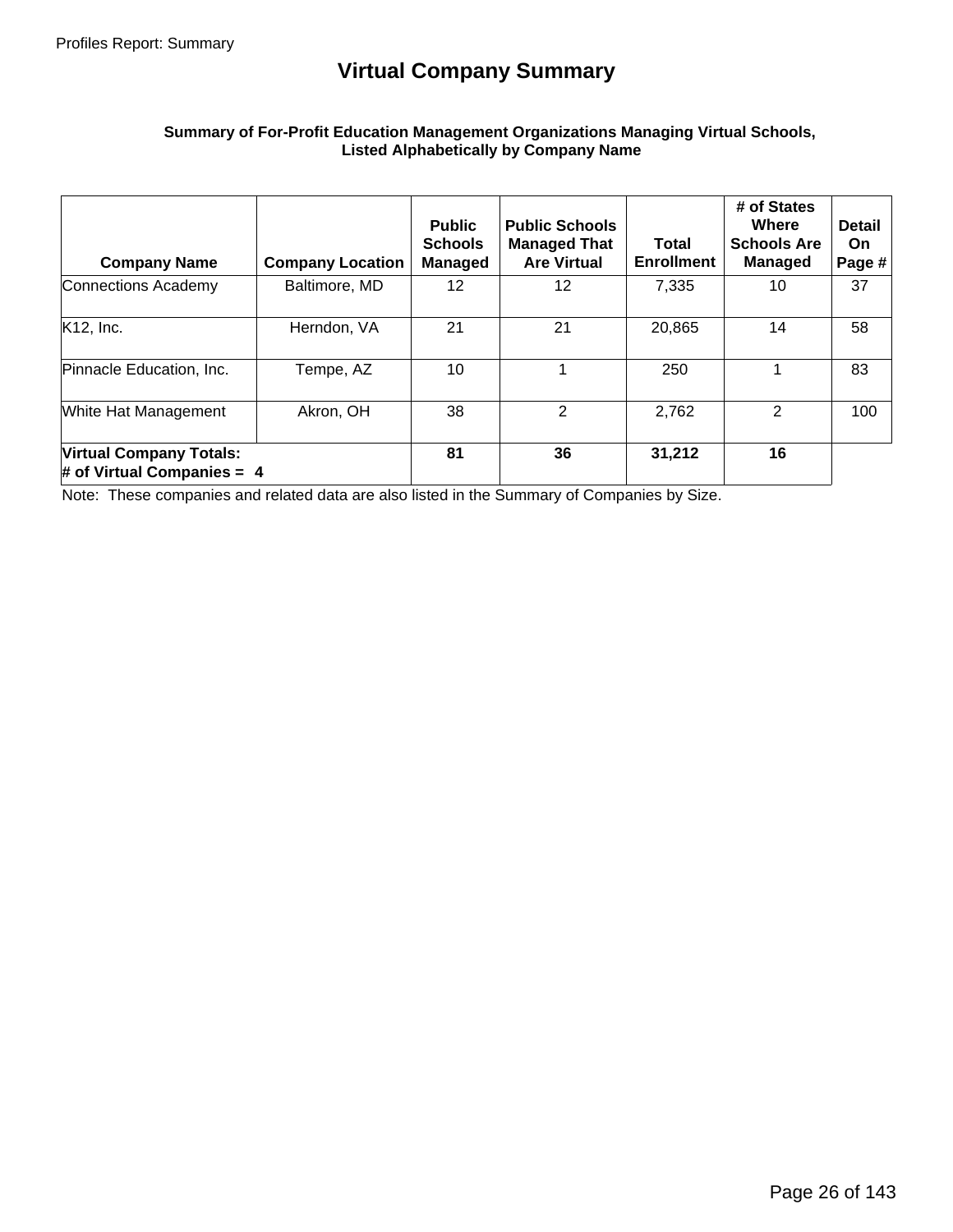# **PROFILES OF FOR-PROFIT EDUCATION MANAGEMENT ORGANIZATIONS: 2006-2007**

**Large Companies: Managing 10 or More Schools**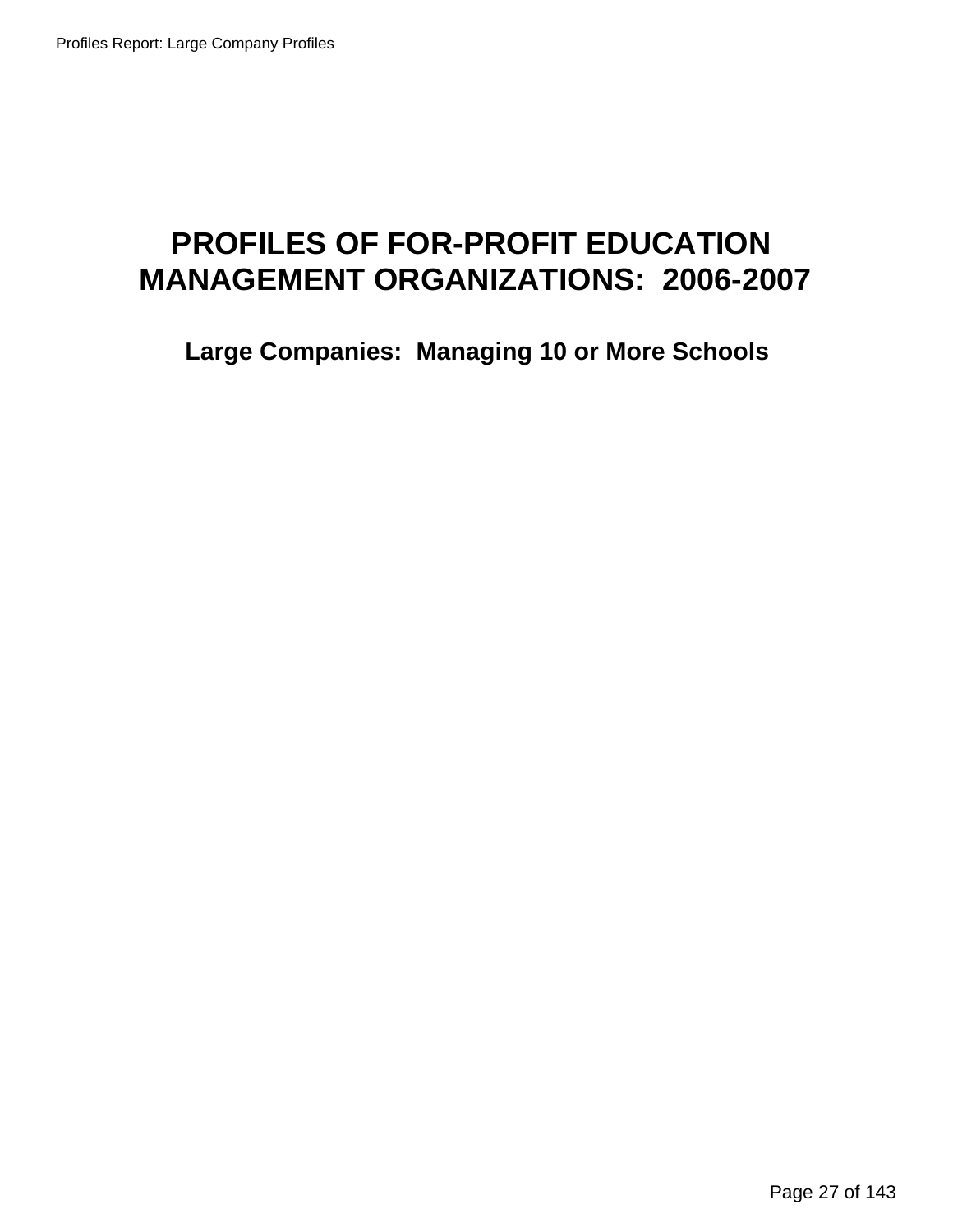**Large Company: Managing 10 or More Schools**

| <b>Address</b>              | <b>Telephone</b><br>and Fax | <b>Web Address</b> | Year | <b>Privately Held /</b><br>Founded   Publicly Traded   Profitability |         |
|-----------------------------|-----------------------------|--------------------|------|----------------------------------------------------------------------|---------|
| 20755 Greenfield Rd, Ste 30 | 248-567-7787                | None               | 1995 | Private                                                              | Unknown |
| Southfield, MI 48075        | 248-569-6674                |                    |      |                                                                      |         |

# **Company Schools by State**

|  | oria |  |
|--|------|--|
|  |      |  |
|  |      |  |

| <b>School Name</b>                   | <b>School Location</b> | Year<br><b>Founded</b> | Grade<br>Levels<br><b>Served</b> | <b>Enrollment   School?</b> | <b>Charter</b> | <b>Virtual</b><br>School? |
|--------------------------------------|------------------------|------------------------|----------------------------------|-----------------------------|----------------|---------------------------|
| <b>Tampa United Methodist School</b> | Tampa, FL              | 1998                   | K-5                              | 249                         | Yes            | No                        |

# **Michigan**

| <b>School Name</b>                       | <b>School Location</b> | Year<br><b>Founded</b> | Grade<br><b>Levels</b><br><b>Served</b> | <b>Enrollment</b> | <b>Charter</b><br>School? | <b>Virtual</b><br>School? |
|------------------------------------------|------------------------|------------------------|-----------------------------------------|-------------------|---------------------------|---------------------------|
| Academy of Detroit West                  | Detroit, MI            | 1995                   | K-6                                     | 475               | Yes                       | No                        |
| Academy of Flint                         | Flint, MI              | 1999                   | $K-8$                                   | 504               | Yes                       | No                        |
| Academy of Inkster                       | Inkster, MI            | 1999                   | $9 - 12$                                | 80                | Yes                       | No                        |
| Academy of Lathrup Village               | Lathrup Village, MI    | 1995                   | $K-8$                                   | 555               | Yes                       | No                        |
| Academy of Michigan                      | Oak Park, MI           | 1997                   | $9 - 12$                                | 397               | Yes                       | No                        |
| Academy of Oak Park                      | Ferndale, MI           | 1995                   | $K-12$                                  | 1459              | Yes                       | <b>No</b>                 |
| Academy of Southfield                    | Southfield, MI         | 1995                   | K-6                                     | 500               | Yes                       | No                        |
| Academy of Westland                      | Westland, MI           | 1996                   | K-6                                     | 348               | Yes                       | No                        |
| Cherry Hill School of Performing<br>Arts | Inkster, MI            | 1999                   | $K-12$                                  | 1250              | Yes                       | No                        |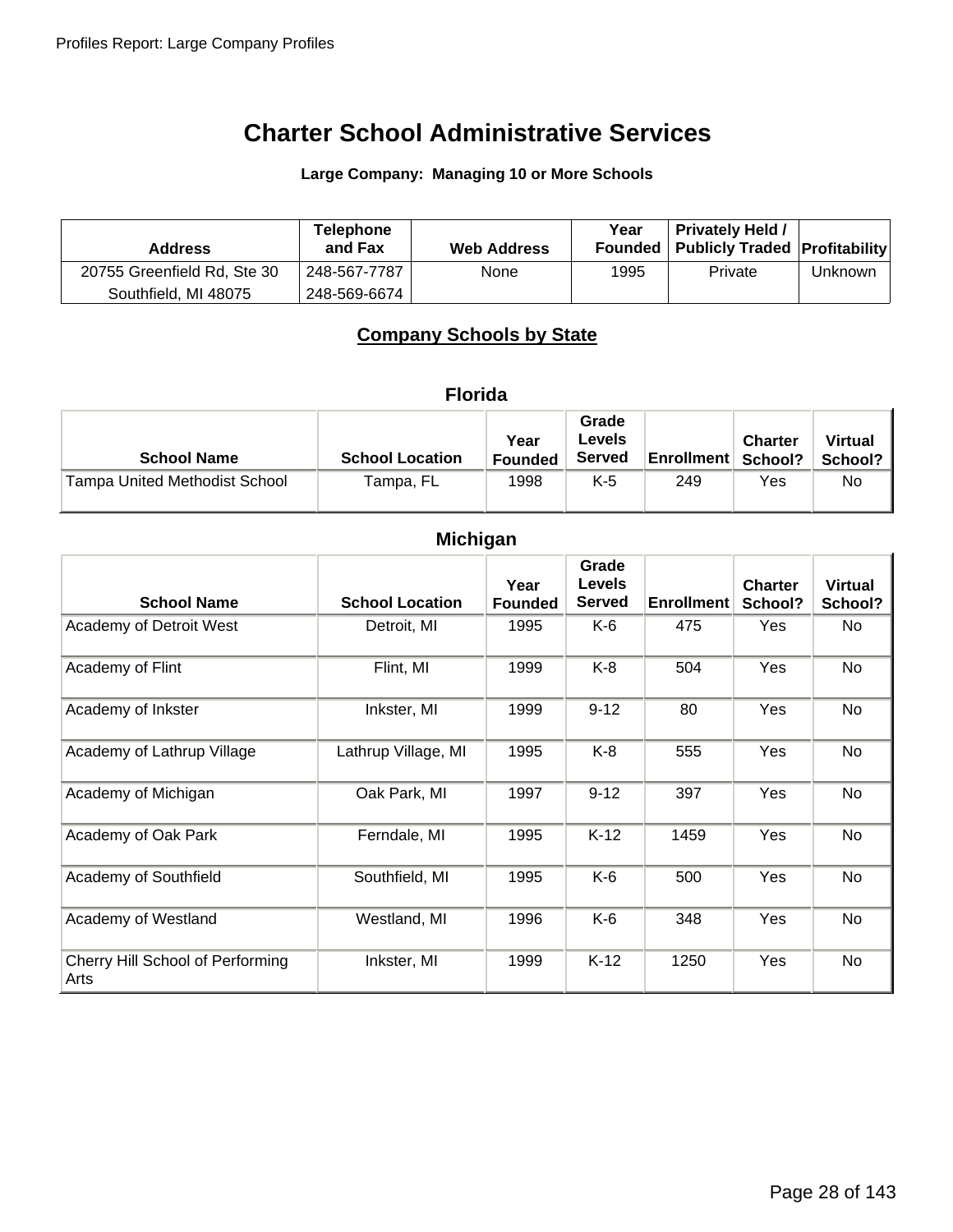### **Large Company: Managing 10 or More Schools**

#### Academy of Kansas City **Kansas City, MO** 1999 6-12 342 Yes No **School Name School Location Year Founded Grade Levels Served Enrollment Charter School? Missouri Virtual School?**

#### **Texas**

| <b>School Name</b>   | <b>School Location</b> | Year<br><b>Founded</b> | Grade<br><b>Levels</b><br><b>Served</b> | <b>Enrollment</b> | <b>Charter</b><br>School? | <b>Virtual</b><br>School? |
|----------------------|------------------------|------------------------|-----------------------------------------|-------------------|---------------------------|---------------------------|
| Academy of Beaumont  | Beaumont, TX           | 1998                   | K-6                                     | 183               | Yes                       | No                        |
| Academy of Dallas    | Dallas, TX             | 1998                   | $K-7$                                   | 249               | Yes                       | No                        |
| Academy of Houston   | Houston, TX            | 1997                   | K-6                                     | 589               | Yes                       | No                        |
| Bexar County Academy | San Antonio, TX        | 1998                   | $K-6$                                   | 115               | Yes                       | <b>No</b>                 |

### **Total Number of Schools: 15**

**Total Enrollment: 7,295**

**States Operated in: FL, MI, MO, TX**

# **Number of Schools No Longer Profiled**

| Year    | # of Schools |
|---------|--------------|
| 1998-99 | 1            |
| 1999-00 | ი            |
| 2000-01 | ი            |
| 2001-02 | ი            |
| 2002-03 | ∩            |
| 2003-04 | n            |
| 2004-05 |              |
| 2005-06 |              |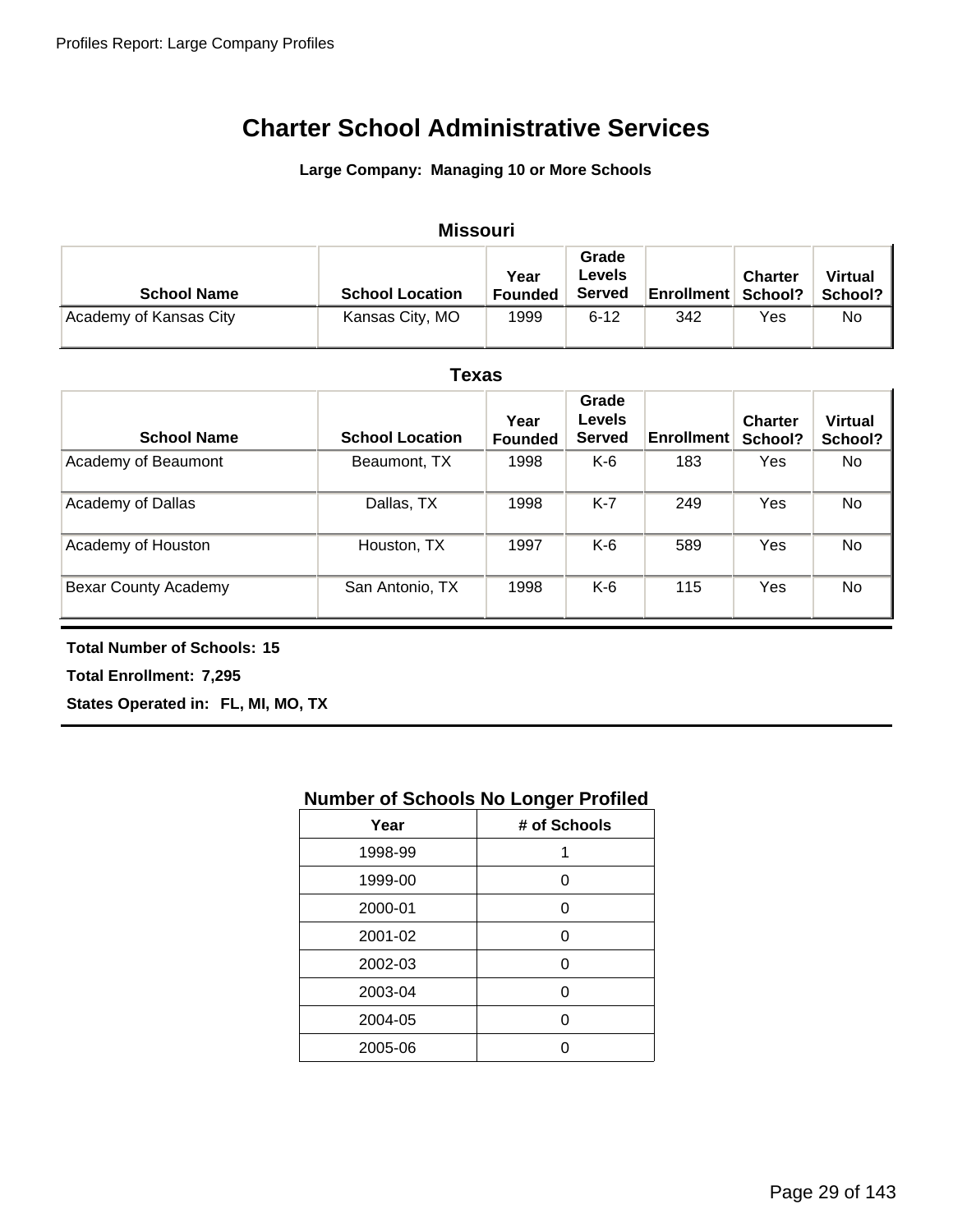# **Large Company: Managing 10 or More Schools**







| <b>Report Year</b> | # of Schools |
|--------------------|--------------|
| 1998-99            | 5            |
| 1999-00            | 7            |
| 2000-01            | 15           |
| 2001-02            | 15           |
| 2002-03            | 15           |
| 2003-04            | 15           |
| 2004-05            | 15           |
| 2005-06            | 15           |
| 2006-07            | 15           |
|                    |              |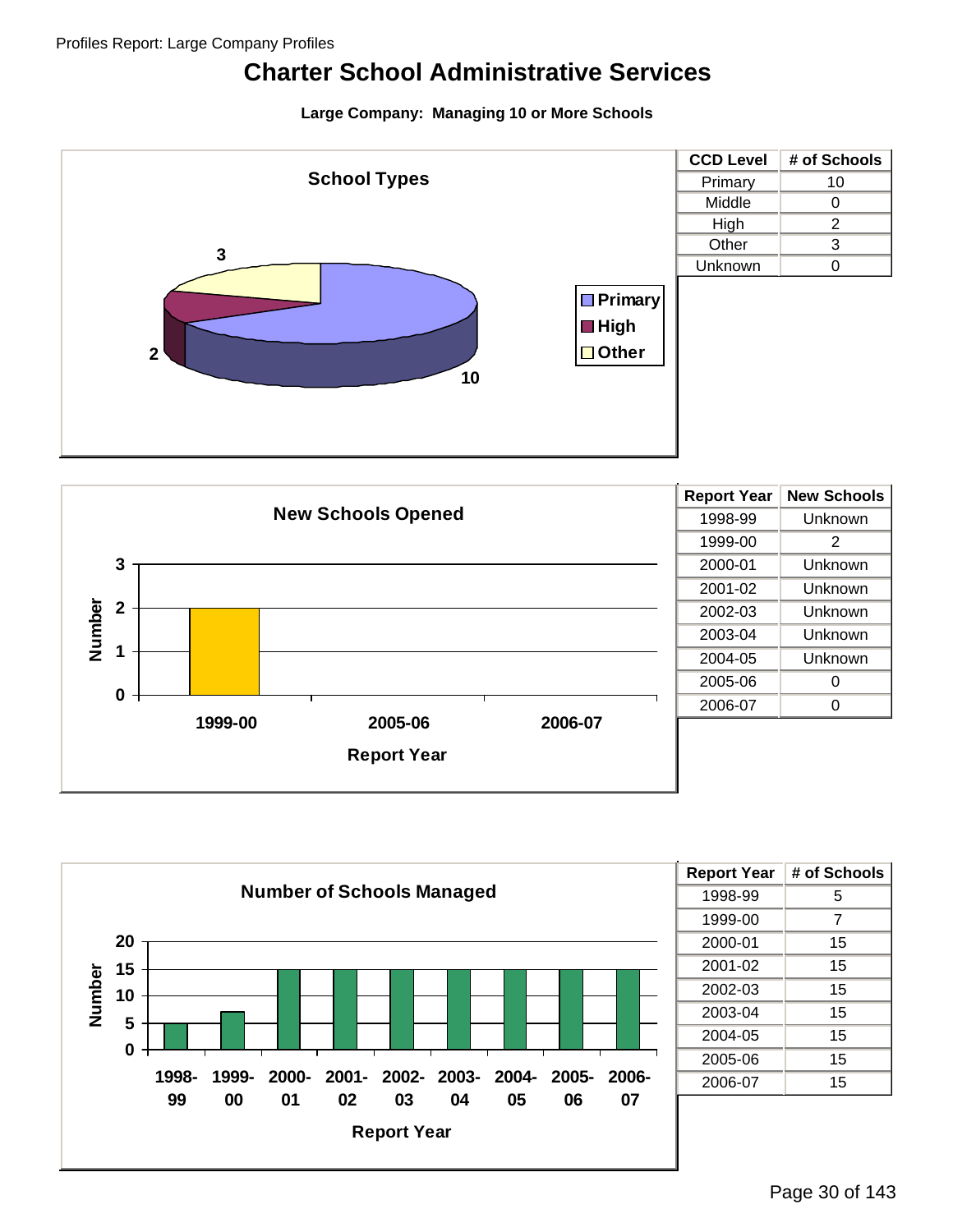**Large Company: Managing 10 or More Schools**



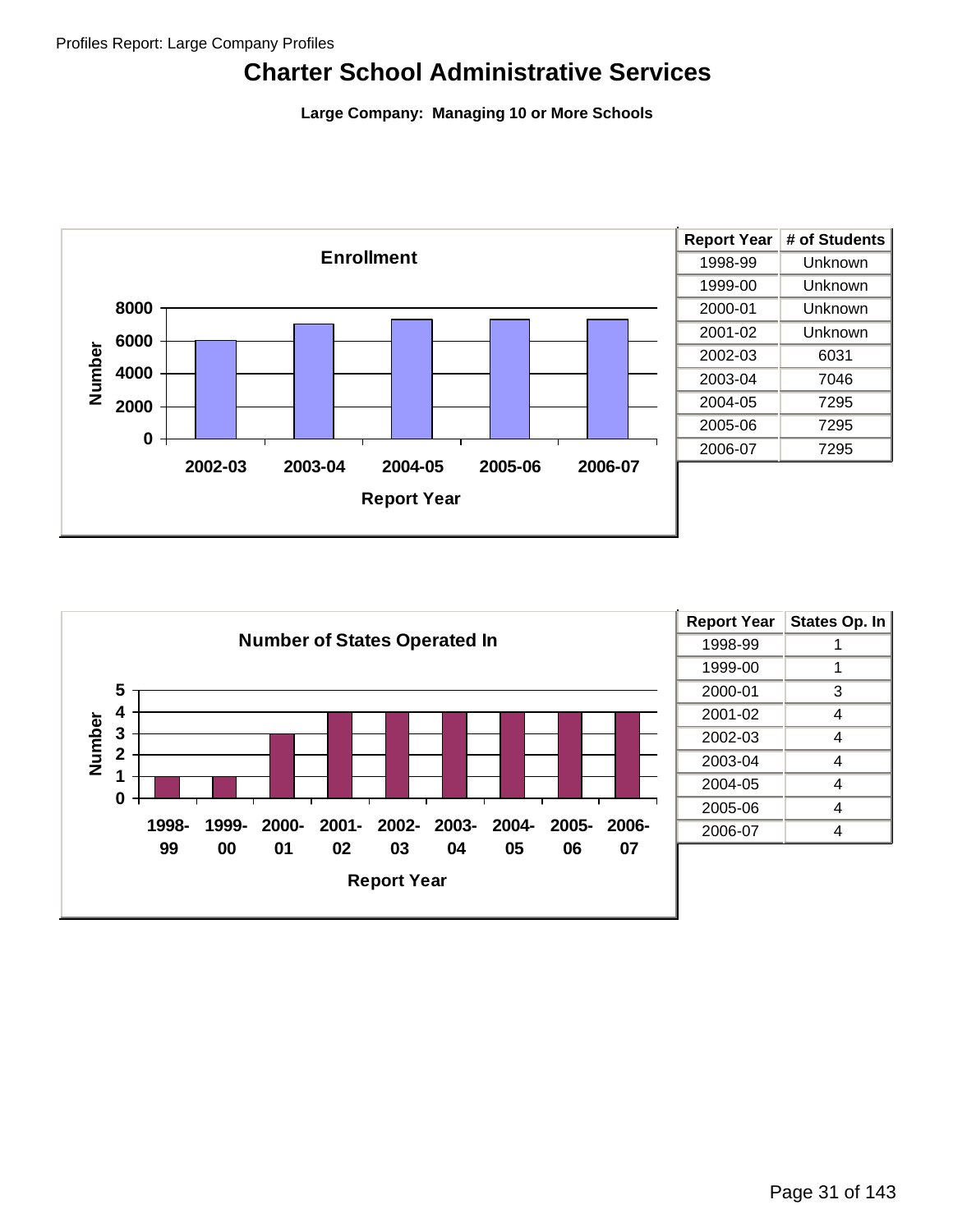# **Charter Schools USA**

# **Large Company: Managing 10 or More Schools**

| <b>Address</b>              | <b>Telephone</b><br>and Fax | <b>Web Address</b>                   | Year | <b>Privately Held /</b><br><b>Founded   Publicly Traded   Profitability </b> |         |
|-----------------------------|-----------------------------|--------------------------------------|------|------------------------------------------------------------------------------|---------|
| 6245 N. Federal Hwy, 5th Fl |                             | 954-202-3500 lwww.charterschoolsusa. | 1998 | Private                                                                      | Unknown |
| Fort Lauderdale, FL 33308   | 954-202-3512                | com                                  |      |                                                                              |         |

# **Company Schools by State**

# **Florida**

| <b>School Name</b>                       | <b>School Location</b> | Year<br><b>Founded</b> | Grade<br><b>Levels</b><br><b>Served</b> | <b>Enrollment</b> | <b>Charter</b><br>School? | <b>Virtual</b><br>School? |
|------------------------------------------|------------------------|------------------------|-----------------------------------------|-------------------|---------------------------|---------------------------|
| <b>Aventura Charter Elementary</b>       | Aventura, FL           | 2003                   | $K-7$                                   | 797               | Yes                       | No                        |
| Bay Haven Charter Academy                | Panama City, FL        | 2001                   | $K-8$                                   | 1037              | Yes                       | <b>No</b>                 |
| Bonita Springs Charter School            | Bonita Springs, FL     | 2002                   | $K-8$                                   | 1269              | Yes                       | <b>No</b>                 |
| <b>Cape Coral Charter School</b>         | Cape Coral, FL         | 2004                   | $K-8$                                   | 580               | Yes                       | <b>No</b>                 |
| <b>Coral Springs Charter School</b>      | Coral Springs, FL      | 1999                   | $6 - 12$                                | 1596              | Yes                       | <b>No</b>                 |
| Downtown Miami Charter School            | Miami, FL              | 2002                   | $K-6$                                   | 632               | Yes                       | <b>No</b>                 |
| Four Corners Charter School              | Davenport, FL          | 2001                   | $K-8$                                   | 929               | Yes                       | <b>No</b>                 |
| Gateway Charter High School              | Fort Myers, FL         | 2004                   | $9 - 12$                                | 614               | Yes                       | <b>No</b>                 |
| <b>Gateway Charter School</b>            | Fort Myers, FL         | 2003                   | $K-8$                                   | 1543              | Yes                       | <b>No</b>                 |
| Hollywood Academy of Arts and<br>Science | Hollywood, FL          | 2004                   | $K-7$                                   | 644               | Yes                       | <b>No</b>                 |
| Keys Gate Charter School                 | Homestead, FL          | 2003                   | $K-8$                                   | 1146              | Yes                       | No                        |
| North Broward Academy of<br>Excellence   | North Lauderdale, FL   | 2001                   | $K-8$                                   | 500               | Yes                       | <b>No</b>                 |
| Palm Bay Community Charter<br>School     | Palm Bay, FL           | 2006                   | $K-7$                                   | 757               | Yes                       | <b>No</b>                 |
| Renaissance Charter Schools              | Miami, FL              | 1999                   | $K-7$                                   | 591               | Yes                       | <b>No</b>                 |
| Six Mile Charter Academy                 | Fort Myers, FL         | 2005                   | $K-7$                                   | 725               | Yes                       | <b>No</b>                 |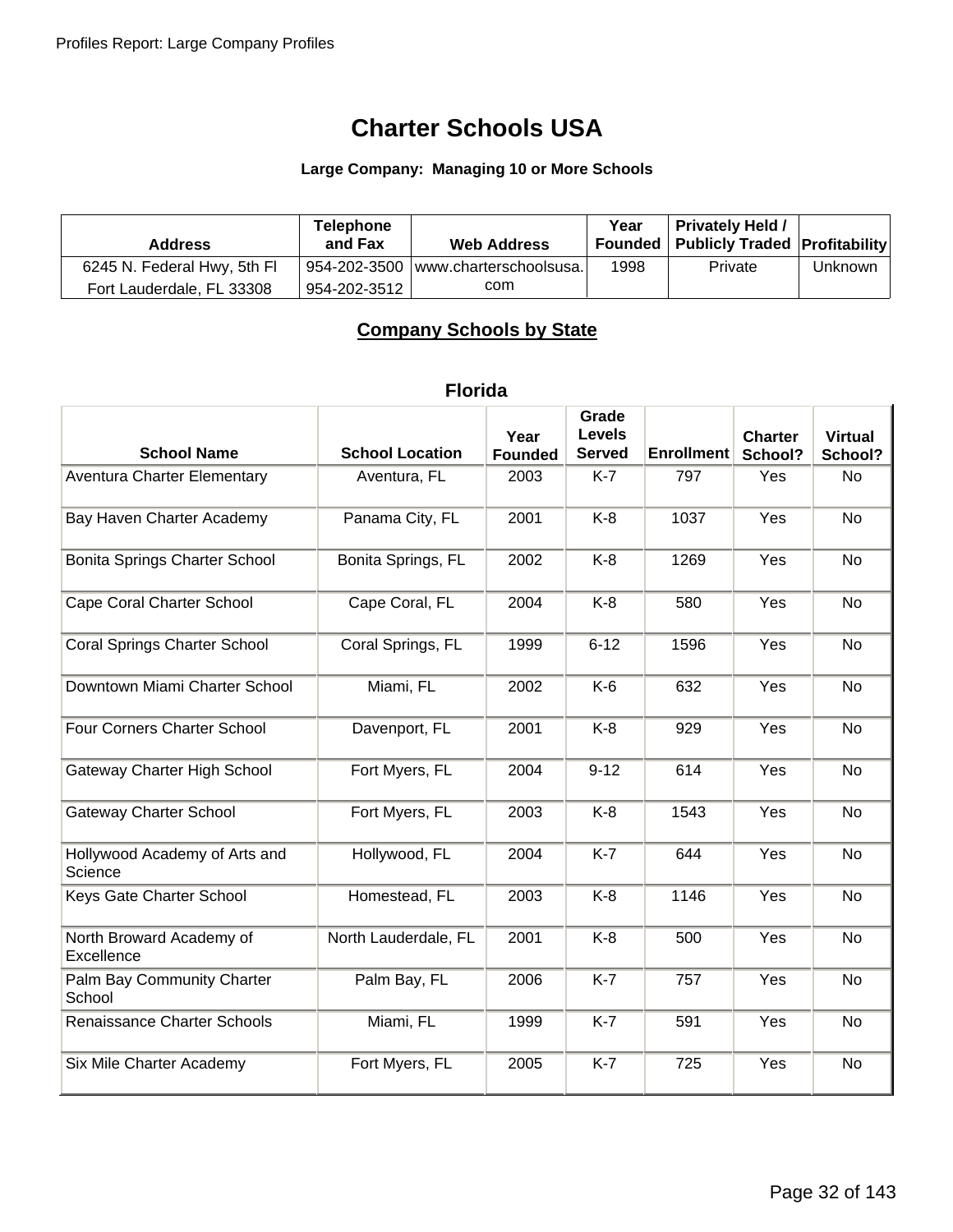# **Charter Schools USA**

**Large Company: Managing 10 or More Schools**

**Total Number of Schools: 15 States Operated in: FL Total Enrollment: 13,360**

| Year    | # of Schools |  |
|---------|--------------|--|
| 1998-99 | O            |  |
| 1999-00 | 0            |  |
| 2000-01 | 0            |  |
| 2001-02 | 1            |  |
| 2002-03 | 4            |  |
| 2003-04 | 1            |  |
| 2004-05 | 0            |  |
| 2005-06 | Ω            |  |
|         |              |  |

# **Number of Schools No Longer Profiled**

# **Schools No Longer Profiled for this Reporting Period**

| <b>School Name</b>                        | <b>School Location</b> | <b>Reason No Longer Profiled</b>                                                             |  |
|-------------------------------------------|------------------------|----------------------------------------------------------------------------------------------|--|
| Academy of Arts and Minds                 | Coconut Grove, FL      | Closed, per communication from Sharon Gerrard of CS<br>USA 3/19/07.                          |  |
| Delray Youth Vocational Charter<br>School | Delray Beach, FL       | Closed, per communication from Sharon Gerrard of CS<br>USA 3/19/07.                          |  |
| North County Charter School               | Miami, FL              | Closed summer 2004, per communication from Sharon<br>Gerrard of CS USA 3/19/07.              |  |
| Northeast Academy                         | North Miami Beach, FL  | Closed summer 2004, per communication from Sharon<br>Gerrard of CS USA 3/19/07.              |  |
| Parkway Academy                           | Miramar, FL            | No longer CS USA's as of January 2005, per message<br>from Sharon Gerrard of CS USA 3/19/07. |  |

## **Florida**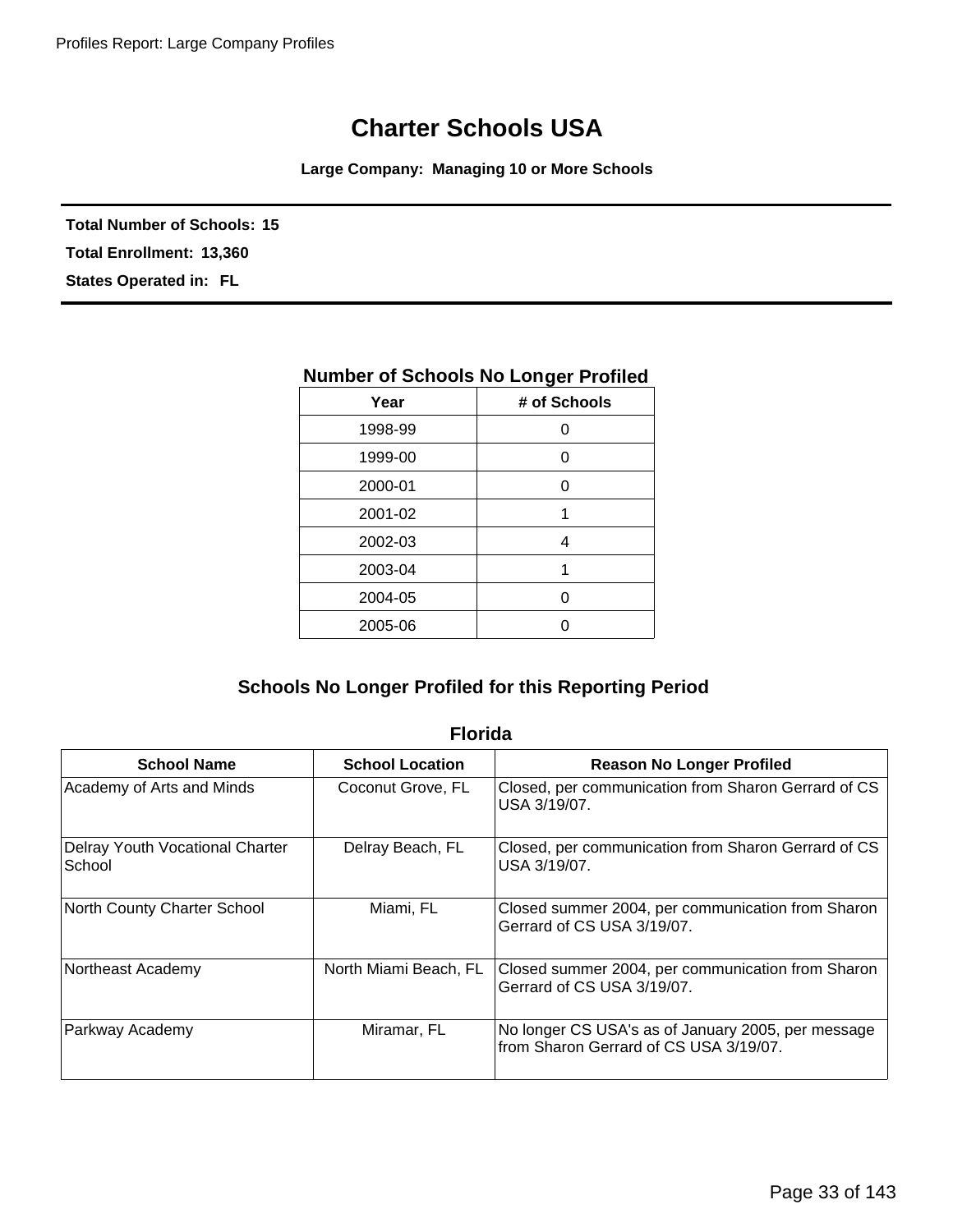# **Charter Schools USA**

**Large Company: Managing 10 or More Schools**

## **Texas**

| <b>School Name</b>           | <b>School Location</b> | <b>Reason No Longer Profiled</b>                                                         |
|------------------------------|------------------------|------------------------------------------------------------------------------------------|
| New Frontiers Charter School | San Antonio, TX        | No longer CS USAs as of June 2004, per message from<br>Sharon Gerrard of CS USA 3/19/07. |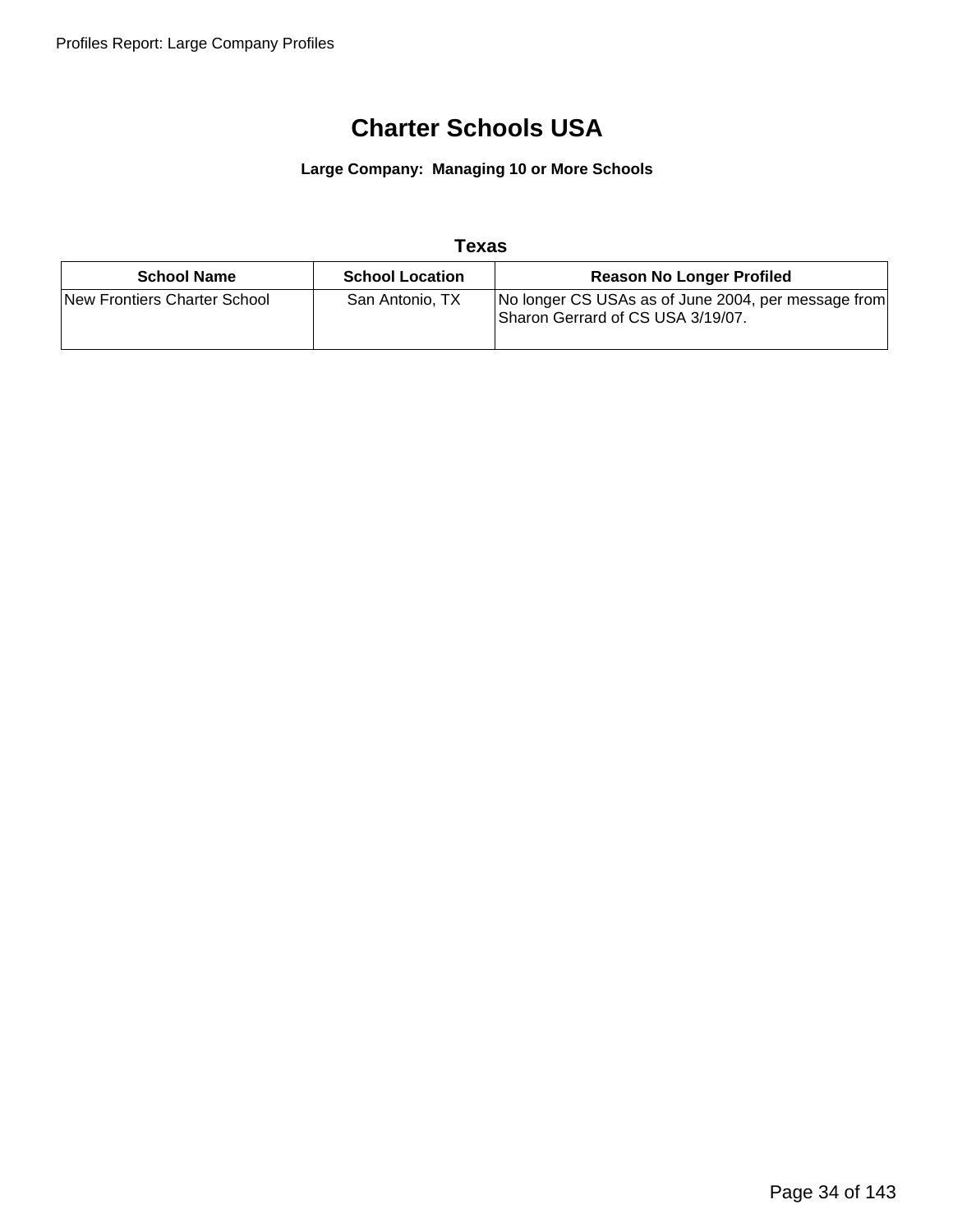## **Charter Schools USA**







| <b>Report Year</b> | # of Schools |
|--------------------|--------------|
| 1998-99            | N/A          |
| 1999-00            | 5            |
| 2000-01            | 4            |
| 2001-02            | 15           |
| 2002-03            | 15           |
| 2003-04            | 15           |
| 2004-05            | 18           |
| 2005-06            | 18           |
| 2006-07            | 15           |
|                    |              |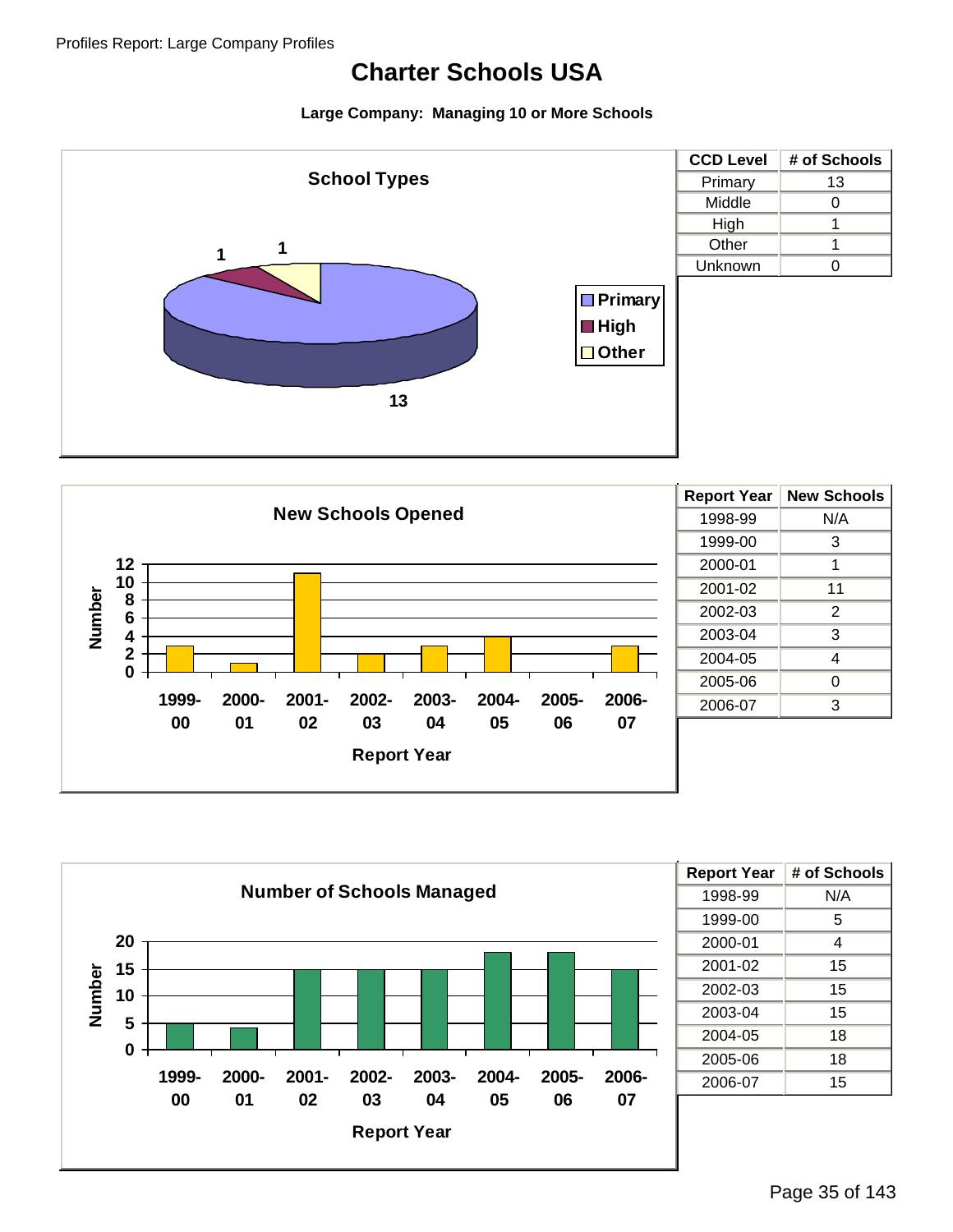## **Charter Schools USA**



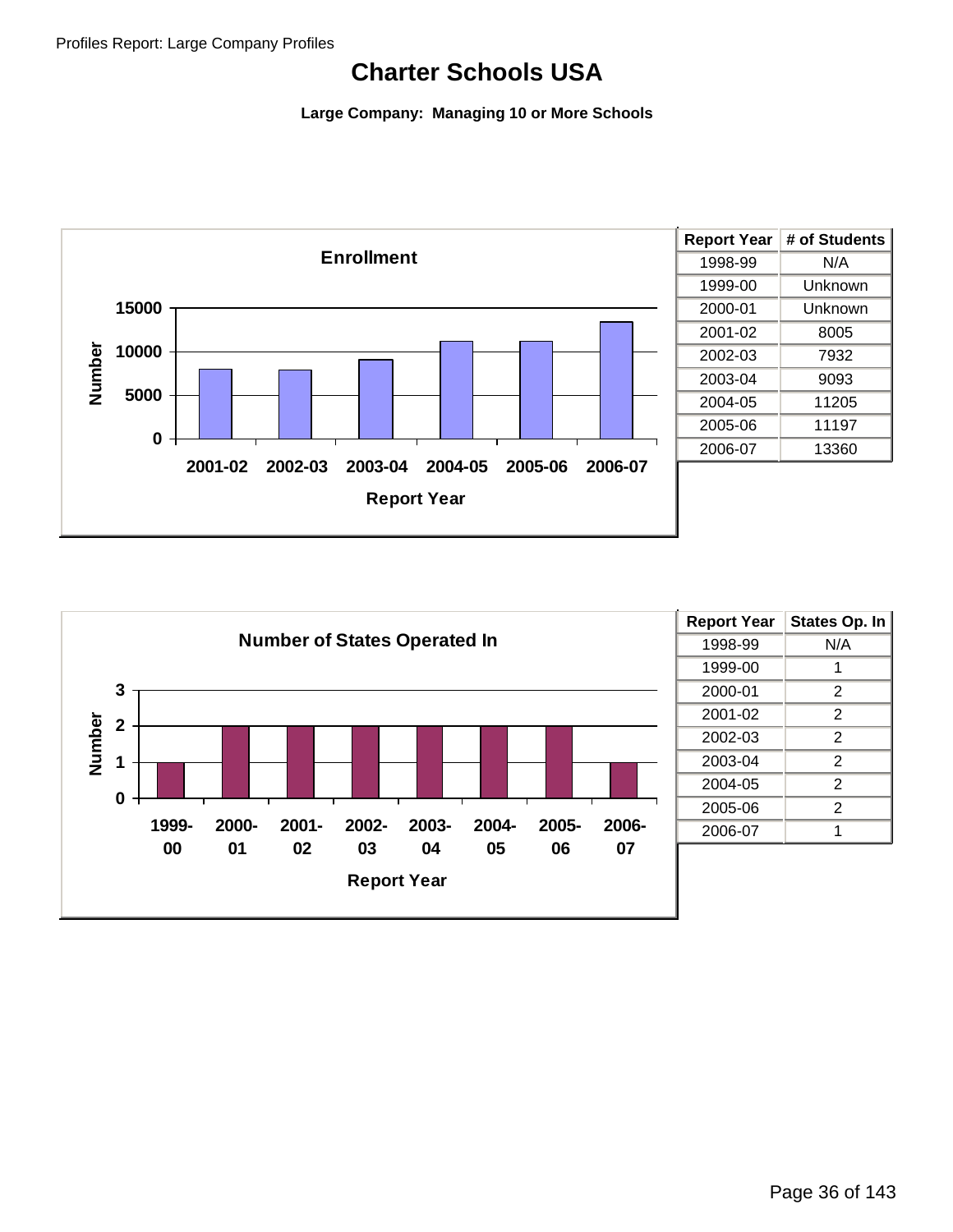### **Large Company: Managing 10 or More Schools**

| <b>Address</b>               | <b>Telephone</b><br>and Fax | <b>Web Address</b>                | Year | <b>Privately Held /</b><br>Founded   Publicly Traded   Profitability |         |
|------------------------------|-----------------------------|-----------------------------------|------|----------------------------------------------------------------------|---------|
| 1000 Lancaster St, 6th Floor |                             | 410-843-6010 www.connectionsacade | 2001 | Private                                                              | Unknown |
| Baltimore, MD 21202          | 410-843-6262                | mv.com                            |      |                                                                      |         |

## **Company Schools by State**

| Arizona                     |                        |                        |                                         |                   |                           |                           |
|-----------------------------|------------------------|------------------------|-----------------------------------------|-------------------|---------------------------|---------------------------|
| <b>School Name</b>          | <b>School Location</b> | Year<br><b>Founded</b> | Grade<br><b>Levels</b><br><b>Served</b> | <b>Enrollment</b> | <b>Charter</b><br>School? | <b>Virtual</b><br>School? |
| Arizona Connections Academy | Mesa, AZ               | 2005                   | $K-10$                                  | 500               | Yes                       | Yes                       |

### **California**

| <b>School Name</b>                               | <b>School Location</b> | Year<br><b>Founded</b> | Grade<br><b>Levels</b><br><b>Served</b> | <b>Enrollment</b> | <b>Charter</b><br>School? | <b>Virtual</b><br>School? |
|--------------------------------------------------|------------------------|------------------------|-----------------------------------------|-------------------|---------------------------|---------------------------|
| Capistrano Connections Academy                   | Mission Viejo, CA      | 2004                   | $K-10$                                  | 600               | Yes                       | Yes                       |
| <b>Central California Connections</b><br>Academy | Visalia, CA            | 2006                   | $K-10$                                  | 25                | Yes                       | Yes                       |

### **Colorado**

| <b>School Name</b>                                | <b>School Location</b> | Year<br><b>Founded</b> | Grade<br><b>Levels</b><br><b>Served</b> | <b>Enrollment</b> | <b>Charter</b><br>School? | <b>Virtual</b><br>School? |
|---------------------------------------------------|------------------------|------------------------|-----------------------------------------|-------------------|---------------------------|---------------------------|
| <b>Denver Connections Academy</b>                 | Littleton, CO          | 2002                   | $K-9$                                   | 400               | No                        | Yes                       |
| <b>Littleton Connections Academy</b><br>Part-Time | Littleton, CO          | 2004                   | $K-8$                                   | 10                | No                        | Yes                       |

### **Florida**

| <b>School Name</b>                 | <b>School Location</b> | Year<br><b>Founded</b> | Grade<br>Levels<br><b>Served</b> | <b>Enrollment   School?</b> | <b>Charter</b> | <b>Virtual</b><br>School? |
|------------------------------------|------------------------|------------------------|----------------------------------|-----------------------------|----------------|---------------------------|
| <b>Florida Connections Academy</b> | Orlando, FL            | 2003                   | $K-8$                            | 700                         | No             | Yes                       |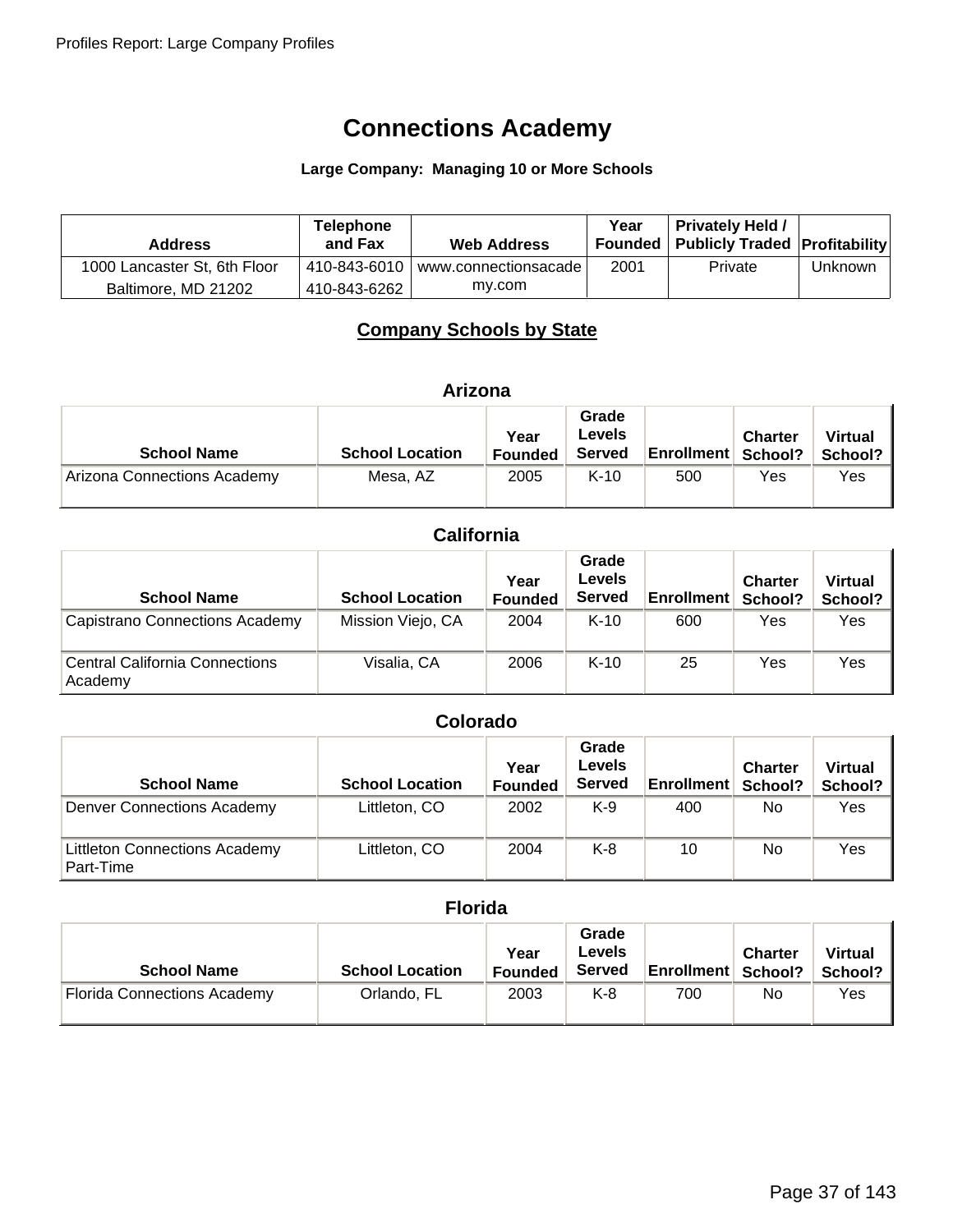### **Large Company: Managing 10 or More Schools**

| <b>Idaho</b>       |                        |                        |                                  |                           |                |                           |  |
|--------------------|------------------------|------------------------|----------------------------------|---------------------------|----------------|---------------------------|--|
| <b>School Name</b> | <b>School Location</b> | Year<br><b>Founded</b> | Grade<br>Levels<br><b>Served</b> | <b>Enrollment School?</b> | <b>Charter</b> | <b>Virtual</b><br>School? |  |
| <b>INSPIRE</b>     | Boise, ID              | 2005                   | $K-10$                           | 150                       | Yes            | Yes                       |  |

#### **Minnesota**

| <b>School Name</b>                           | <b>School Location</b> | Year<br>Founded | Grade<br>Levels<br><b>Served</b> | <b>Enrollment School?</b> | <b>Charter</b> | <b>Virtual</b><br>School? |
|----------------------------------------------|------------------------|-----------------|----------------------------------|---------------------------|----------------|---------------------------|
| <b>IMTS Minnesota Connections</b><br>Academy | Minneapolis, MN        | 2005            | $K-10$                           | 400                       | No             | Yes                       |

#### **Ohio**

| <b>School Name</b>              | <b>School Location</b> | Year<br><b>Founded</b> | Grade<br>Levels<br><b>Served</b> | <b>Enrollment School?</b> | <b>Charter</b> | <b>Virtual</b><br>School? |
|---------------------------------|------------------------|------------------------|----------------------------------|---------------------------|----------------|---------------------------|
| <b>Ohio Connections Academy</b> | Cincinnati, OH         | 2003                   | $K-10$                           | 1000                      | Yes            | Yes                       |

| Oregon                     |                        |                        |                                  |                             |                |                           |
|----------------------------|------------------------|------------------------|----------------------------------|-----------------------------|----------------|---------------------------|
| <b>School Name</b>         | <b>School Location</b> | Year<br><b>Founded</b> | Grade<br>Levels<br><b>Served</b> | <b>Enrollment   School?</b> | <b>Charter</b> | <b>Virtual</b><br>School? |
| Oregon Connections Academy | Scio, OR               | 2005                   | $K-10$                           | 1500                        | Yes            | Yes                       |

### **Pennsylvania**

| <b>School Name</b>                  | <b>School Location</b> | Year<br><b>Founded</b> | Grade<br>Levels<br><b>Served</b> | <b>Enrollment   School?</b> | <b>Charter</b> | <b>Virtual</b><br>School? |
|-------------------------------------|------------------------|------------------------|----------------------------------|-----------------------------|----------------|---------------------------|
| Commonwealth Connections<br>Academy | Mechanicsburg, PA      | 2003                   | $K-10$                           | 1600                        | Yes            | Yes                       |

### **Wisconsin**

| <b>School Name</b>                   | <b>School Location</b> | Year<br><b>Founded</b> | Grade<br>Levels<br>Served | <b>Enrollment</b> | <b>Charter</b><br>School? | <b>Virtual</b><br>School? |
|--------------------------------------|------------------------|------------------------|---------------------------|-------------------|---------------------------|---------------------------|
| <b>Wisconsin Connections Academy</b> | Appleton, WI           | 2002                   | K-8                       | 450               | Yes                       | Yes                       |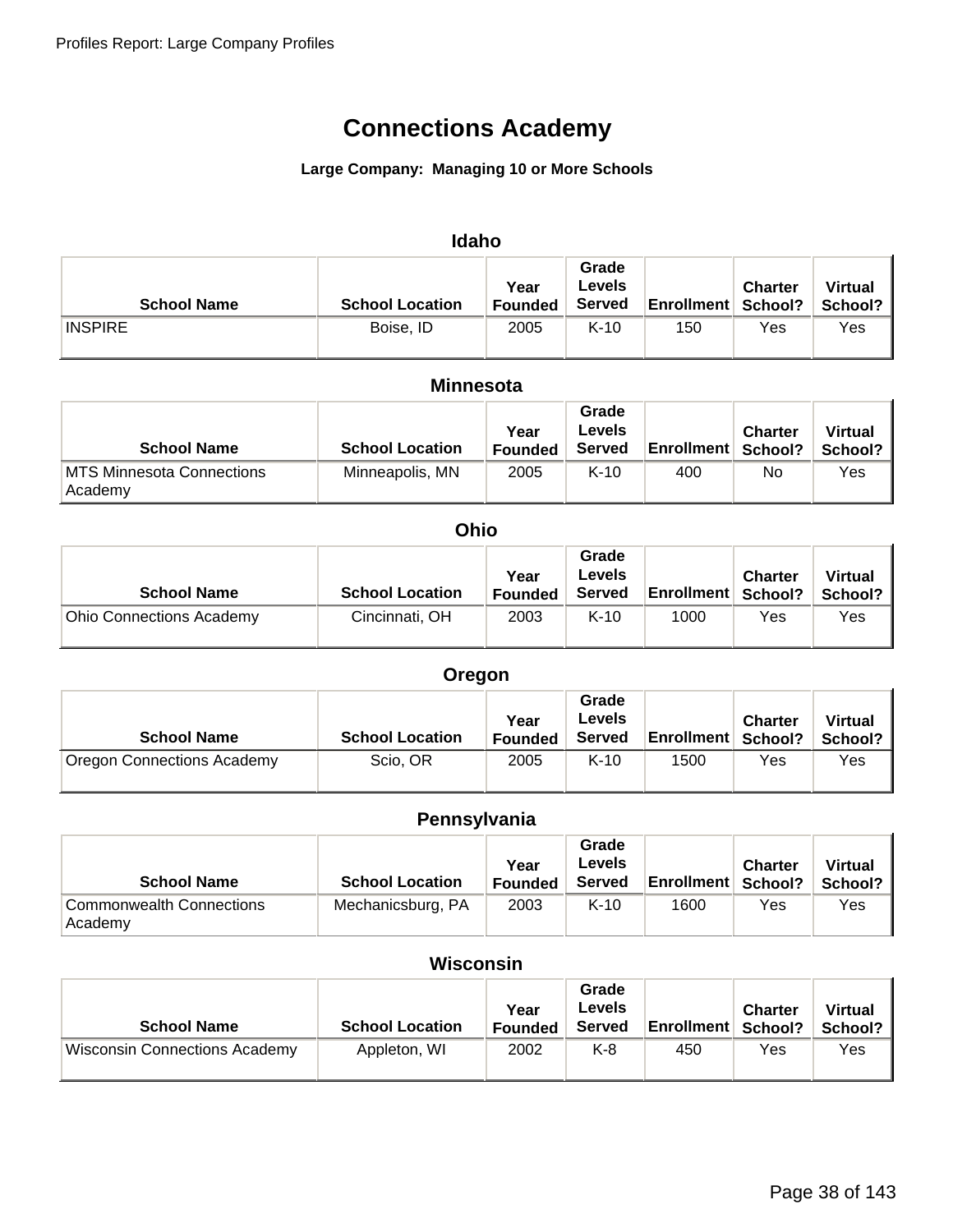**Large Company: Managing 10 or More Schools**

**Total Number of Schools: 12**

**Total Enrollment: 7,335**

**States Operated in: AZ, CA, CO, FL, ID, MN, OH, OR, PA, WI**

|         | nambor or concolo no Longor rionical |
|---------|--------------------------------------|
| Year    | # of Schools                         |
| 1998-99 | N/A                                  |
| 1999-00 | N/A                                  |
| 2000-01 | N/A                                  |
| 2001-02 | N/A                                  |
| 2002-03 | N/A                                  |
| 2003-04 | 0                                    |
| 2004-05 | 0                                    |
| 2005-06 | 2                                    |
|         |                                      |

### **Number of Schools No Longer Profiled**

### **Schools No Longer Profiled for this Reporting Period**

### **California**

| <b>School Name</b>                          | <b>School Location</b> | <b>Reason No Longer Profiled</b>                                                                                                                               |
|---------------------------------------------|------------------------|----------------------------------------------------------------------------------------------------------------------------------------------------------------|
| Southern California Connections<br>⊪Academy | Unknown, CA            | Per email from B Dreyer at Connections: This school<br>was discontinued in 2005-2006; students were eligible<br>to transfer to Capistrano Connections Academy. |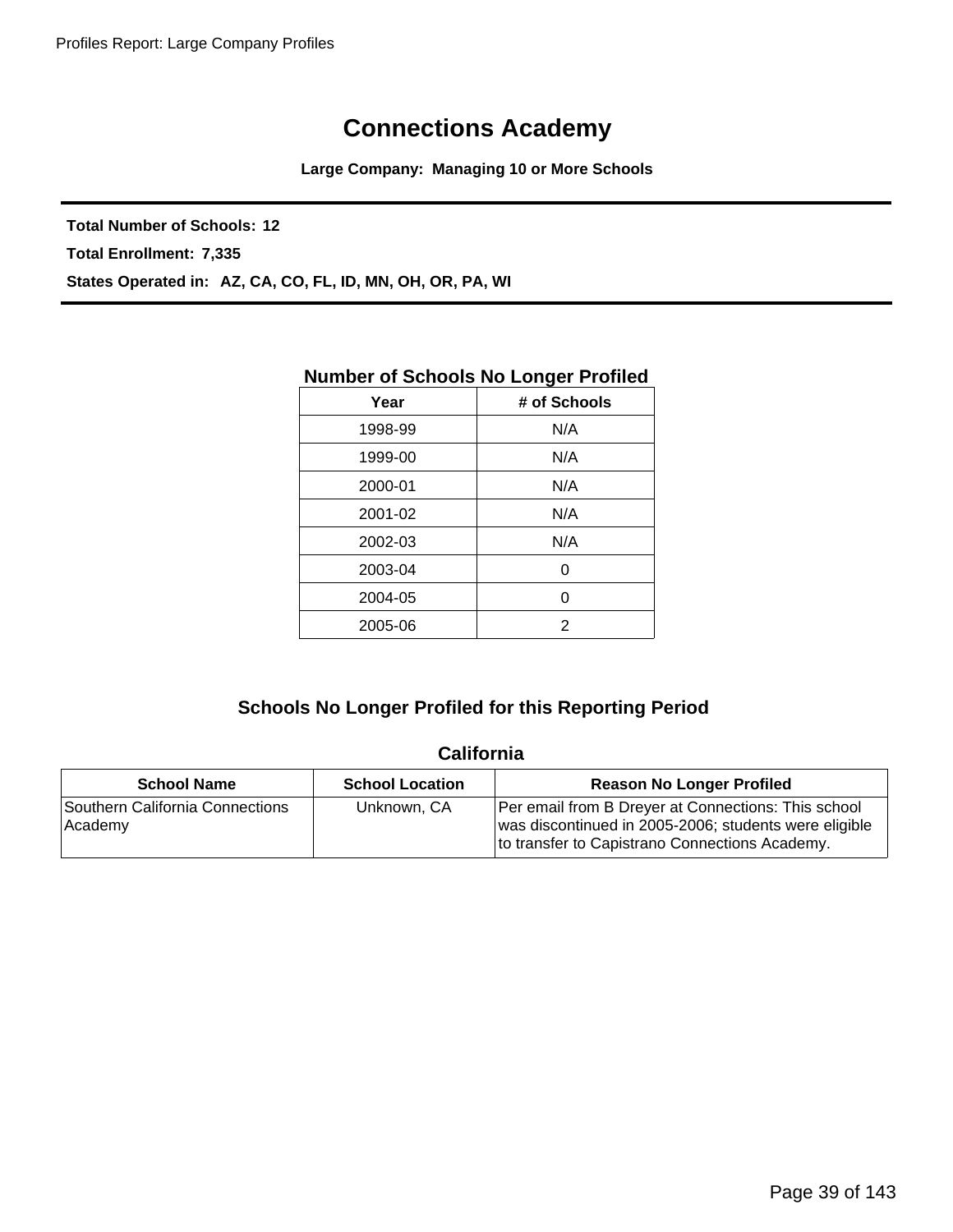



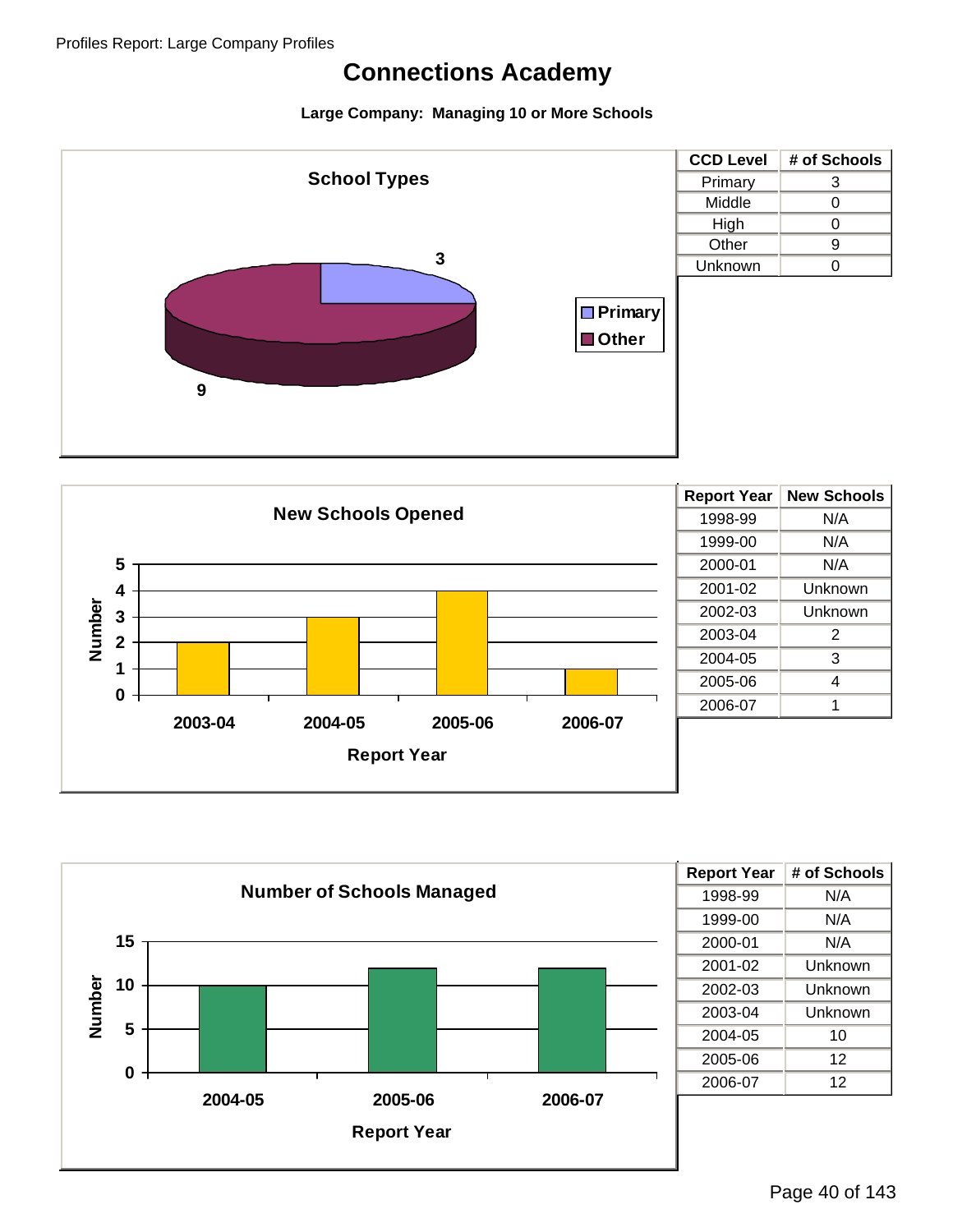

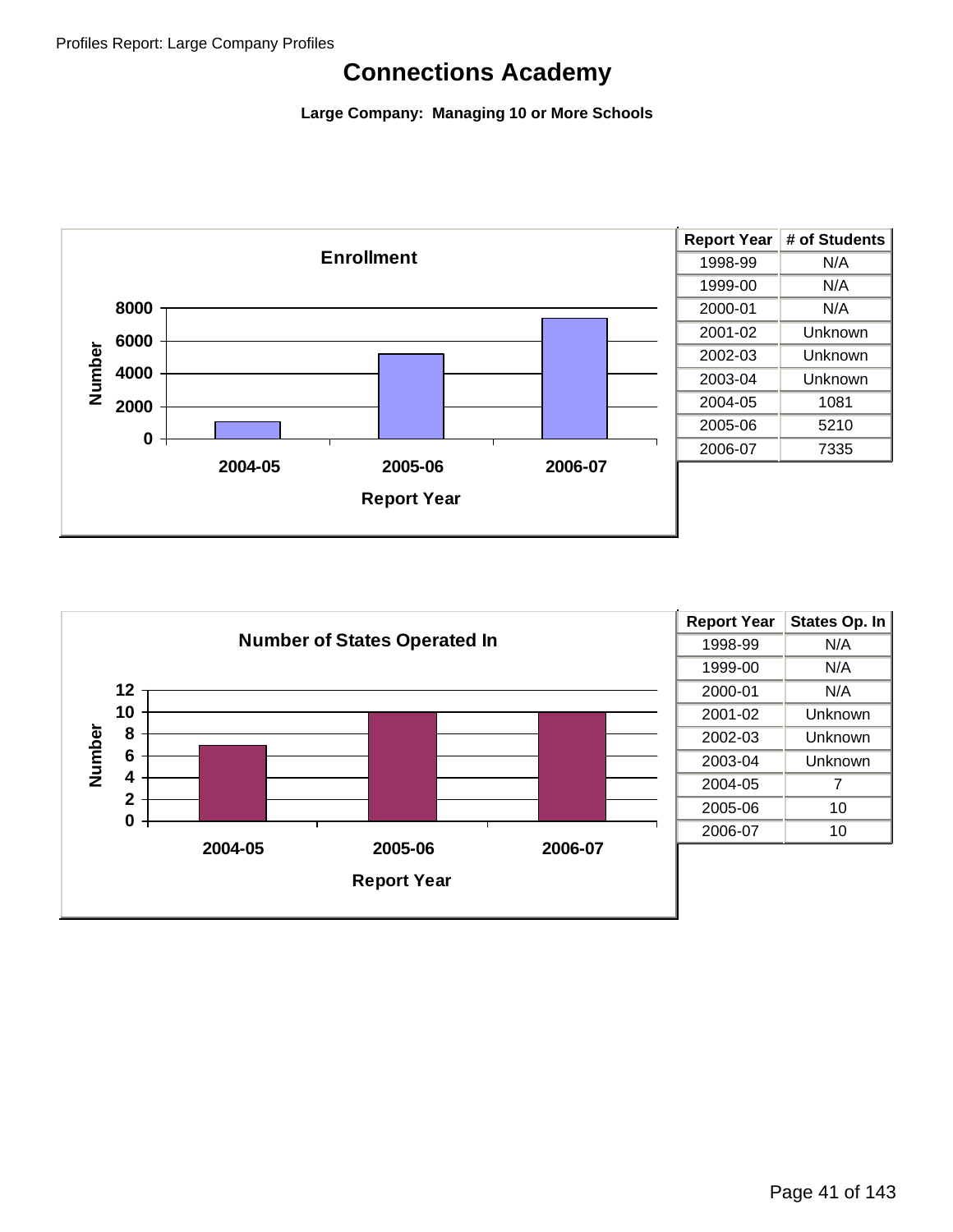### **Large Company: Managing 10 or More Schools**

| <b>Address</b>          | <b>Telephone</b><br>and Fax | <b>Web Address</b>                   | Year | <b>Privately Held /</b><br>Founded   Publicly Traded   Profitability |         |
|-------------------------|-----------------------------|--------------------------------------|------|----------------------------------------------------------------------|---------|
| 521 5th Ave, 11th Floor |                             | 212-419-1600   www.edisonschools.com | 1992 | Private                                                              | Unknown |
| New York, NY 10175      | 212-419-1604                |                                      |      |                                                                      |         |

## **Company Schools by State**

### **California**

|                                      |                        | Year           | Grade<br><b>Levels</b> |                   | <b>Charter</b> | <b>Virtual</b> |
|--------------------------------------|------------------------|----------------|------------------------|-------------------|----------------|----------------|
| <b>School Name</b>                   | <b>School Location</b> | <b>Founded</b> | <b>Served</b>          | <b>Enrollment</b> | School?        | School?        |
| Edison - Bethune Charter Academy     | Fresno, CA             | 1999           | K-6                    | 534               | Yes            | No.            |
| Edison Brentwood Academy             | East Palo Alto, CA     | 1998           | $K-4$                  | 498               | <b>Yes</b>     | No.            |
| <b>Edison Charter Academy</b>        | San Francisco, CA      | 1998           | $K-8$                  | 438               | Yes            | No.            |
| Edison McNair Academy                | East Palo Alto, CA     | 1998           | $5-8$                  | 399               | <b>Yes</b>     | No.            |
| Feaster - Edison Charter School      | Chula Vista, CA        | 1997           | $K-6$                  | 1006              | Yes            | N <sub>o</sub> |
| Phillips - Edison Partnership School | Napa, CA               | 1998           | $K-6$                  | 551               | Yes            | No             |
| San Jose - Edison Academy            | West Covina, CA        | 1998           | K-8                    | 1133              | Yes            | No             |

### **Colorado**

| <b>School Name</b>                     | <b>School Location</b> | Year<br><b>Founded</b> | Grade<br>Levels<br><b>Served</b> | <b>Enrollment</b> | <b>Charter</b><br>School? | <b>Virtual</b><br>School? |
|----------------------------------------|------------------------|------------------------|----------------------------------|-------------------|---------------------------|---------------------------|
| Emerson - Edison Partnership<br>School | Colorado Springs, CO   | 1997                   | $6 - 8$                          | 431               | Yes                       | No.                       |
| Omar D. Blair School                   | Denver, CO             | 2004                   | K-8                              | 767               | Yes                       | No                        |
| Roosevelt - Edison Charter School      | Colorado Springs, CO   | 1996                   | $K-5$                            | 628               | Yes                       | No                        |
| Wyatt - Edison Charter School          | Denver, CO             | 1998                   | $K-8$                            | 644               | Yes                       | No                        |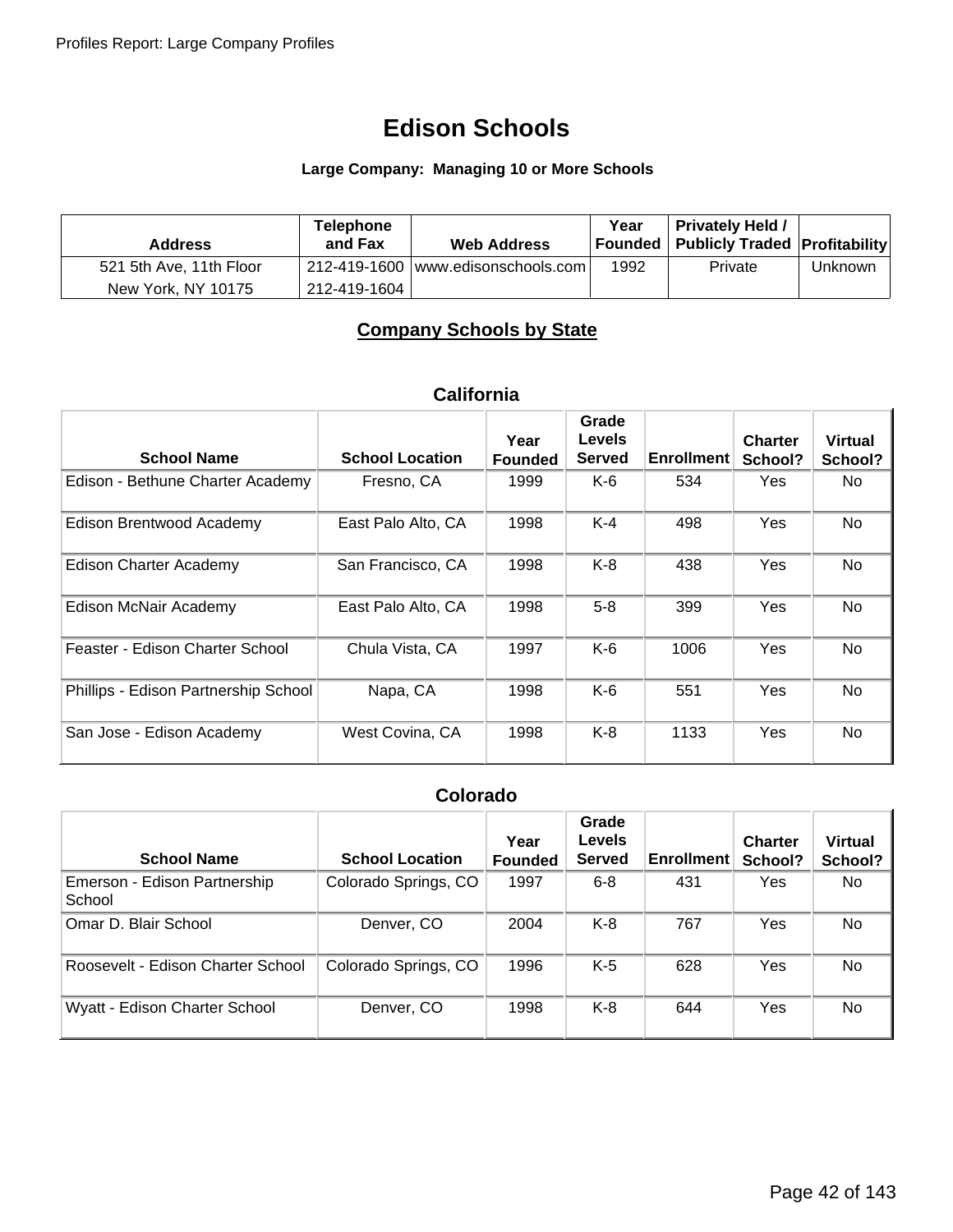### **Large Company: Managing 10 or More Schools**

## **District Of Columbia**

| <b>School Name</b>                                       | <b>School Location</b> | Year<br><b>Founded</b> | Grade<br><b>Levels</b><br><b>Served</b> | <b>Enrollment</b> | <b>Charter</b><br>School? | <b>Virtual</b><br>School? |
|----------------------------------------------------------|------------------------|------------------------|-----------------------------------------|-------------------|---------------------------|---------------------------|
| Friendship Public Charter School<br>(Blow Pierce Campus) | Washington, DC         | 1999                   | $6 - 8$                                 | 751               | Yes                       | No.                       |
| Friendship Public Charter School<br>(Chamberlain Campus) | Washington, DC         | 1998                   | $K-5$                                   | 806               | Yes                       | No                        |
| Friendship Public Charter School<br>(Woodridge Campus)   | Washington, DC         | 1998                   | K-8                                     | 664               | Yes                       | No.                       |
| Friendship Senior Academy (Carter<br>G. Woodson Campus)  | Washington, DC         | 2000                   | $9 - 12$                                | 1208              | Yes                       | No                        |

## **Georgia**

| <b>School Name</b>             | <b>School Location</b> | Year<br><b>Founded</b> | Grade<br>Levels<br><b>Served</b> | <b>Enrollment</b> | <b>Charter</b><br>School? | <b>Virtual</b><br>School? |
|--------------------------------|------------------------|------------------------|----------------------------------|-------------------|---------------------------|---------------------------|
| Charles R. Drew Charter School | Atlanta, GA            | 2000                   | K-8                              | 789               | Yes                       | No.                       |

| <b>Hawaii</b>                |                        |                        |                                         |                   |                           |                           |  |
|------------------------------|------------------------|------------------------|-----------------------------------------|-------------------|---------------------------|---------------------------|--|
| <b>School Name</b>           | <b>School Location</b> | Year<br><b>Founded</b> | Grade<br><b>Levels</b><br><b>Served</b> | <b>Enrollment</b> | <b>Charter</b><br>School? | <b>Virtual</b><br>School? |  |
| Aiea Elementary School       | Aiea, HI               | 2005                   | K-6                                     | 379               | No.                       | No.                       |  |
| <b>Central Middle School</b> | Honolulu, HI           | 2005                   | $6 - 8$                                 | 459               | No.                       | No                        |  |
| Ilima Intermediate School    | Ewa Beach, HI          | 2006                   | $7 - 8$                                 | 1225              | No                        | <b>No</b>                 |  |
| Ka Hului Elementary School   | Kahului, HI            | 2005                   | K-5                                     | 909               | No                        | No                        |  |
| Kaala Elementary School      | Wahaiawa, HI           | 2006                   | K-5                                     | 433               | No                        | No                        |  |
| Kalihi Elementary School     | Honolulu, HI           | 2006                   | K-6                                     | 259               | No                        | No                        |  |
| Lihikai Elementary School    | Kahului, HI            | 2006                   | $K-5$                                   | 1110              | No                        | <b>No</b>                 |  |
| Paia Elementary School       | Kahului, HI            | 2005                   | K-5                                     | 216               | No                        | <b>No</b>                 |  |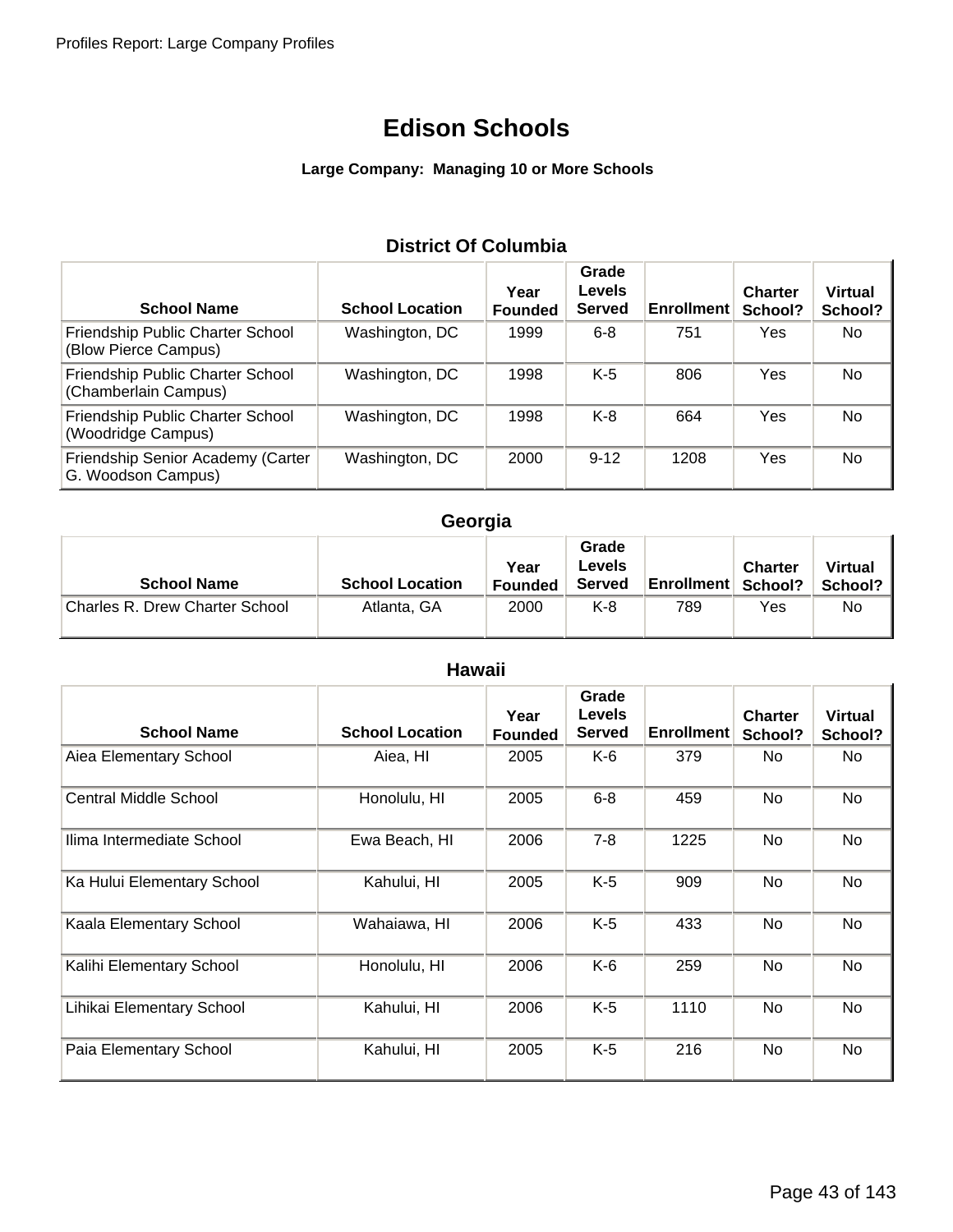### **Large Company: Managing 10 or More Schools**

| Palolo Elementary School                        | Honolulu, HI  | 2005 | K-5     | 256 | No. | No |
|-------------------------------------------------|---------------|------|---------|-----|-----|----|
| Sanford B Dole International School             | Honolulu, HI  | 2005 | $6 - 8$ | 850 | No. | No |
| Waimanalo Elementary and<br>Intermediate School | Waimanola, HI | 2006 | $K-8$   | 537 | No. | No |
| William Paul Jarrett Middle School              | Honolulu, HI  | 2005 | $6 - 8$ | 274 | No. | No |

### **Illinois**

| <b>School Name</b>                                        | <b>School Location</b> | Year<br><b>Founded</b> | Grade<br>Levels<br><b>Served</b> | <b>Enrollment</b> | <b>Charter</b><br>School? | <b>Virtual</b><br>School? |
|-----------------------------------------------------------|------------------------|------------------------|----------------------------------|-------------------|---------------------------|---------------------------|
| Chicago International Charter<br>School (Longwood Campus) | Chicago, IL            | 1999                   | $K-12$                           | 1451              | Yes                       | No.                       |
| Franklin - Edison School                                  | Peoria, IL             | 1999                   | $K-4$                            | 392               | <b>No</b>                 | No.                       |
| Loucks Edison Junior Academy                              | Peoria. IL             | 2000                   | $5 - 8$                          | 381               | <b>No</b>                 | No                        |
| Northmoor - Edison School                                 | Peoria, IL             | 1999                   | $K-4$                            | 461               | No                        | No                        |
| Rolling Acres Edison Junior<br>Academy                    | Peoria, IL             | 2001                   | $5 - 8$                          | 317               | <b>No</b>                 | No                        |

## **Indiana**

| <b>School Name</b>                          | <b>School Location</b> | Year<br><b>Founded</b> | Grade<br>Levels<br><b>Served</b> | <b>Enrollment</b> | <b>Charter</b><br>School? | <b>Virtual</b><br>School? |
|---------------------------------------------|------------------------|------------------------|----------------------------------|-------------------|---------------------------|---------------------------|
| Jeremiah Gray - Edison Elementary<br>School | Indianapolis, IN       | 2002                   | K-5                              | 654               | No                        | No                        |
| Rosa Parks - Edison Elementary<br>School    | Indianapolis, IN       | 2003                   | K-5                              | 689               | No                        | No                        |

### **Iowa**

| <b>School Name</b>                      | <b>School Location</b> | Year<br><b>Founded</b> | Grade<br><b>Levels</b><br><b>Served</b> | <b>Enrollment</b> | <b>Charter</b><br>School? | <b>Virtual</b><br>School? I |
|-----------------------------------------|------------------------|------------------------|-----------------------------------------|-------------------|---------------------------|-----------------------------|
| Jefferson - Edison Elementary<br>School | Davenport, IA          | 1999                   | K-5                                     | 468               | No                        | No                          |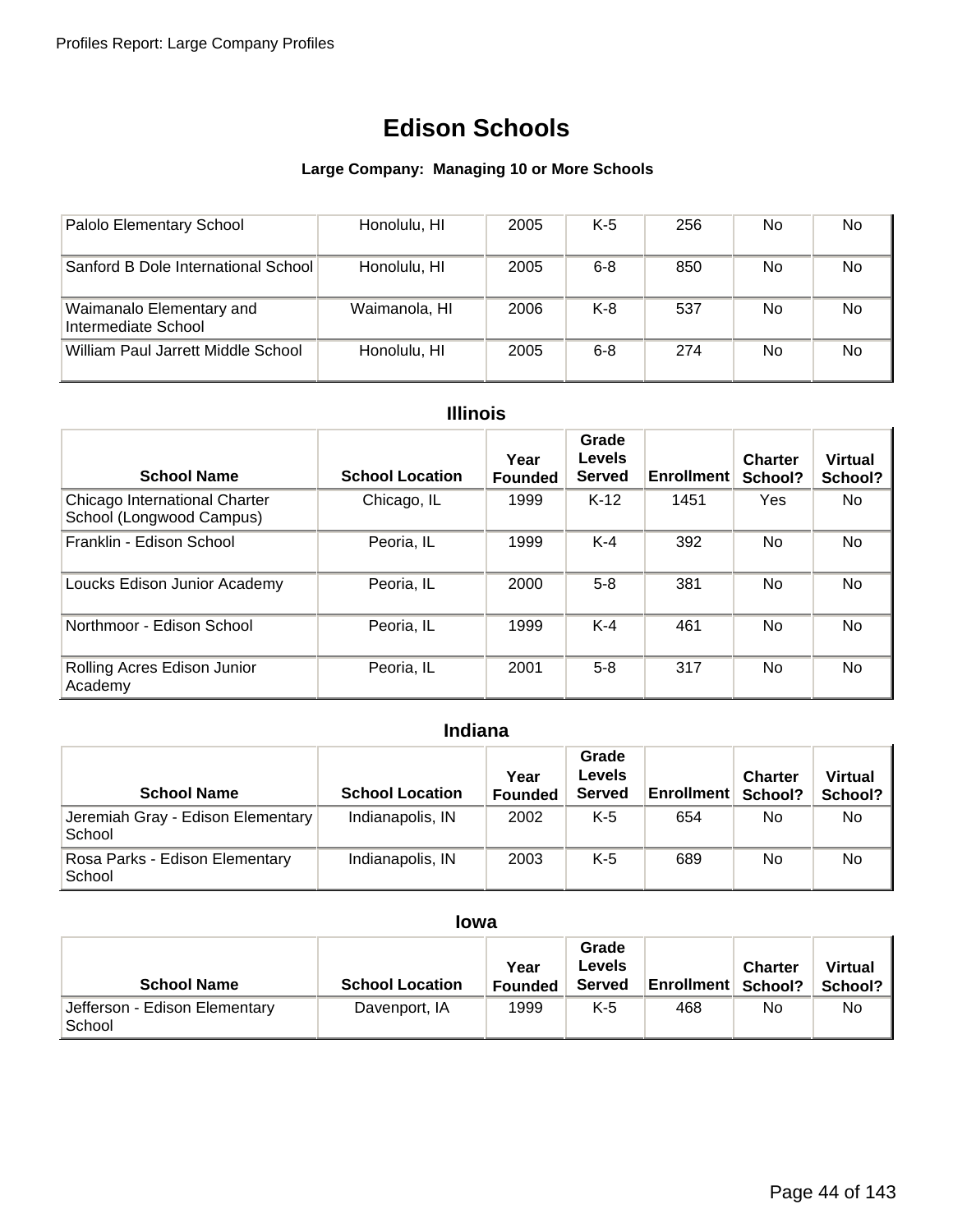### **Large Company: Managing 10 or More Schools**

## **Maryland**

| <b>School Name</b>                 | <b>School Location</b> | Year<br><b>Founded</b> | Grade<br><b>Levels</b><br><b>Served</b> | <b>Enrollment</b> | <b>Charter</b><br>School? | <b>Virtual</b><br>School? |
|------------------------------------|------------------------|------------------------|-----------------------------------------|-------------------|---------------------------|---------------------------|
| <b>Furman Templeton Elementary</b> | Baltimore, MD          | 2000                   | $K-6$                                   | 659               | No.                       | No                        |
| <b>Gilmor Elementary</b>           | Baltimore, MD          | 2000                   | K-6                                     | 536               | No.                       | No                        |
| <b>Montebello Elementary</b>       | Baltimore, MD          | 2000                   | $K-6$                                   | 929               | No.                       | <b>No</b>                 |

## **Michigan**

| <b>School Name</b>                        | <b>School Location</b> | Year<br><b>Founded</b> | Grade<br><b>Levels</b><br><b>Served</b> | <b>Enrollment</b> | <b>Charter</b><br>School? | <b>Virtual</b><br>School? |
|-------------------------------------------|------------------------|------------------------|-----------------------------------------|-------------------|---------------------------|---------------------------|
| Ben Ross Public School Academy            | Warren, MI             | 2004                   | $K-8$                                   | 902               | Yes                       | No.                       |
| Edison - Oakland Public School<br>Academy | Ferndale, MI           | 1999                   | K-6                                     | 826               | Yes                       | No                        |
| <b>YMCA Service Learning Academy</b>      | Detroit, MI            | 1999                   | $K-8$                                   | 1135              | Yes                       | <b>No</b>                 |

### **Minnesota**

| <b>School Name</b>               | <b>School Location</b> | Year<br><b>Founded</b> | Grade<br><b>Levels</b><br><b>Served</b> | <b>Enrollment</b> | <b>Charter</b><br>School? | <b>Virtual</b><br>School? |
|----------------------------------|------------------------|------------------------|-----------------------------------------|-------------------|---------------------------|---------------------------|
| Kenwood - Edison Charter School  | Duluth, MN             | 1997                   | $K-5$                                   | 358               | Yes                       | No.                       |
| Raleigh - Edison Academy         | Duluth, MN             | 1997                   | K-5                                     | 216               | Yes                       | No.                       |
| Washburn - Edison Junior Academy | Duluth, MN             | 1997                   | $6 - 8$                                 | 216               | Yes                       | No                        |

### **Missouri**

| <b>School Name</b>                       | <b>School Location</b> | Year<br><b>Founded</b> | Grade<br>Levels<br><b>Served</b> | <b>Enrollment</b> | <b>Charter</b><br>School? | <b>Virtual</b><br>School? |
|------------------------------------------|------------------------|------------------------|----------------------------------|-------------------|---------------------------|---------------------------|
| Allen - Edison Village School            | Kansas City, MO        | 1999                   | K-5                              | 407               | Yes                       | No.                       |
| Confluence Academy - Old North<br>Campus | St. Louis, MO          | 2003                   | $K-3$                            | 686               | Yes                       | No                        |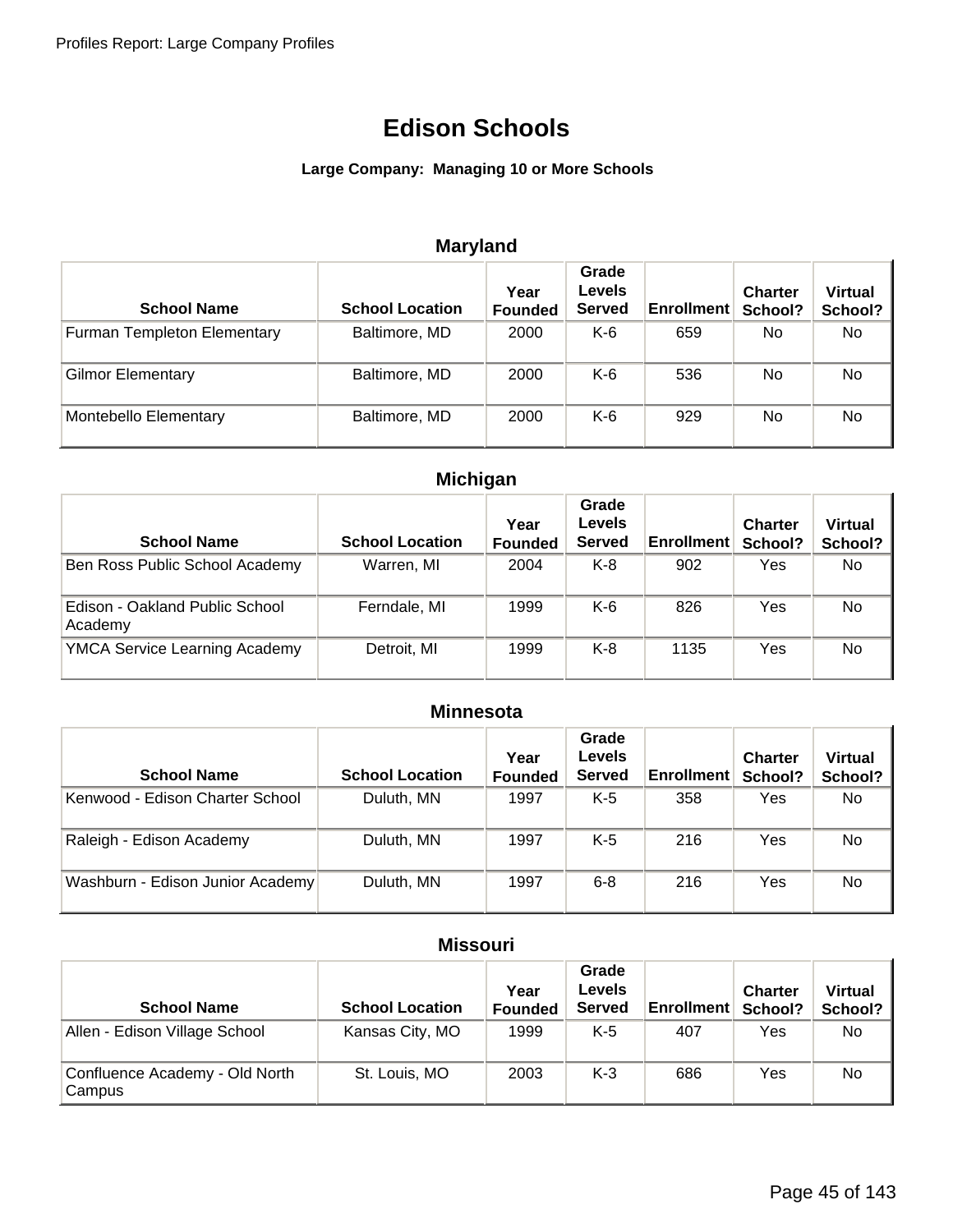### **Large Company: Managing 10 or More Schools**

| Confluence Academy - South City<br>Campus  | St. Louis, MO   | 2006 | $K-4$ | 369 | Yes | No  |
|--------------------------------------------|-----------------|------|-------|-----|-----|-----|
| Confluence Academy - Walnut<br>Park Campus | St. Louis, MO   | 2004 | K-5   | 705 | Yes | No. |
| Derrick Thomas Academy                     | Kansas City, MO | 2002 | K-6   | 760 | Yes | No  |

### **Nevada**

| <b>School Name</b>               | <b>School Location</b> | Year<br><b>Founded</b> | Grade<br>Levels<br><b>Served</b> | <b>Enrollment</b> | <b>Charter</b><br>School? | <b>Virtual</b><br>School? |
|----------------------------------|------------------------|------------------------|----------------------------------|-------------------|---------------------------|---------------------------|
| Ann T. Lynch - Edison Elementary | Las Vegas, NV          | 2001                   | $K-5$                            | 909               | No.                       | No.                       |
| C.C.Ronnow - Edison Elementary   | Las Vegas, NV          | 2001                   | $K-5$                            | 987               | <b>No</b>                 | No                        |
| Cahlan - Edison Elementary       | North Las Vegas, NV    | 2001                   | $K-5$                            | 855               | <b>No</b>                 | No                        |
| Crestwood - Edison Elementary    | Las Vegas, NV          | 2001                   | $K-5$                            | 743               | <b>No</b>                 | No.                       |
| John S. Park - Edison Elementary | Las Vegas, NV          | 2001                   | $K-5$                            | 781               | <b>No</b>                 | No.                       |
| Lincoln - Edison Elementary      | North Las Vegas, NV    | 2001                   | $K-5$                            | 748               | No.                       | No.                       |

## **New York**

| <b>School Name</b>              | <b>School Location</b> | Year<br><b>Founded</b> | Grade<br><b>Levels</b><br><b>Served</b> | <b>Enrollment</b> | <b>Charter</b><br>School? | <b>Virtual</b><br>School? |
|---------------------------------|------------------------|------------------------|-----------------------------------------|-------------------|---------------------------|---------------------------|
| Harriet Tubman Charter          | Bronx, NY              | 2001                   | K-8                                     | 399               | Yes                       | No.                       |
| <b>Riverhead Charter School</b> | Calverton, NY          | 2001                   | K-6                                     | 300               | Yes                       | No                        |

## **Ohio**

| <b>School Name</b>  | <b>School Location</b> | Year<br><b>Founded</b> | Grade<br><b>Levels</b><br><b>Served</b> | <b>Enrollment</b> | <b>Charter</b><br>School? | <b>Virtual</b><br>School? |
|---------------------|------------------------|------------------------|-----------------------------------------|-------------------|---------------------------|---------------------------|
| Dayton View Academy | Dayton, OH             | 2000                   | K-8                                     | 646               | Yes                       | No.                       |
| The Dayton Academy  | Dayton, OH             | 1999                   | K-8                                     | 787               | Yes                       | No                        |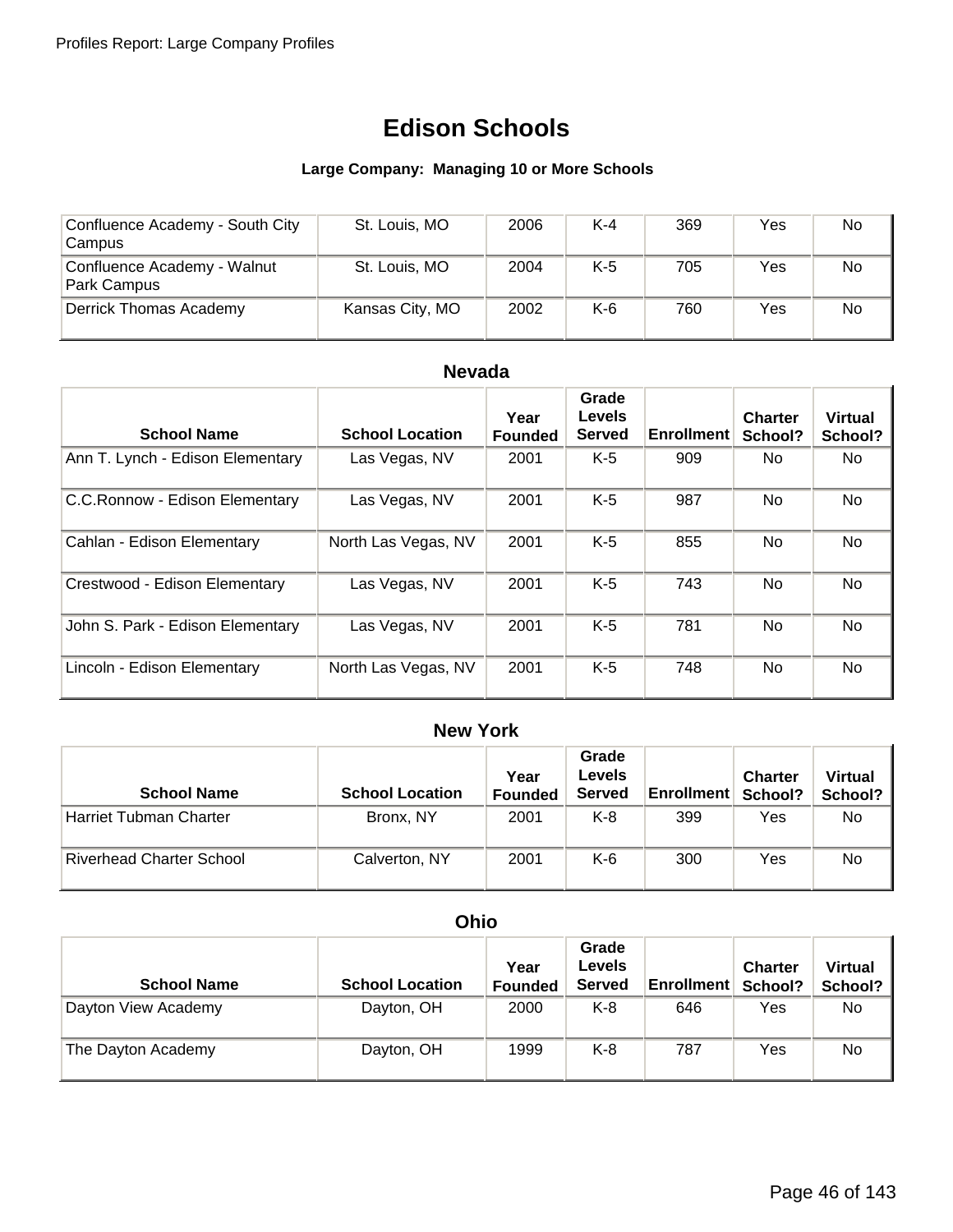### **Large Company: Managing 10 or More Schools**

|                                                          |                        |                | Grade         |                   |                |                |
|----------------------------------------------------------|------------------------|----------------|---------------|-------------------|----------------|----------------|
|                                                          |                        | Year           | <b>Levels</b> |                   | <b>Charter</b> | <b>Virtual</b> |
| <b>School Name</b>                                       | <b>School Location</b> | <b>Founded</b> | <b>Served</b> | <b>Enrollment</b> | School?        | School?        |
| <b>Alcorn Elementary School</b>                          | Philadelphia, PA       | 2002           | K-8           | 649               | No             | No             |
| Anderson Elementary School                               | Philadelphia, PA       | 2002           | $K-5$         | 468               | No             | No             |
| <b>Barratt Middle School</b>                             | Philadelphia, PA       | 2002           | $5-8$         | 471               | No             | No             |
| <b>Comegys Elementary School</b>                         | Philadelphia, PA       | 2002           | $K-5$         | 577               | No             | No             |
| Gillespie Middle School                                  | Philadelphia, PA       | 2002           | $6 - 8$       | 397               | No             | No             |
| <b>Harrity Elementary School</b>                         | Philadelphia, PA       | 2002           | $K-5$         | 632               | No             | No             |
| <b>Hartranft Elementary School</b>                       | Philadelphia, PA       | 2005           | $K-8$         | 495               | No             | No             |
| <b>Huey Elementary School</b>                            | Philadelphia, PA       | 2005           | K-8           | 797               | No             | No             |
| Kelley Elementary School                                 | Philadelphia, PA       | 2002           | K-8           | 398               | No             | No             |
| Kenderton Elementary School                              | Philadelphia, PA       | 2002           | K-8           | 453               | No             | No             |
| Lincoln - Edison Charter School                          | York, PA               | 2000           | $K-5$         | 716               | Yes            | No             |
| Locke Elementary School                                  | Philadelphia, PA       | 2002           | $K-5$         | 382               | No             | No             |
| <b>Ludlow Elementary School</b>                          | Philadelphia, PA       | 2002           | K-8           | 316               | No             | No             |
| Morton - McMichael Elementary                            | Philadelphia, PA       | 2002           | $K-8$         | 458               | No             | No             |
| Penn Treaty Middle School                                | Philadelphia, PA       | 2002           | $5-8$         | 709               | No             | No             |
| Potter - Thomas Elementary School                        | Philadelphia, PA       | 2002           | K-7           | 571               | No             | No             |
| Renaissance Academy of<br>Pittsburgh Alternative of Hope | Pittsburgh, PA         | 2003           | $K-5$         | 220               | Yes            | No             |
| Renaissance Advantage Charter<br>School                  | Philadelphia, PA       | 2004           | K-8           | 851               | Yes            | No             |
| Shaw Middle School                                       | Philadelphia, PA       | 2002           | $5-8$         | 435               | No             | No             |

#### **Pennsylvania**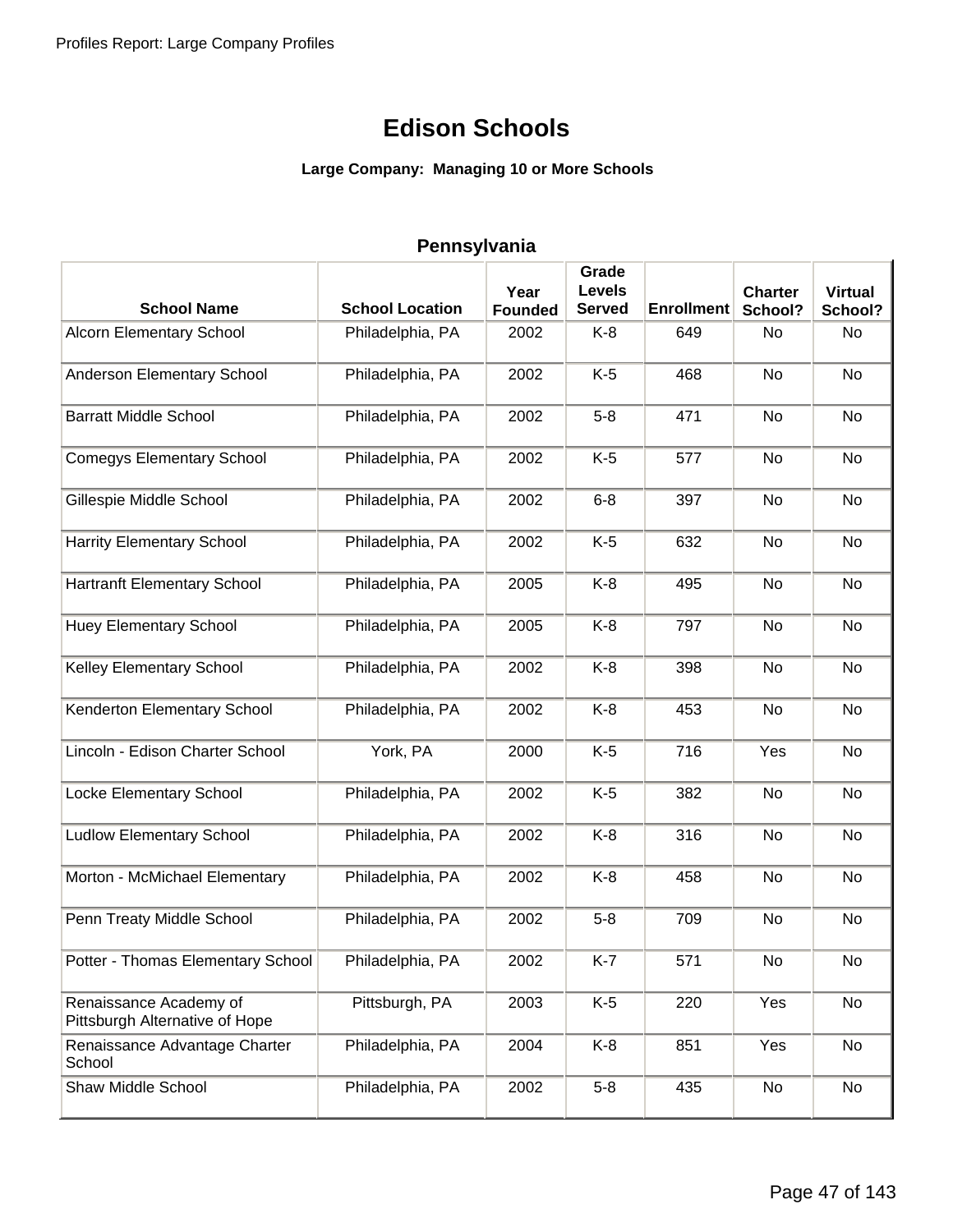### **Large Company: Managing 10 or More Schools**

| Stetson Middle School           | Philadelphia, PA | 2002 | $5 - 8$ | 816 | No.        | No  |
|---------------------------------|------------------|------|---------|-----|------------|-----|
| Sulzberger Middle School        | Philadelphia, PA | 2002 | $6 - 8$ | 586 | No.        | No  |
| The Renaissance Academy         | Phoenixville, PA | 2000 | $K-12$  | 916 | <b>Yes</b> | No  |
| Tilden Middle School            | Philadelphia, PA | 2002 | $5 - 8$ | 566 | <b>No</b>  | No  |
| <b>Waring Elementary School</b> | Philadelphia, PA | 2002 | K-7     | 255 | No.        | No. |

### **South Carolina**

| <b>School Name</b>                     | <b>School Location</b> | Year<br><b>Founded</b> | Grade<br><b>Levels</b><br><b>Served</b> | <b>Enrollment</b> | <b>Charter</b><br>School? | <b>Virtual</b><br>School? |
|----------------------------------------|------------------------|------------------------|-----------------------------------------|-------------------|---------------------------|---------------------------|
| Allendale - Fairfax Middle School      | Fairfax, SC            | 2004                   | $6 - 8$                                 | 405               | <b>No</b>                 | <b>No</b>                 |
| Allendale County High School           | Fairfax, SC            | 2004                   | $9 - 12$                                | 415               | <b>No</b>                 | <b>No</b>                 |
| <b>Allendale Elementary</b>            | Allendale, SC          | 2004                   | $K-5$                                   | 465               | <b>No</b>                 | No                        |
| <b>Baptist Hill High</b>               | Hollywood, SC          | 2004                   | $9 - 12$                                | 468               | <b>No</b>                 | <b>No</b>                 |
| <b>Brentwood Middle School</b>         | North Charleston, SC   | 2004                   | $6 - 8$                                 | 423               | No                        | No                        |
| <b>CC Blaney Elementary</b>            | Hollywood, SC          | 2004                   | $K-5$                                   | 201               | No                        | No                        |
| E.B. Ellington Elementary School       | Ravenel, SC            | 2004                   | $K-5$                                   | 210               | <b>No</b>                 | <b>No</b>                 |
| <b>Fairfax Elementary</b>              | Fairfax, SC            | 2004                   | $K-5$                                   | 302               | <b>No</b>                 | <b>No</b>                 |
| Jane Edwards Elementary                | Edisto Island, SC      | 2004                   | $K-8$                                   | 110               | No                        | No                        |
| Minnie Hughes Elementary               | Hollywood, SC          | 2004                   | K-6                                     | 158               | No                        | No                        |
| R.D. Schrode Middle School             | Hollywood, SC          | 2004                   | $6 - 8$                                 | 315               | No                        | <b>No</b>                 |
| <b>Sanders Clyde Elementary School</b> | Charleston, SC         | 2004                   | $K-7$                                   | 268               | No                        | No                        |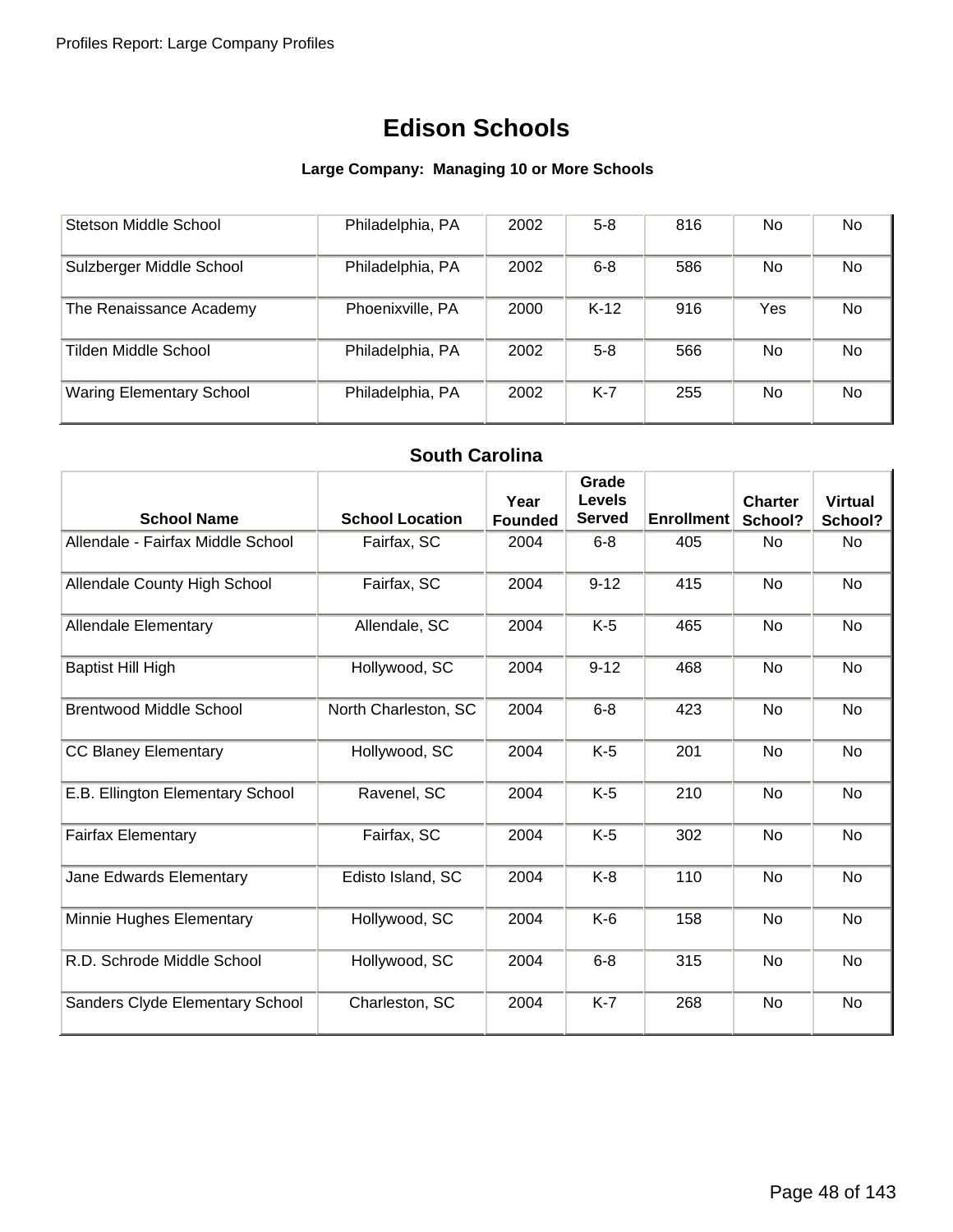#### **Large Company: Managing 10 or More Schools**

### **Wisconsin**

| <b>School Name</b>                                    | <b>School Location</b> | Year<br><b>Founded</b> | Grade<br><b>Levels</b><br><b>Served</b> | <b>Enrollment School?</b> | <b>Charter</b> | <b>Virtual</b><br>School? |
|-------------------------------------------------------|------------------------|------------------------|-----------------------------------------|---------------------------|----------------|---------------------------|
| <b>Business and Economics Academy</b><br>of Milwaukee | Milwaukee, WI          | 2001                   | K-8                                     | 683                       | Yes            | No                        |

**Total Number of Schools: 97**

**Total Enrollment: 56,383**

**States Operated in: CA, CO, DC, GA, HI, IA, IL, IN, MD, MI, MN, MO, NV, NY, OH, PA, SC, WI**

## **Number of Schools No Longer Profiled**

| Year    | # of Schools |
|---------|--------------|
| 1998-99 | O            |
| 1999-00 | 2            |
| 2000-01 | 2            |
| 2001-02 | 12           |
| 2002-03 | 25           |
| 2003-04 | 3            |
| 2004-05 | 1            |
| 2005-06 | 21           |
|         |              |

### **Schools No Longer Profiled for this Reporting Period**

#### **Delaware**

| <b>School Name</b>              | <b>School Location</b> | <b>Reason No Longer Profiled</b>                                                 |
|---------------------------------|------------------------|----------------------------------------------------------------------------------|
| Thomas A. Edison Charter School | Wilmington, DE         | School identified as "discontinued" by Edison upon<br>review of profile 2/15/07. |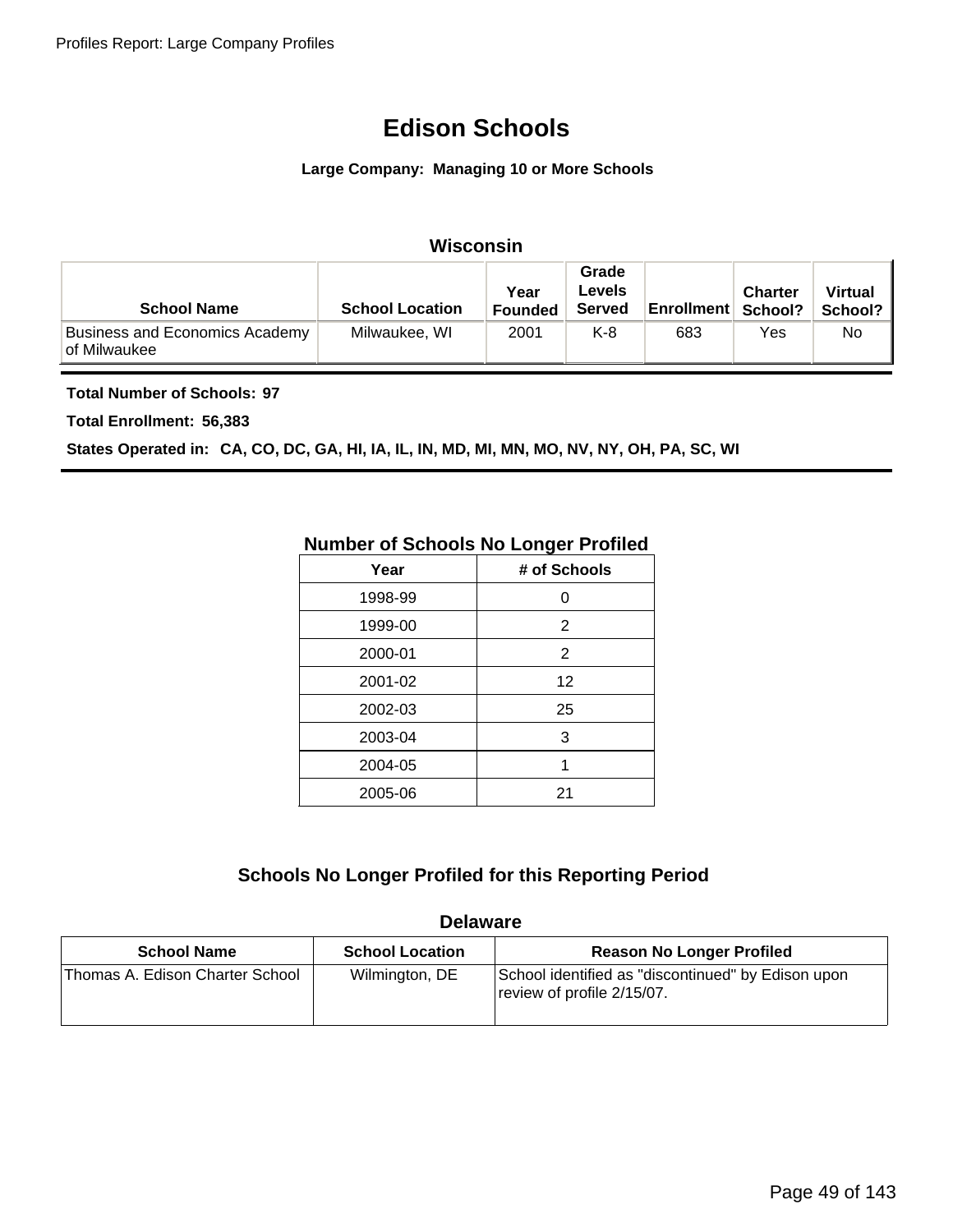#### **Large Company: Managing 10 or More Schools**

### **Indiana**

| <b>School Name</b>     | <b>School Location</b> | <b>Reason No Longer Profiled</b>                                                 |
|------------------------|------------------------|----------------------------------------------------------------------------------|
| Christel House Academy | Indianapolis, IN       | School identified as "discontinued" by Edison upon<br>review of profile 2/15/07. |

#### **Massachusetts**

| <b>School Name</b>         | <b>School Location</b> | <b>Reason No Longer Profiled</b>                                                 |
|----------------------------|------------------------|----------------------------------------------------------------------------------|
| Seven Hills Charter School | Worchester, MA         | School identified as "discontinued" by Edison upon<br>review of profile 2/15/07. |

### **Nevada**

| <b>School Name</b>                         | <b>School Location</b> | <b>Reason No Longer Profiled</b>                                                 |
|--------------------------------------------|------------------------|----------------------------------------------------------------------------------|
| Charles I. West - Edison Junior<br>Academy | Las Vegas, NV          | School identified as "discontinued" by Edison upon<br>review of profile 2/15/07. |

| <b>New York</b>                                          |                        |                                                                                  |  |  |
|----------------------------------------------------------|------------------------|----------------------------------------------------------------------------------|--|--|
| <b>School Name</b>                                       | <b>School Location</b> | <b>Reason No Longer Profiled</b>                                                 |  |  |
| <b>Charter School for Applied</b><br><b>Technologies</b> | Buffalo, NY            | School identified as "discontinued" by Edison upon<br>review of profile 2/15/07. |  |  |
| New Covenant Charter School                              | Albany, NY             | School identified as "discontinued" by Edison upon<br>review of profile 2/15/07. |  |  |
| <b>Stepping Stone Academy Charter</b><br>School          | Buffalo, NY            | School identified as "discontinued" by Edison upon<br>review of profile 2/15/07. |  |  |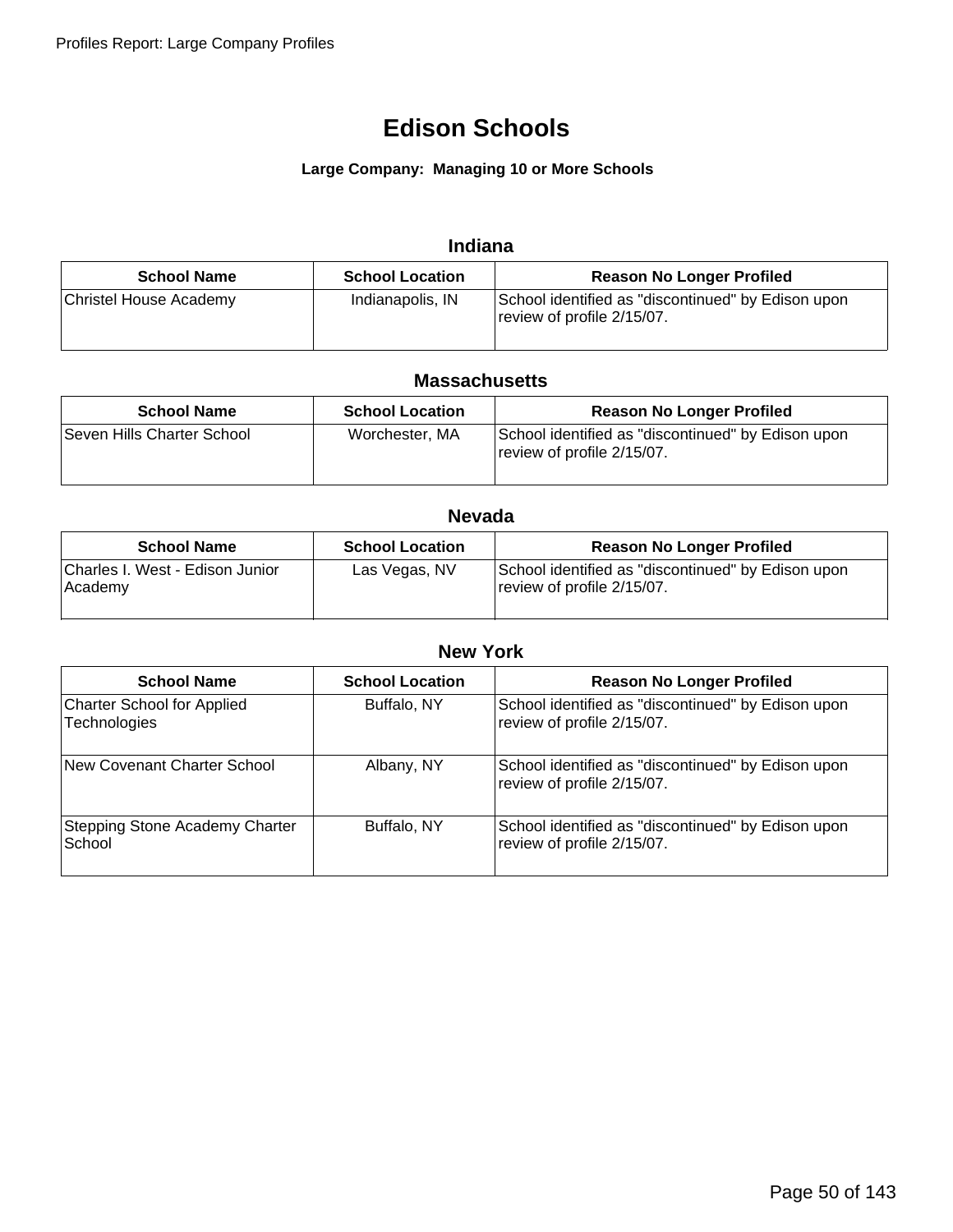### **Large Company: Managing 10 or More Schools**

## **Pennsylvania**

| <b>School Name</b>                | <b>School Location</b> | <b>Reason No Longer Profiled</b>                                                 |
|-----------------------------------|------------------------|----------------------------------------------------------------------------------|
| Mariana Bracetti Academy Charter  | Philadelphia, PA       | School identified as "discontinued" by Edison upon<br>review of profile 2/15/07. |
| Munoz - Marin Elementary School   | Philadelphia, PA       | School identified as "discontinued", per communication<br>from Edison 2/15/07.   |
| Stoddart - Fleisher Middle School | Philadelphia, PA       | School identified as "discontinued", per communication<br>from Edison 2/15/07.   |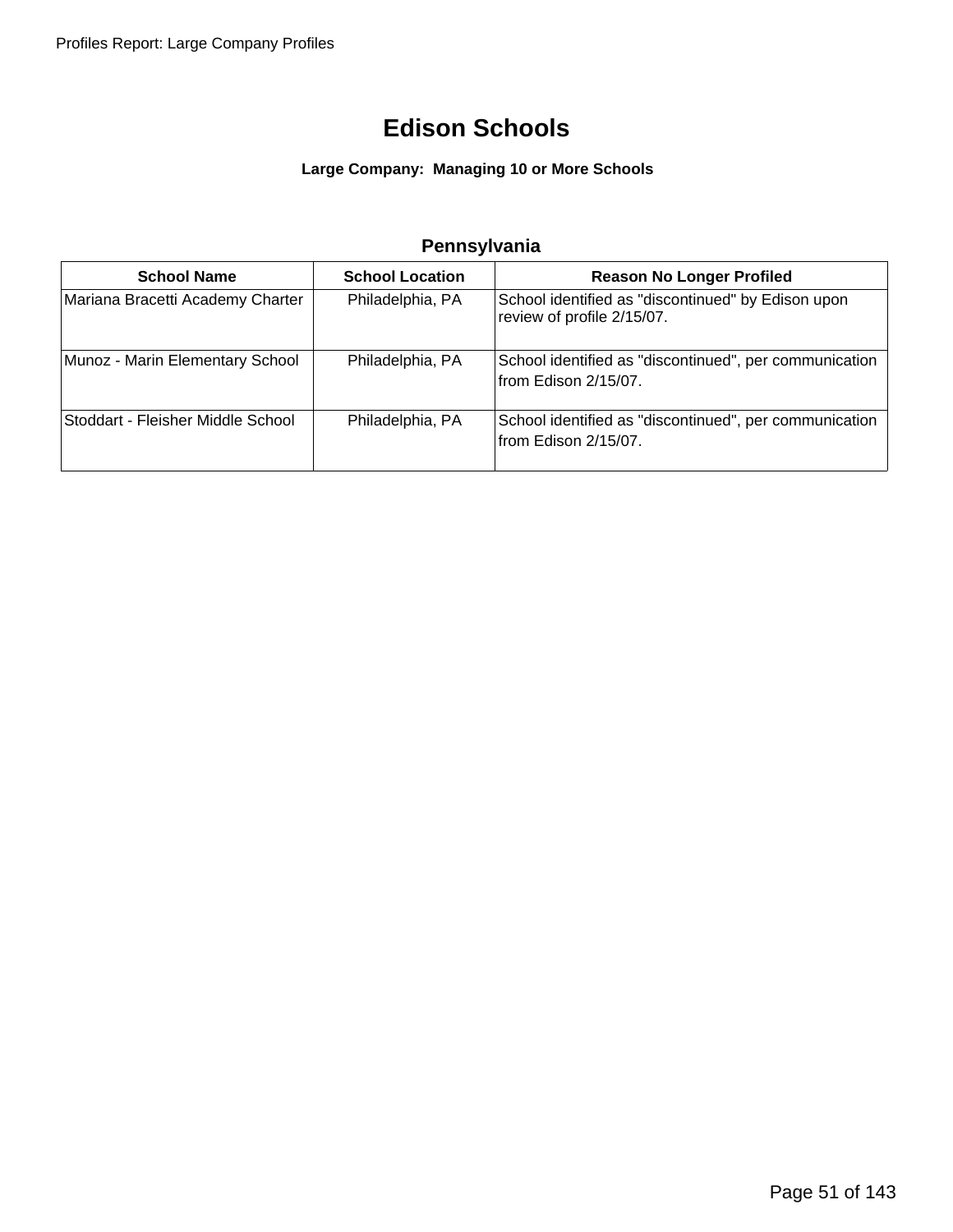





| <b>Report Year</b> | # of Schools |
|--------------------|--------------|
| 1998-99            | 38           |
| 1999-00            | 60           |
| 2000-01            | 84           |
| 2001-02            | 109          |
| 2002-03            | 116          |
| 2003-04            | 109          |
| 2004-05            | 98           |
| 2005-06            | 101          |
| 2006-07            | 97           |
|                    |              |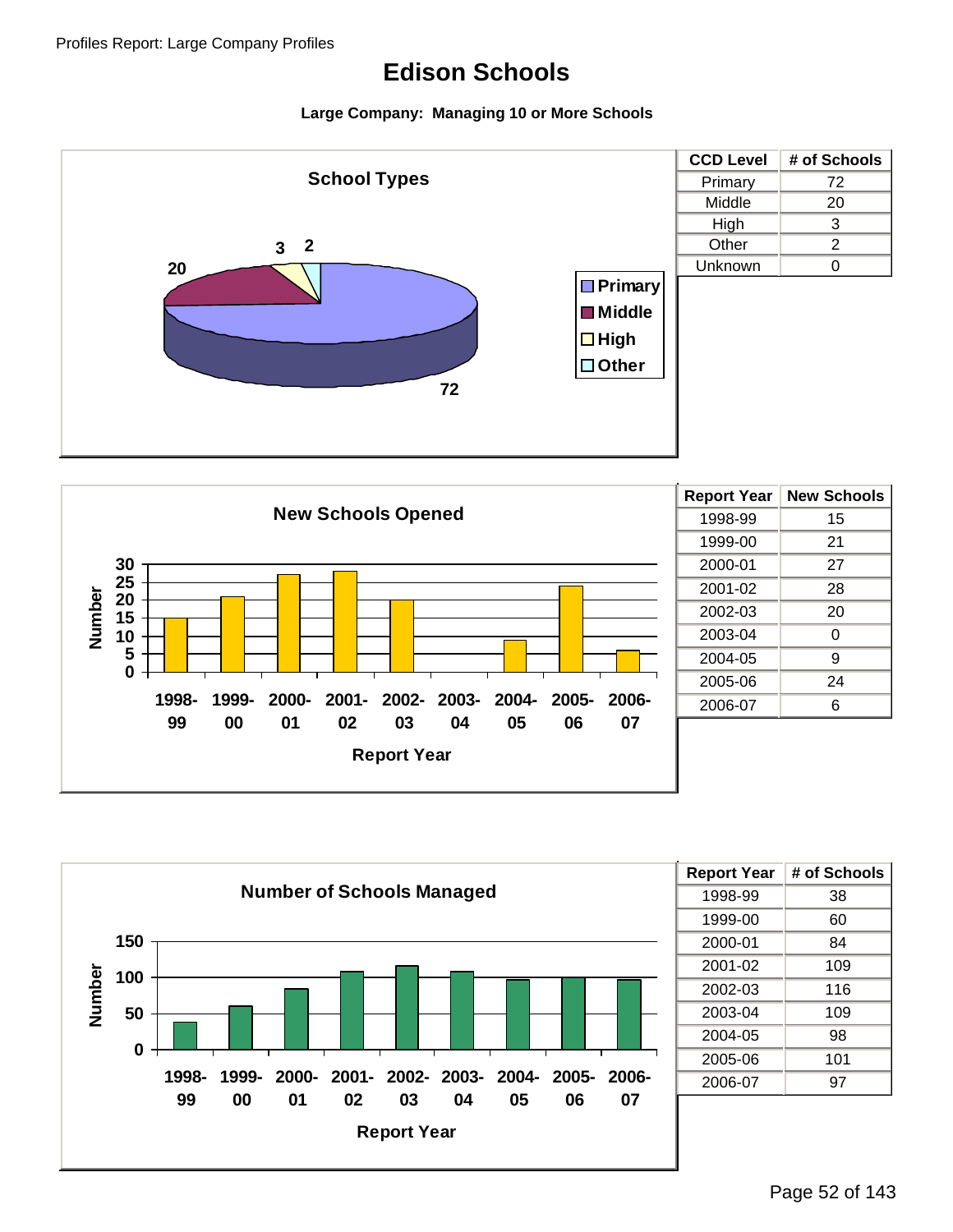

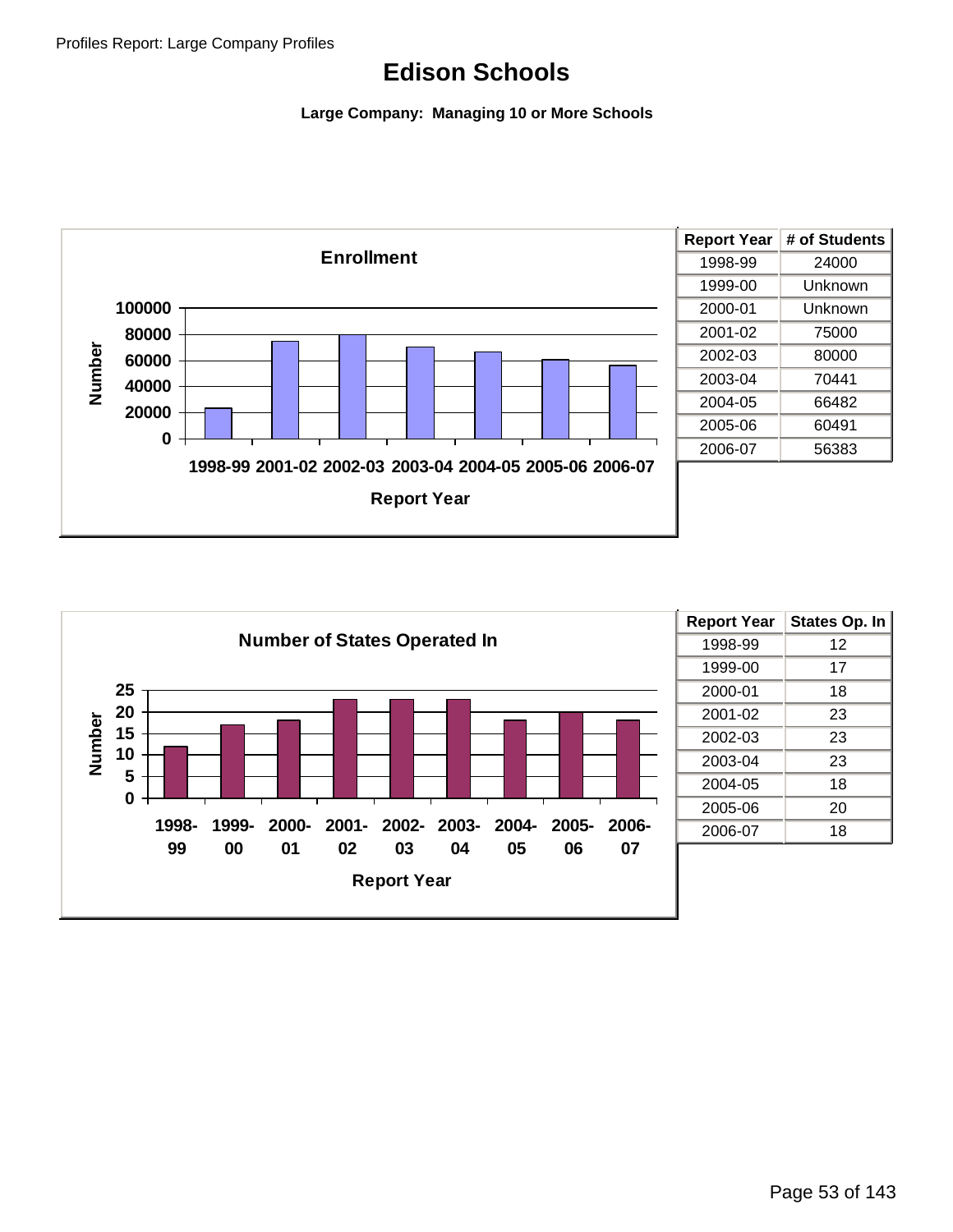#### **Large Company: Managing 10 or More Schools**

| <b>Address</b>       | <b>Telephone</b><br>and Fax | <b>Web Address</b>                     | Year | <b>Privately Held /</b><br>  Founded   Publicly Traded   Profitability |         |
|----------------------|-----------------------------|----------------------------------------|------|------------------------------------------------------------------------|---------|
| 2525 W. Jefferson ST |                             | 734-675-5505  www.heliconassociates.cl | 1993 | Private                                                                | Unknown |
| Trenton. MI 48183    | 734-675-6553                | om.                                    |      |                                                                        |         |

## **Company Schools by State**

## **Michigan**

| <b>School Name</b>                        | <b>School Location</b> | Year<br><b>Founded</b> | Grade<br><b>Levels</b><br><b>Served</b> | <b>Enrollment</b> | <b>Charter</b><br>School? | <b>Virtual</b><br>School? |
|-------------------------------------------|------------------------|------------------------|-----------------------------------------|-------------------|---------------------------|---------------------------|
| American Montessori Academy               | Livonia, MI            | 2004                   | $K-3$                                   | 165               | Yes                       | <b>No</b>                 |
| <b>Crescent Academy</b>                   | Southfield, MI         | 2004                   | $K-6$                                   | 246               | Yes                       | No                        |
| Eastern Wastenaw Multicultural<br>Academy | Ann Arbor, MI          | 2004                   | $K-8$                                   | 81                | Yes                       | <b>No</b>                 |
| George Washington Carver<br>Academy       | Highland Park, MI      | 1999                   | $K-7$                                   | 628               | Yes                       | No                        |
| Marshall Academy                          | Marshall, MI           | 2000                   | $K-8$                                   | 215               | Yes                       | No                        |
| Michigan Automotive Academy               | Romulus, MI            | 1995                   | $K-12$                                  | 1223              | Yes                       | <b>No</b>                 |
| Mt. Clemens Montessori Academy            | Mt. Clemens, MI        | 2003                   | $K-5$                                   | 217               | Yes                       | No                        |
| New Bedford Academy                       | Lambertville, MI       | 1998                   | $K-8$                                   | 105               | Yes                       | <b>No</b>                 |
| Pansophia Academy                         | Coldwater, MI          | 1995                   | $K-12$                                  | 242               | Yes                       | <b>No</b>                 |
| Sauk Trail Academy                        | Hillsdale, MI          | 1997                   | $K-8$                                   | 105               | Yes                       | <b>No</b>                 |
| Summit Academy                            | Flat Rock, MI          | 1996                   | $K-7$                                   | 381               | Yes                       | No                        |
| Summit Academy North                      | Romulus, Mi            | 1998                   | $K-12$                                  | 1304              | Yes                       | <b>No</b>                 |
| Thomas - Gist Academy                     | Inkster, MI            | 1995                   | $K-8$                                   | 375               | Yes                       | No                        |
| Will Carleton Academy                     | Hillsdale, MI          | 1998                   | $K-12$                                  | 235               | Yes                       | No                        |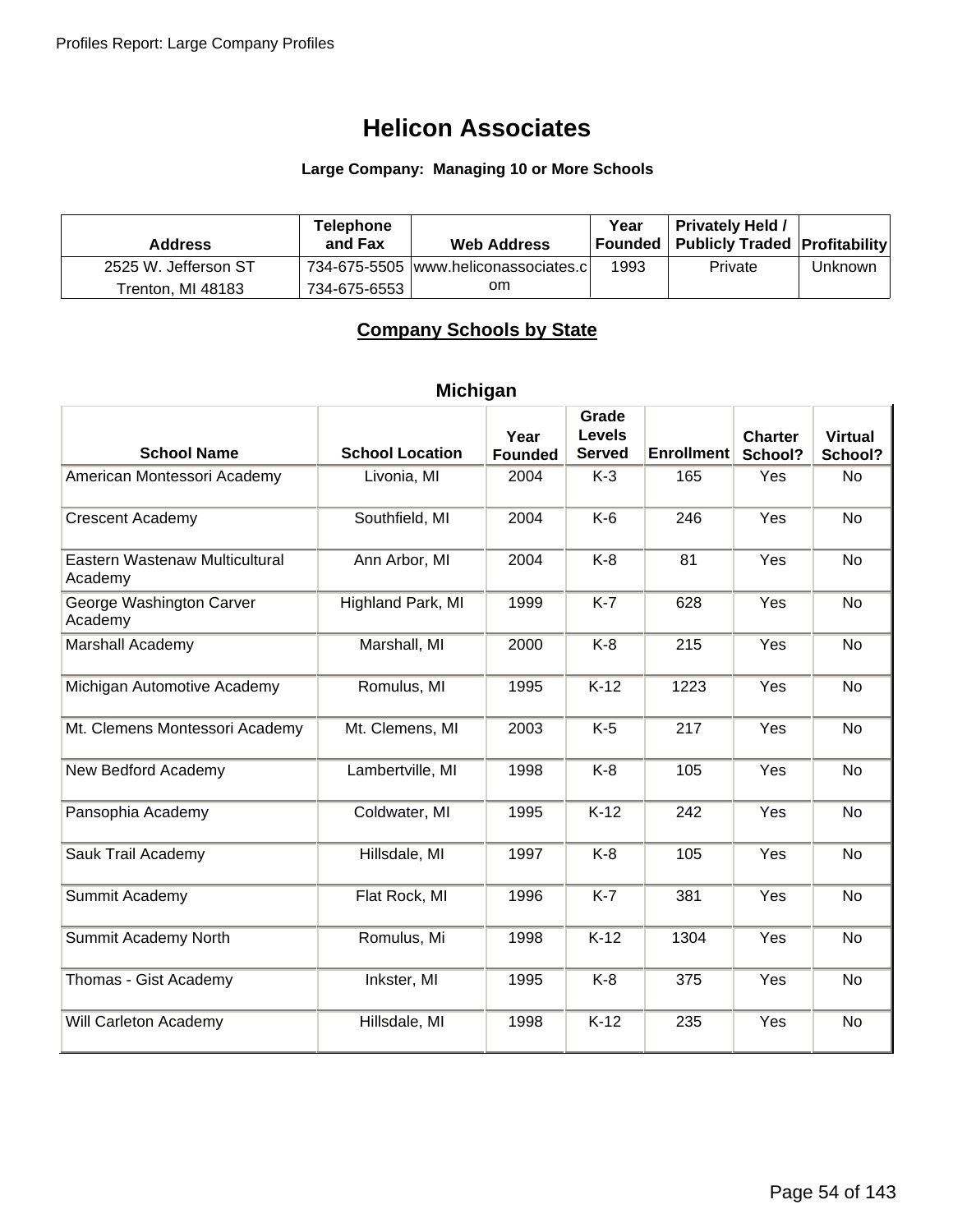**Large Company: Managing 10 or More Schools**

**Total Number of Schools: 14 States Operated in: MI Total Enrollment: 5,522**

| Number of Schools No Longer Profiled |              |  |
|--------------------------------------|--------------|--|
| Year                                 | # of Schools |  |
| 1998-99                              |              |  |
| 1999-00                              | ი            |  |
| 2000-01                              | ი            |  |
| 2001-02                              | ი            |  |
| 2002-03                              | 0            |  |
| 2003-04                              | ი            |  |
| 2004-05                              | ი            |  |
| 2005-06                              |              |  |

## **Number of Schools No Longer Profiled**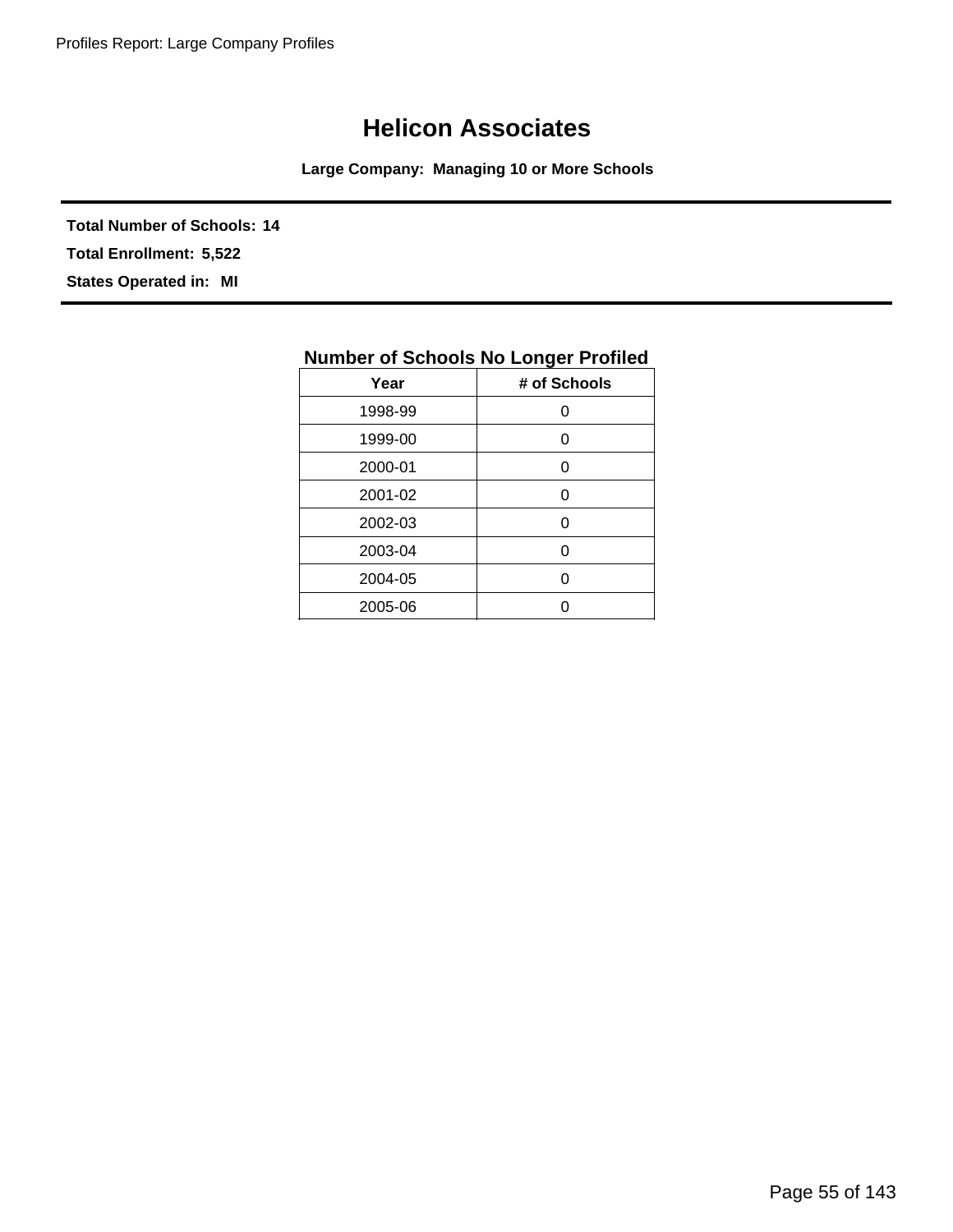





| <b>Report Year</b> | # of Schools |
|--------------------|--------------|
| 1998-99            | 6            |
| 1999-00            | 6            |
| 2000-01            | 8            |
| 2001-02            | 9            |
| 2002-03            | g            |
| 2003-04            | 11           |
| 2004-05            | 14           |
| 2005-06            | 14           |
| 2006-07            | 14           |
|                    |              |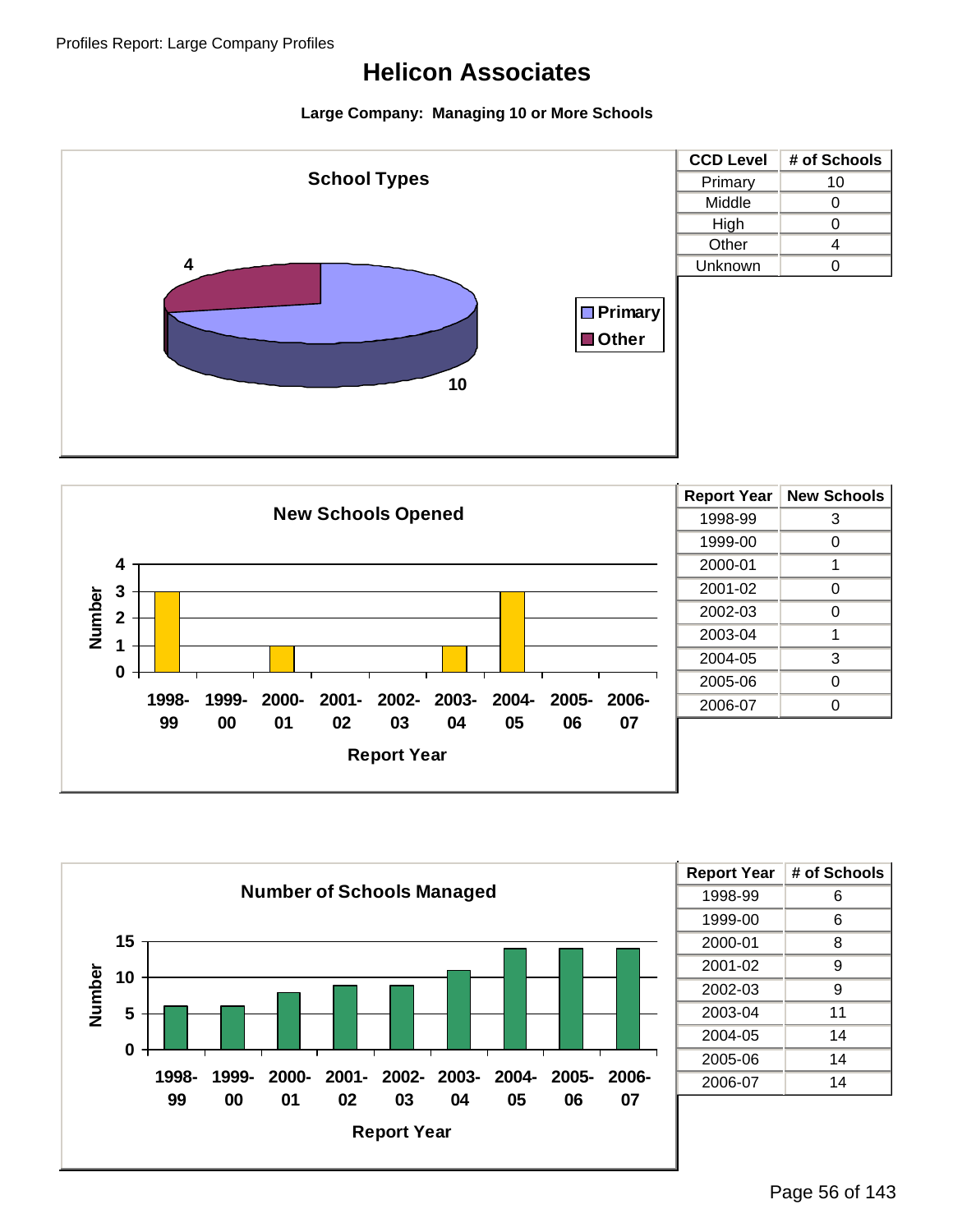



| <b>Report Year</b> | <b>States Op. In</b> |
|--------------------|----------------------|
| 1998-99            |                      |
| 1999-00            |                      |
| 2000-01            | 1                    |
| 2001-02            |                      |
| 2002-03            | 1                    |
| 2003-04            |                      |
| 2004-05            |                      |
| 2005-06            |                      |
| 2006-07            |                      |
|                    |                      |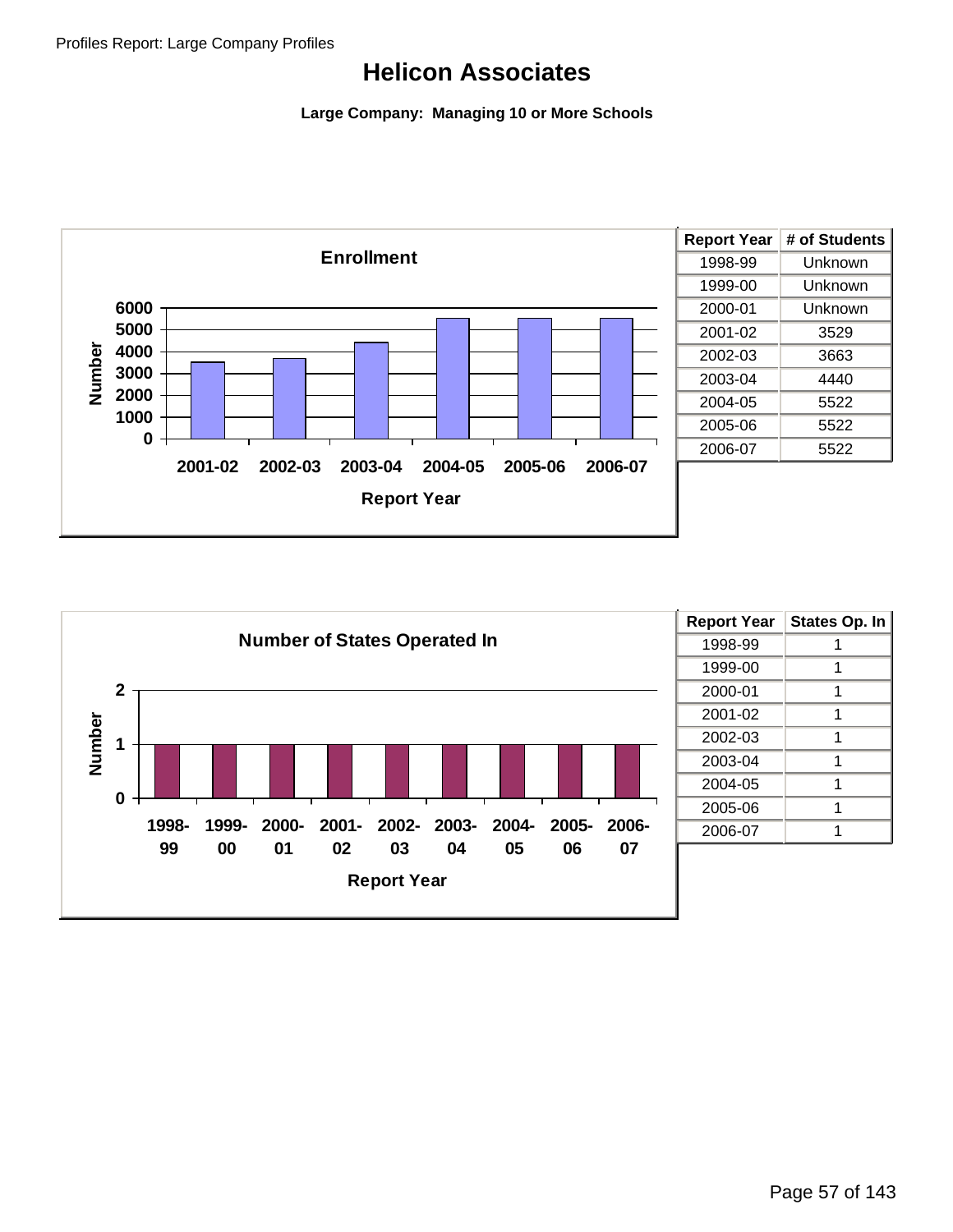### **Large Company: Managing 10 or More Schools**

| <b>Address</b>          | <b>Telephone</b><br>and Fax | <b>Web Address</b> | Year | <b>Privately Held /</b><br>Founded   Publicly Traded   Profitability |         |
|-------------------------|-----------------------------|--------------------|------|----------------------------------------------------------------------|---------|
| 2300 Corporate Park Dr. | 866-626-6413                | www.k12.com        | 1999 | Private                                                              | Unknown |
| Herndon, VA 20171       | 703-288-6740                |                    |      |                                                                      |         |

## **Company Schools by State**

| <b>School Name</b>      | <b>School Location</b> | Year<br><b>Founded</b> | Grade<br>Levels<br><b>Served</b> | <b>Enrollment School?</b> | <b>Charter</b> | <b>Virtual</b><br>School? |
|-------------------------|------------------------|------------------------|----------------------------------|---------------------------|----------------|---------------------------|
| Arizona Virtual Academy | Tucson, AZ             | 2003                   | $K-11$                           | 2560                      | Yes            | Yes                       |

### **Arkansas**

| <b>School Name</b>      | <b>School Location</b> | Year<br><b>Founded</b> | Grade<br>Levels<br><b>Served</b> | <b>Enrollment   School?</b> | <b>Charter</b> | <b>Virtual</b><br>School? |
|-------------------------|------------------------|------------------------|----------------------------------|-----------------------------|----------------|---------------------------|
| Arkansas Virtual School | Little Rock, AR        | 2002                   | K-8                              | 400                         | No             | Yes                       |

## **California**

| <b>School Name</b>                           | <b>School Location</b> | Year<br><b>Founded</b> | Grade<br><b>Levels</b><br><b>Served</b> | <b>Enrollment</b> | <b>Charter</b><br>School? | <b>Virtual</b><br>School? |
|----------------------------------------------|------------------------|------------------------|-----------------------------------------|-------------------|---------------------------|---------------------------|
| California Virtual Academy at<br>Jamestown   | Simi Valley, CA        | 2002                   | $K-10$                                  | 170               | Yes                       | Yes                       |
| California Virtual Academy at Kern           | Simi Valley, CA        | 2002                   | $K-10$                                  | 490               | Yes                       | <b>Yes</b>                |
| California Virtual Academy at Kings          | Simi Valley, CA        | 2002                   | $K-10$                                  | 330               | Yes                       | Yes                       |
| California Virtual Academy at Los<br>Angeles | Simi Valley, CA        | 2006                   | $K-10$                                  | 1770              | Yes                       | Yes                       |
| California Virtual Academy at San<br>Diego   | Simi Valley, CA        | 2002                   | $K-10$                                  | 960               | <b>Yes</b>                | Yes                       |
| California Virtual Academy at San<br>Mateo   | Simi Valley, CA        | 2004                   | $K-10$                                  | 450               | Yes                       | Yes                       |
| California Virtual Academy at<br>Sonoma      | Simi Valley, CA        | 2004                   | $K-10$                                  | 510               | Yes                       | <b>Yes</b>                |
| California Virtual Academy at Sutter         | Simi Valley, CA        | 2006                   | K-8                                     | 140               | Yes                       | <b>Yes</b>                |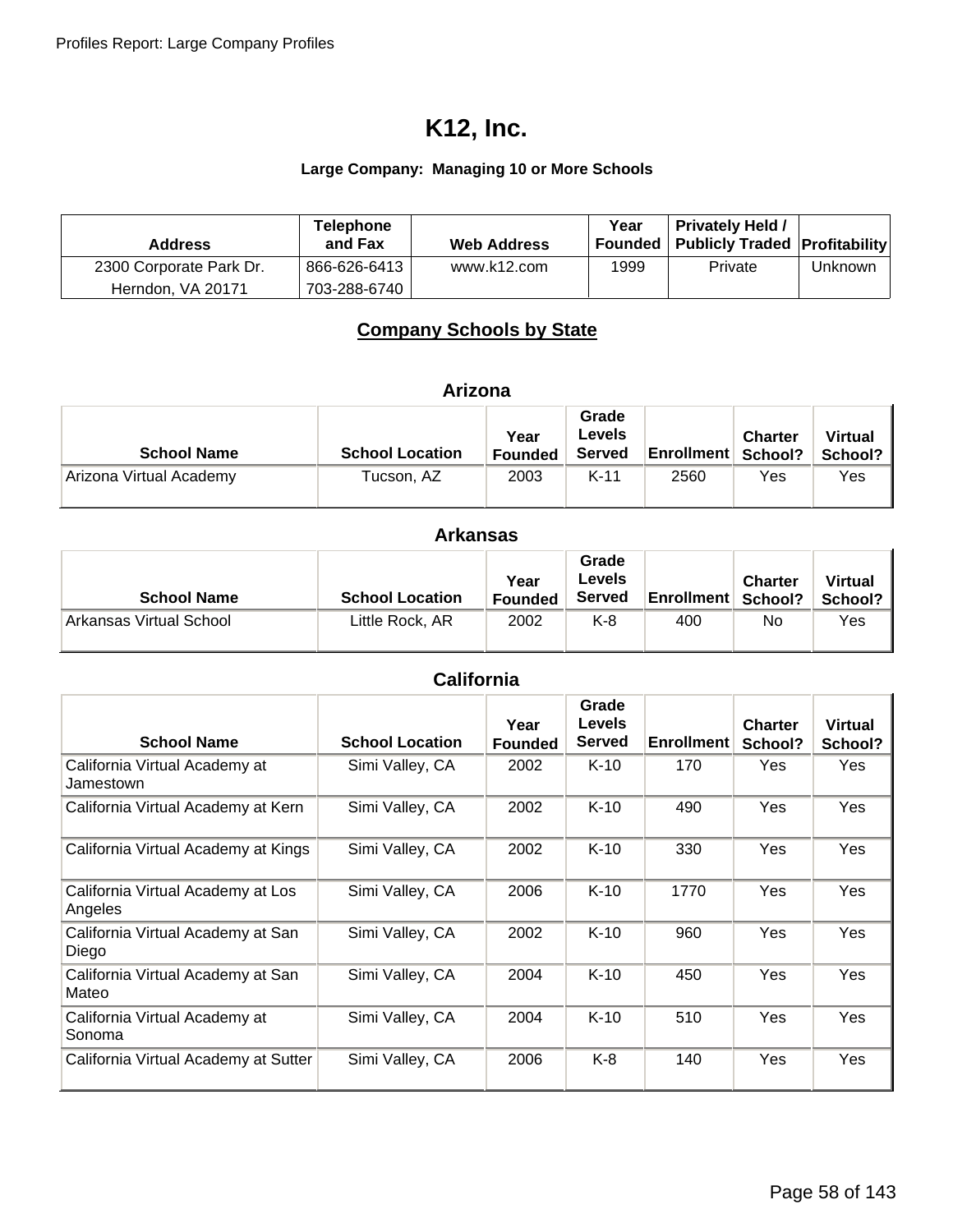### **Large Company: Managing 10 or More Schools**

| Colorado                 |                        |                        |                                         |                             |                |                           |  |  |  |
|--------------------------|------------------------|------------------------|-----------------------------------------|-----------------------------|----------------|---------------------------|--|--|--|
| <b>School Name</b>       | <b>School Location</b> | Year<br><b>Founded</b> | Grade<br><b>Levels</b><br><b>Served</b> | <b>Enrollment   School?</b> | <b>Charter</b> | <b>Virtual</b><br>School? |  |  |  |
| Colorado Virtual Academy | Northglenn, CO         | 2001                   | $K-10$                                  | 2850                        | Yes            | Yes                       |  |  |  |

### **District Of Columbia**

| <b>School Name</b>                                       | <b>School Location</b> | Year<br><b>Founded</b> | Grade<br>Levels<br><b>Served</b> | <b>Enrollment School?</b> | <b>Charter</b> | <b>Virtual</b><br>School? |
|----------------------------------------------------------|------------------------|------------------------|----------------------------------|---------------------------|----------------|---------------------------|
| Washington DC Community<br>Academy Public Charter School | Washington, DC         | 2004                   | K-8                              | 120                       | Yes            | Yes                       |

| <b>Florida</b>          |                        |                        |                                         |            |                           |                           |  |  |  |
|-------------------------|------------------------|------------------------|-----------------------------------------|------------|---------------------------|---------------------------|--|--|--|
| <b>School Name</b>      | <b>School Location</b> | Year<br><b>Founded</b> | Grade<br><b>Levels</b><br><b>Served</b> | Enrollment | <b>Charter</b><br>School? | <b>Virtual</b><br>School? |  |  |  |
| Florida Virtual Academy | Jacksonville, FL       | 2003                   | K-8                                     | 730        | No                        | Yes                       |  |  |  |

| <b>Idaho</b>          |                        |                        |                                         |                           |                |                           |  |  |  |  |
|-----------------------|------------------------|------------------------|-----------------------------------------|---------------------------|----------------|---------------------------|--|--|--|--|
| <b>School Name</b>    | <b>School Location</b> | Year<br><b>Founded</b> | Grade<br><b>Levels</b><br><b>Served</b> | <b>Enrollment School?</b> | <b>Charter</b> | <b>Virtual</b><br>School? |  |  |  |  |
| Idaho Virtual Academy | Boise, ID              | 2002                   | K-9                                     | 2100                      | Yes            | Yes                       |  |  |  |  |

|  | llin | K<br>0 |  |
|--|------|--------|--|
|  |      |        |  |

| <b>School Name</b>             | <b>School Location</b> | Year<br><b>Founded</b> | Grade<br>Levels<br><b>Served</b> | <b>Enrollment School?</b> | <b>Charter</b> | <b>Virtual</b><br>School? I |
|--------------------------------|------------------------|------------------------|----------------------------------|---------------------------|----------------|-----------------------------|
| Chicago Virtual Charter School | Chicago, IL            | 2006                   | K-8                              | 220                       | Yes            | Yes                         |

| <b>Ohio</b>          |                        |                        |                                  |                             |                |                           |  |  |
|----------------------|------------------------|------------------------|----------------------------------|-----------------------------|----------------|---------------------------|--|--|
| <b>School Name</b>   | <b>School Location</b> | Year<br><b>Founded</b> | Grade<br>Levels<br><b>Served</b> | <b>Enrollment   School?</b> | <b>Charter</b> | <b>Virtual</b><br>School? |  |  |
| Ohio Virtual Academy | Maumee, OH             | 2002                   | $K-11$                           | 3910                        | Yes            | Yes                       |  |  |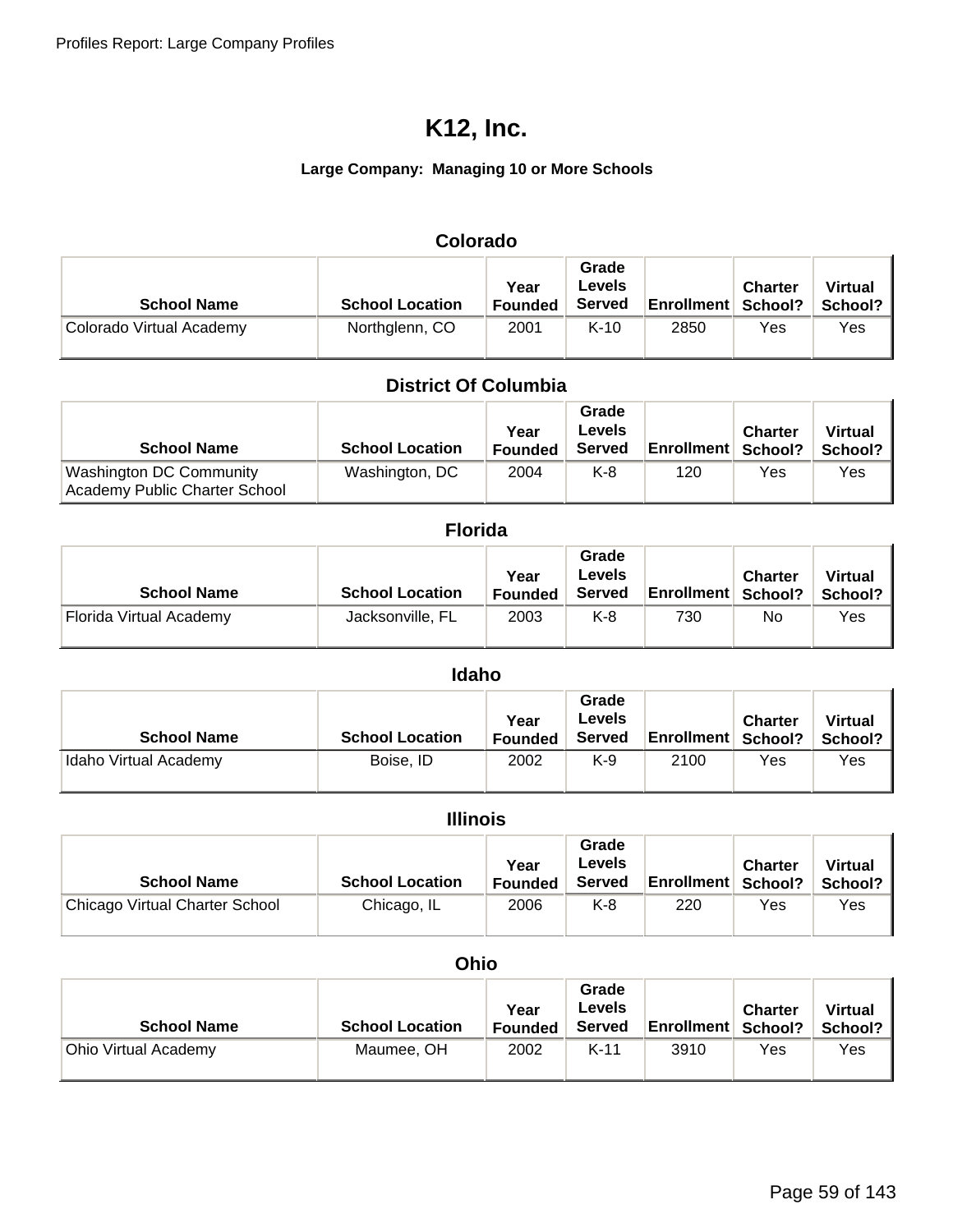### **Large Company: Managing 10 or More Schools**

| Pennsylvania               |                        |                        |                                         |                   |                           |                           |  |  |
|----------------------------|------------------------|------------------------|-----------------------------------------|-------------------|---------------------------|---------------------------|--|--|
| <b>School Name</b>         | <b>School Location</b> | Year<br><b>Founded</b> | Grade<br><b>Levels</b><br><b>Served</b> | <b>Enrollment</b> | <b>Charter</b><br>School? | <b>Virtual</b><br>School? |  |  |
| Agora Cyber Charter School | Philadelphia, PA       | 2005                   | $K-11$                                  | 1020              | Yes                       | Yes                       |  |  |

| Texas                                 |                        |                        |                                  |                           |                |                           |  |  |
|---------------------------------------|------------------------|------------------------|----------------------------------|---------------------------|----------------|---------------------------|--|--|
| <b>School Name</b>                    | <b>School Location</b> | Year<br><b>Founded</b> | Grade<br><b>Levels</b><br>Served | <b>Enrollment School?</b> | <b>Charter</b> | <b>Virtual</b><br>School? |  |  |
| Texas Virtual Academy at<br>Southwest | Houston, TX            | 2006                   | $3-6$                            | 200                       | Yes            | Yes                       |  |  |

### **Washington**

| <b>School Name</b>         | <b>School Location</b> | Year<br><b>Founded</b> | Grade<br><b>Levels</b><br><b>Served</b> | <b>Enrollment   School?</b> | <b>Charter</b> | <b>Virtual</b><br>School? |
|----------------------------|------------------------|------------------------|-----------------------------------------|-----------------------------|----------------|---------------------------|
| Washington Virtual Academy | Steilacoom, WA         | 2006                   | K-8                                     | 1240                        | No             | Yes                       |

| Wisconsin                        |                        |                        |                                         |                           |                |                           |  |  |
|----------------------------------|------------------------|------------------------|-----------------------------------------|---------------------------|----------------|---------------------------|--|--|
| <b>School Name</b>               | <b>School Location</b> | Year<br><b>Founded</b> | Grade<br><b>Levels</b><br><b>Served</b> | <b>Enrollment School?</b> | <b>Charter</b> | <b>Virtual</b><br>School? |  |  |
| <b>Wisconsin Virtual Academy</b> | Fredonia, WI           | 2003                   | K-8                                     | 680                       | Yes            | Yes                       |  |  |

## **Wyoming**

| <b>School Name</b>     | <b>School Location</b> | Year<br><b>Founded</b> | Grade<br><b>Levels</b><br><b>Served</b> | <b>Enrollment   School?</b> | <b>Charter</b> | <b>Virtual</b><br>School? |
|------------------------|------------------------|------------------------|-----------------------------------------|-----------------------------|----------------|---------------------------|
| Wyoming Virtual School | Gillette, WY           | 2006                   | K-8                                     | 15                          | No             | Yes                       |

**Total Number of Schools: 21**

**Total Enrollment: 20,865**

**States Operated in: AR, AZ, CA, CO, DC, FL, ID, IL, OH, PA, TX, WA, WI, WY**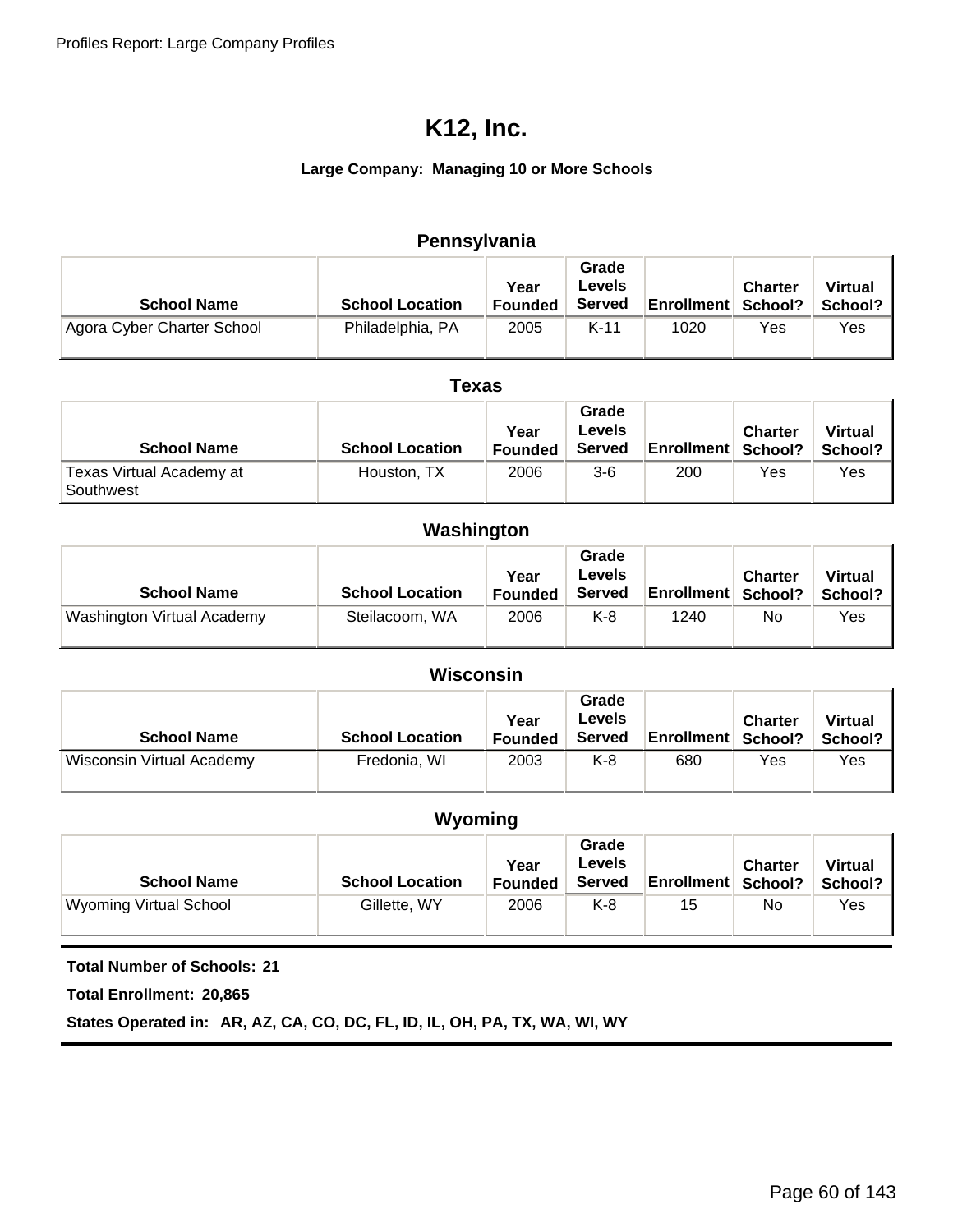**Large Company: Managing 10 or More Schools**

## **Number of Schools No Longer Profiled**

| Year    | # of Schools |
|---------|--------------|
| 1998-99 | N/A          |
| 1999-00 | N/A          |
| 2000-01 | N/A          |
| 2001-02 | N/A          |
| 2002-03 | O            |
| 2003-04 | 2            |
| 2004-05 | ი            |
| 2005-06 | ი            |

## **Schools No Longer Profiled for this Reporting Period**

## **Pennsylvania**

| <b>School Name</b>                     | <b>School Location</b> | <b>Reason No Longer Profiled</b>                                                                                                                 |
|----------------------------------------|------------------------|--------------------------------------------------------------------------------------------------------------------------------------------------|
| Pennsylvania Virtual Charter<br>School | Norristown, PA         | Per email communication from J Kwitkowski 1/5/07:<br>K12 Inc. now provides curriculum, materials, but not<br>management services to this school. |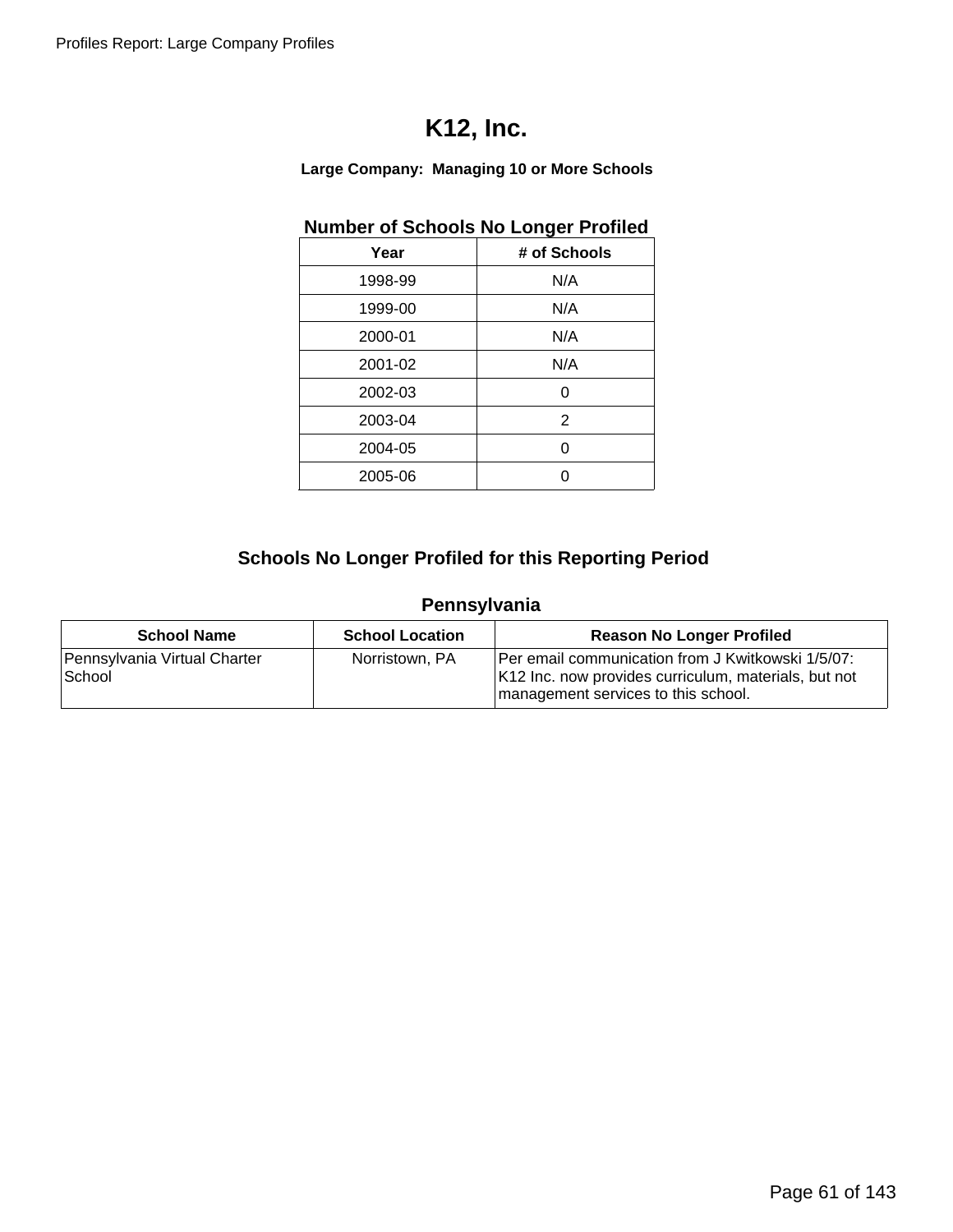





| <b>Report Year</b> | # of Schools |
|--------------------|--------------|
| 1998-99            | N/A          |
| 1999-00            | N/A          |
| 2000-01            | N/A          |
| 2001-02            | 1            |
| 2002-03            | 8            |
| 2003-04            | 14           |
| 2004-05            | 15           |
| 2005-06            | 15           |
| 2006-07            | 21           |
|                    |              |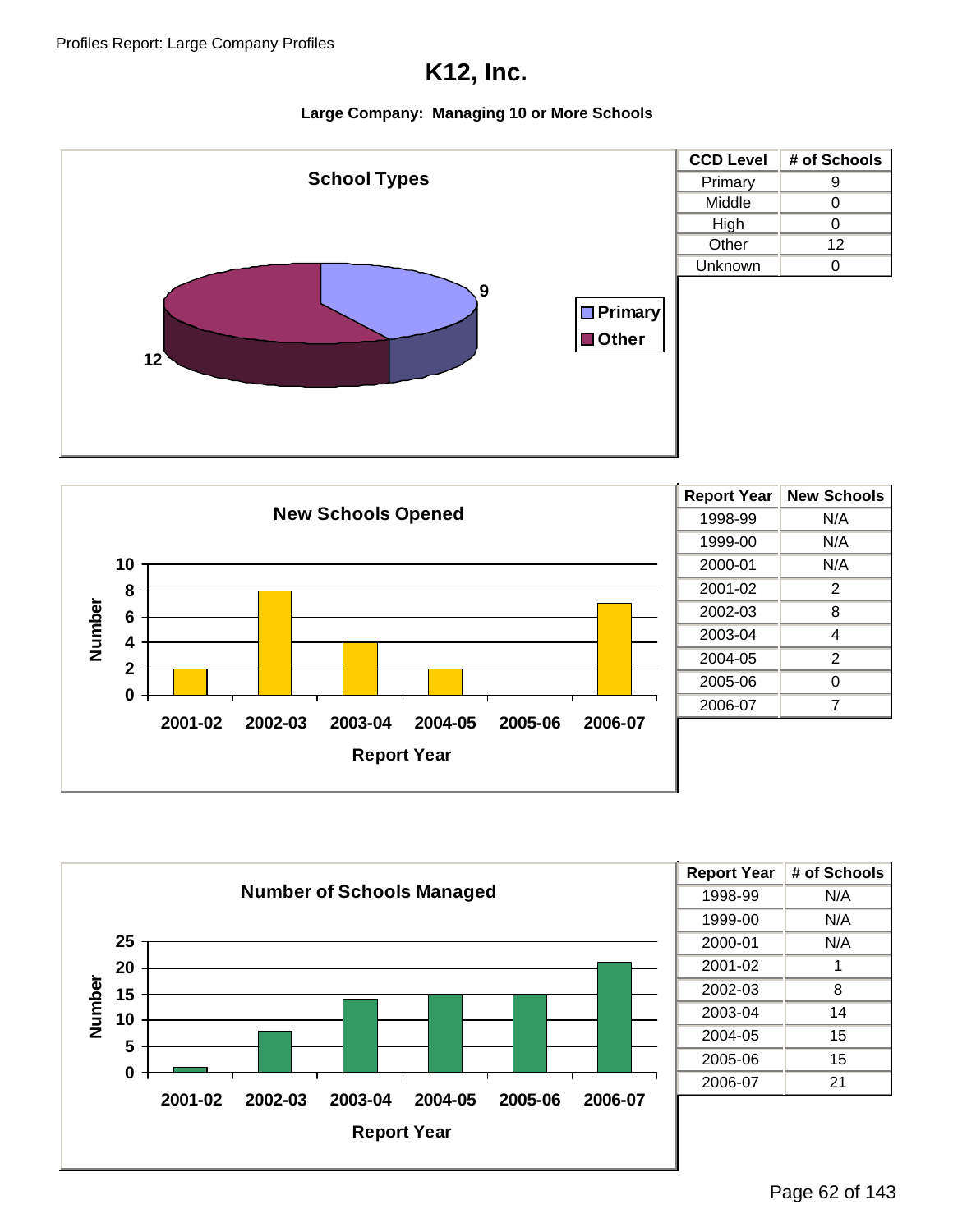

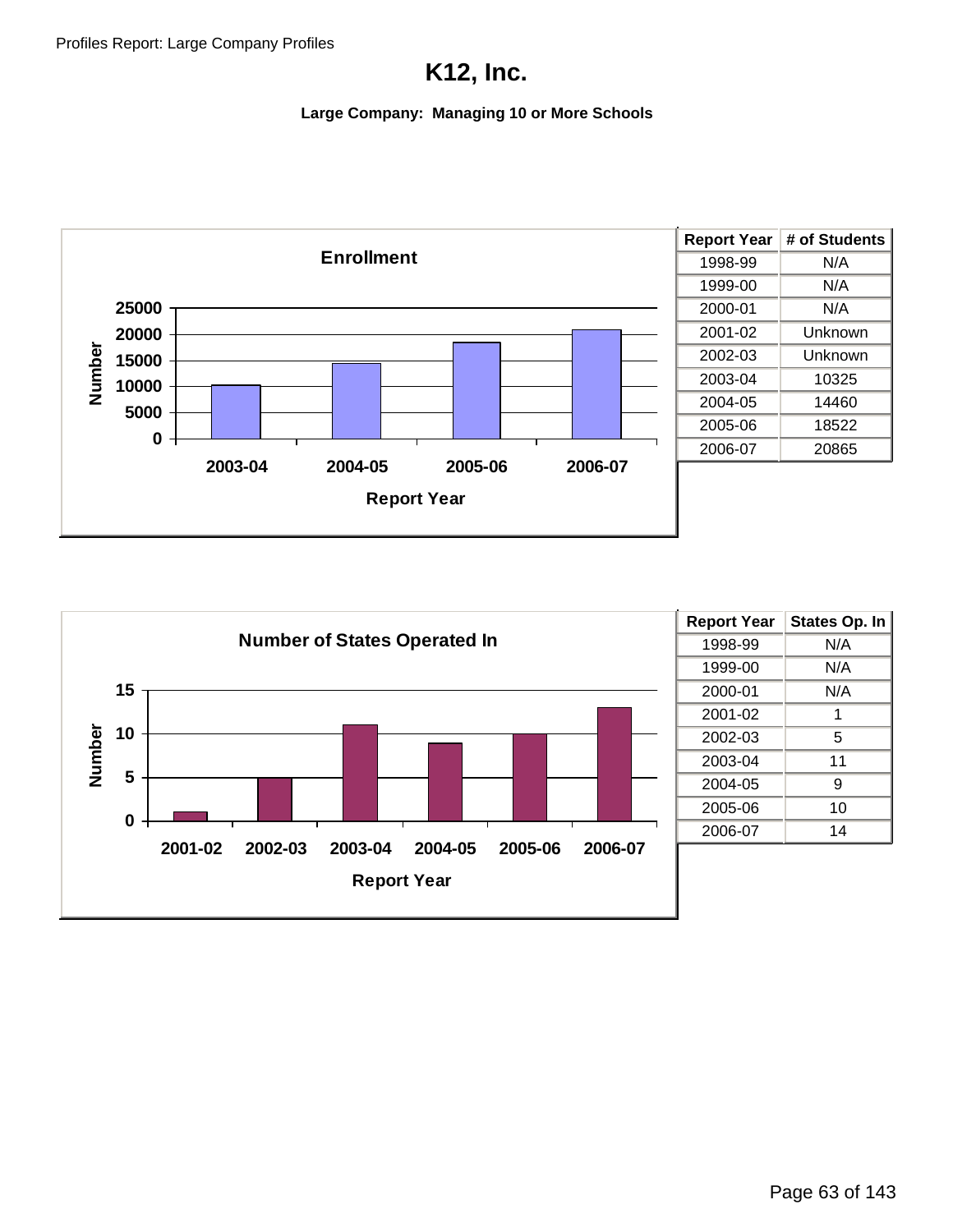#### **Large Company: Managing 10 or More Schools**

| <b>Address</b>            | <b>Telephone</b><br>and Fax | <b>Web Address</b> | Year | <b>Privately Held /</b><br><b>Founded   Publicly Traded   Profitability</b> |         |
|---------------------------|-----------------------------|--------------------|------|-----------------------------------------------------------------------------|---------|
| 1313 E. Osborn Rd Ste 100 | 602-953-2933                | www.leonagroup.com | 1996 | Private                                                                     | Unknown |
| Phoenix, AZ 85014         | 602-953-0831                |                    |      |                                                                             |         |

## **Company Schools by State**

#### **Arizona**

| <b>School Name</b>             | <b>School Location</b> | Year<br><b>Founded</b> | Grade<br><b>Levels</b><br><b>Served</b> | <b>Enrollment</b> | <b>Charter</b><br>School? | <b>Virtual</b><br>School? |
|--------------------------------|------------------------|------------------------|-----------------------------------------|-------------------|---------------------------|---------------------------|
| Alta Vista High School         | Tucson, AZ             | 2003                   | $9 - 12$                                | 483               | Yes                       | No                        |
| Apache Trail High School       | Apache Junction, AZ    | 1997                   | $9 - 12$                                | 149               | Yes                       | <b>No</b>                 |
| <b>APEX Academy</b>            | Apache Junction, AZ    | 2001                   | $K-8$                                   | 49                | Yes                       | <b>No</b>                 |
| Desert Hills High School       | Gilbert, AZ            | 1999                   | $9 - 12$                                | 476               | Yes                       | <b>No</b>                 |
| El Dorado High School          | Chandler, AZ           | 1999                   | $9 - 12$                                | 167               | Yes                       | <b>No</b>                 |
| Estrella High School           | Avondale, AZ           | 1999                   | $9 - 12$                                | 498               | Yes                       | No                        |
| Maya High School               | Phoenix, AZ            | 1998                   | $9 - 12$                                | 508               | Yes                       | No                        |
| Montezuma Middle School        | Tempe, AZ              | 2003                   | $6 - 8$                                 | 36                | Yes                       | <b>No</b>                 |
| Ocotillo High School           | Phoenix, AZ            | 1999                   | $9 - 12$                                | 352               | Yes                       | <b>No</b>                 |
| Peoria Accelerated High School | Peoria, AZ             | 1999                   | $9 - 12$                                | 526               | Yes                       | No                        |
| South Pointe High School       | Phoenix, AZ            | 2003                   | $9 - 12$                                | 671               | Yes                       | No                        |
| Summit High School             | Phoenix, AZ            | 1998                   | $9 - 12$                                | 399               | Yes                       | No                        |
| Sun Valley High School         | Mesa, AZ               | 1997                   | $9 - 12$                                | 649               | Yes                       | No                        |
| Sun Valley Middle School       | Mesa, AZ               | 2001                   | $6 - 8$                                 | 33                | Yes                       | No                        |
| Tempe Accelerated High School  | Tempe, AZ              | 1997                   | $9 - 12$                                | 317               | Yes                       | No                        |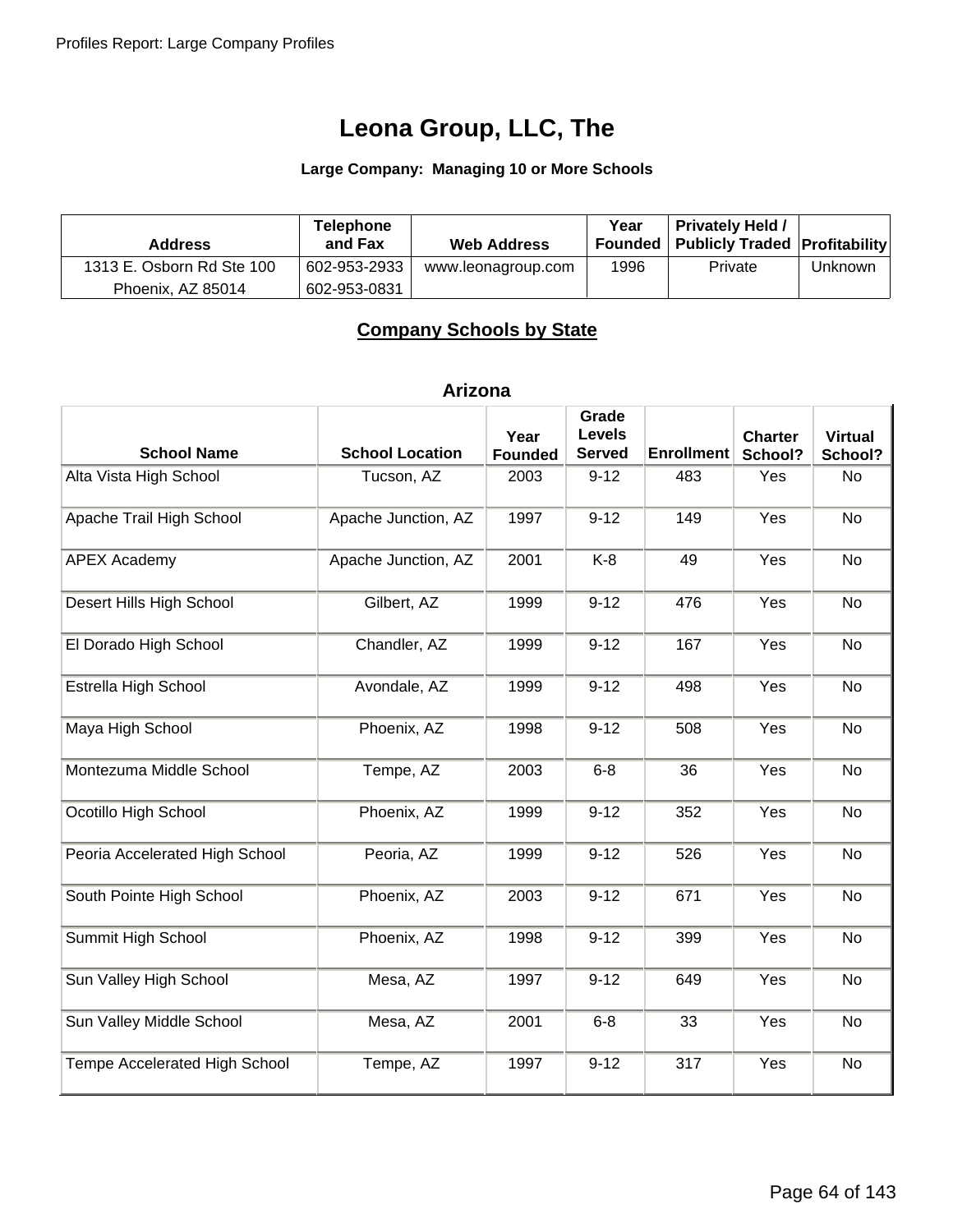#### **Large Company: Managing 10 or More Schools**

| Tucson Accelerated High School | Tucson, AZ  | 1997 | $9 - 12$ | 339 | Yes | No |
|--------------------------------|-------------|------|----------|-----|-----|----|
| West Phoenix High School       | Phoenix, AZ | 1997 | $9 - 12$ | 709 | Yes | No |

### **Indiana**

| <b>School Name</b>         | <b>School Location</b> | Year<br><b>Founded</b> | Grade<br>Levels<br><b>Served</b> | <b>Enrollment School?</b> | <b>Charter</b> | <b>Virtual</b><br>School? |
|----------------------------|------------------------|------------------------|----------------------------------|---------------------------|----------------|---------------------------|
| Timothy L. Johnson Academy | Fort Wayne, IN         | 2002                   | K-8                              | 224                       | Yes            | No                        |

| <b>Michigan</b>                                             |                        |                        |                                         |                   |                           |                           |  |  |  |
|-------------------------------------------------------------|------------------------|------------------------|-----------------------------------------|-------------------|---------------------------|---------------------------|--|--|--|
| <b>School Name</b>                                          | <b>School Location</b> | Year<br><b>Founded</b> | Grade<br><b>Levels</b><br><b>Served</b> | <b>Enrollment</b> | <b>Charter</b><br>School? | <b>Virtual</b><br>School? |  |  |  |
| <b>ABT Elementary</b>                                       | Dearborn, MI           | 2003                   | $K-5$                                   | 316               | Yes                       | <b>No</b>                 |  |  |  |
| Academy for Business and<br>Technology                      | Melvindale, MI         | 1998                   | $6 - 12$                                | 390               | Yes                       | <b>No</b>                 |  |  |  |
| Allen Academy                                               | Detroit, MI            | 1999                   | $K-11$                                  | 827               | Yes                       | <b>No</b>                 |  |  |  |
| Cesar Chavez Academy<br>Elementary                          | Detroit, MI            | 1995                   | $K-5$                                   | 462               | Yes                       | <b>No</b>                 |  |  |  |
| Cesar Chavez Academy High                                   | Detroit, MI            | 2001                   | $9 - 12$                                | 464               | Yes                       | <b>No</b>                 |  |  |  |
| Cesar Chavez Academy Middle                                 | Detroit, MI            | 1997                   | $6 - 8$                                 | 450               | Yes                       | <b>No</b>                 |  |  |  |
| Charlotte Forten Academy                                    | Detroit, MI            | 1998                   | $6 - 12$                                | 261               | Yes                       | <b>No</b>                 |  |  |  |
| <b>Consortium College Preparatory</b><br><b>High School</b> | Detroit, MI            | 2002                   | $7 - 12$                                | 494               | Yes                       | <b>No</b>                 |  |  |  |
| <b>Francis Reh Public School</b><br>Academy                 | Saginaw, MI            | 1998                   | $K-8$                                   | 306               | Yes                       | <b>No</b>                 |  |  |  |
| George Crockett Academy                                     | Detroit, MI            | 1998                   | $K-12$                                  | 372               | Yes                       | No                        |  |  |  |
| Hope of Detroit Academy                                     | Detroit, MI            | 1999                   | $K-12$                                  | 425               | Yes                       | <b>No</b>                 |  |  |  |
| Joy Preparatory Academy - Dexter<br>Campus                  | Detroit, MI            | 2003                   | $3 - 8$                                 | 299               | Yes                       | No                        |  |  |  |
| Joy Preparatory Academy -<br>Oakman Campus                  | Detroit, MI            | 1999                   | $K-2$                                   | 157               | Yes                       | <b>No</b>                 |  |  |  |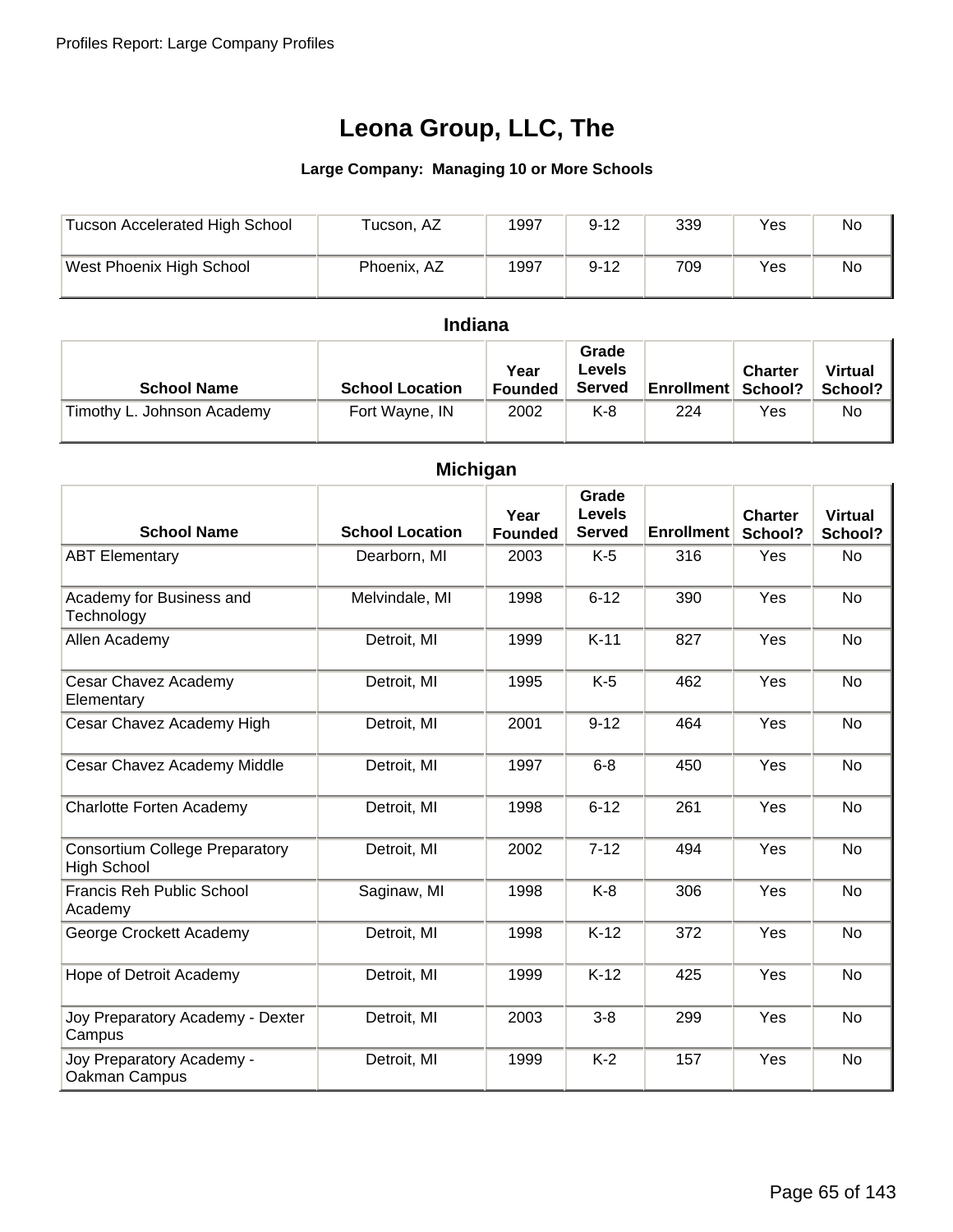#### **Large Company: Managing 10 or More Schools**

| Mildred C Wells Academy                     | Benton Harbor, MI | 2005 | $K-5$  | 164 | Yes        | <b>No</b> |
|---------------------------------------------|-------------------|------|--------|-----|------------|-----------|
| New City Academy                            | Lansing, MI       | 1999 | $K-8$  | 149 | Yes        | No        |
| Northridge Academy                          | Flint, MI         | 1999 | $K-8$  | 348 | Yes        | No        |
| Pierre Toussaint Academy                    | Detroit, MI       | 1998 | $K-8$  | 362 | Yes        | No        |
| Saginaw Preparatory Academy                 | Saginaw, MI       | 1997 | $K-6$  | 172 | Yes        | No        |
| Tri-Valley Academy of Arts and<br>Academics | Muskegon, MI      | 1995 | $K-8$  | 297 | Yes        | No        |
| Voyageur Academy                            | Detroit, MI       | 1998 | $K-12$ | 321 | Yes        | No        |
| William C. Abney Academy                    | Grand Rapids, MI  | 1998 | $K-5$  | 371 | <b>Yes</b> | No        |

#### **Ohio**

| <b>School Name</b>                | <b>School Location</b> | Year<br><b>Founded</b> | Grade<br>Levels<br><b>Served</b> | <b>Enrollment</b> | <b>Charter</b><br>School? | <b>Virtual</b><br>School? |
|-----------------------------------|------------------------|------------------------|----------------------------------|-------------------|---------------------------|---------------------------|
| Eagle Academy                     | Toledo, OH             | 2001                   | $K-6$                            | 111               | <b>Yes</b>                | No.                       |
| George A. Phillips Academy        | Toledo, OH             | 2003                   | $K-8$                            | 251               | Yes                       | No                        |
| Lake Erie Academy                 | Toledo, OH             | 2002                   | $K-8$                            | 259               | Yes                       | No.                       |
| Paul Laurence Dunbar Academy      | Toledo, OH             | 2002                   | K-6                              | 200               | Yes                       | No.                       |
| <b>Toledo Accelerated Academy</b> | Toledo, OH             | 2002                   | $6 - 12$                         | 150               | Yes                       | No.                       |
| Wildwood Environmental Academy    | Maumee, OH             | 2004                   | K-8                              | 179               | Yes                       | No                        |

**Total Number of Schools: 45**

**Total Enrollment: 15,142**

**States Operated in: AZ, IN, MI, OH**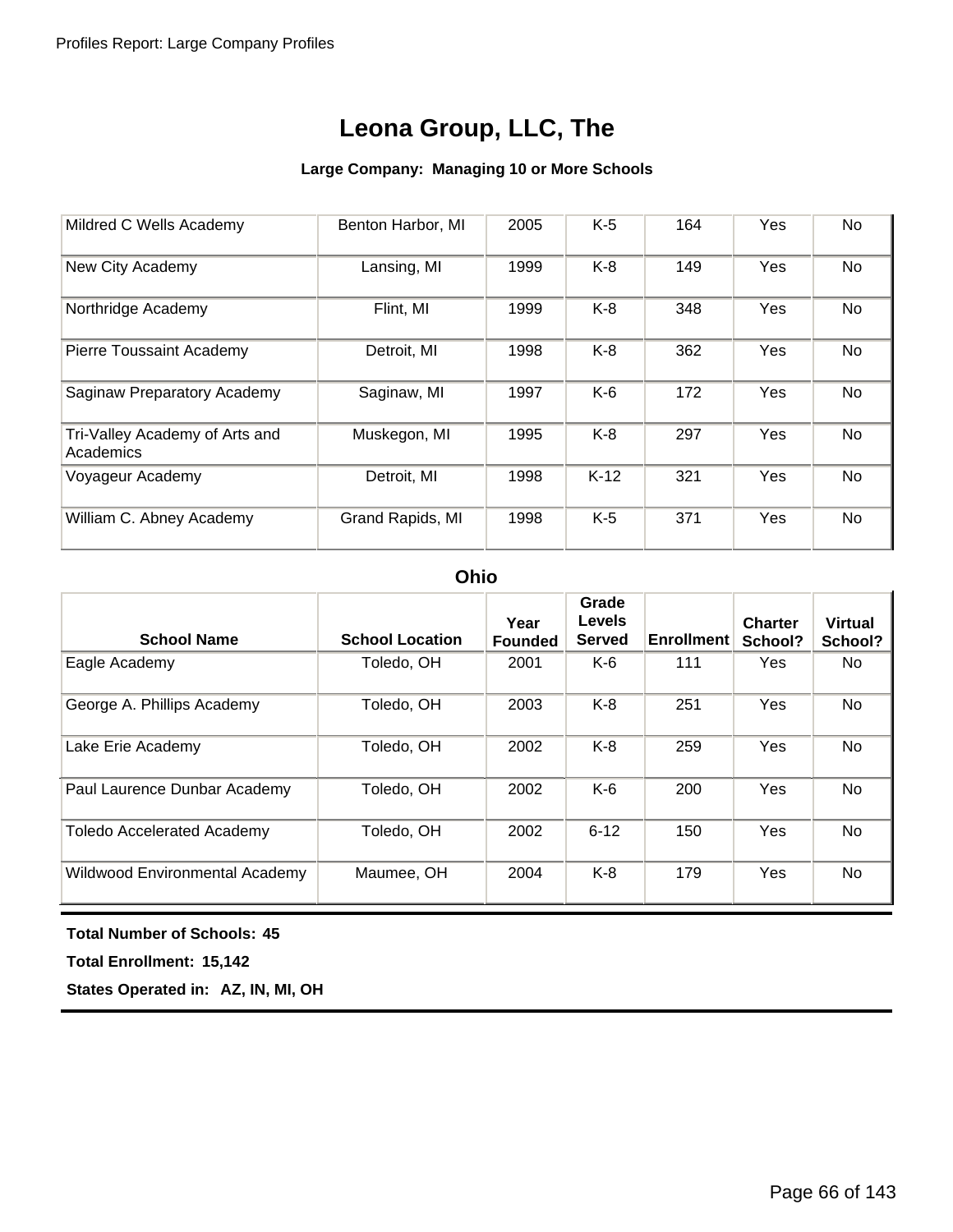**Large Company: Managing 10 or More Schools**

## **Number of Schools No Longer Profiled**

| Year    | # of Schools |
|---------|--------------|
| 1998-99 | U            |
| 1999-00 | 1            |
| 2000-01 | 1            |
| 2001-02 | 1            |
| 2002-03 | 1            |
| 2003-04 |              |
| 2004-05 |              |
| 2005-06 |              |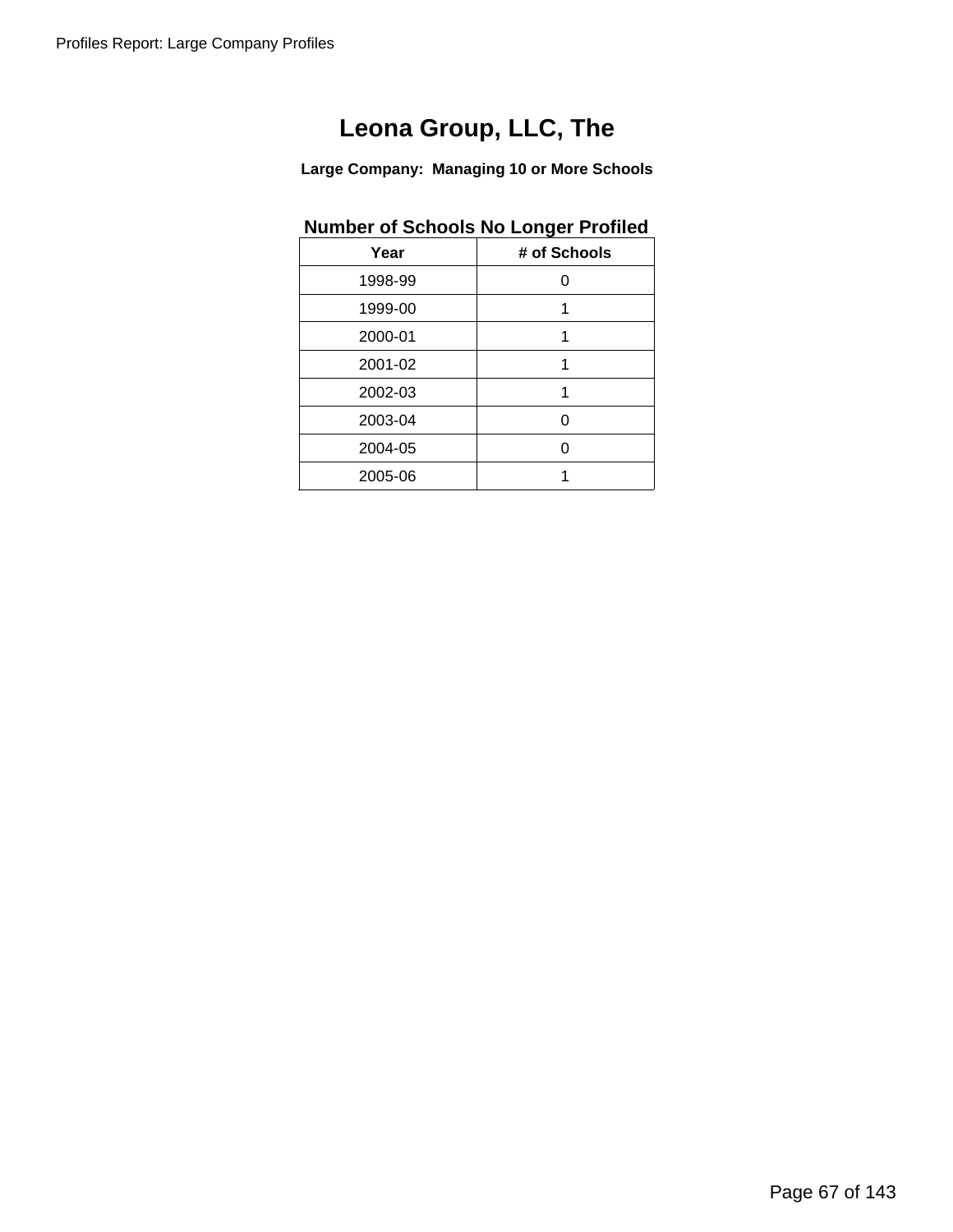





| <b>Report Year</b> | # of Schools |
|--------------------|--------------|
| 1998-99            | 25           |
| 1999-00            | 34           |
| 2000-01            | 34           |
| 2001-02            | 33           |
| 2002-03            | 37           |
| 2003-04            | 41           |
| 2004-05            | 45           |
| 2005-06            | 45           |
| 2006-07            | 45           |
|                    |              |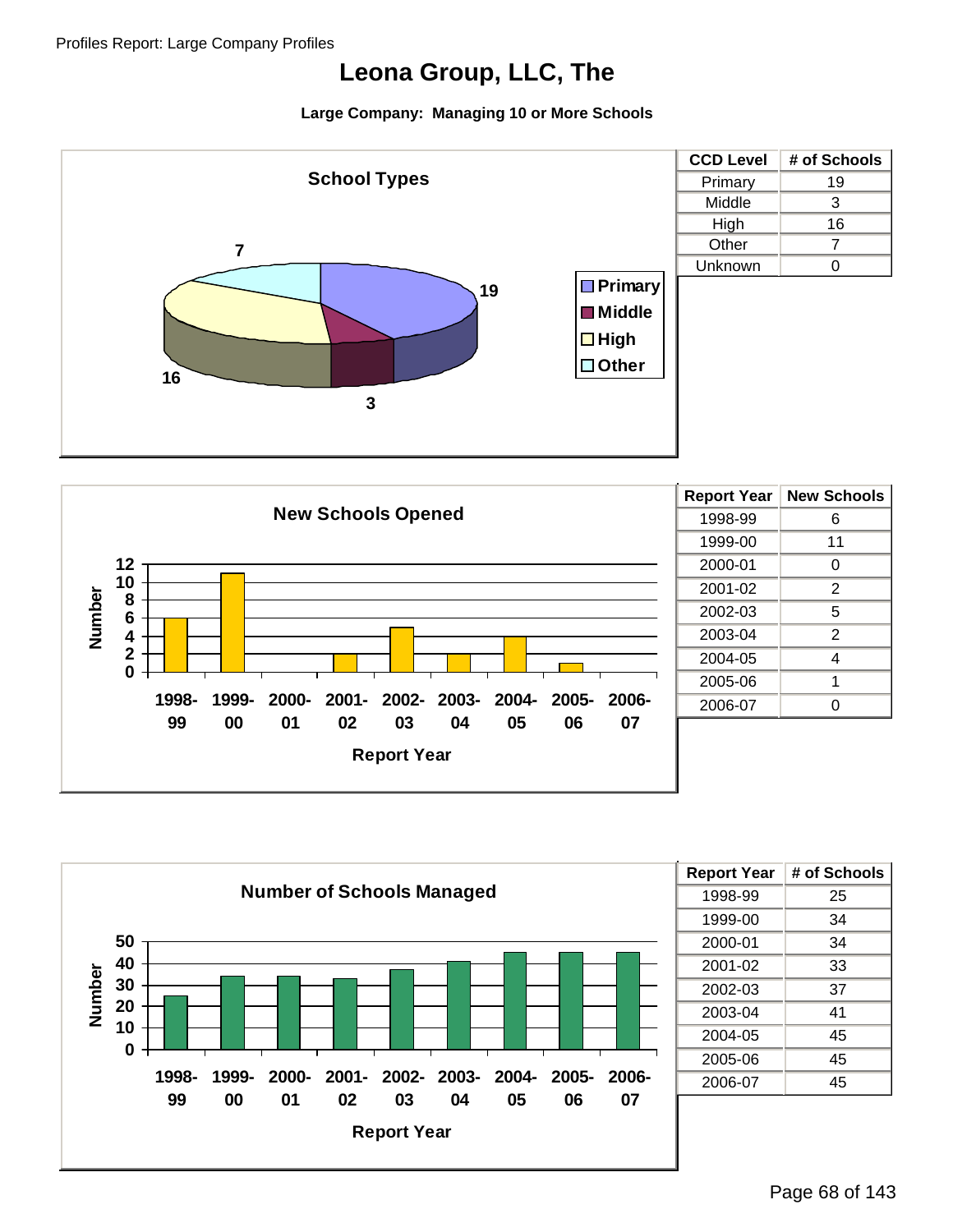

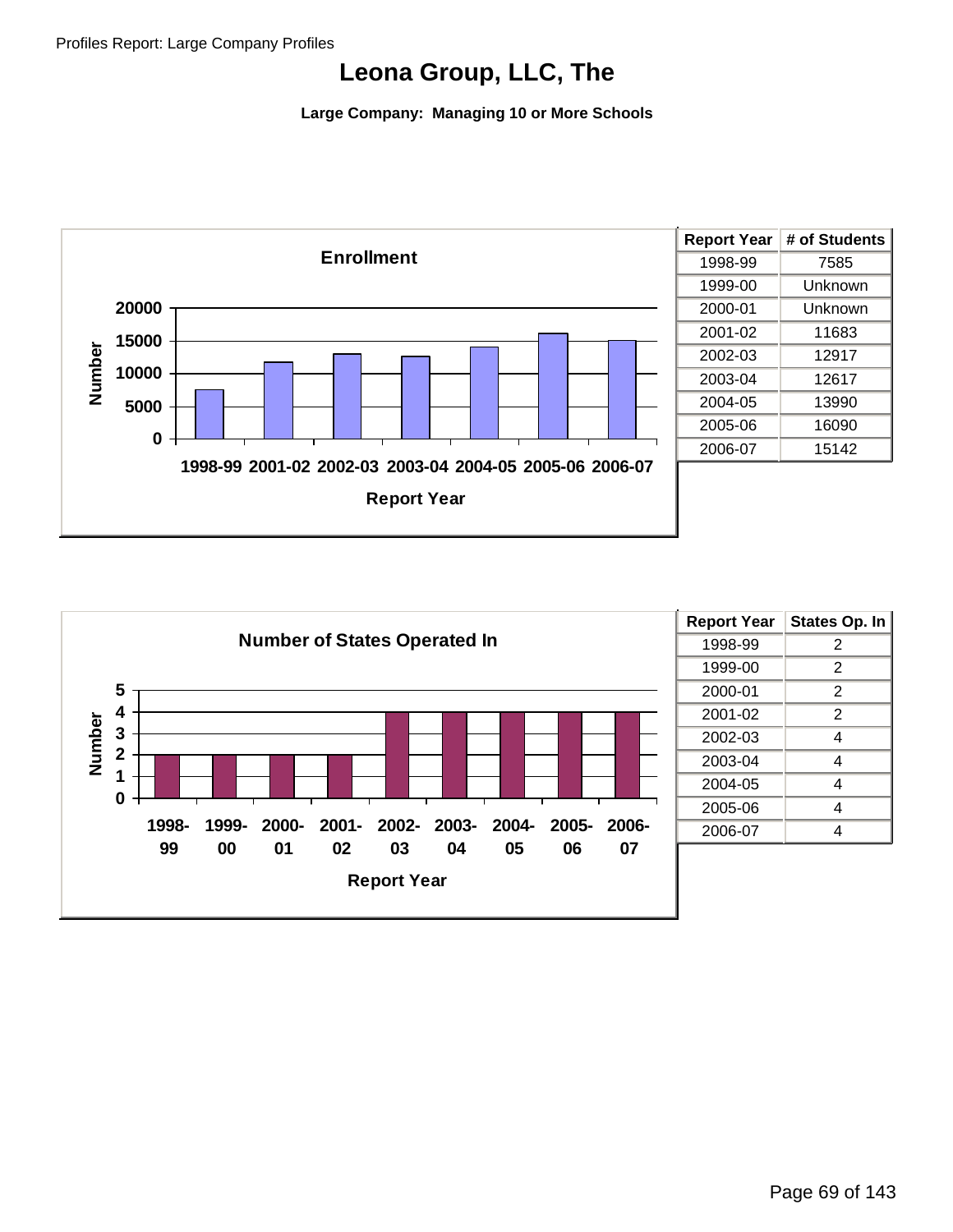# **Mosaica Education, Inc.**

#### **Large Company: Managing 10 or More Schools**

| <b>Address</b>        | <b>Telephone</b><br>and Fax | <b>Web Address</b>                   | Year | <b>Privately Held /</b><br>  Founded   Publicly Traded   Profitability |         |
|-----------------------|-----------------------------|--------------------------------------|------|------------------------------------------------------------------------|---------|
| 100 Wall St, Ninth Fl |                             | 212-232-0305 www.mosaicaeducation.cl | 1997 | Private                                                                | Unknown |
| New York, NY 10005    | 815-461-7059                | om                                   |      |                                                                        |         |

This profile includes eight schools with zero enrollment numbers because the company failed to provide that information.

## **Company Schools by State**

#### **Arizona**

| <b>School Name</b>               | <b>School Location</b> | Year<br><b>Founded</b> | Grade<br><b>Levels</b><br><b>Served</b> | <b>Enrollment</b> | <b>Charter</b><br>School? | <b>Virtual</b><br>School? |
|----------------------------------|------------------------|------------------------|-----------------------------------------|-------------------|---------------------------|---------------------------|
| Ahwatukee Foothills Prep         | Phoenix, AZ            | 2004                   | K-6                                     | 223               | Yes                       | No.                       |
| Phoenix Advantage Charter School | Phoenix, AZ            | 1997                   | K-8                                     | 910               | Yes                       | No                        |

#### **Colorado**

| <b>School Name</b>                                 | <b>School Location</b> | Year<br><b>Founded</b> | Grade<br>Levels<br><b>Served</b> | <b>Enrollment</b> | <b>Charter</b><br>School? | <b>Virtual</b><br>School? |
|----------------------------------------------------|------------------------|------------------------|----------------------------------|-------------------|---------------------------|---------------------------|
| Banning Lewis Ranch Academy at<br>Northtree        | Colorado Springs, CO   | 2006                   | K-8                              | 0                 | Yes                       | No                        |
| Denver Arts and Technology<br>Academy              | Denver, CO             | 2000                   | $K-8$                            | 448               | Yes                       | No.                       |
| Northern Colorado Academy of Arts<br>and Knowledge | Fort Collins, CO       | 2006                   | $K-6$                            | 0                 | Yes                       | No                        |
| <b>STAR Academy of Colorado</b><br>Springs, Inc.   | Colorado Springs, CO   | 2006                   | $K-5$                            | 0                 | Yes                       | No                        |

#### **Delaware**

| <b>School Name</b> | <b>School Location</b> | Year<br>Founded | Grade<br><b>Levels</b><br><b>Served</b> | <b>Enrollment School?</b> | <b>Charter</b> | <b>Virtual</b><br>School? |
|--------------------|------------------------|-----------------|-----------------------------------------|---------------------------|----------------|---------------------------|
| Academy of Dover   | Dover, DE              | 2003            | K-6                                     | 383                       | Yes            | No                        |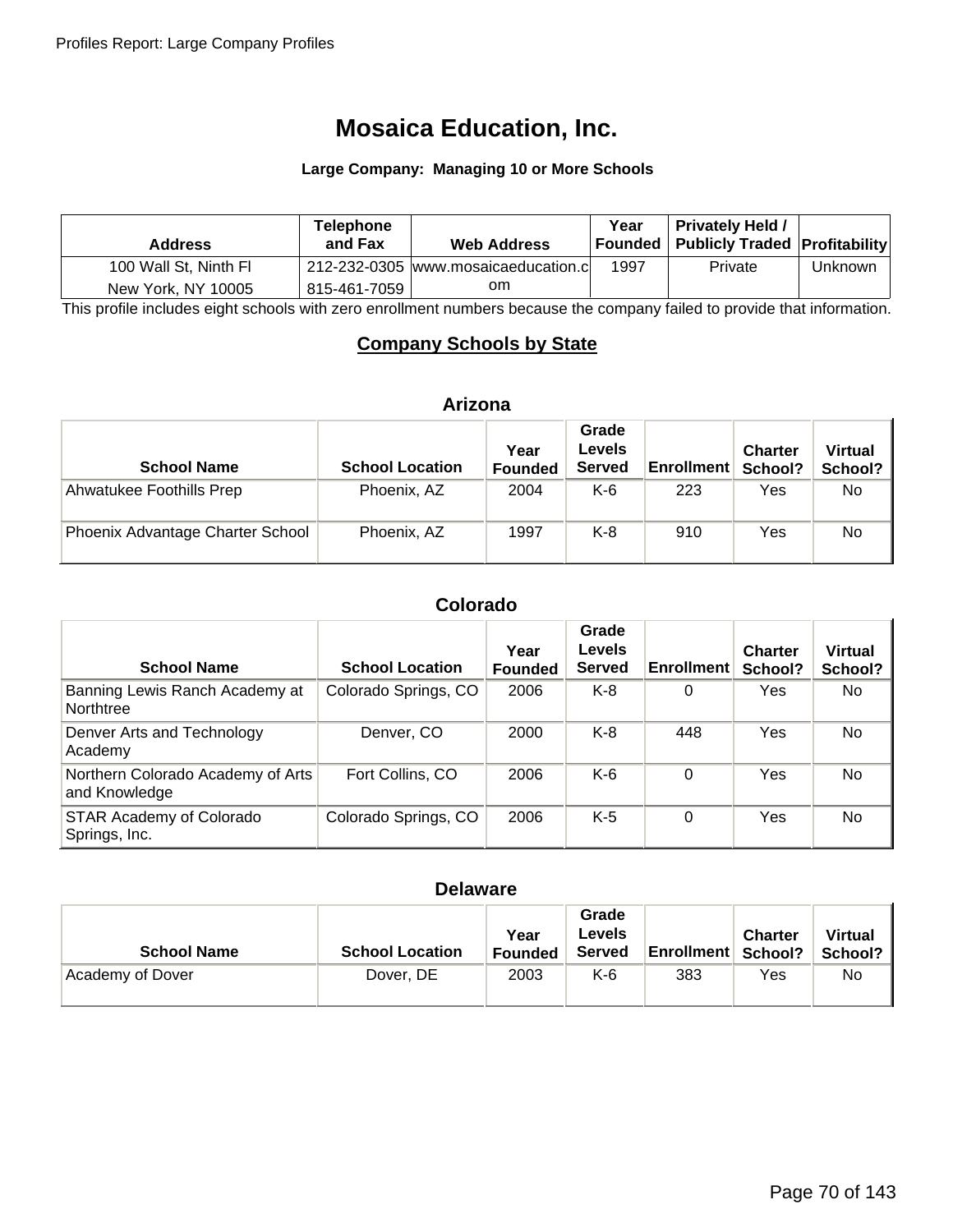#### **Large Company: Managing 10 or More Schools**

### **District Of Columbia**

| <b>School Name</b>          | <b>School Location</b> | Year<br><b>Founded</b> | Grade<br><b>Levels</b><br><b>Served</b> | <b>Enrollment</b> | <b>Charter</b><br>School? | <b>Virtual</b><br>School? |
|-----------------------------|------------------------|------------------------|-----------------------------------------|-------------------|---------------------------|---------------------------|
| Arts and Technology Academy | Washington, DC         | 1998                   | K-6                                     | 615               | Yes                       | No                        |
| Howard Road Academy         | Washington, DC         | 2001                   | $K-7$                                   | 600               | Yes                       | No                        |

### **Indiana**

| <b>School Name</b>                 | <b>School Location</b> | Year<br><b>Founded</b> | Grade<br><b>Levels</b><br><b>Served</b> | <b>Enrollment School?</b> | <b>Charter</b> | <b>Virtual</b><br>School? |
|------------------------------------|------------------------|------------------------|-----------------------------------------|---------------------------|----------------|---------------------------|
| <b>Charter School of the Dunes</b> | Gary, IN               | 2003                   | K-7                                     | 511                       | Yes            | No                        |

### **Louisiana**

| <b>School Name</b>               | <b>School Location</b> | Year<br>Founded | Grade<br>Levels<br><b>Served</b> | <b>Enrollment School?</b> | <b>Charter</b> | <b>Virtual</b><br>School? |
|----------------------------------|------------------------|-----------------|----------------------------------|---------------------------|----------------|---------------------------|
| Lafayette Academy of New Orleans | New Orleans, LA        | 2006            | $K-8$                            |                           | Yes            | No                        |

### **Michigan**

| <b>School Name</b>                                                       | <b>School Location</b> | Year<br><b>Founded</b> | Grade<br><b>Levels</b><br><b>Served</b> | <b>Enrollment</b> | <b>Charter</b><br>School? | <b>Virtual</b><br>School? |
|--------------------------------------------------------------------------|------------------------|------------------------|-----------------------------------------|-------------------|---------------------------|---------------------------|
| Arts and Technology Academy of<br>Pontiac                                | Pontiac, MI            | 2001                   | $K-8$                                   | 380               | Yes                       | No.                       |
| Bay County Public School Academy                                         | Bay City, MI           | 2001                   | K-8                                     | 334               | Yes                       | No                        |
| Bay Mills Ojibwe Charter School                                          | Brimley, MI            | 2003                   | $K-10$                                  | 103               | Yes                       | No                        |
| <b>Bingham Arts Academy</b>                                              | Alpena, MI             | 2004                   | K-7                                     | 149               | Yes                       | <b>No</b>                 |
| <b>Business Entrepreneurship Science</b><br>and Technology Public School | Highland Park, MI      | 2004                   | $K-6$                                   | 338               | Yes                       | <b>No</b>                 |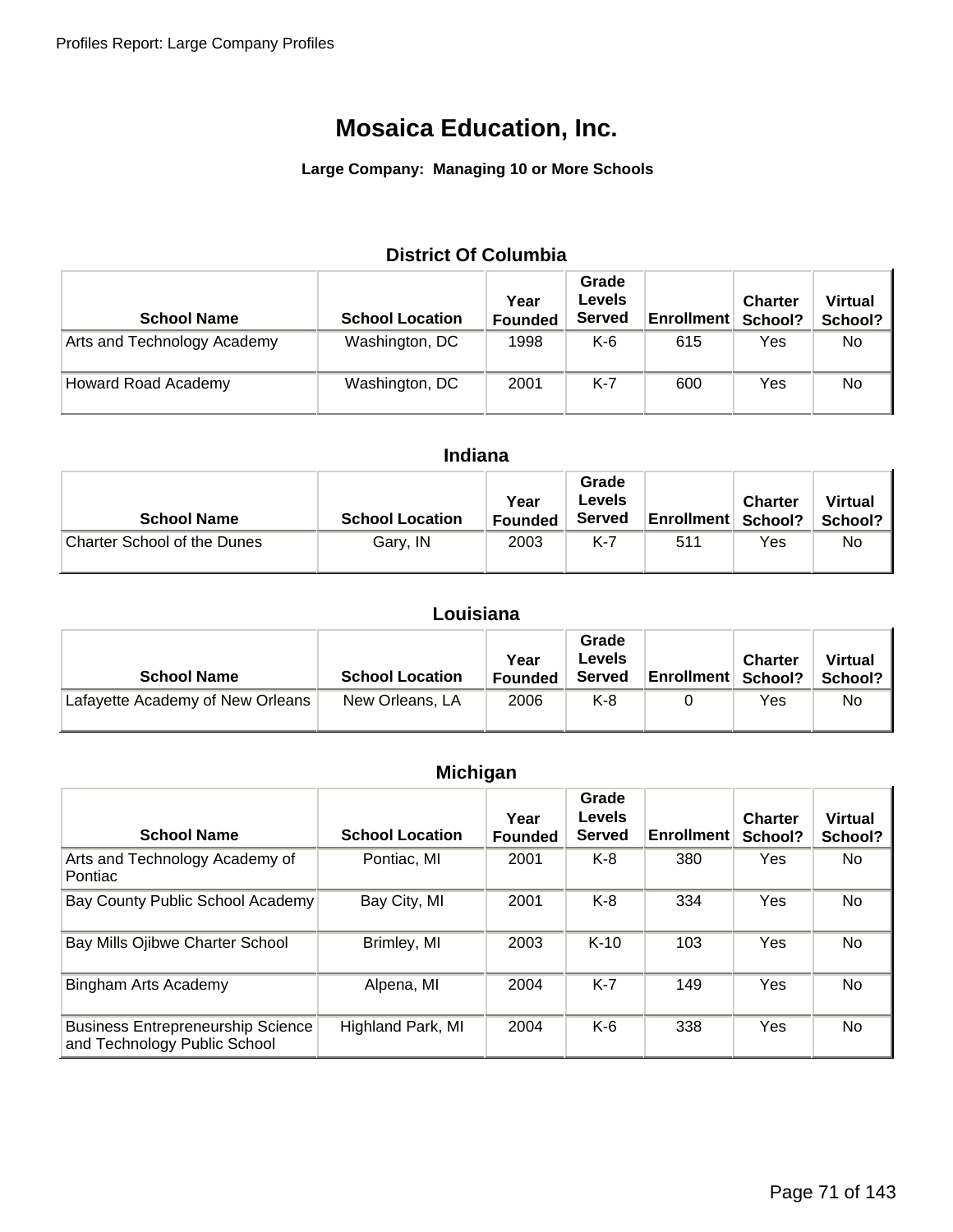#### **Large Company: Managing 10 or More Schools**

| Capital Area Academy                            | Lansing, MI     | 1999 | $K-8$ | 192 | Yes | No        |
|-------------------------------------------------|-----------------|------|-------|-----|-----|-----------|
| Center Academy                                  | Flint, MI       | 1999 | $K-8$ | 430 | Yes | No        |
| Discovery Arts & Technology                     | Inkster, MI     | 2005 | $K-4$ | 103 | Yes | <b>No</b> |
| <b>Grand Blanc Academy</b>                      | Grand Blanc, MI | 1999 | $K-8$ | 452 | Yes | No        |
| Jackson Arts and Technology<br>Academy          | Jackson, MI     | 2003 | $K-6$ | 214 | Yes | No        |
| Kalamazoo Advantage Academy                     | Kalamazoo, MI   | 1998 | $K-8$ | 405 | Yes | <b>No</b> |
| <b>Richfield Arts and Technology</b><br>Academy | Flint, MI       | 2003 | $K-7$ | 450 | Yes | No        |

### **New York**

| <b>School Name</b>                       | <b>School Location</b> | Year<br><b>Founded</b> | Grade<br>Levels<br><b>Served</b> | <b>Enrollment School?</b> | <b>Charter</b> | <b>Virtual</b><br>School? |
|------------------------------------------|------------------------|------------------------|----------------------------------|---------------------------|----------------|---------------------------|
| Our World Neighborhood Charter<br>School | Astoria, NY            | 2002                   | K-8                              | 675                       | Yes            | No.                       |

### **Ohio**

| <b>School Name</b>                                           | <b>School Location</b> | Year<br><b>Founded</b> | Grade<br><b>Levels</b><br><b>Served</b> | <b>Enrollment</b> | <b>Charter</b><br>School? | <b>Virtual</b><br>School? |
|--------------------------------------------------------------|------------------------|------------------------|-----------------------------------------|-------------------|---------------------------|---------------------------|
| Academy of Arts & Humanities                                 | Warren, OH             | 2005                   | $3 - 5$                                 | 101               | Yes                       | No.                       |
| Academy of Arts and Sciences                                 | Lorain, OH             | Unknown                | $K-5$                                   | $\Omega$          | Yes                       | No                        |
| Arts and Sciences Preparatory<br>Academy                     | Cleveland, OH          | 2006                   | $K-8$                                   | $\Omega$          | Yes                       | <b>No</b>                 |
| Cleveland Arts & Social Sciences<br>Academy                  | Cleveland, OH          | 2005                   | $K-5$                                   | 295               | Yes                       | <b>No</b>                 |
| <b>Columbus Arts and Technology</b><br>Academy               | Columbus, OH           | 2004                   | $K-6$                                   | 537               | Yes                       | No.                       |
| Columbus Cornerstone Literacy &<br><b>Technology Academy</b> | Columbus, OH           | 2005                   | $K-4$                                   | 55                | Yes                       | No.                       |
| Columbus Humanities Arts and<br>Technology Academy           | Columbus, OH           | 2004                   | $K-7$                                   | 339               | Yes                       | No                        |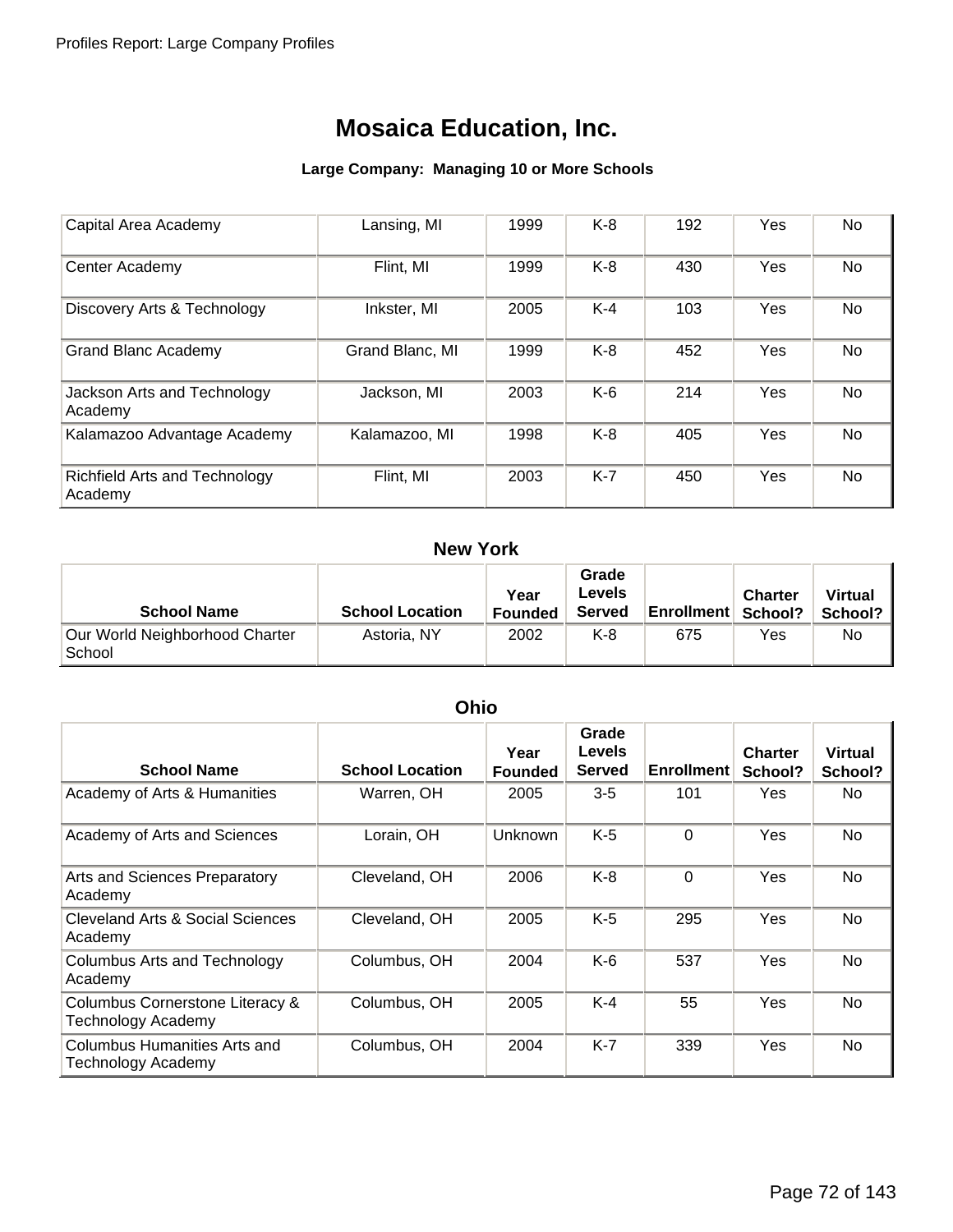#### **Large Company: Managing 10 or More Schools**

| <b>Columbus Preparatory Academy</b>          | Columbus, OH      | 2004 | K-7 | 359 | Yes | No.       |
|----------------------------------------------|-------------------|------|-----|-----|-----|-----------|
| Lorain Preparatory Academy                   | Lorain, OH        | 2005 | K-5 | 129 | Yes | <b>No</b> |
| <b>Preparing Academic Leaders</b><br>Academy | Maple Heights, OH | 2005 | K-6 | 237 | Yes | No.       |
| <b>Willard Preparatory Academy</b>           | Cleveland, OH     | 2006 | K-5 | 0   | Yes | <b>No</b> |
| Youngstown Academy of<br>Excellence          | Youngstown, OH    | 2005 | K-5 | 107 | Yes | <b>No</b> |

### **Pennsylvania**

| <b>School Name</b>                                    | <b>School Location</b> | Year<br><b>Founded</b> | Grade<br>Levels<br><b>Served</b> | <b>Enrollment</b> | <b>Charter</b><br>School? | <b>Virtual</b><br>School? |
|-------------------------------------------------------|------------------------|------------------------|----------------------------------|-------------------|---------------------------|---------------------------|
| <b>Bear Creek Community Charter</b><br>School         | Wilkes-Barre, PA       | 2004                   | $K-8$                            | 346               | Yes                       | No.                       |
| <b>Fell Charter School</b>                            | Simpson, PA            | 2002                   | $K-9$                            | 263               | Yes                       | No.                       |
| Graystone Academy Charter School                      | Coatesville, PA        | 2002                   | $K-9$                            | 581               | Yes                       | No.                       |
| Leadership Learning Partners<br><b>Charter School</b> | Philadelphia, PA       | 2000                   | $K-8$                            | 725               | Yes                       | No.                       |
| Ronald H. Brown Academy -<br>Elementary               | Harrisburg, PA         | 2000                   | $K-6$                            | 350               | Yes                       | <b>No</b>                 |
| Ronald H. Brown Academy - Middle<br>School            | Harrisburg, PA         | 2000                   | $7 - 8$                          | $\Omega$          | Yes                       | <b>No</b>                 |

#### **Total Number of Schools: 42**

**Total Enrollment: 12,339**

**States Operated in: AZ, CO, DC, DE, IN, LA, MI, NY, OH, PA**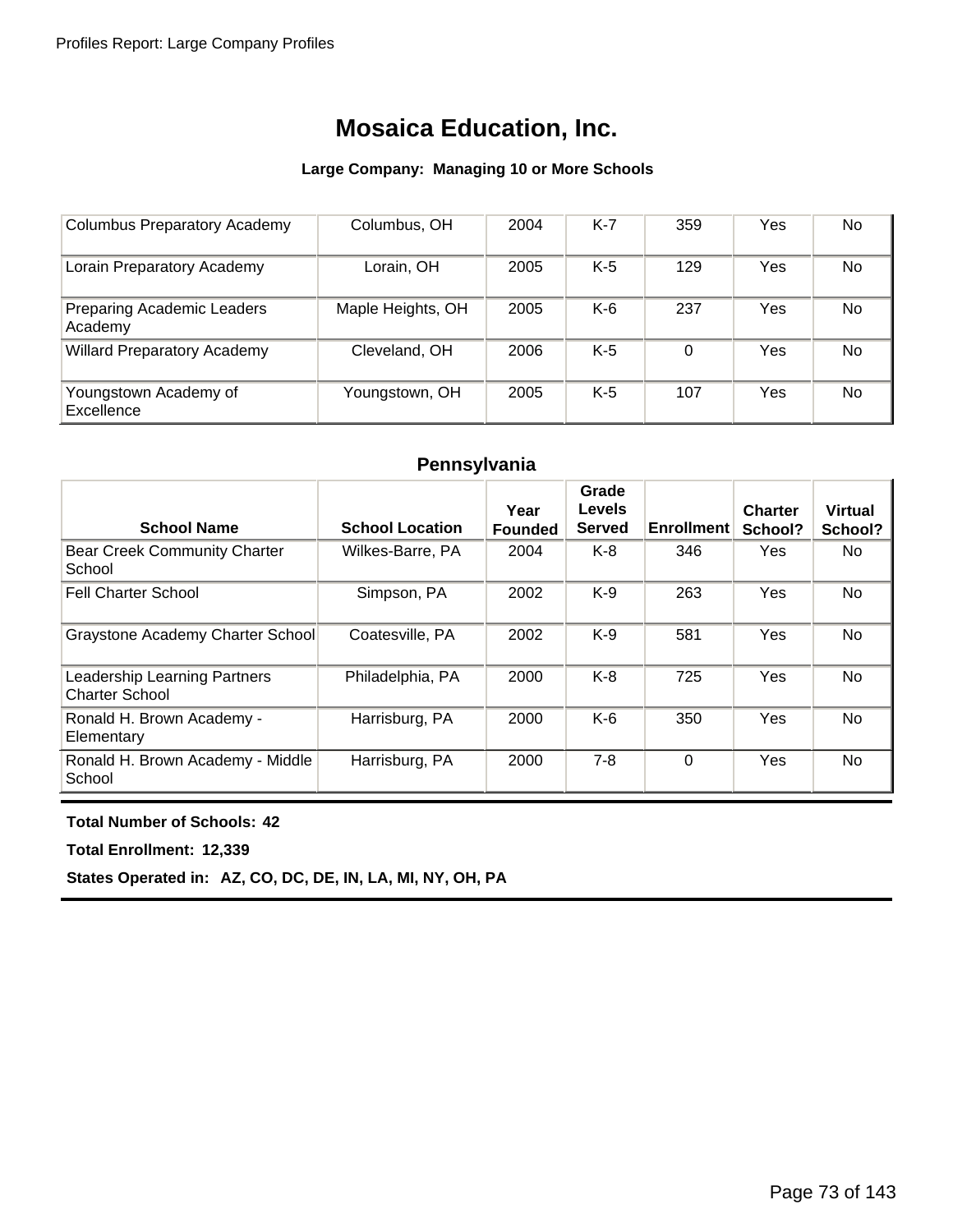**Large Company: Managing 10 or More Schools**

### **Number of Schools No Longer Profiled**

| Year    | # of Schools |
|---------|--------------|
| 1998-99 | ი            |
| 1999-00 | ი            |
| 2000-01 | 0            |
| 2001-02 | 4            |
| 2002-03 | 2            |
| 2003-04 | 4            |
| 2004-05 | U            |
| 2005-06 |              |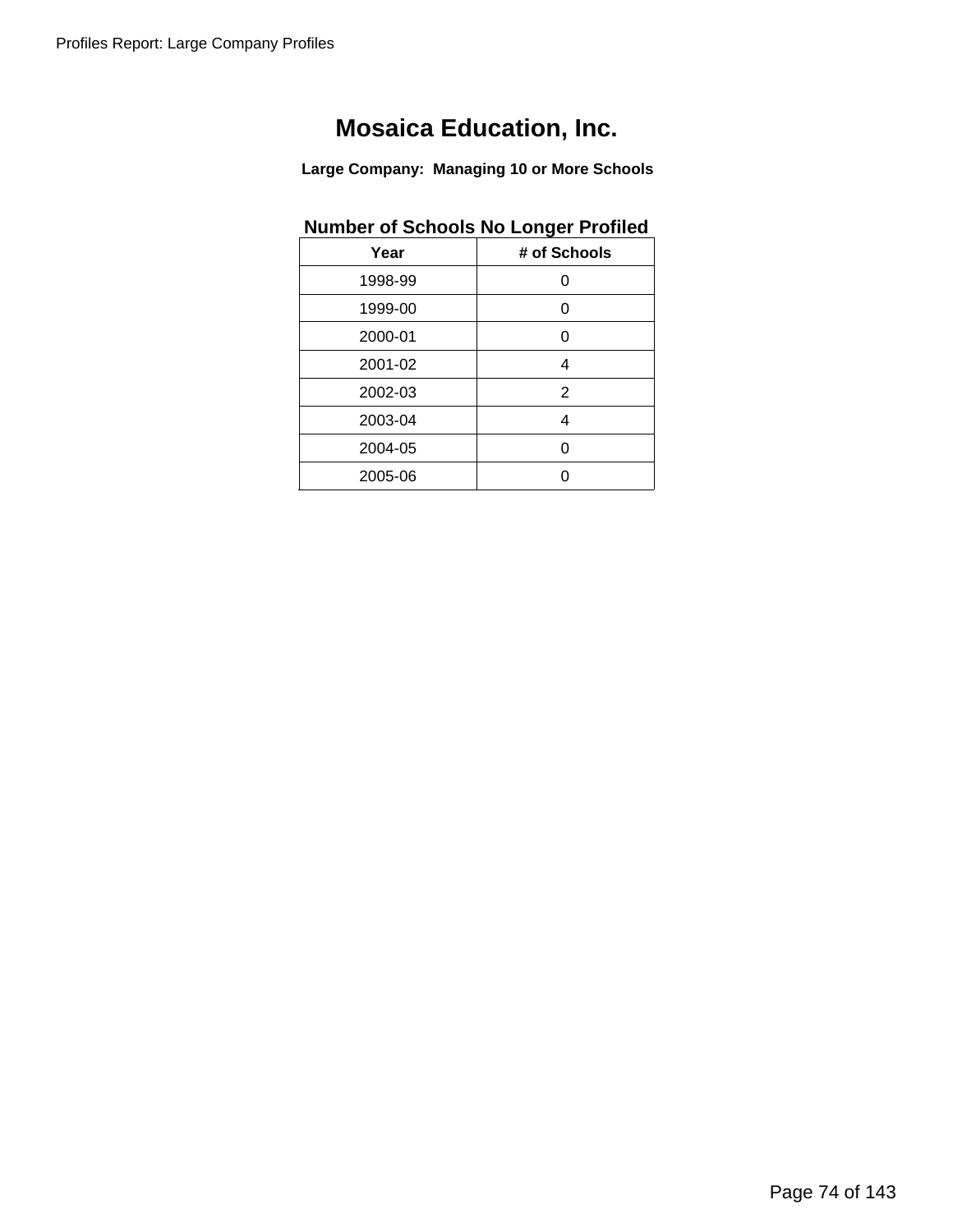





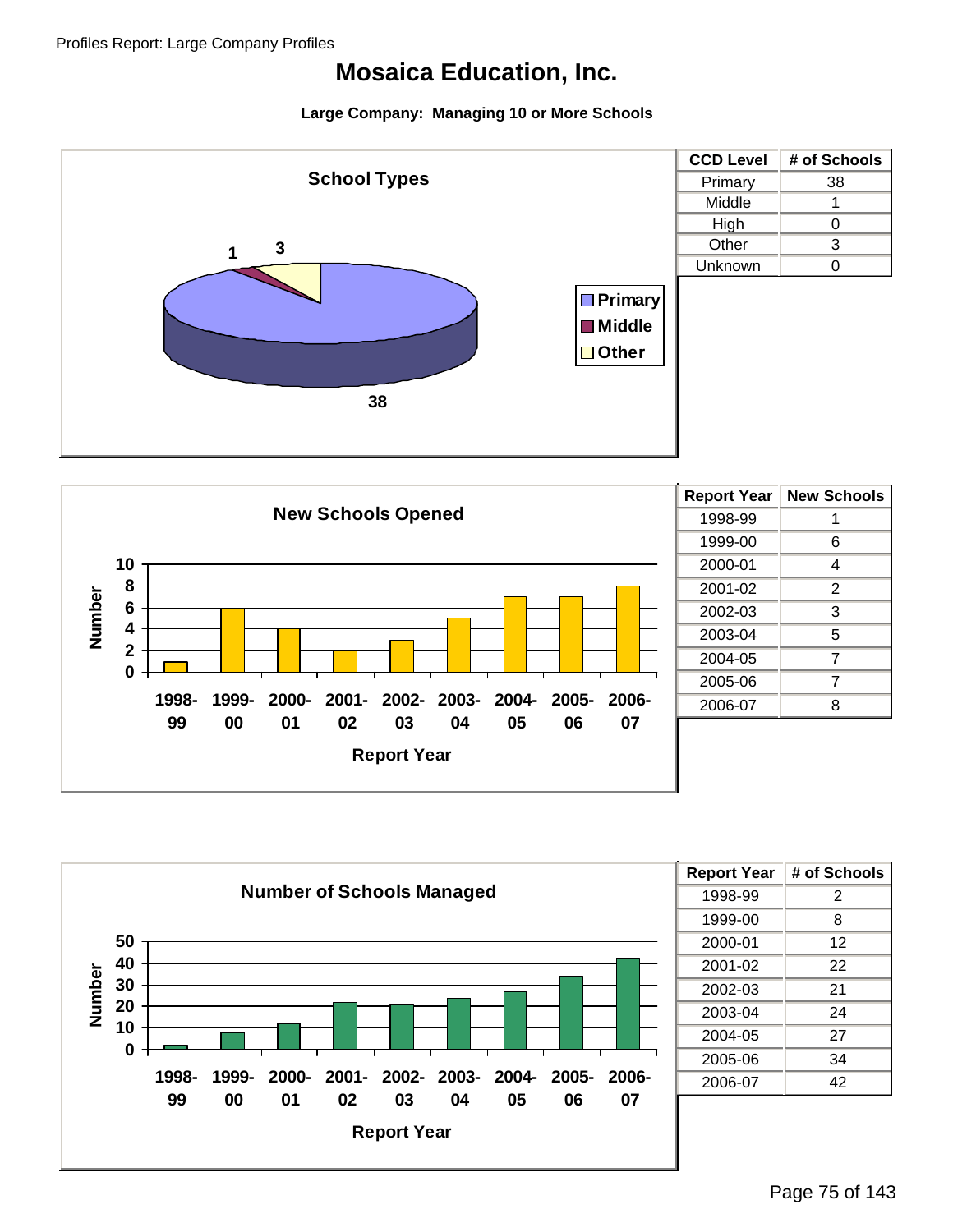

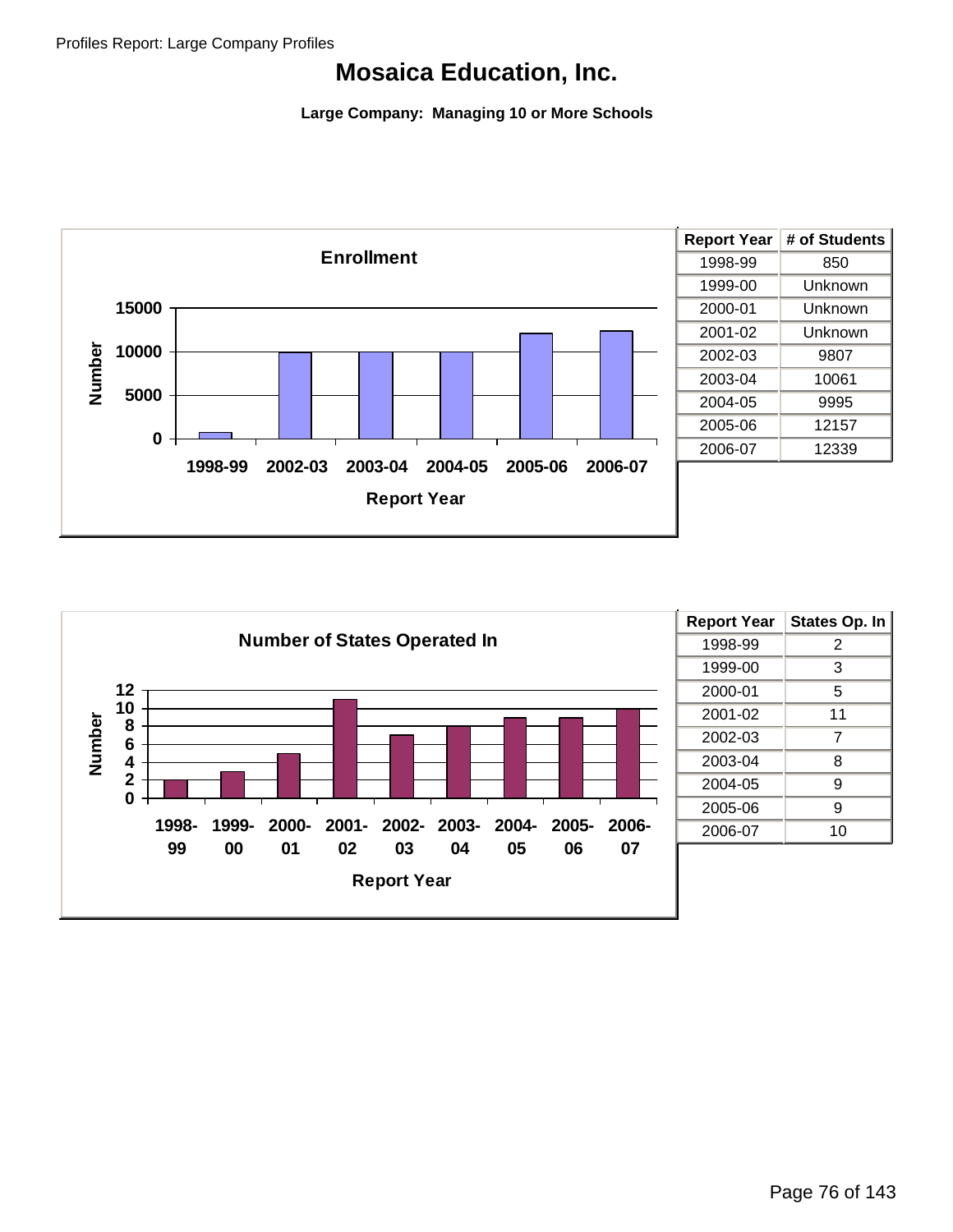**Large Company: Managing 10 or More Schools**

| <b>Address</b>                                                     | <b>Telephone</b><br>and Fax | <b>Web Address</b> | Year | <b>Privately Held /</b><br>Founded   Publicly Traded   Profitability |                |
|--------------------------------------------------------------------|-----------------------------|--------------------|------|----------------------------------------------------------------------|----------------|
| 3850 Broadmoor Ave SE, Ste 201 616-575-6800 www.heritageacademies. |                             |                    | 1995 | Private                                                              | <b>Unknown</b> |
| Grand Rapids, MI 49512                                             | 616-575-6801                | com                |      |                                                                      |                |

### **Company Schools by State**

|  | <b>Indiana</b> |
|--|----------------|

| <b>School Name</b>      | <b>School Location</b> | Year<br><b>Founded</b> | Grade<br>Levels<br><b>Served</b> | <b>Enrollment School?</b> | <b>Charter</b> | <b>Virtual</b><br>School? |
|-------------------------|------------------------|------------------------|----------------------------------|---------------------------|----------------|---------------------------|
| Andrew J. Brown Academy | Indianapolis, IN       | 2003                   | K-8                              | 613                       | Yes            | No                        |

### **Michigan**

|                                       |                        | Grade<br>Levels        |               |                   |                           |                           |
|---------------------------------------|------------------------|------------------------|---------------|-------------------|---------------------------|---------------------------|
| <b>School Name</b>                    | <b>School Location</b> | Year<br><b>Founded</b> | <b>Served</b> | <b>Enrollment</b> | <b>Charter</b><br>School? | <b>Virtual</b><br>School? |
| Burton Glen Charter Academy           | Burton, MI             | 1999                   | K-8           | 707               | Yes                       | No                        |
| <b>Canton Charter Academy</b>         | Canton, MI             | 2000                   | $K-8$         | 687               | Yes                       | No                        |
| <b>Chandler Woods Charter Academy</b> | Belmont, MI            | 1999                   | $K-8$         | 649               | Yes                       | No                        |
| <b>Cross Creek Charter Academy</b>    | Byron Center, MI       | 1997                   | $K-8$         | 712               | Yes                       | No                        |
| Detroit Enterprise Academy            | Detroit, MI            | 2004                   | $K-7$         | 599               | Yes                       | No                        |
| Detroit Merit Charter Academy         | Detroit, MI            | 2002                   | $K-8$         | 682               | Yes                       | <b>No</b>                 |
| Detroit Premier Academy               | Detroit, MI            | 2004                   | $K-7$         | 639               | Yes                       | No                        |
| Eagle Crest Charter Academy           | Holland, MI            | 1997                   | $K-8$         | 666               | Yes                       | No                        |
| <b>Endeavor Charter Academy</b>       | Springfield, MI        | 1998                   | $K-8$         | 657               | Yes                       | No                        |
| <b>Excel Charter Academy</b>          | Grand Rapids, MI       | 1995                   | $K-8$         | 702               | Yes                       | No                        |
| Fortis Academy                        | Ypsilanti, MI          | 2004                   | $K-7$         | 651               | Yes                       | <b>No</b>                 |
| <b>Great Oaks Academy</b>             | Madison Heights, MI    | 2004                   | $K-7$         | 506               | Yes                       | <b>No</b>                 |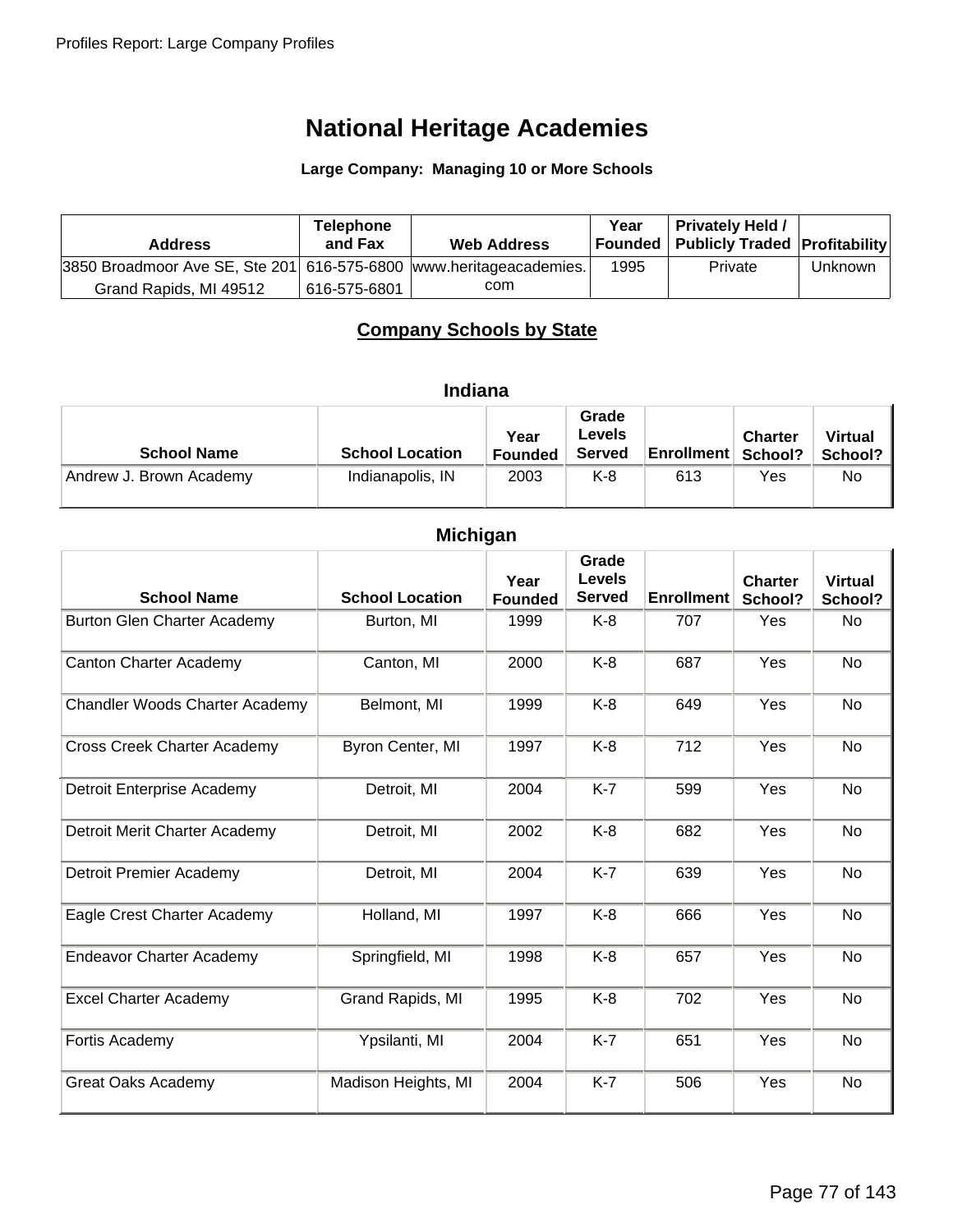| Hamtramck Academy                 | Hamtramck, MI     | 2003        | $K-7$ | 427 | Yes | No |
|-----------------------------------|-------------------|-------------|-------|-----|-----|----|
| Keystone Academy                  | Belleville, MI    | 2003        | K-8   | 659 | Yes | No |
| Knapp Charter Academy             | Grand Rapids, MI  | 1997        | $K-8$ | 700 | Yes | No |
| Laurus Academy                    | Southfield, MI    | 2004        | $K-7$ | 543 | Yes | No |
| Linden Charter Academy            | Flint, MI         | 1999        | $K-8$ | 694 | Yes | No |
| Metro Charter Academy             | Romulus, MI       | 2000        | $K-8$ | 683 | Yes | No |
| North Saginaw Charter Academy     | Saginaw, MI       | 1999        | $K-8$ | 682 | Yes | No |
| Paragon Charter Academy           | Jackson, MI       | 1998        | $K-8$ | 643 | Yes | No |
| Paramount Charter Academy         | Kalamazoo, MI     | 1998        | K-8   | 623 | Yes | No |
| Prevail Academy                   | Mount Clemens, MI | 2004        | $K-7$ | 591 | Yes | No |
| Ridge Park Charter Academy        | Kentwood, MI      | 1998        | K-8   | 547 | Yes | No |
| South Arbor Charter Academy       | Ypsilanti, MI     | 1999        | K-8   | 690 | Yes | No |
| <b>Taylor Charter Academy</b>     | Taylor, MI        | 2006        | $K-5$ | 308 | Yes | No |
| <b>Timberland Charter Academy</b> | Muskegon, MI      | 1998        | K-8   | 560 | Yes | No |
| Triumph Academy                   | Monroe, MI        | 2004        | $K-7$ | 499 | Yes | No |
| Vanderbilt Charter Academy        | Holland, MI       | 1996        | $K-8$ | 449 | Yes | No |
| Vanguard Charter Academy          | Wyoming, MI       | 1996        | K-8   | 712 | Yes | No |
| Vista Charter Academy             | Grand Rapids, MI  | 1996        | K-8   | 613 | Yes | No |
| <b>Walker Charter Academy</b>     | Walker, MI        | 1997        | $K-8$ | 654 | Yes | No |
| <b>Walton Charter Academy</b>     | Pontiac, MI       | K-8<br>1999 |       | 703 | Yes | No |
| Warrendale Charter Academy        | Detroit, MI       | 2001        | K-8   | 680 | Yes | No |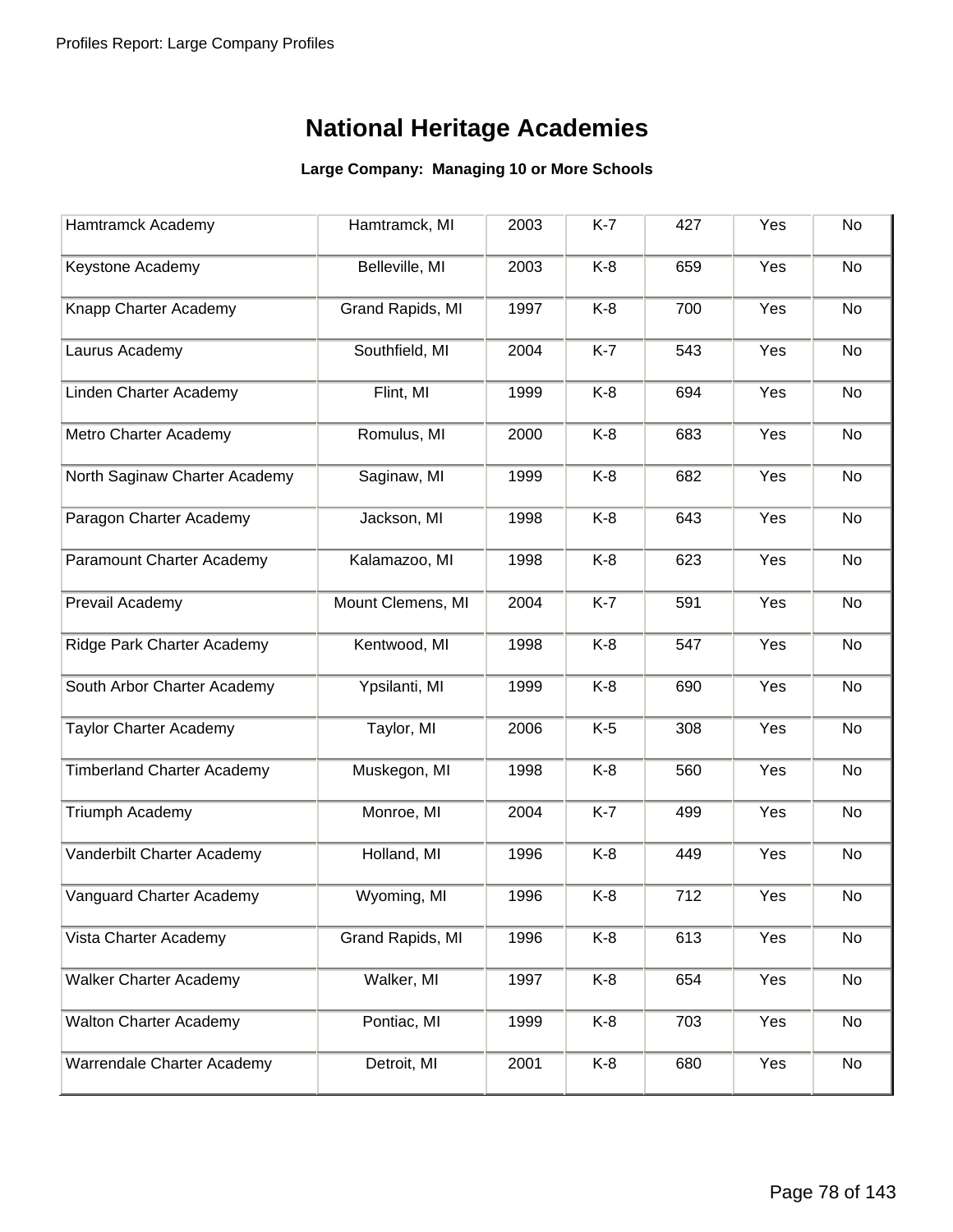#### **Large Company: Managing 10 or More Schools**

| Windemere,<br>Charter $\lambda$<br><b>Park</b><br>Academy | MI<br>.20000<br>`SING | 999 | 693 | 1 G <sub>2</sub> | 'NC |
|-----------------------------------------------------------|-----------------------|-----|-----|------------------|-----|
|                                                           |                       |     |     |                  |     |

### **New York**

| <b>School Name</b>                       | <b>School Location</b> | Year<br><b>Founded</b> | Grade<br><b>Levels</b><br><b>Served</b> | <b>Enrollment</b> | <b>Charter</b><br>School? | <b>Virtual</b><br>School? |
|------------------------------------------|------------------------|------------------------|-----------------------------------------|-------------------|---------------------------|---------------------------|
| <b>Brooklyn Excelsior Charter School</b> | Brooklyn, NY           | 2003                   | K-7                                     | 649               | Yes                       | No.                       |
| <b>Buffalo United Charter School</b>     | Buffalo, NY            | 2003                   | $K-7$                                   | 484               | Yes                       | No                        |
| Southside Charter School                 | Syracuse, NY           | 2002                   | K-7                                     | 414               | Yes                       | No                        |

### **North Carolina**

| <b>School Name</b>                   | <b>School Location</b> | Grade<br><b>Levels</b><br>Year<br><b>Enrollment</b><br><b>Served</b><br><b>Founded</b> |       | <b>Charter</b><br>School? | <b>Virtual</b><br>School? |           |
|--------------------------------------|------------------------|----------------------------------------------------------------------------------------|-------|---------------------------|---------------------------|-----------|
| Forsyth Academies                    | Winston Salem, NC      | 1999                                                                                   | K-8   | 693                       | <b>Yes</b>                | No.       |
| Greensboro Academy                   | Greensboro, NC         | 1999                                                                                   | K-8   | 712                       | <b>Yes</b>                | No        |
| <b>PreEminent Charter School</b>     | Raleigh, NC            | 2000                                                                                   | K-8   | 525                       | Yes                       | No        |
| Queens Grant Community School        | Mint Hill, NC          | 2002                                                                                   | K-8   | 728                       | Yes                       | <b>No</b> |
| Research Triangle Charter<br>Academy | Durham, NC             | 2000                                                                                   | $K-8$ | 710                       | <b>Yes</b>                | No        |

#### **Ohio**

| <b>School Name</b>               | <b>School Location</b> | Grade<br><b>Levels</b><br>Year<br><b>Enrollment</b><br><b>Served</b><br><b>Founded</b> |       | <b>Charter</b><br>School? | <b>Virtual</b><br>School? |           |
|----------------------------------|------------------------|----------------------------------------------------------------------------------------|-------|---------------------------|---------------------------|-----------|
| Alliance Academy of Cincinnati   | Cincinnati, OH<br>2003 |                                                                                        | K-8   | 511                       | Yes                       | No.       |
| Apex Academy                     | Cleveland, OH          | $K-7$<br>2004<br>617                                                                   |       | Yes                       | No                        |           |
| <b>Bennett Venture Academy</b>   | Toledo, OH             | 2005                                                                                   | K-6   | 515                       | Yes                       | No.       |
| Emerson Academy of Dayton        | Dayton, OH             | 2004                                                                                   | $K-7$ | 395                       | Yes                       | No        |
| North Dayton School of Discovery | Dayton, OH             | 2002                                                                                   | $K-8$ | 676                       | Yes                       | <b>No</b> |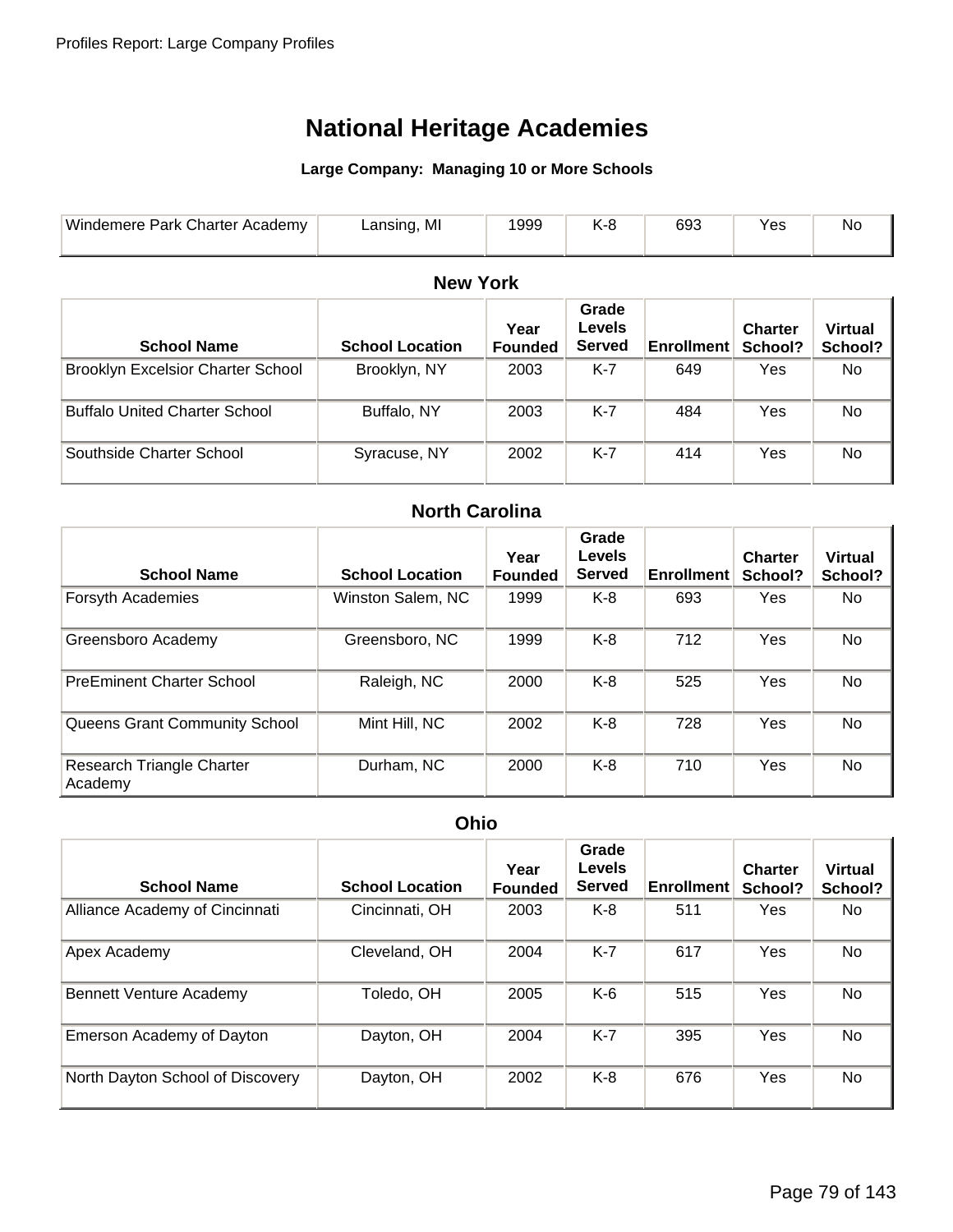#### **Large Company: Managing 10 or More Schools**

| Orion Academy               | Cincinnati, OH              | 2004 | $K-7$ | 563 | Yes | No |
|-----------------------------|-----------------------------|------|-------|-----|-----|----|
| Pathway School of Discovery | Dayton, OH                  | 2003 | K-8   | 687 | Yes | No |
| Pinnacle Academy            | $K-7$<br>Euclid, OH<br>2004 |      |       | 642 | Yes | No |
| Stambaugh                   | Youngstown, OH              | 2006 | $K-5$ | 236 | Yes | No |
| Winterfield Venture Academy | Toledo, OH                  | 2004 | $K-8$ | 578 | Yes | No |

**Total Number of Schools: 53**

**Total Enrollment: 32,158**

**States Operated in: IN, MI, NC, NY, OH**

### **Number of Schools No Longer Profiled**

| Year    | # of Schools |
|---------|--------------|
| 1998-99 | Ω            |
| 1999-00 | O            |
| 2000-01 | O            |
| 2001-02 | O            |
| 2002-03 | n            |
| 2003-04 | n            |
| 2004-05 | U            |
| 2005-06 | 1            |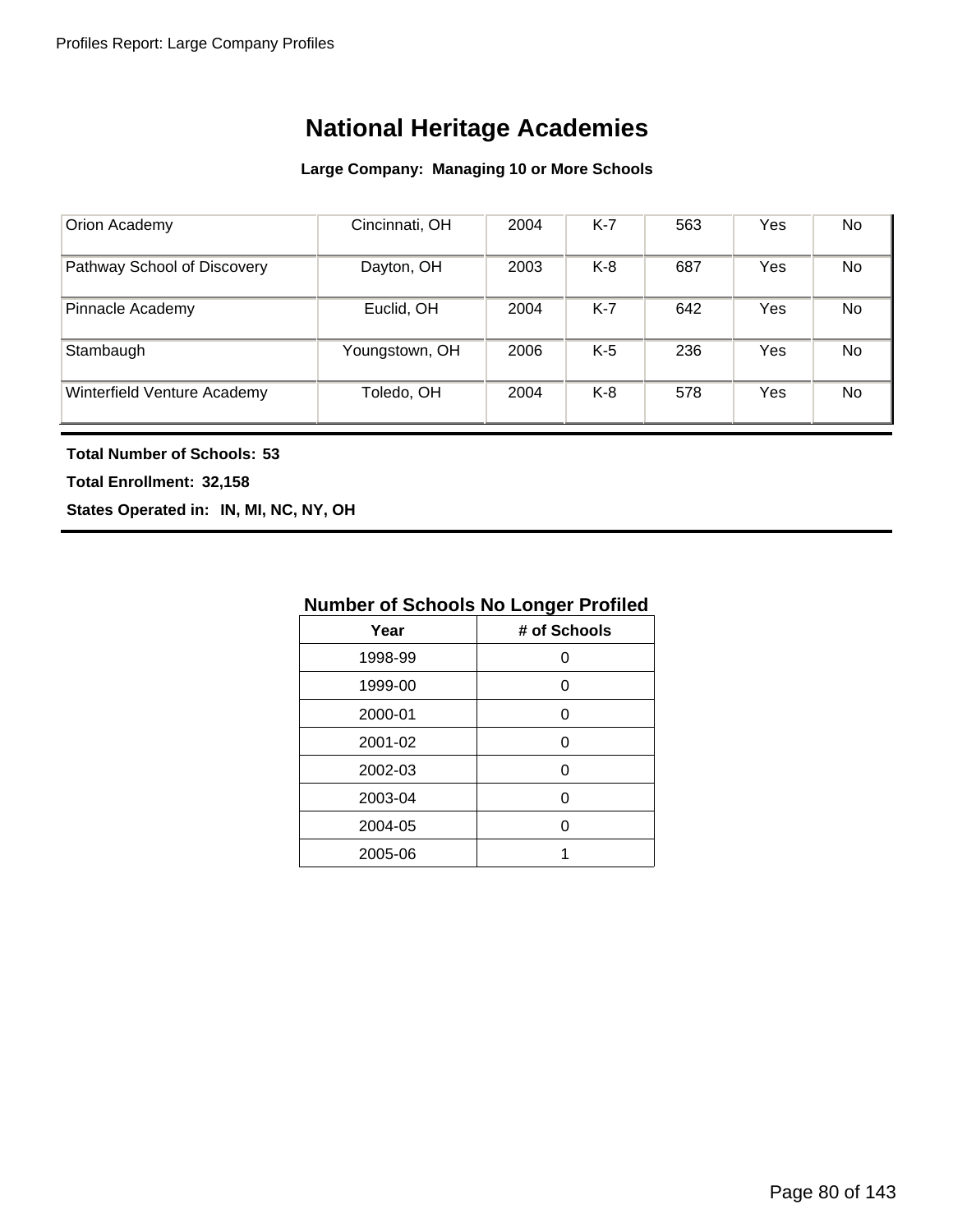





| <b>Report Year</b> | # of Schools |
|--------------------|--------------|
| 1998-99            | 14           |
| 1999-00            | 22           |
| 2000-01            | 27           |
| 2001-02            | 28           |
| 2002-03            | 32           |
| 2003-04            | 39           |
| 2004-05            | 51           |
| 2005-06            | 51           |
| 2006-07            | 53           |
|                    |              |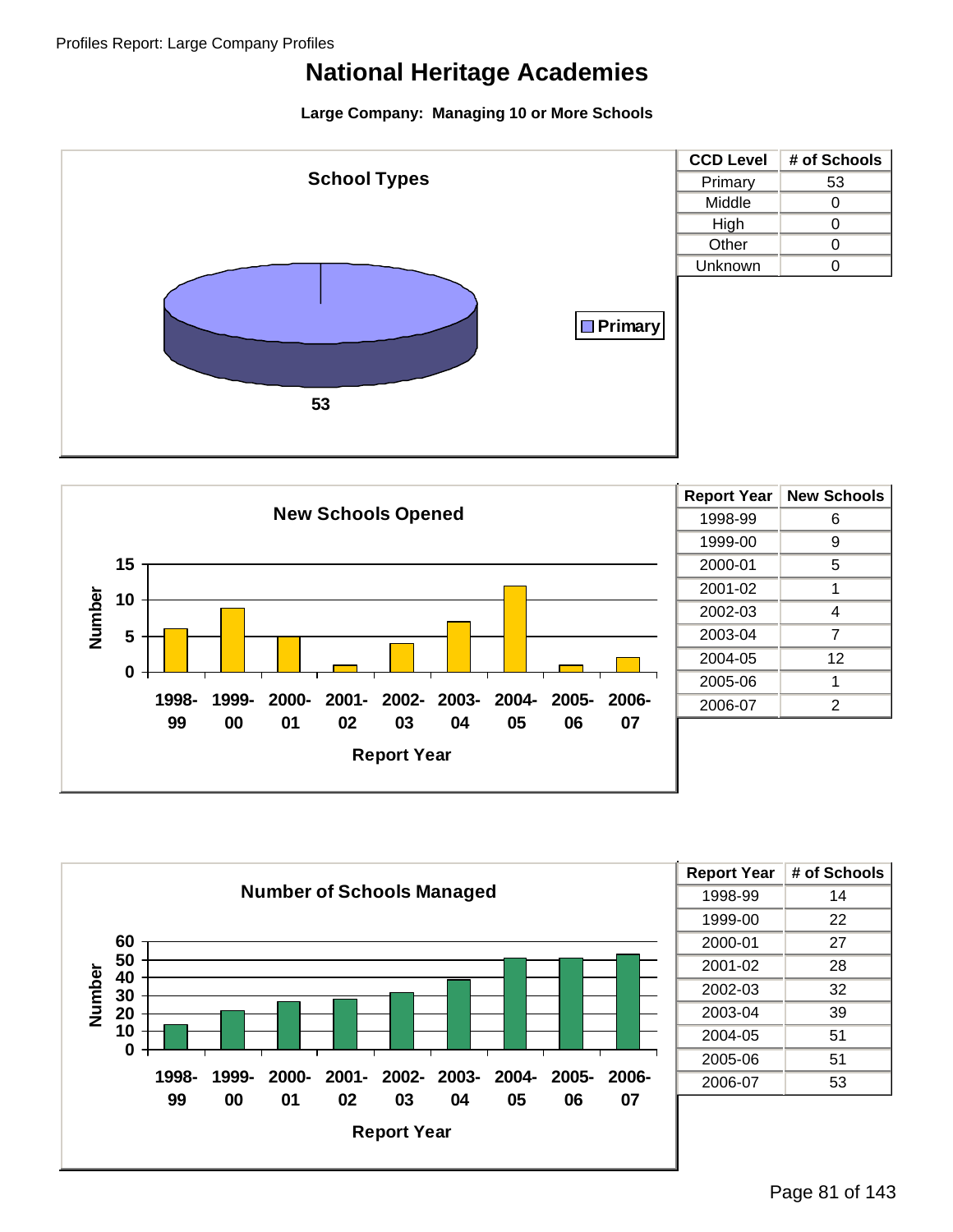



| <b>Report Year</b> | <b>States Op. In</b> |
|--------------------|----------------------|
| 1998-99            |                      |
| 1999-00            | 2                    |
| 2000-01            | 3                    |
| 2001-02            | 3                    |
| 2002-03            | 4                    |
| 2003-04            | 5                    |
| 2004-05            | 5                    |
| 2005-06            | 5                    |
| 2006-07            | 5                    |
|                    |                      |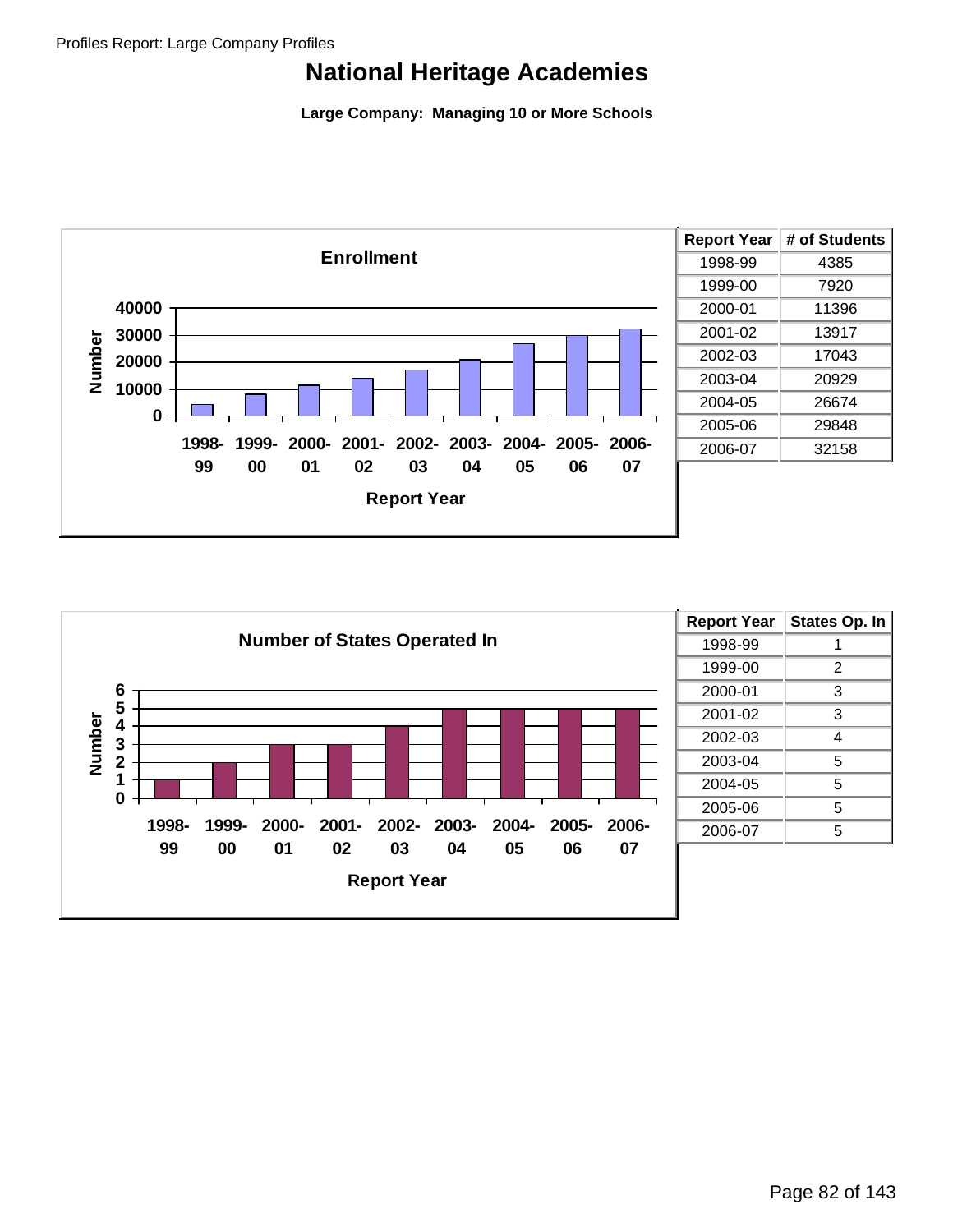#### **Large Company: Managing 10 or More Schools**

| <b>Address</b>          | <b>Telephone</b><br>and Fax | <b>Web Address</b> | Year | <b>Privately Held /</b><br>Founded   Publicly Traded   Profitability |         |
|-------------------------|-----------------------------|--------------------|------|----------------------------------------------------------------------|---------|
| 2224 W. Southern, Ste 1 | 480-755-8222                | www.pin-ed.com     | 1995 | Private                                                              | Unknown |
| Tempe, AZ 85282         | 480-755-8111                |                    |      |                                                                      |         |

### **Company Schools by State**

#### **Arizona**

| <b>School Name</b>                          | <b>School Location</b> | Year<br><b>Founded</b> | Grade<br><b>Levels</b><br><b>Served</b> | <b>Enrollment</b> | <b>Charter</b><br>School? | <b>Virtual</b><br>School? |
|---------------------------------------------|------------------------|------------------------|-----------------------------------------|-------------------|---------------------------|---------------------------|
| Day Star Academy                            | Phoenix, AZ            | 2000                   | K-8                                     | 185               | Yes                       | No                        |
| Freedom Academy                             | Scottsdale, AZ         | 2002                   | $K-8$                                   | 185               | Yes                       | No                        |
| Pinnacle Charter High School -<br>Guadalupe | Tempe, AZ              | <b>Unknown</b>         | $9 - 12$                                | 48                | Yes                       | <b>No</b>                 |
| Pinnacle Charter High School -<br>Nogales   | Nogales, AZ            | 2001                   | $9 - 12$                                | 103               | Yes                       | No                        |
| <b>Pinnacle Education</b>                   | Tempe, AZ              | 2001                   | $9 - 12$                                | 90                | Yes                       | No                        |
| Pinnacle High School - Casa<br>Grande       | Casa Grande, AZ        | 1999                   | $9 - 12$                                | 121               | Yes                       | No                        |
| Pinnacle High School - Chandler             | Chandler, AZ           | 2001                   | $9 - 12$                                | 78                | Yes                       | No                        |
| Pinnacle High School - Mesa                 | Mesa, AZ               | 1996                   | $9 - 12$                                | 147               | Yes                       | No.                       |
| Pinnacle High School - Tempe                | Tempe, AZ              | 1995                   | $9 - 12$                                | 125               | Yes                       | No                        |
| Pinnacle Virtual High School                | Tempe, AZ              | 2003                   | $9 - 12$                                | 250               | Yes                       | Yes                       |

**Total Number of Schools: 10**

**Total Enrollment: 1,332**

**States Operated in: AZ**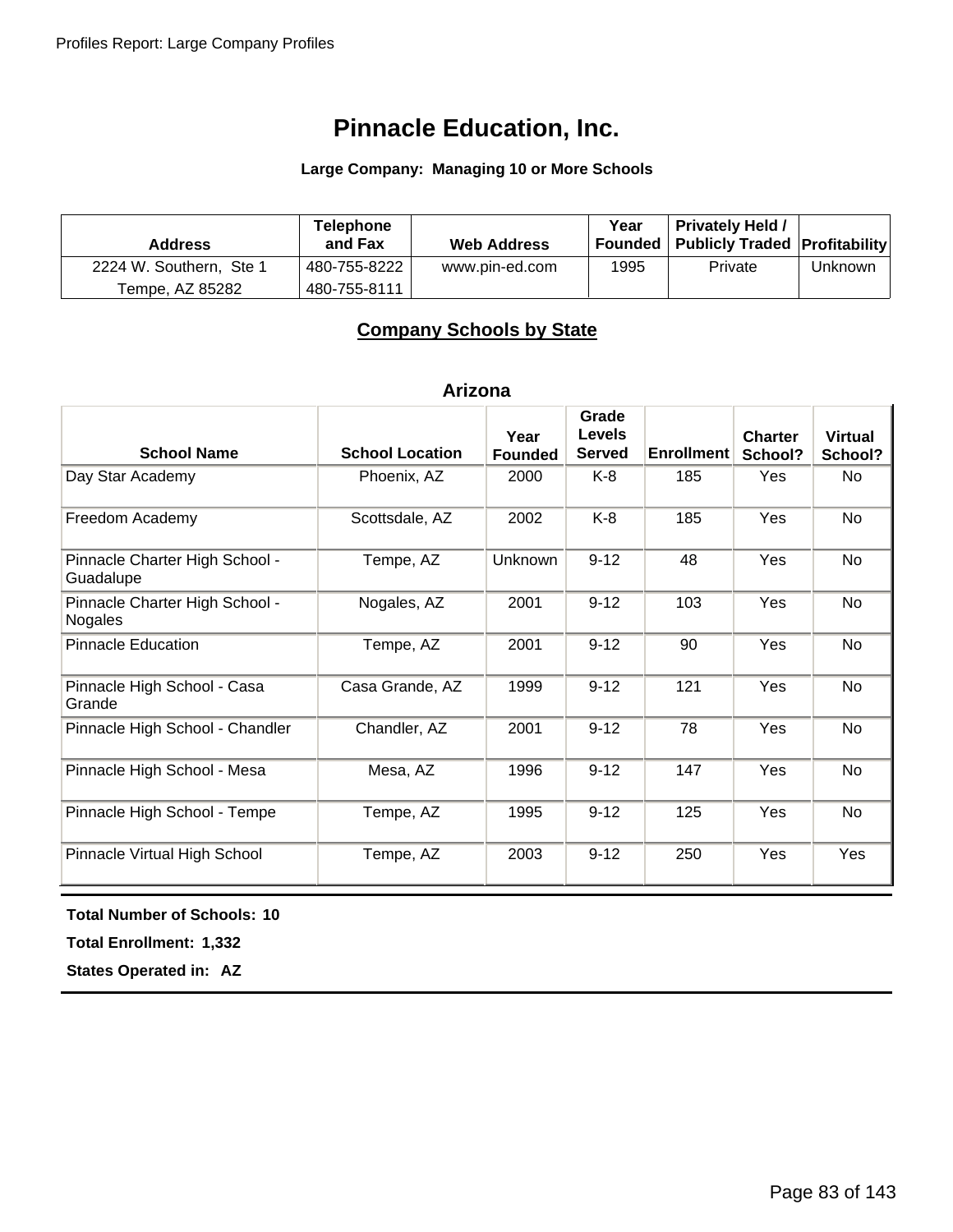**Large Company: Managing 10 or More Schools**

|         | Number of Schools No Longer Profiled |
|---------|--------------------------------------|
| Year    | # of Schools                         |
| 1998-99 | N/A                                  |
| 1999-00 | N/A                                  |
| 2000-01 | 0                                    |
| 2001-02 | 0                                    |
| 2002-03 | 0                                    |
| 2003-04 | 0                                    |
| 2004-05 | 0                                    |
| 2005-06 |                                      |
|         |                                      |

### **Number of Schools No Longer Profiled**

### **Schools No Longer Profiled for this Reporting Period**

#### **Arizona**

| <b>School Name</b>     | <b>School Location</b> | <b>Reason No Longer Profiled</b>                                                                                                                     |
|------------------------|------------------------|------------------------------------------------------------------------------------------------------------------------------------------------------|
| Pinnacle Point Academy | Glendale, AZ           | Per communication from Carolyn Edmund of Pinnacle<br>Education Inc. 1/31/07: Pinnacle Point Academy is not<br>and has never been one of its schools. |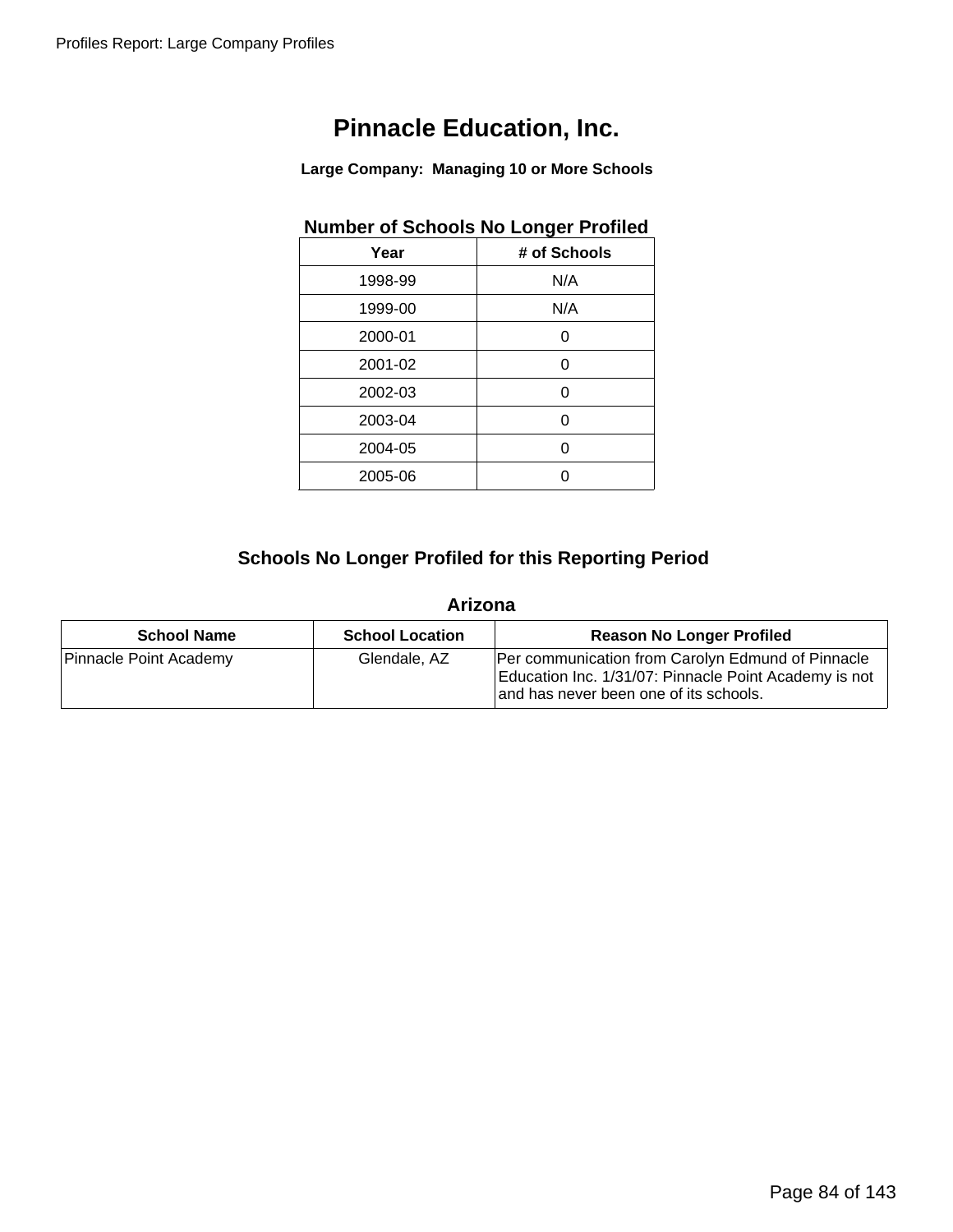



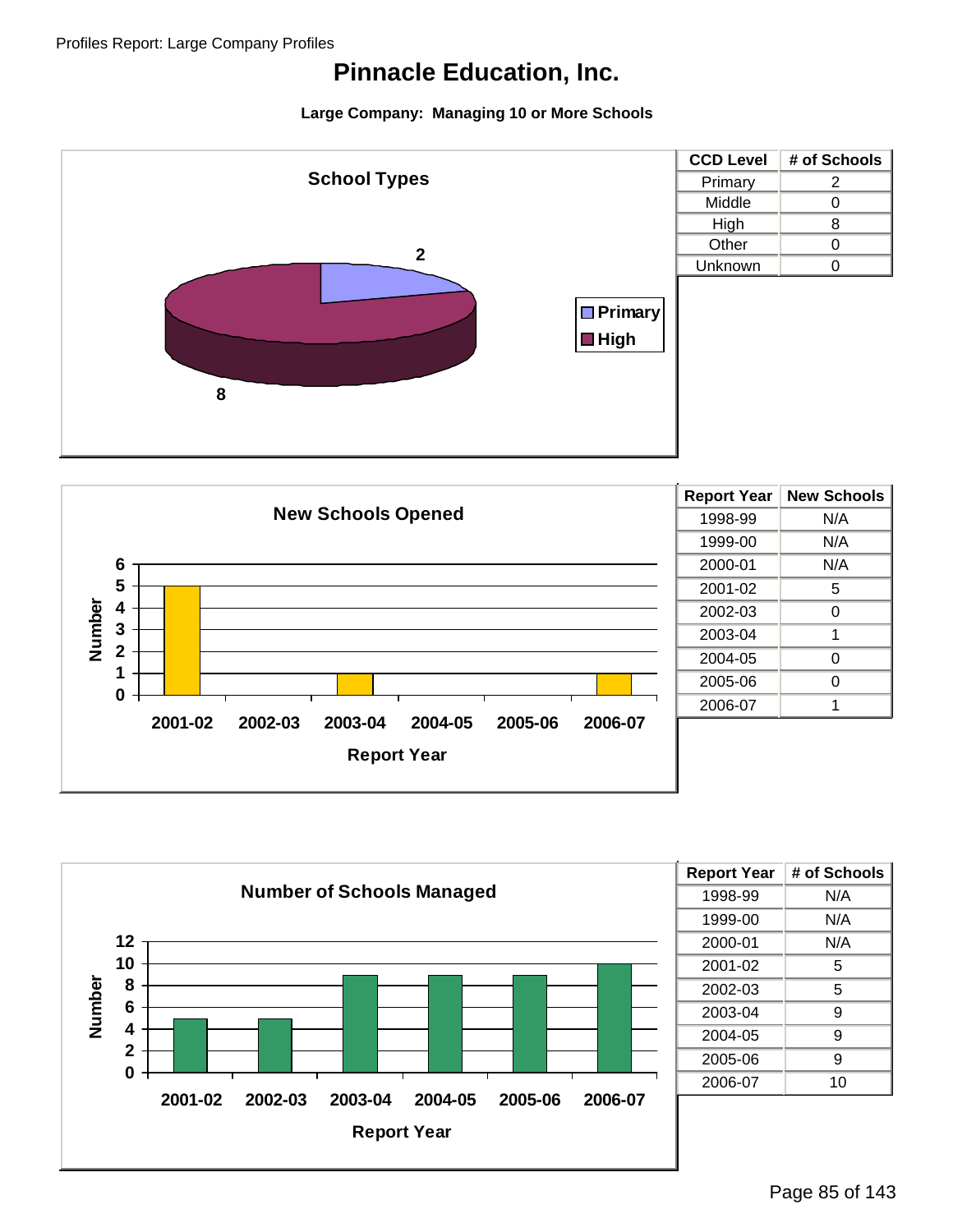

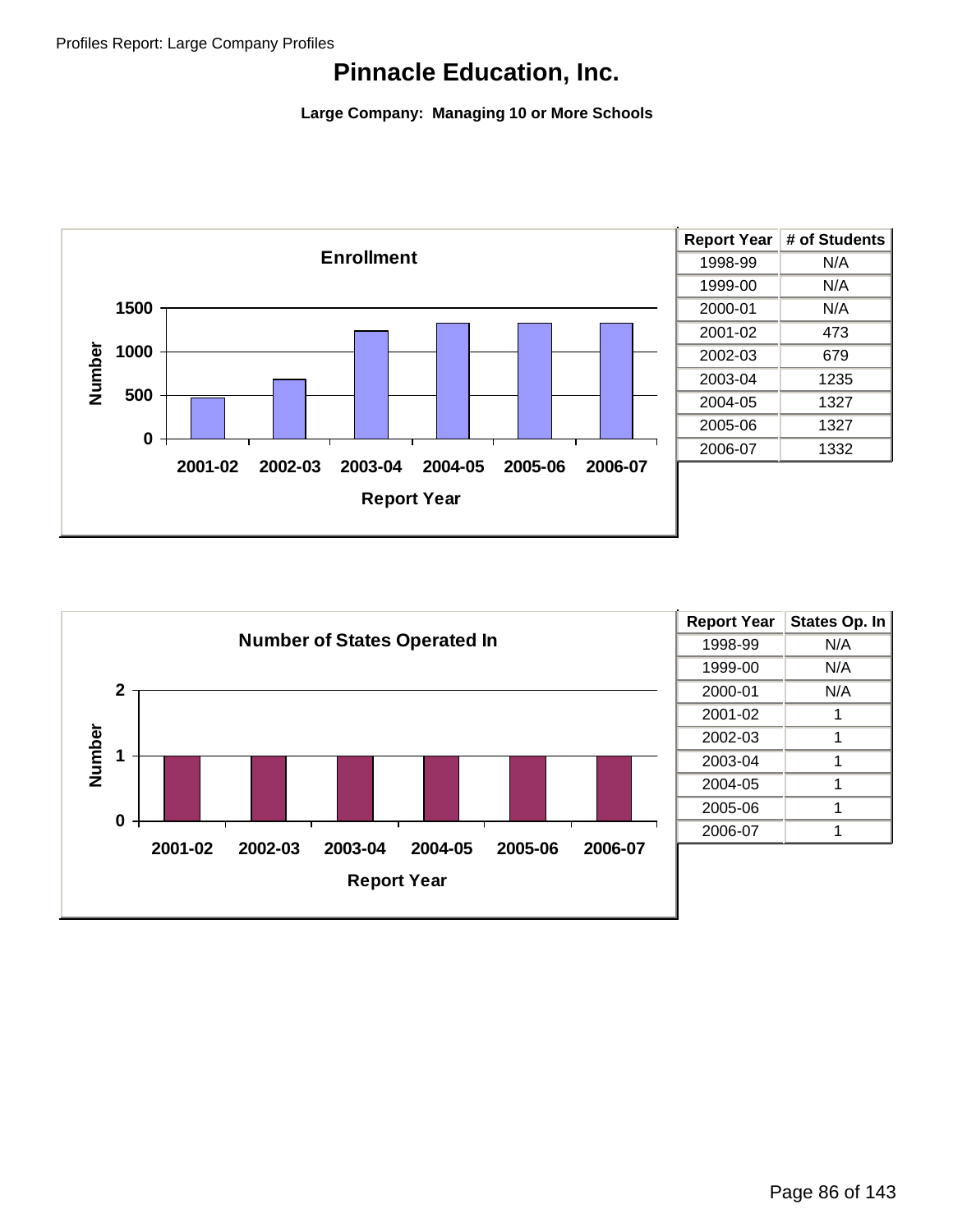**Large Company: Managing 10 or More Schools**

| <b>Address</b>                               | <b>Telephone</b><br>and Fax | <b>Web Address</b>  | Year | <b>Privately Held /</b><br>Founded   Publicly Traded   Profitability |                |
|----------------------------------------------|-----------------------------|---------------------|------|----------------------------------------------------------------------|----------------|
| 05 SH 121 Bypass, Bldg D Ste 10 972-316-3663 |                             | www.planagement.org | 2001 | Private                                                              | <b>Unknown</b> |
| Lewisville, TX 75067                         | 972-315-9506                |                     |      |                                                                      |                |

### **Company Schools by State**

#### **Texas**

| <b>School Name</b>                               | <b>School Location</b> | Year<br><b>Founded</b> | Grade<br><b>Levels</b><br><b>Served</b> | <b>Enrollment</b> | <b>Charter</b><br>School? | <b>Virtual</b><br>School? |
|--------------------------------------------------|------------------------|------------------------|-----------------------------------------|-------------------|---------------------------|---------------------------|
| Eagle Academies of Texas -<br>Abilene            | Abilene, TX            | 1999                   | $6 - 12$                                | 206               | Yes                       | <b>No</b>                 |
| Eagle Academies of Texas - Austin                | Austin, TX             | 2001                   | $6 - 12$                                | 217               | Yes                       | <b>No</b>                 |
| Eagle Academies of Texas -<br><b>Beaumont</b>    | Beaumont, TX           | 1999                   | $6 - 12$                                | 194               | Yes                       | <b>No</b>                 |
| Eagle Academies of Texas -<br><b>Brownsville</b> | Brownsville, TX        | 1999                   | $6 - 12$                                | 155               | Yes                       | <b>No</b>                 |
| Eagle Academies of Texas - Bryan                 | Bryan, TX              | 1999                   | $6 - 12$                                | 95                | Yes                       | <b>No</b>                 |
| Eagle Academies of Texas - Dallas                | Dallas, TX             | 1999                   | $6 - 12$                                | 115               | Yes                       | <b>No</b>                 |
| Eagle Academies of Texas - Del<br>Rio            | Del Rio, TX            | 1999                   | $6 - 12$                                | 92                | Yes                       | <b>No</b>                 |
| Eagle Academies of Texas - Fort<br>Worth         | Fort Worth, TX         | 1999                   | $6 - 12$                                | 143               | Yes                       | <b>No</b>                 |
| Eagle Academies of Texas - Laredo                | Laredo, TX             | 1999                   | $6 - 12$                                | 88                | Yes                       | <b>No</b>                 |
| Eagle Academies of Texas -<br>Lubbock            | Lubbock, TX            | 1999                   | $6 - 12$                                | 112               | Yes                       | <b>No</b>                 |
| Eagle Academies of Texas -<br>Midland            | Midland, TX            | 1999                   | $6 - 12$                                | 172               | Yes                       | <b>No</b>                 |
| Eagle Academies of Texas -<br>Mission            | Mission, TX            | 2004                   | $7 - 12$                                | 88                | Yes                       | <b>No</b>                 |
| Eagle Academies of Texas - Pharr                 | Pharr, TX              | 1998                   | $6 - 12$                                | 153               | Yes                       | <b>No</b>                 |
| Eagle Academies of Texas - San<br>Antonio        | San Antonio, TX        | 1999                   | $6 - 12$                                | 125               | Yes                       | <b>No</b>                 |
| Eagle Academies of Texas - Trinity               | Trinity, TX            | 2003                   | $6 - 12$                                | 90                | Yes                       | <b>No</b>                 |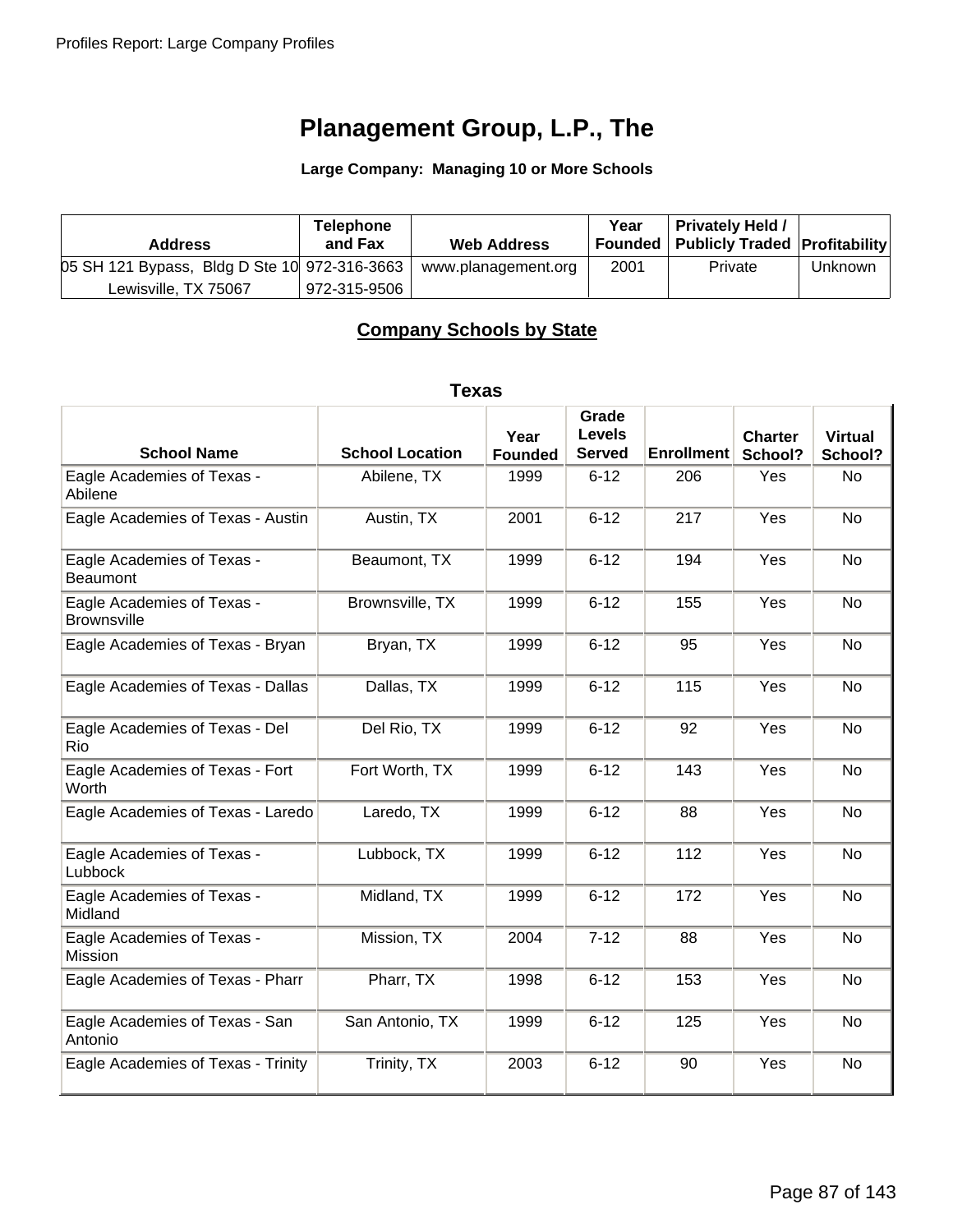**Large Company: Managing 10 or More Schools**

| Eagle Academies of Texas - Tyler | Tyler, TX   | 1999 | $6 - 12$ | 162 | Yes | No |
|----------------------------------|-------------|------|----------|-----|-----|----|
| Eagle Academies of Texas - Waco  | Waco, TX    | 1999 | $6 - 12$ | 162 | Yes | No |
| Eagle Academy of Lindale         | Lindale, TX | 2003 | $8 - 12$ | 10  | Yes | No |

#### **Total Number of Schools: 18**

**Total Enrollment: 2,379**

**States Operated in: TX**

| Number of Schools No Longer Profiled |              |  |  |  |  |
|--------------------------------------|--------------|--|--|--|--|
| Year                                 | # of Schools |  |  |  |  |
| 1998-99                              | N/A          |  |  |  |  |
| 1999-00                              | N/A          |  |  |  |  |
| 2000-01                              | N/A          |  |  |  |  |
| 2001-02                              | N/A          |  |  |  |  |
| 2002-03                              | N/A          |  |  |  |  |
| 2003-04                              | U            |  |  |  |  |
| 2004-05                              | U            |  |  |  |  |
| 2005-06                              |              |  |  |  |  |
|                                      |              |  |  |  |  |

### **Number of Schools No Longer Profiled**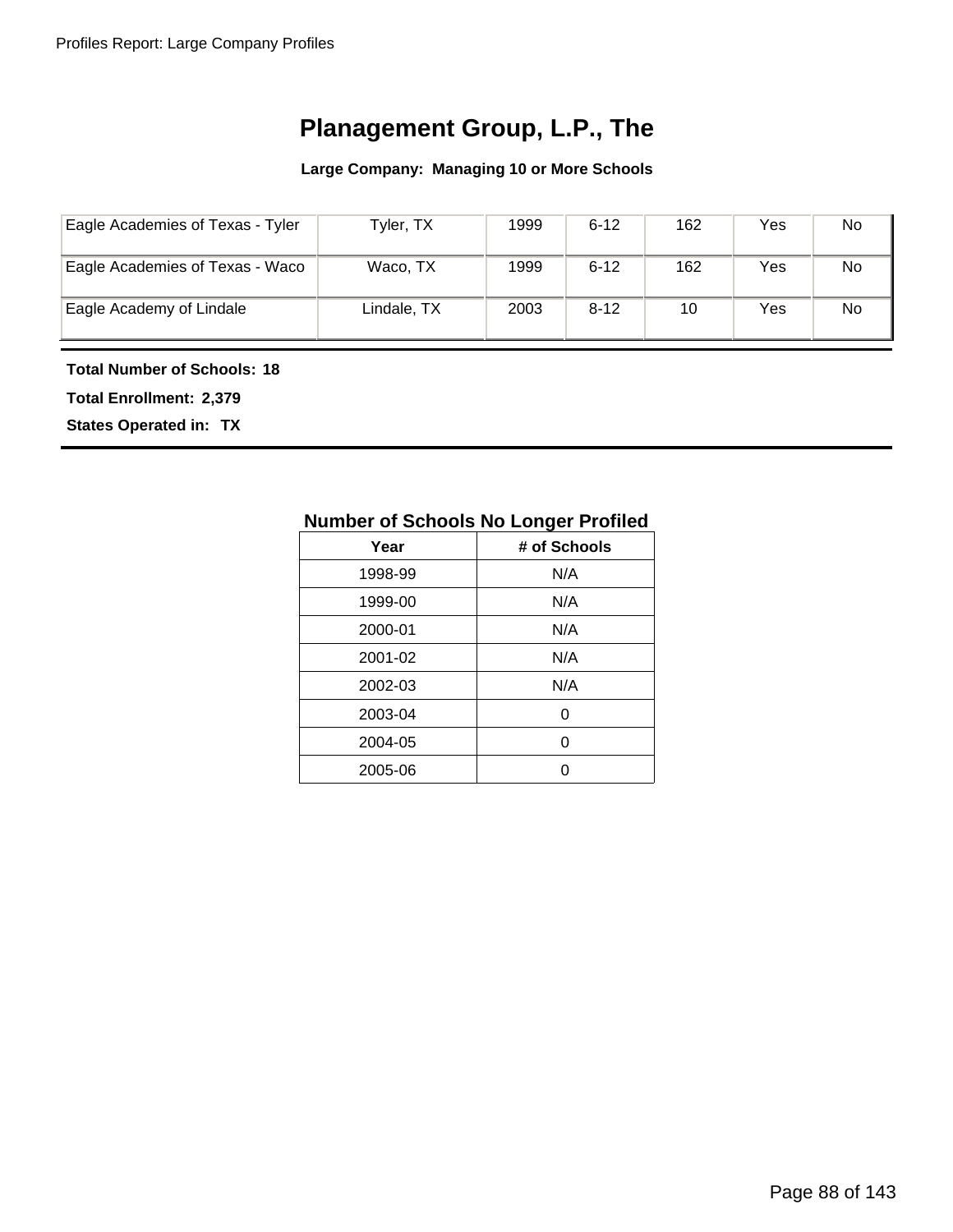





| <b>Report Year</b> | # of Schools |
|--------------------|--------------|
| 1998-99            | N/A          |
| 1999-00            | 15           |
| 2000-01            | 15           |
| 2001-02            | 16           |
| 2002-03            | 15           |
| 2003-04            | 17           |
| 2004-05            | 18           |
| 2005-06            | 18           |
| 2006-07            | 18           |
|                    |              |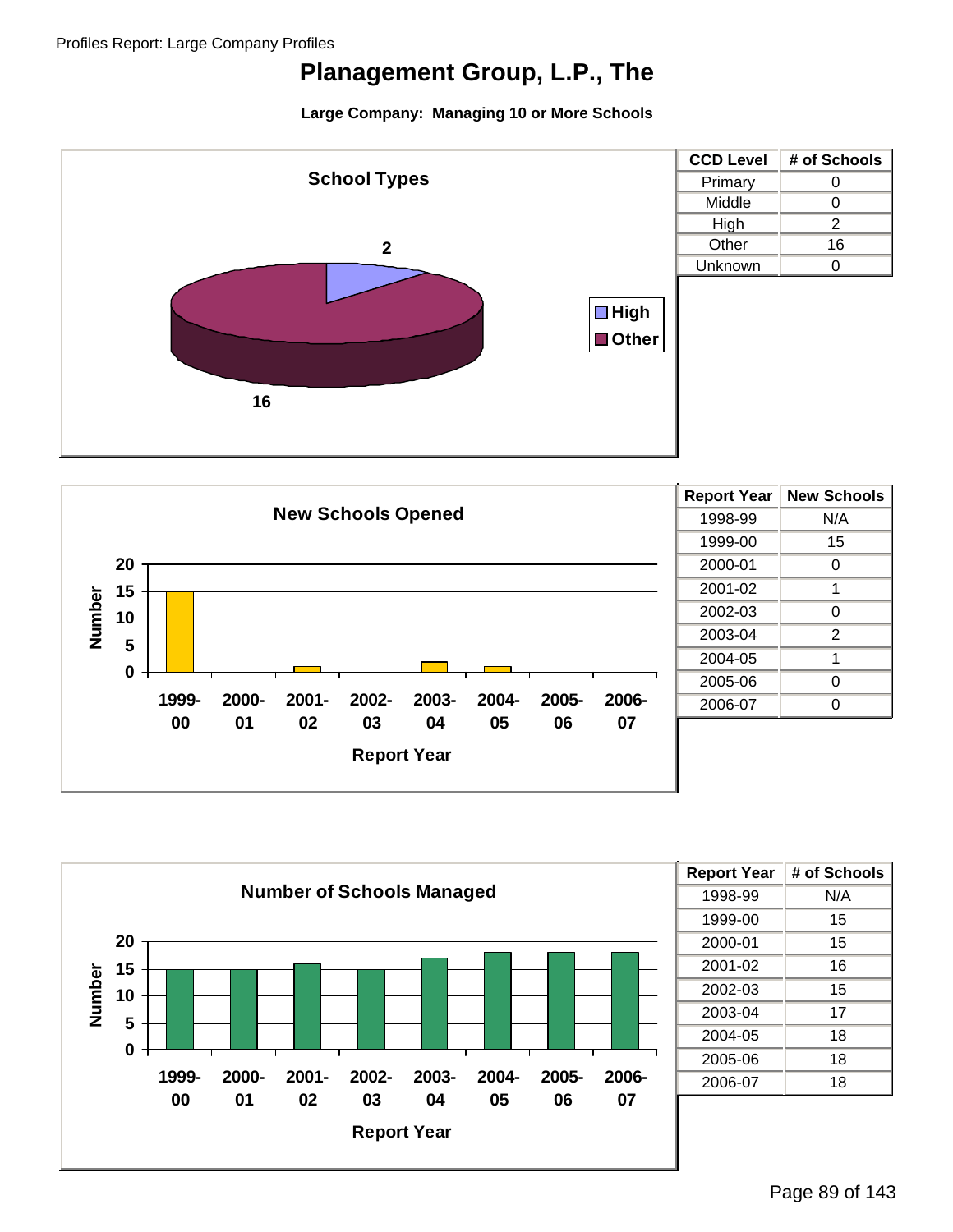

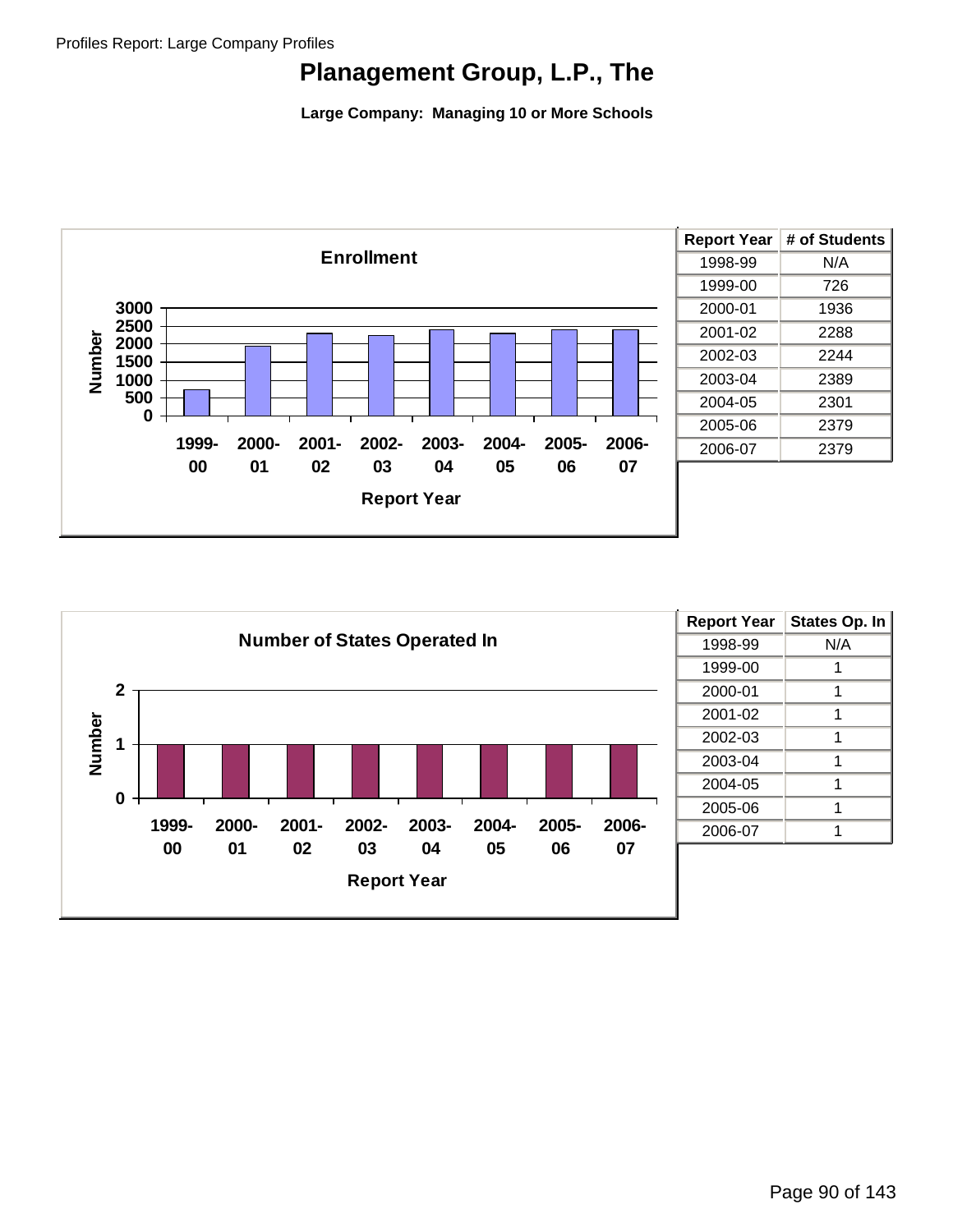**Large Company: Managing 10 or More Schools**

| <b>Address</b>                 | <b>Telephone</b><br>and Fax | <b>Web Address</b> | Year | <b>Privately Held /</b><br>Founded   Publicly Traded   Profitability |         |
|--------------------------------|-----------------------------|--------------------|------|----------------------------------------------------------------------|---------|
| 5265 Providence Rd., Suite 502 | ⊢757-467-6800 ∃             | www.rmhs.org       | 1975 | Private                                                              | Unknown |
| Virginia Beach, VA 23464       | 757-467-0099                |                    |      |                                                                      |         |

### **Company Schools by State**

#### **Florida**

|                         |                        | Year           | Grade<br><b>Levels</b> |                   | <b>Charter</b> | <b>Virtual</b> |
|-------------------------|------------------------|----------------|------------------------|-------------------|----------------|----------------|
| <b>School Name</b>      | <b>School Location</b> | <b>Founded</b> | <b>Served</b>          | <b>Enrollment</b> | School?        | School?        |
| RMA - Bradenton         | Bradenton, FL          | 2000           | $9 - 12$               | 230               | Yes            | No.            |
| RMA - Daytona           | Daytona, FL            | 2005           | $9 - 12$               | 150               | Yes            | No             |
| <b>RMA - Fort Myers</b> | Fort Myers, FL         | 2000           | $9 - 12$               | 300               | Yes            | No             |
| RMA - New Port Richey   | New Port Richey, FL    | 2000           | $9 - 12$               | 175               | Yes            | No             |

### **Illinois**

| <b>School Name</b> | <b>School Location</b> | Year<br><b>Founded</b> | Grade<br>Levels<br><b>Served</b> | <b>Enrollment School?</b> | <b>Charter</b> | <b>Virtual</b><br>School? |
|--------------------|------------------------|------------------------|----------------------------------|---------------------------|----------------|---------------------------|
| RMHS - Chicago     | Chicago, IL            | 1997                   | $9 - 12$                         | 150                       | No             | No                        |

### **North Carolina**

| <b>School Name</b>        | <b>School Location</b> | Year<br><b>Founded</b> | Grade<br><b>Levels</b><br><b>Served</b> | <b>Enrollment School?</b> | <b>Charter</b> | <b>Virtual</b><br>School? I |
|---------------------------|------------------------|------------------------|-----------------------------------------|---------------------------|----------------|-----------------------------|
| <b>RMHS - Wake County</b> | Raleigh, NC            | 1996                   | $6 - 12$                                | 250                       | No             | No.                         |

#### **Texas**

| <b>School Name</b> | <b>School Location</b> | Year<br><b>Founded</b> | Grade<br><b>Levels</b><br><b>Served</b> | Enrollment | <b>Charter</b><br>School? | <b>Virtual</b><br>School? |
|--------------------|------------------------|------------------------|-----------------------------------------|------------|---------------------------|---------------------------|
| RMA - Amarillo     | Amarillo, TX           | 2000                   | $9 - 12$                                | 150        | Yes                       | No.                       |
| RMA - Beaumont     | Beaumont, TX           | 2000                   | $9 - 12$                                | 235        | Yes                       | No                        |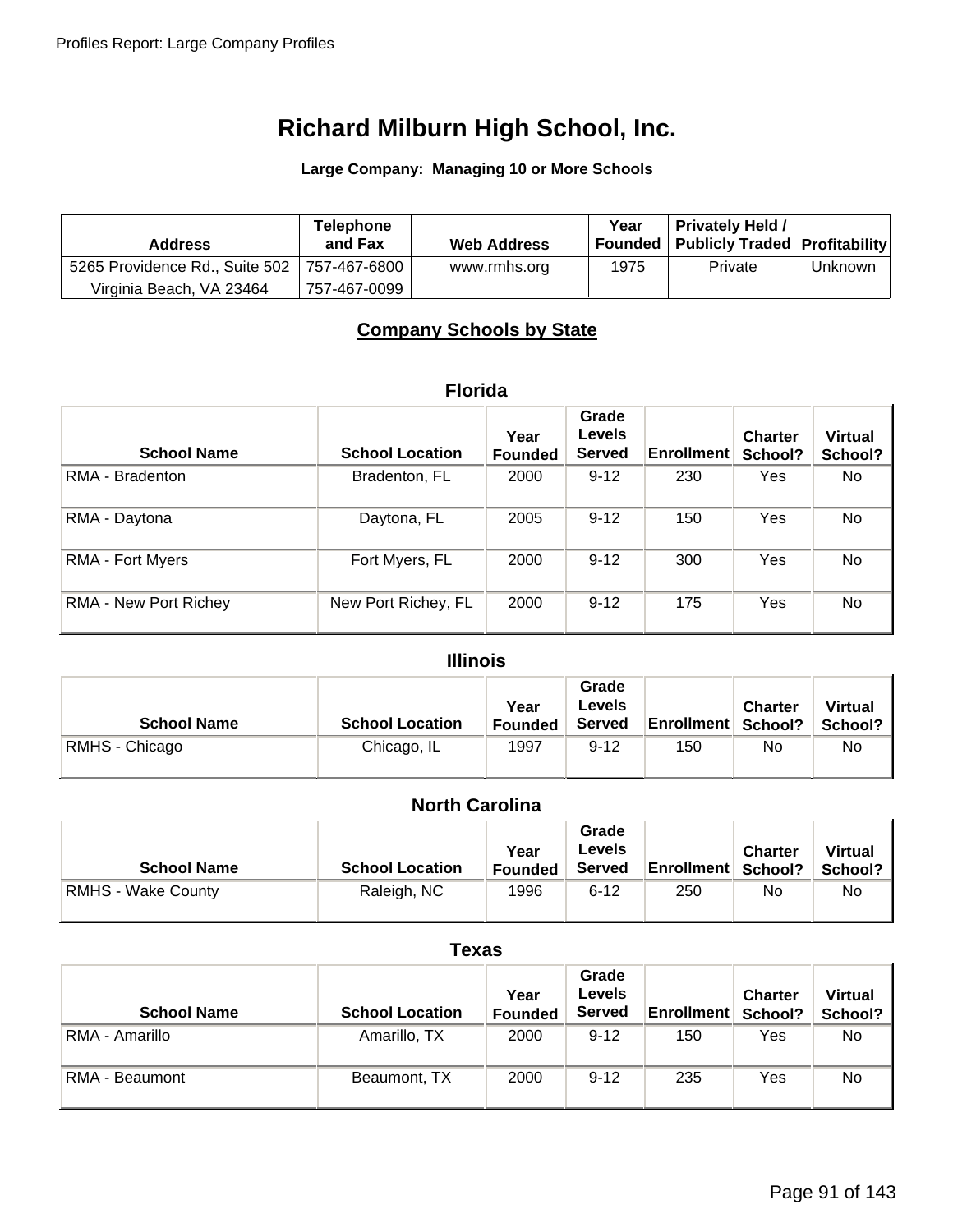#### **Large Company: Managing 10 or More Schools**

| RMA - Corpus Christi    | Corpus Christi, TX | 1998 | $9 - 12$ | 180 | Yes | No |
|-------------------------|--------------------|------|----------|-----|-----|----|
| <b>RMA - Fort Worth</b> | Fort Worth, TX     | 2003 | $9 - 12$ | 175 | Yes | No |
| RMA - Houston           | Houston, TX        | 2003 | $9 - 12$ | 225 | Yes | No |
| RMA - Killeen           | Kileen, TX         | 1998 | $9 - 12$ | 185 | Yes | No |
| RMA - Lubbock           | Lubbock, TX        | 2000 | $9 - 12$ | 170 | Yes | No |
| RMA - Midland           | Midland, TX        | 1998 | $9 - 12$ | 175 | Yes | No |
| RMA - Odessa            | Odessa, TX         | 2003 | $9 - 12$ | 170 | Yes | No |

### **Virginia**

| <b>School Name</b>           | <b>School Location</b> | Year<br><b>Founded</b> | Grade<br>Levels<br><b>Served</b> | <b>Enrollment   School?</b> | <b>Charter</b> | <b>Virtual</b><br>School? |
|------------------------------|------------------------|------------------------|----------------------------------|-----------------------------|----------------|---------------------------|
| RMHS - Prince William County | Dumfries, VA           | 1975                   | $7-12$                           | 100                         | No             | No                        |

**Total Number of Schools: 16**

**Total Enrollment: 3,020**

**States Operated in: FL, IL, NC, TX, VA**

### **Number of Schools No Longer Profiled**

| Year    | # of Schools |
|---------|--------------|
| 1998-99 | N/A          |
| 1999-00 | N/A          |
| 2000-01 | N/A          |
| 2001-02 | N/A          |
| 2002-03 | 0            |
| 2003-04 | 1            |
| 2004-05 | 0            |
| 2005-06 | 2            |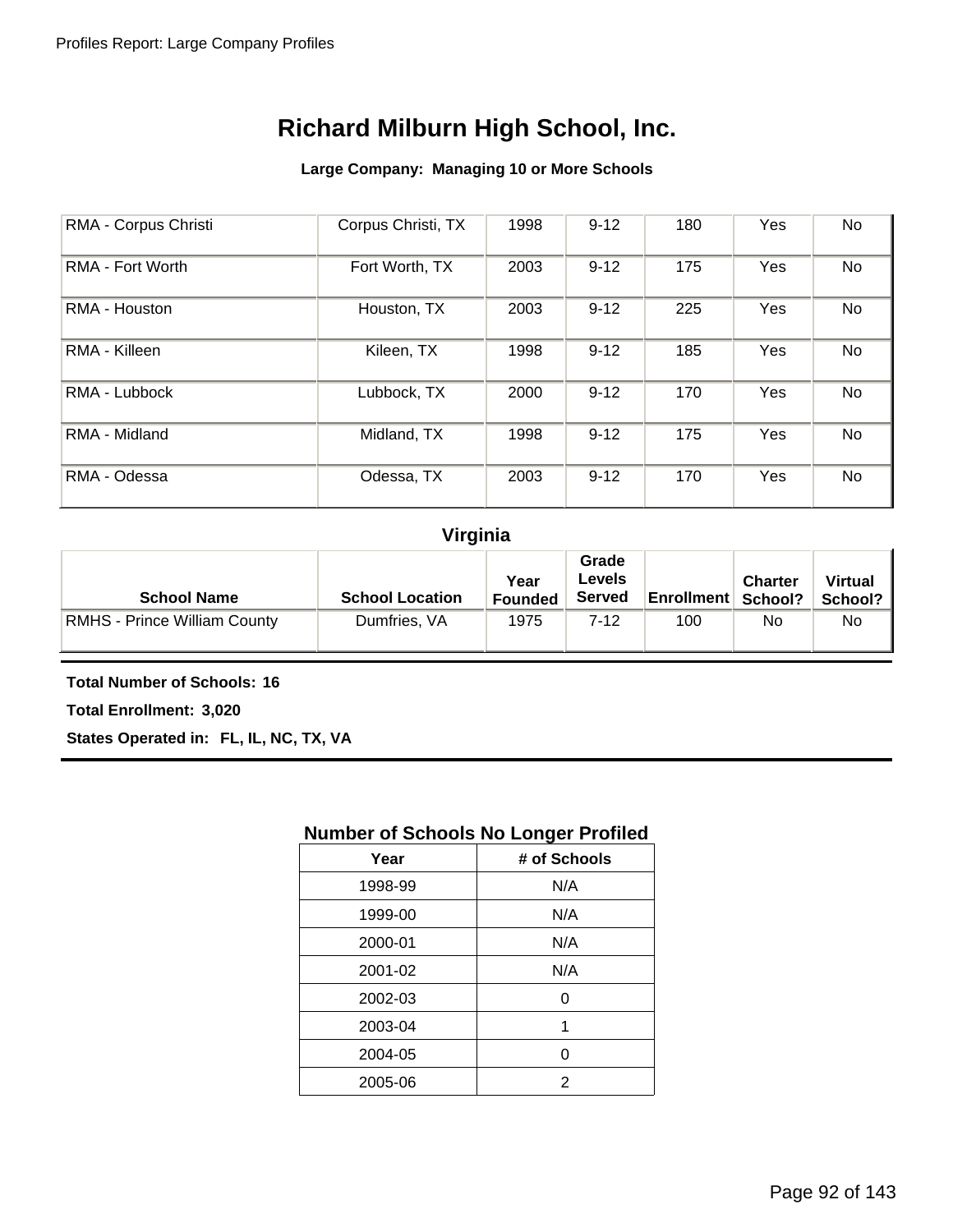**Large Company: Managing 10 or More Schools**

### **Schools No Longer Profiled for this Reporting Period**

| <b>School Name</b> | <b>School Location</b> | <b>Reason No Longer Profiled</b>                    |
|--------------------|------------------------|-----------------------------------------------------|
| RMA - Sarasota     | Sarasota, FL           | Robert Crosby of RMHS says Sarasota closed in 2006. |
| RMA - Tampa        | Tampa, FL              | Robert Crosby of RMHS says Tampa closed in 2006.    |

#### **Florida**

### **Virginia**

| <b>School Name</b>           | <b>School Location</b> | <b>Reason No Longer Profiled</b>                                                                             |
|------------------------------|------------------------|--------------------------------------------------------------------------------------------------------------|
| <b>RMHS - Fairfax County</b> | Dumfries, VA           | Per email from Robert Crosby of RMHS 3/6/07: Fairfax<br>is not a separate school but part of Prince William. |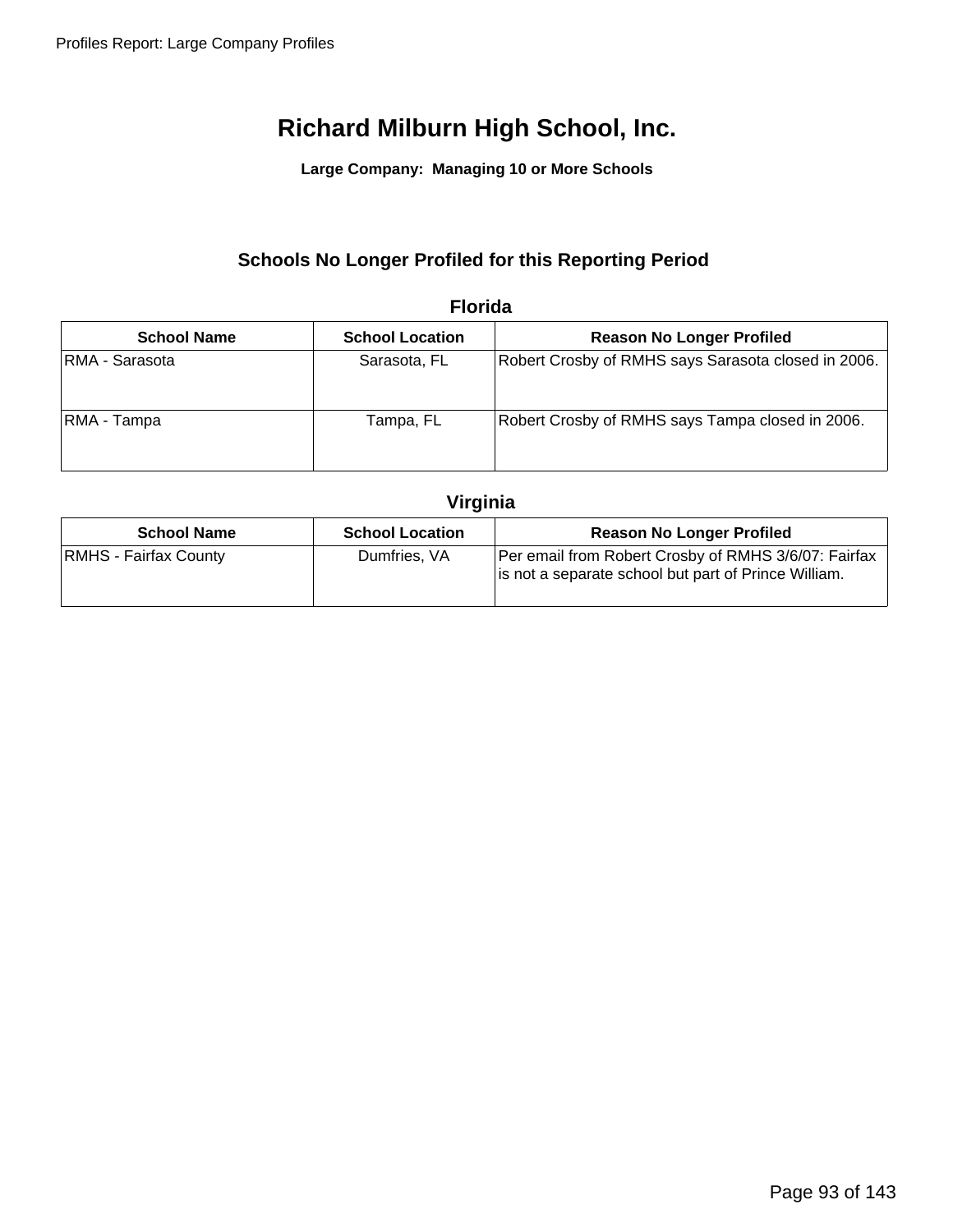





| <b>Report Year</b> | # of Schools |
|--------------------|--------------|
| 1998-99            | 12           |
| 1999-00            | 14           |
| 2000-01            | 17           |
| 2001-02            | 16           |
| 2002-03            | 17           |
| 2003-04            | 18           |
| 2004-05            | 18           |
| 2005-06            | 18           |
| 2006-07            | 16           |
|                    |              |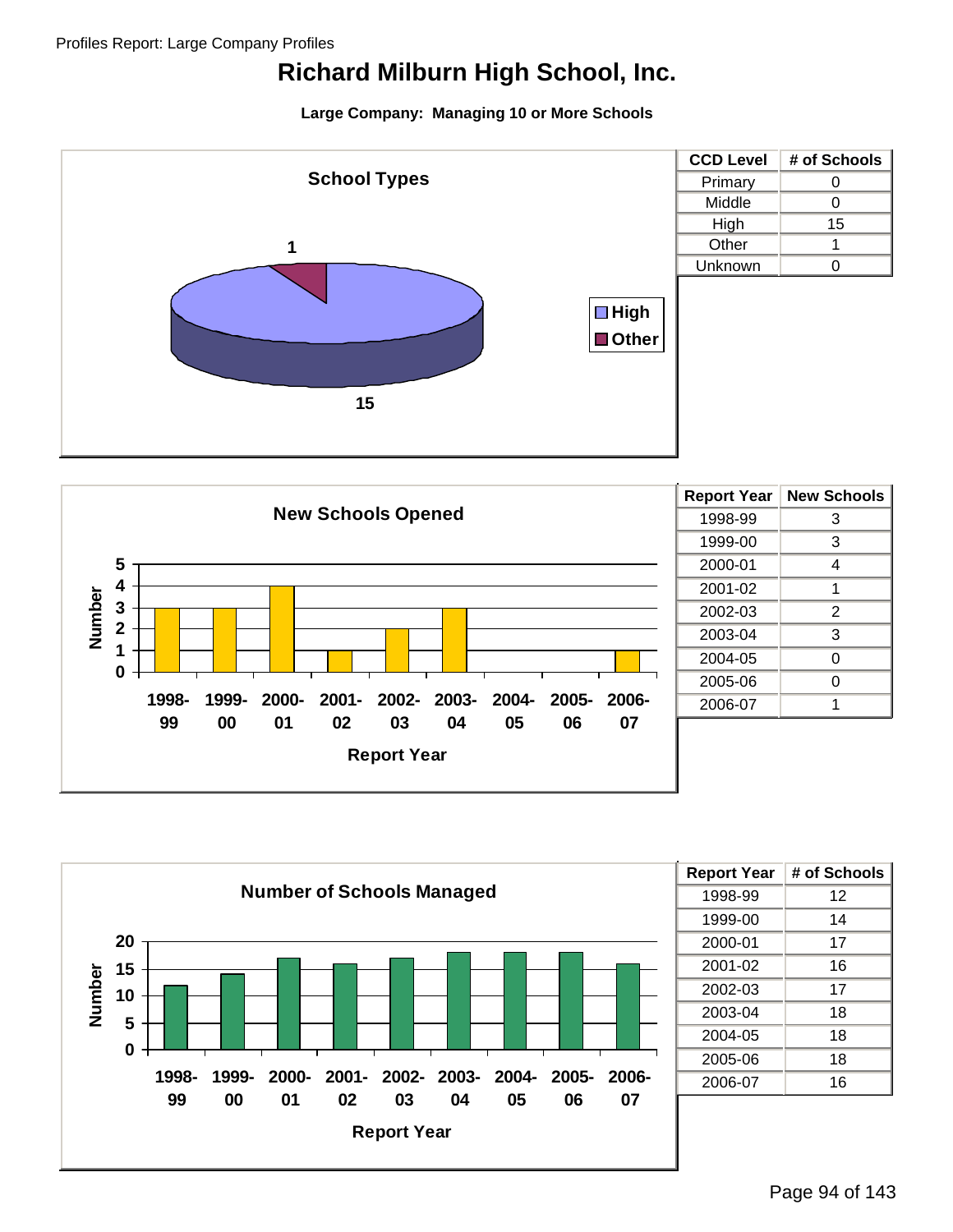

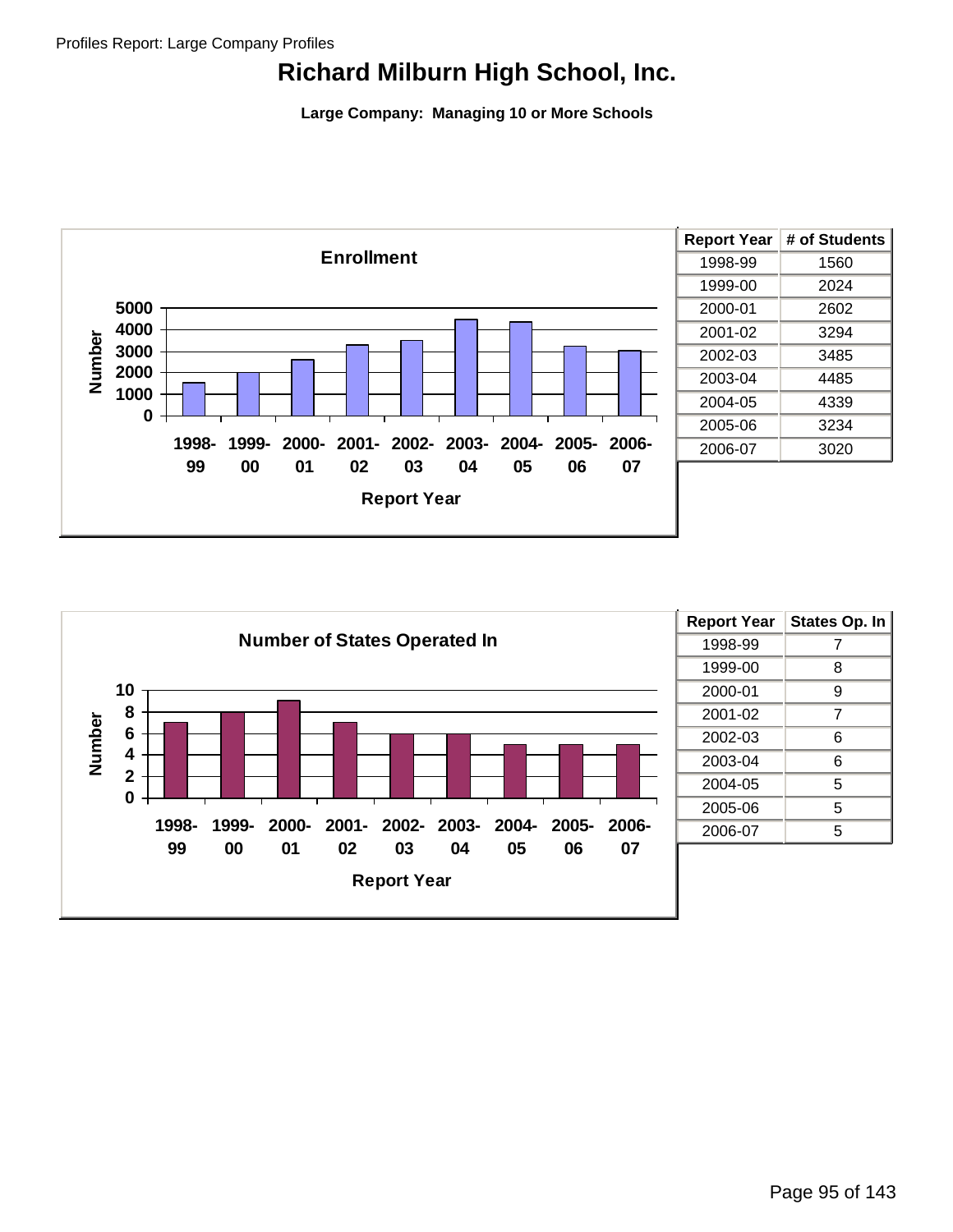#### **Large Company: Managing 10 or More Schools**

| <b>Address</b>          | <b>Telephone</b><br>and Fax | <b>Web Address</b>                    | Year | <b>Privately Held /</b><br>Founded   Publicly Traded   Profitability |                |
|-------------------------|-----------------------------|---------------------------------------|------|----------------------------------------------------------------------|----------------|
| 111 W. 57th St, Ste 525 |                             | 212-786-7900   www.victoryschools.com | 1999 | Private                                                              | <b>Unknown</b> |
| New York, NY 10019      | 212-265-1742                |                                       |      |                                                                      |                |

### **Company Schools by State**

### **New York**

| <b>School Name</b>                                                   | <b>School Location</b> | Year<br><b>Founded</b> | Grade<br><b>Levels</b><br><b>Served</b> | <b>Enrollment</b> | <b>Charter</b><br>School? | <b>Virtual</b><br>School? |
|----------------------------------------------------------------------|------------------------|------------------------|-----------------------------------------|-------------------|---------------------------|---------------------------|
| <b>Charter School of Educational</b><br>Excellence                   | Yonkers, NY            | 2004                   | $K-4$                                   | 175               | Yes                       | No.                       |
| <b>Grand Concourse Academy</b><br><b>Charter School</b>              | Bronx, NY              | 2004                   | $K-3$                                   | 235               | Yes                       | No.                       |
| Merrick Academy                                                      | Queens Village, NY     | 2000                   | $K-6$                                   | 500               | Yes                       | No                        |
| Peninsula Preparatory Academy                                        | Far Rockaway, NY       | 2004                   | $K-3$                                   | 200               | Yes                       | No                        |
| Roosevelt Chidrens Academy                                           | Roosevelt, NY          | 2000                   | $K-7$                                   | 450               | Yes                       | <b>No</b>                 |
| Sisulu-Walker Charter School of<br><b>Harlem</b>                     | New York, NY           | 1999                   | $K-5$                                   | 225               | Yes                       | No                        |
| South Bronx Charter School for<br>International Culture and the Arts | Bronx, NY              | 2004                   | $K-1$                                   | 150               | Yes                       | No                        |

### **Pennsylvania**

| <b>School Name</b>                                  | <b>School Location</b> | Year<br><b>Founded</b> | Grade<br>Levels<br><b>Served</b> | <b>Enrollment</b> | <b>Charter</b><br>School? | <b>Virtual</b><br>School? |
|-----------------------------------------------------|------------------------|------------------------|----------------------------------|-------------------|---------------------------|---------------------------|
| Anna B. Pratt Elementary                            | Philadelphia, PA       | 2002                   | K-6                              | 410               | No.                       | No.                       |
| E.W. Washington Rhodes Middle<br>School             | Philadelphia, PA       | 2003                   | $6 - 11$                         | 730               | No.                       | <b>No</b>                 |
| George W. Pepper Middle School                      | Philadelphia, PA       | 2002                   | $5-8$                            | 1000              | No.                       | <b>No</b>                 |
| Mary McLeod Bethune Academy                         | Philadelphia, PA       | 2002                   | $K-6$                            | 600               | N <sub>o</sub>            | <b>No</b>                 |
| Richard R. Wright Academy                           | Philadelphia, PA       | 2002                   | $K-6$                            | 415               | No                        | <b>No</b>                 |
| <b>Thomas FitzSimons Mens</b><br>Leadership Academy | Philadelphia, PA       | 2002                   | $7 - 11$                         | 750               | No                        | <b>No</b>                 |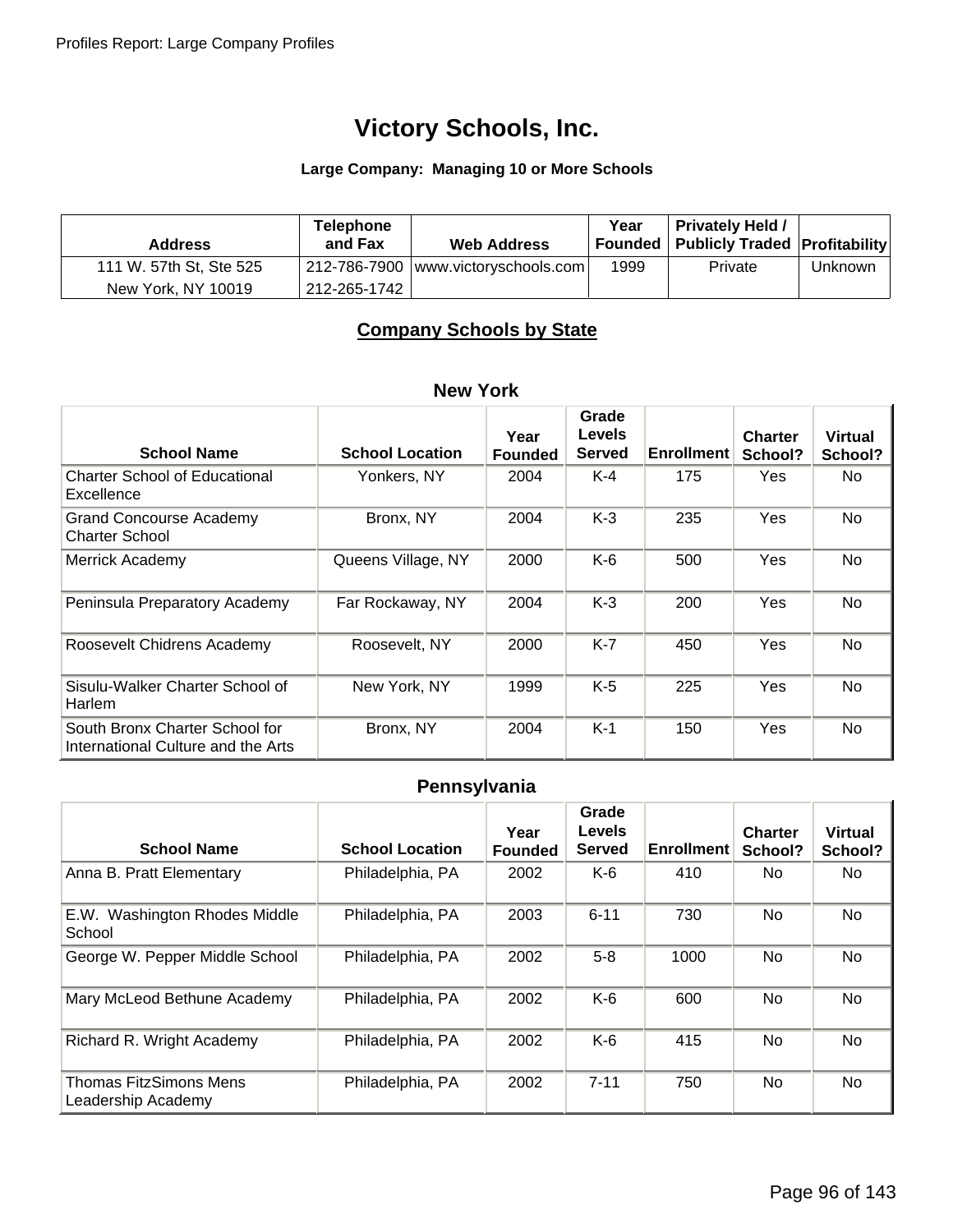**Large Company: Managing 10 or More Schools**

**Total Number of Schools: 13 States Operated in: NY, PA Total Enrollment: 5,840**

| <b>Number of Schools No Longer Profiled</b> |              |  |  |  |
|---------------------------------------------|--------------|--|--|--|
| Year                                        | # of Schools |  |  |  |
| 1998-99                                     | Ω            |  |  |  |
| 1999-00                                     | ი            |  |  |  |
| 2000-01                                     | ი            |  |  |  |
| 2001-02                                     | ი            |  |  |  |
| 2002-03                                     | ი            |  |  |  |
| 2003-04                                     | 1            |  |  |  |
| 2004-05                                     | Ω            |  |  |  |
| 2005-06                                     |              |  |  |  |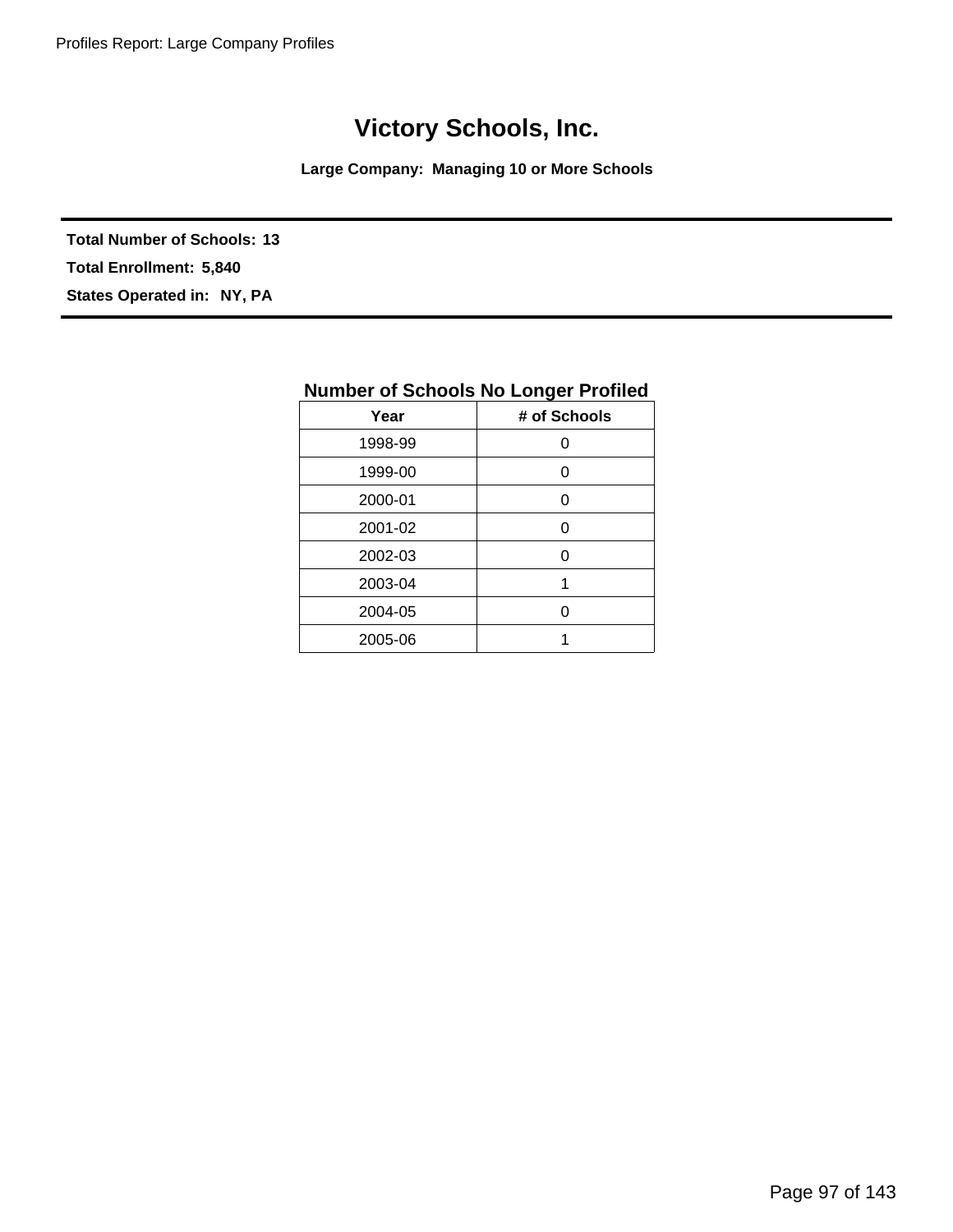





| <b>Report Year</b> | # of Schools |
|--------------------|--------------|
| 1998-99            | N/A          |
| 1999-00            | 2            |
| 2000-01            | 3            |
| 2001-02            | 5            |
| 2002-03            | 10           |
| 2003-04            | 11           |
| 2004-05            | 13           |
| 2005-06            | 13           |
| 2006-07            | 13           |
|                    |              |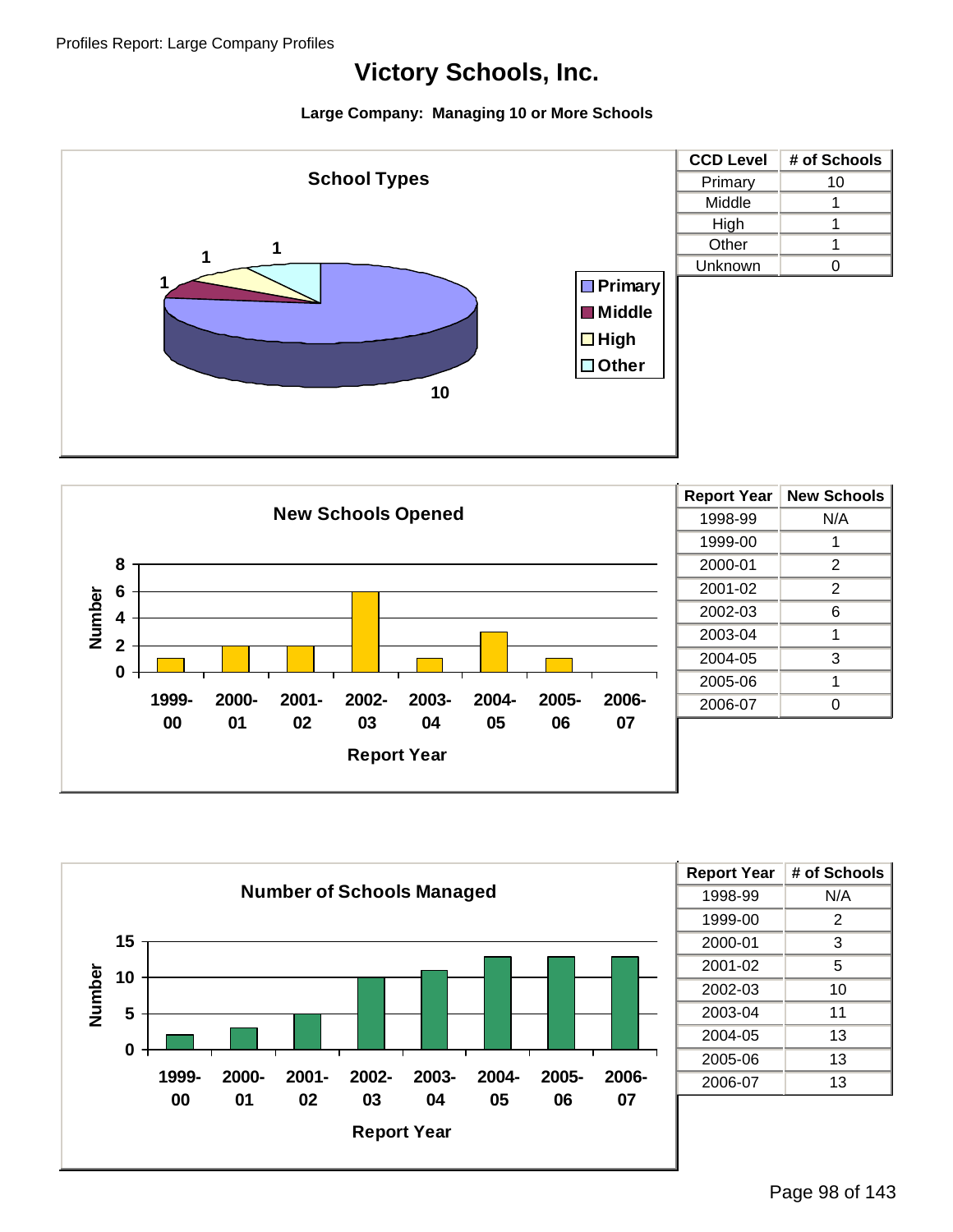

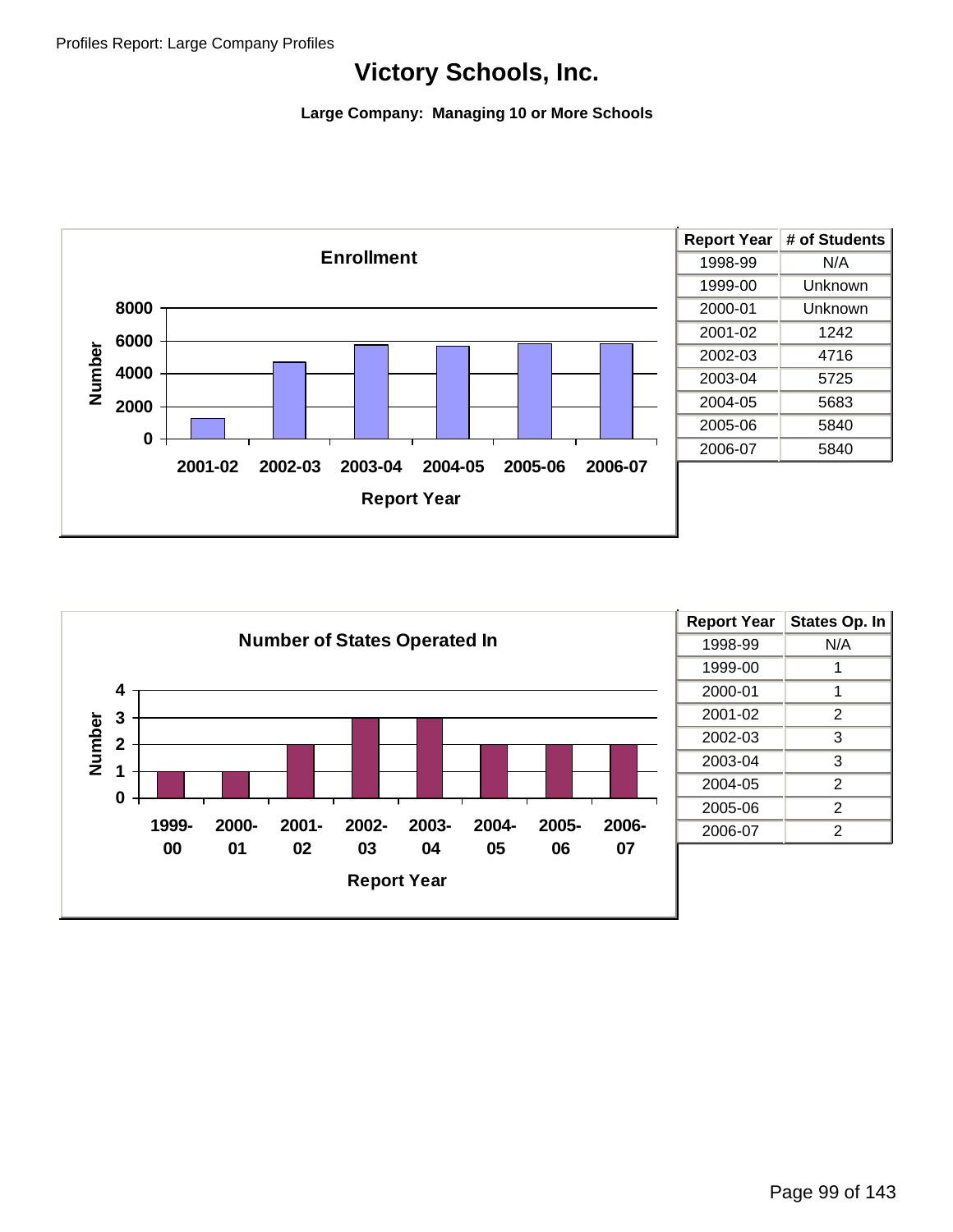#### **Large Company: Managing 10 or More Schools**

| <b>Address</b>          | <b>Telephone</b><br>and Fax | <b>Web Address</b>                  | Year | <b>Privately Held /</b><br>Founded   Publicly Traded   Profitability |         |
|-------------------------|-----------------------------|-------------------------------------|------|----------------------------------------------------------------------|---------|
| 159 S. Main St, Ste 600 |                             | $330-535-6868$ www.whitehatmgmt.com | 1998 | Private                                                              | Unknown |
| Akron, OH 44308         | 330-535-5055                |                                     |      |                                                                      |         |

### **Company Schools by State**

|  | Arizona |
|--|---------|
|  |         |

| <b>School Name</b>            | <b>School Location</b> | Year<br><b>Founded</b> | Grade<br>Levels<br><b>Served</b> | <b>Enrollment School?</b> | <b>Charter</b> | <b>Virtual</b><br>School? |
|-------------------------------|------------------------|------------------------|----------------------------------|---------------------------|----------------|---------------------------|
| Life Skills Center of Arizona | Phoenix, AZ            | 2002                   | $9 - 12$                         | 136                       | Yes            | No.                       |

### **Colorado**

| <b>School Name</b>                        | <b>School Location</b> | Year<br><b>Founded</b> | Grade<br>Levels<br><b>Served</b> | <b>Enrollment</b> | <b>Charter</b><br>School? | <b>Virtual</b><br>School? |
|-------------------------------------------|------------------------|------------------------|----------------------------------|-------------------|---------------------------|---------------------------|
| Life Skills Center of Colorado<br>Springs | Colorado Springs, CO   | 2004                   | $9 - 12$                         | 180               | Yes                       | No.                       |
| Life Skills Center of Denver              | Denver, CO             | 2003                   | $9 - 12$                         | 383               | Yes                       | No                        |

### **Michigan**

| <b>School Name</b>                            | <b>School Location</b> | Year<br><b>Founded</b> | Grade<br><b>Levels</b><br><b>Served</b> | <b>Enrollment</b> | <b>Charter</b><br>School? | <b>Virtual</b><br>School? |
|-----------------------------------------------|------------------------|------------------------|-----------------------------------------|-------------------|---------------------------|---------------------------|
| Life Skills Center of Metropolitan<br>Detroit | Detroit, MI            | 2004                   | $9 - 12$                                | 567               | Yes                       | No                        |
| Life Skills Center of Pontiac                 | Burton, MI             | 2004                   | $9 - 12$                                | 243               | Yes                       | No                        |

#### **Ohio**

| <b>School Name</b>          | <b>School Location</b> | Year<br><b>Founded</b> | Grade<br>Levels<br><b>Served</b> | <b>Enrollment</b> | <b>Charter</b><br>School? | <b>Virtual</b><br>School? |
|-----------------------------|------------------------|------------------------|----------------------------------|-------------------|---------------------------|---------------------------|
| Hope Academy - Broadway     | Cleveland, OH          | 1998                   | K-8                              | 488               | Yes                       | No.                       |
| Hope Academy - Brown Street | Akron, OH              | 1998                   | K-8                              | 256               | Yes                       | No                        |
| Hope Academy - Cathedral    | Cleveland, OH          | 1998                   | K-8                              | 537               | Yes                       | No                        |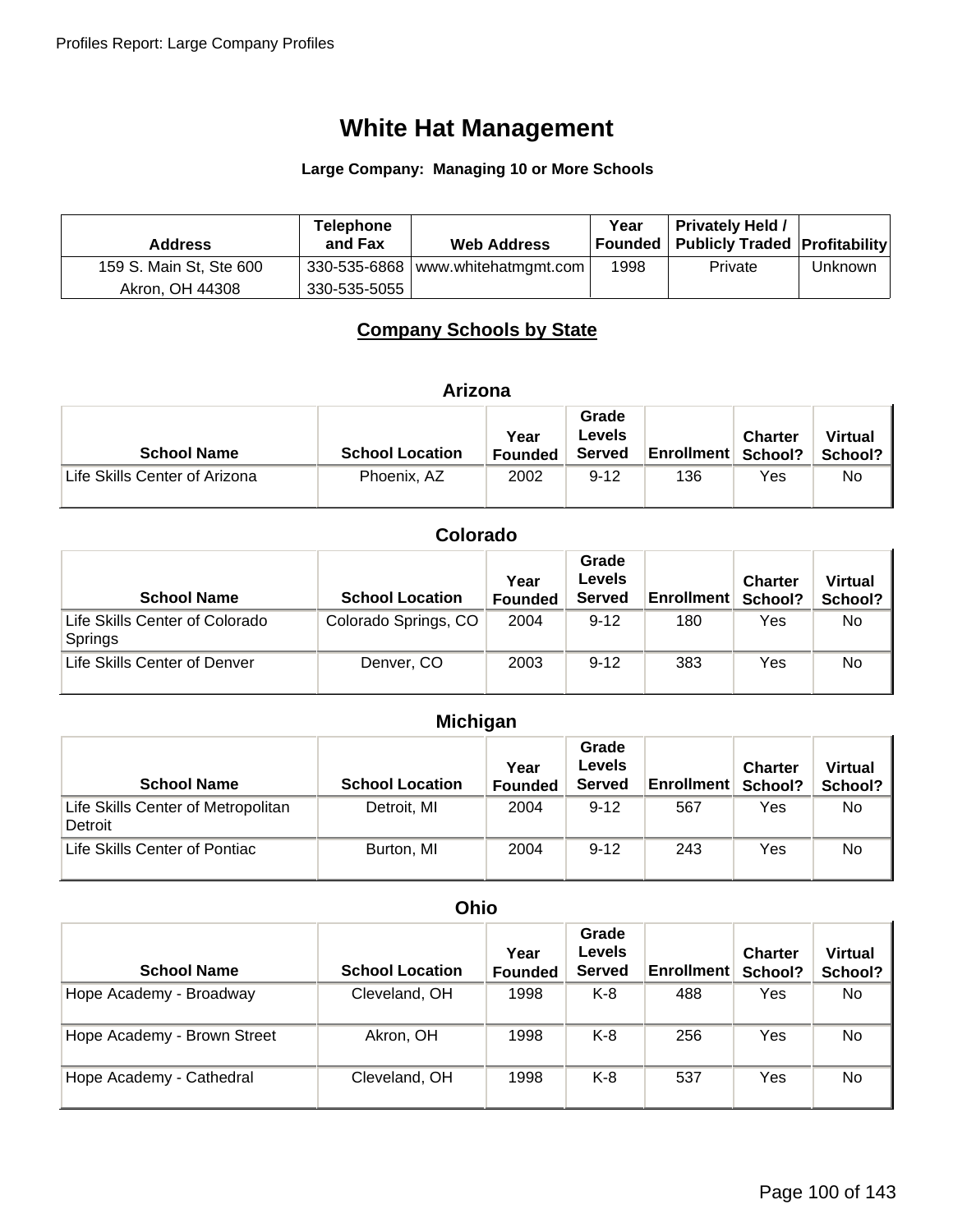| Hope Academy - Chapelside                        | Cleveland, OH   | 1998 | $K-8$    | 453 | Yes | No |
|--------------------------------------------------|-----------------|------|----------|-----|-----|----|
| Hope Academy - Lincoln Park                      | Cleveland, OH   | 1999 | K-8      | 182 | Yes | No |
| Hope Academy - North Coast                       | Cleveland, OH   | 2002 | $K-8$    | 278 | Yes | No |
| Hope Academy - University                        | Akron, OH       | 1998 | $K-8$    | 201 | Yes | No |
| Hope Academy- West Cuyahoga<br>Campus            | Cleveland, OH   | 2001 | $K-8$    | 390 | Yes | No |
| Hope Academy-Canton                              | Canton, OH      | 2002 | $K-8$    | 433 | Yes | No |
| Hope Academy-East Campus                         | Cleveland, OH   | 2003 | $K-8$    | 395 | Yes | No |
| Hope Academy-High School<br>Campus               | Cleveland, OH   | 2003 | $9 - 12$ | 224 | Yes | No |
| Hope Academy-Northwest                           | Cleveland, OH   | 2004 | $K-8$    | 323 | Yes | No |
| Life Skills Center - Canton                      | Canton, OH      | 2002 | $9 - 12$ | 316 | Yes | No |
| Life Skills Center - Northern<br>Columbus        | Columbus, OH    | 2002 | $9 - 12$ | 516 | Yes | No |
| Life Skills Center - Southeastern<br>Columbus    | Columbus, OH    | 2002 | $9 - 12$ | 447 | Yes | No |
| Life Skills Center - Southwestern<br>Columbus    | Grove City, OH  | 2002 | $9 - 12$ | 315 | Yes | No |
| Life Skills Center of Akron                      | Akron, OH       | 1999 | $9 - 12$ | 512 | Yes | No |
| Life Skills Center of Cincinnati                 | Cincinnatti, OH | 1999 | $9 - 12$ | 467 | Yes | No |
| Life Skills Center of Cleveland<br>(East)        | Cleveland, OH   | 1999 | $9 - 12$ | 456 | Yes | No |
| Life Skills Center of Elyria                     | Elyria, OH      | 2003 | $9 - 12$ | 420 | Yes | No |
| Life Skills Center of Hamilton<br>County (North) | Cincinnatti, OH | 2003 | $9 - 12$ | 330 | Yes | No |
| Life Skills Center of Lake Erie                  | Cleveland, OH   | 2003 | $9 - 12$ | 466 | Yes | No |
| Life Skills Center of Middletown                 | Middletown, OH  | 2001 | $9 - 12$ | 227 | Yes | No |
| Life Skills Center of Northeast Ohio             | Cleveland, OH   | 2003 | $9 - 12$ | 557 | Yes | No |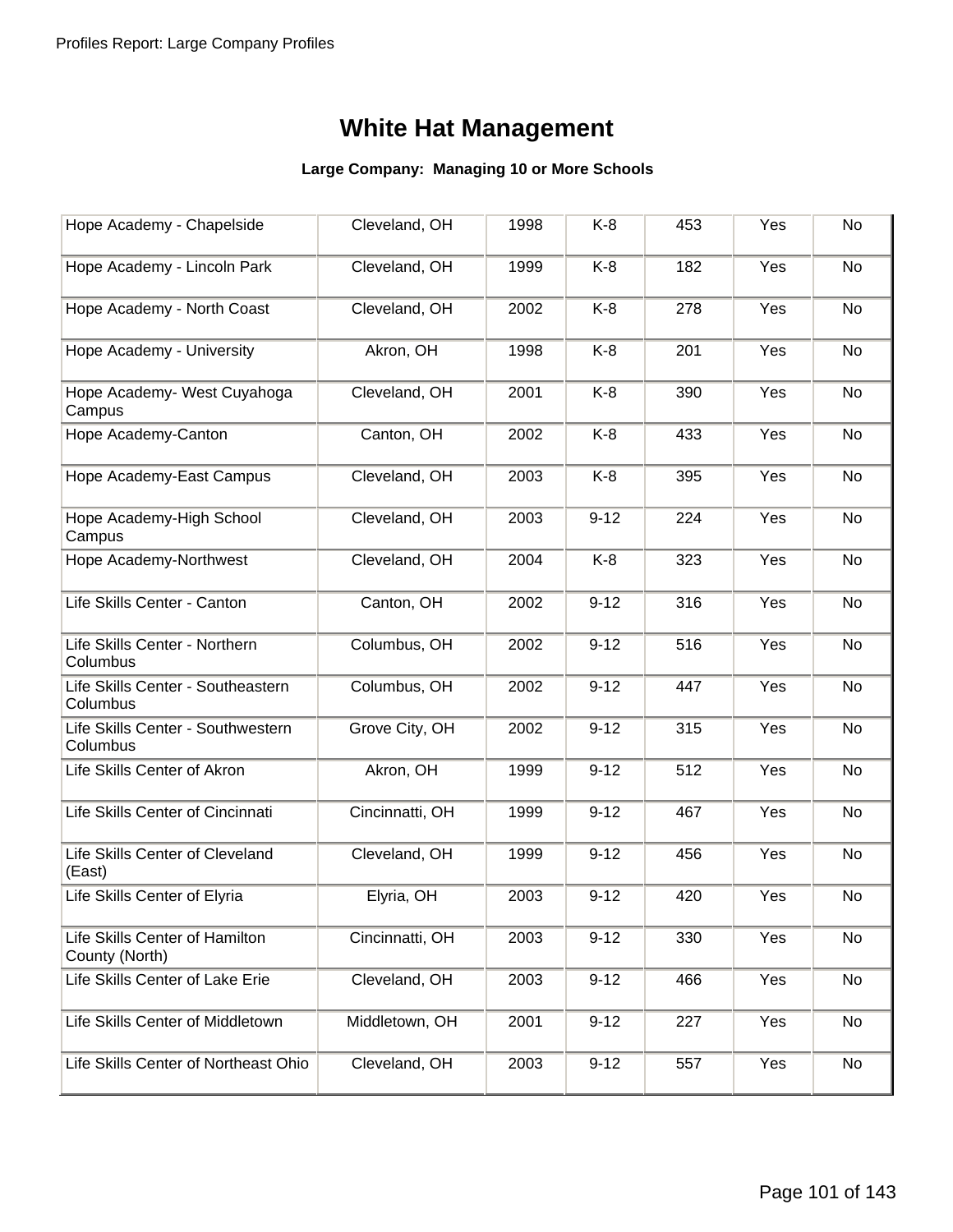#### **Large Company: Managing 10 or More Schools**

| Life Skills Center of Springfield        | Springfield, OH | 2001 | $9 - 12$ | 197  | Yes | No         |
|------------------------------------------|-----------------|------|----------|------|-----|------------|
| Life Skills Center of Summit County      | Akron, OH       | 2003 | $9 - 12$ | 250  | Yes | No         |
| Life Skills Center of Trumbull<br>County | Warren, OH      | 2000 | $9 - 12$ | 306  | Yes | No         |
| Life Skills Center of Youngstown         | Youngstown, OH  | 1999 | $9 - 12$ | 317  | Yes | No         |
| Life Skills Center-Toledo                | Toledo, OH      | 2002 | $9 - 12$ | 419  | Yes | No         |
| Life Skils Center of Metro Cleveland     | Cleveland, OH   | 2004 | $9 - 12$ | 196  | Yes | No         |
| <b>ODELHA Academy</b>                    | Akron, OH       | 2002 | $K-12$   | 2455 | Yes | <b>Yes</b> |
| Riverside Academy                        | Cincinnatti, OH | 1999 | $K-8$    | 468  | Yes | No         |

### **Pennsylvania**

| <b>School Name</b> | <b>School Location</b> | Year<br>Founded | Grade<br>Levels<br><b>Served</b> | <b>Enrollment School?</b> | <b>Charter</b> | <b>Virtual</b><br>School? |
|--------------------|------------------------|-----------------|----------------------------------|---------------------------|----------------|---------------------------|
| <b>PDELA</b>       | Swickley, PA           | 2004            | $K-12$                           | 307                       | Yes            | Yes                       |

**Total Number of Schools: 38**

**Total Enrollment: 15,613**

**States Operated in: AZ, CO, MI, OH, PA**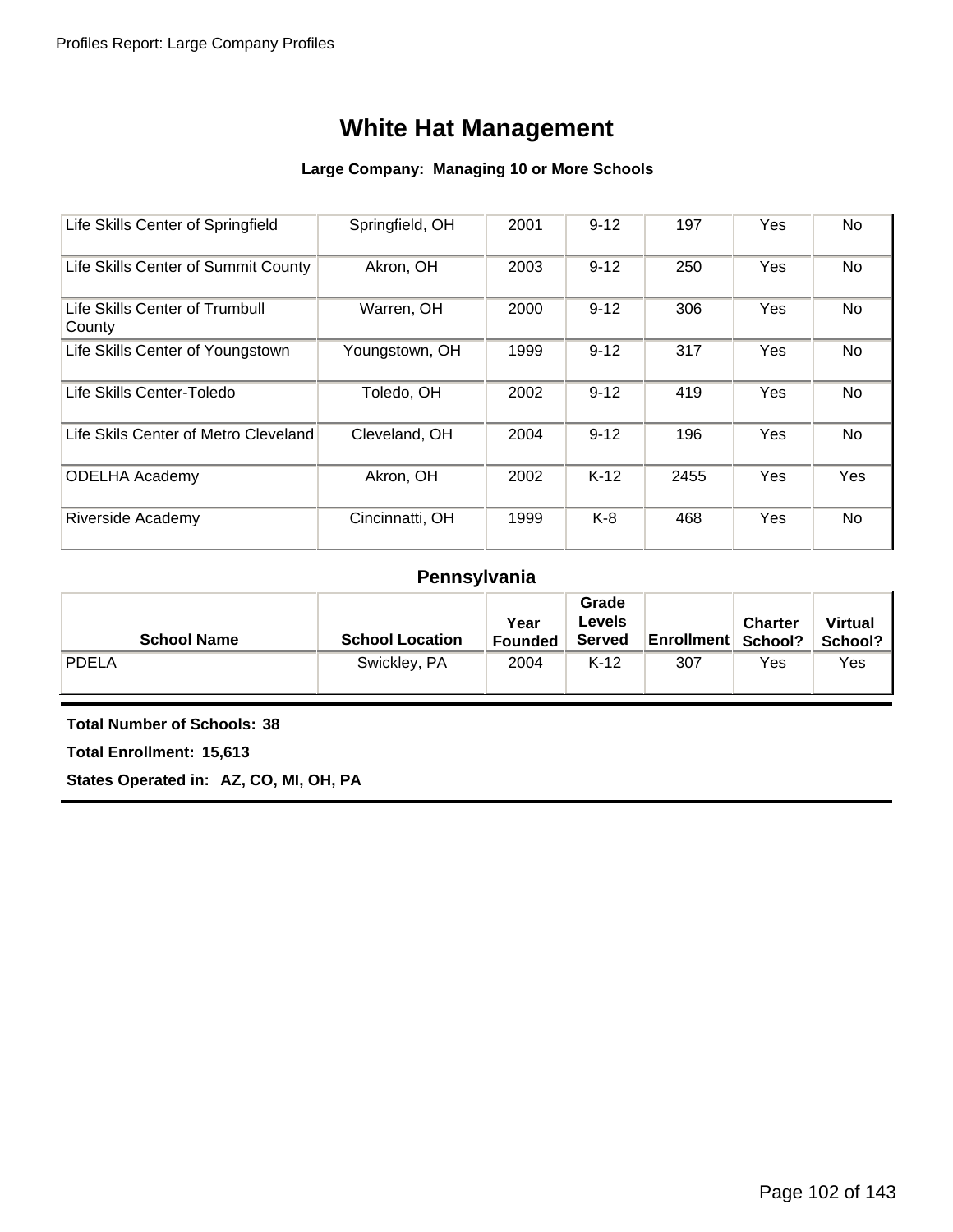**Large Company: Managing 10 or More Schools**

### **Number of Schools No Longer Profiled**

| Year    | # of Schools |
|---------|--------------|
| 1998-99 | Ω            |
| 1999-00 | O            |
| 2000-01 | ი            |
| 2001-02 | O            |
| 2002-03 | ∩            |
| 2003-04 | 2            |
| 2004-05 | ∩            |
| 2005-06 |              |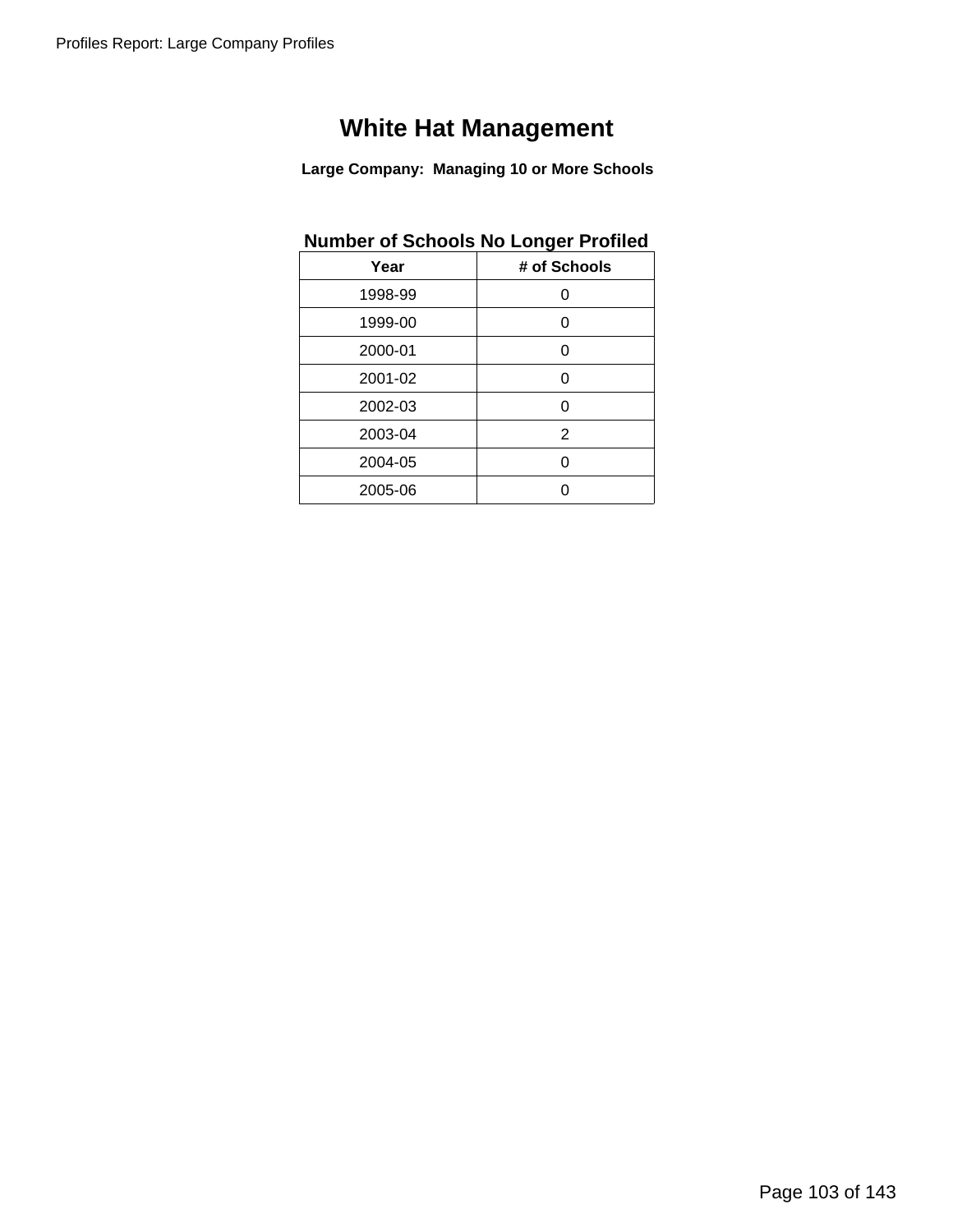





| <b>Report Year</b> | # of Schools |
|--------------------|--------------|
| 1998-99            | Unknown      |
| 1999-00            | 12           |
| 2000-01            | 9            |
| 2001-02            | 15           |
| 2002-03            | 25           |
| 2003-04            | 30           |
| 2004-05            | 38           |
| 2005-06            | 38           |
| 2006-07            | 38           |
|                    |              |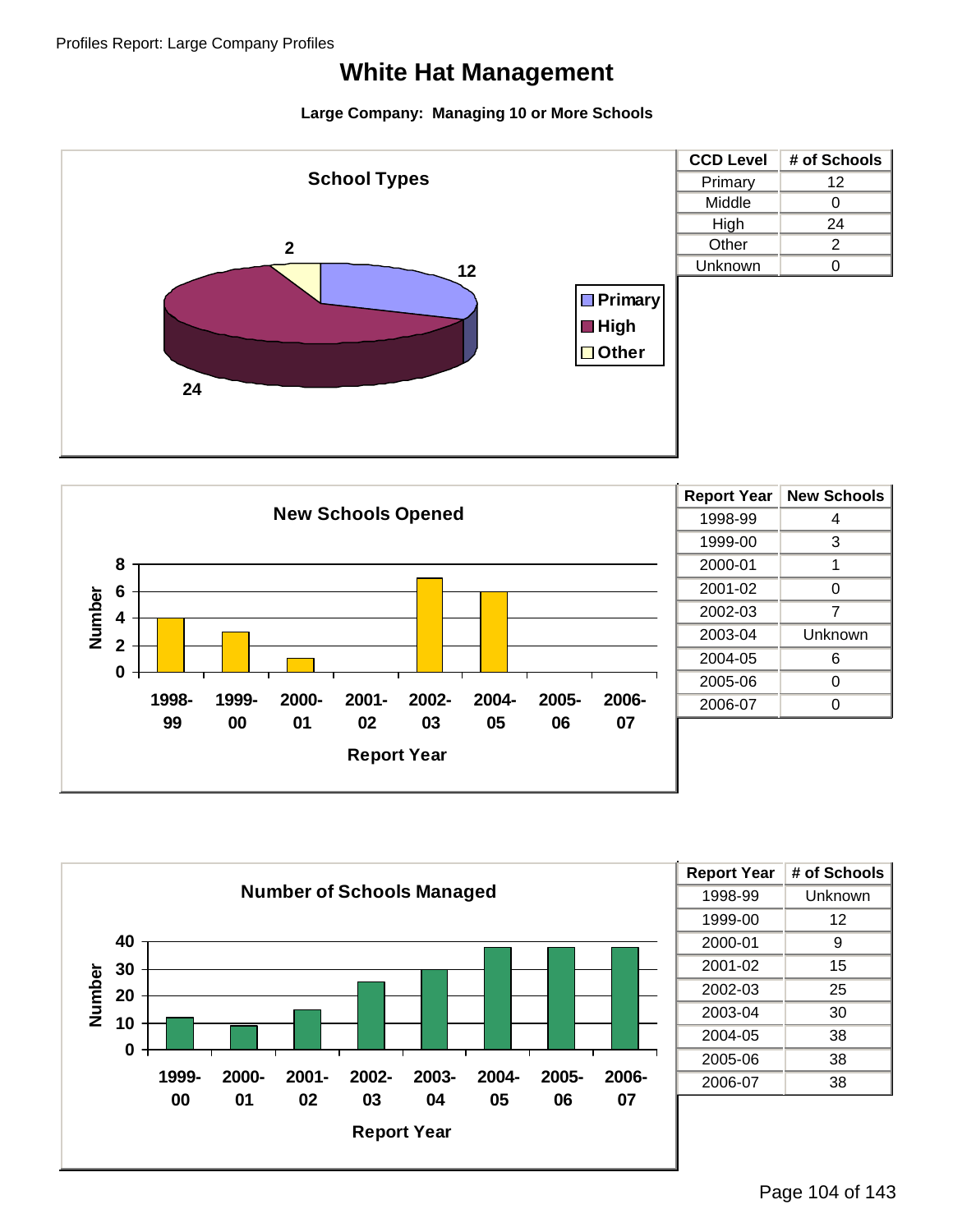

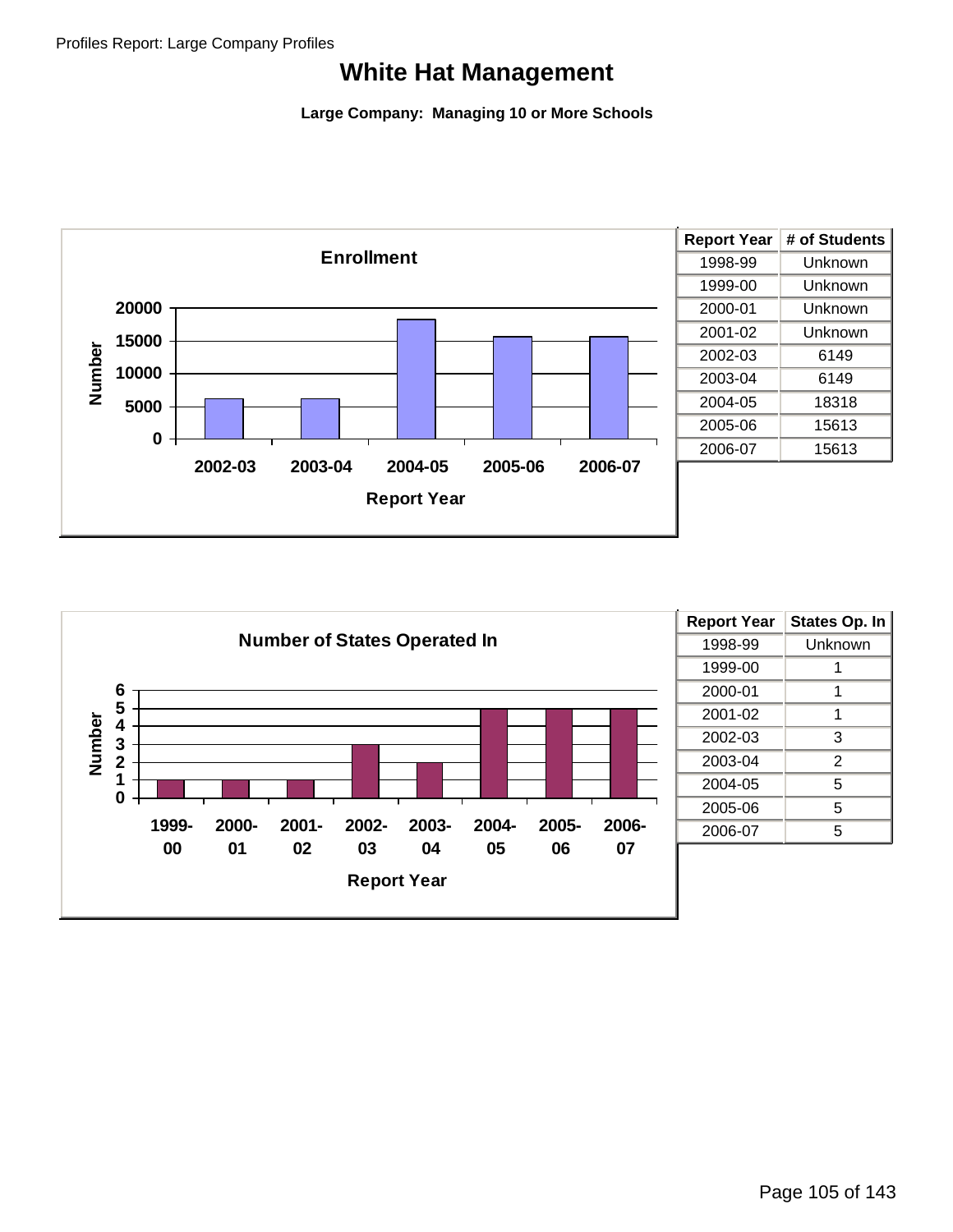# **PROFILES OF FOR-PROFIT EDUCATION MANAGEMENT ORGANIZATIONS: 2006-2007**

**Medium Companies: Managing 4 to 9 Schools**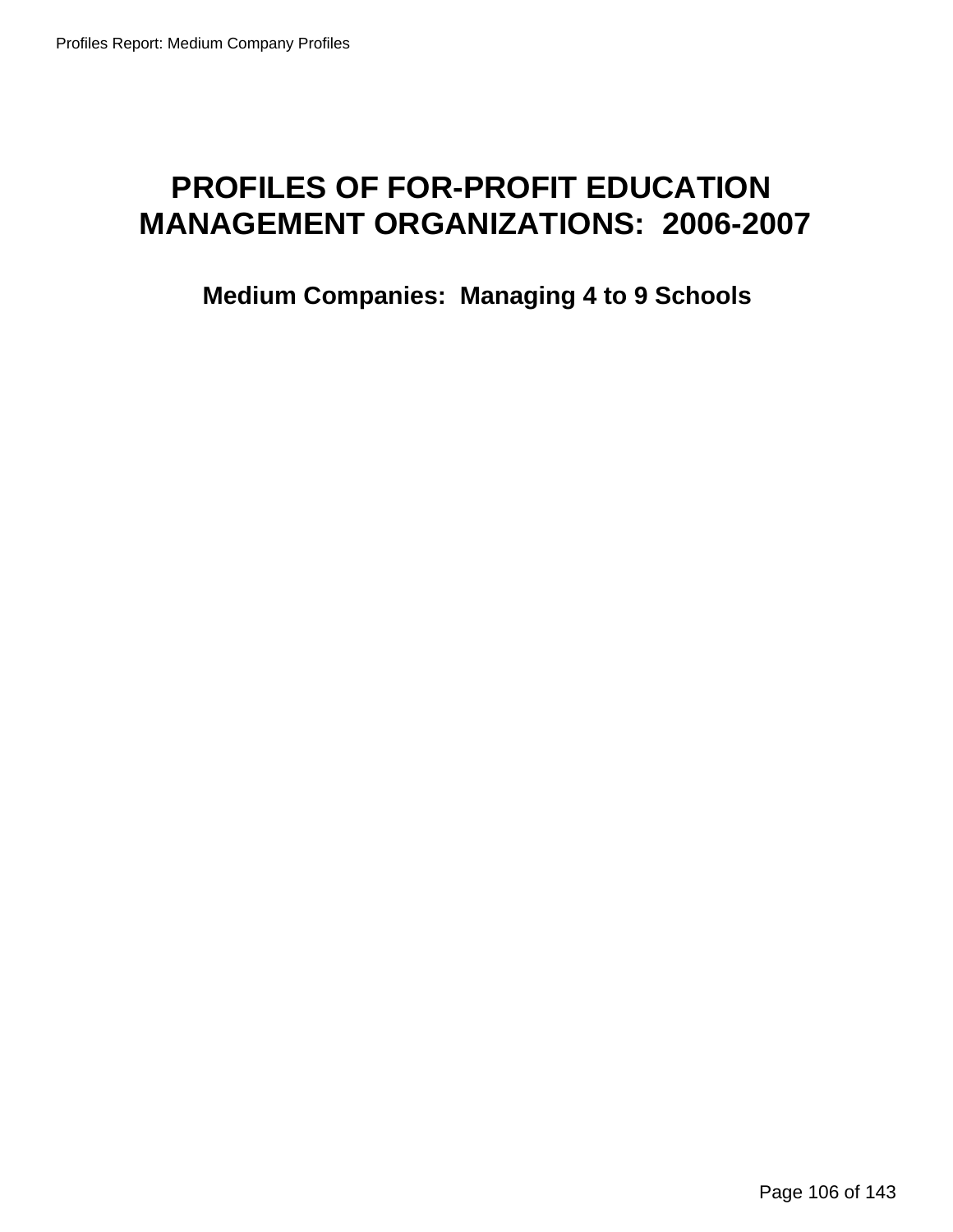# **Benjamin Franklin Charter School**

**Medium Company: Managing 4 to 9 Schools**

| <b>Address</b>    | <b>Telephone</b><br>and Fax | <b>Web Address</b>                    | Year | <b>Privately Held /</b><br><b>Founded Publicly Traded Profitability</b> |         |
|-------------------|-----------------------------|---------------------------------------|------|-------------------------------------------------------------------------|---------|
| 320 E. Warner Rd. |                             | 480-632-0722   www.benjaminfranklinch | 1995 | Private                                                                 | Unknown |
| Gilbert, AZ 85296 | 480-632-8716                | arterschool.com                       |      |                                                                         |         |

### **Company Schools**

| <b>School Name</b>                                          | <b>School Location</b> | Year<br><b>Founded</b> | Grade<br><b>Levels</b><br><b>Served</b> | <b>Enrollment</b> | <b>Charter</b><br>School? | <b>Virtual</b><br>School? |
|-------------------------------------------------------------|------------------------|------------------------|-----------------------------------------|-------------------|---------------------------|---------------------------|
| Benjamin Franklin Charter School -<br><b>Crismon Campus</b> | Queen Creek, AZ        | 1996                   | $K-6$                                   | 475               | Yes                       | No                        |
| Benjamin Franklin Charter School -<br>Gilbert               | Gilbert, AZ            | 1997                   | $K-6$                                   | 501               | Yes                       | <b>No</b>                 |
| Benjamin Franklin Charter School -<br>Mesa                  | Mesa, AZ               | 1995                   | $K-5$                                   | 278               | Yes                       | No.                       |
| Benjamin Franklin Charter School -<br>Power Campus          | Queen Creek, AZ        | 2006                   | $K-8$                                   | 650               | Yes                       | No                        |

#### **Total # of Schools: 4**

**Total Enrollment: 1,904**

**States Operated in: AZ**

| Year    | # of Schools |
|---------|--------------|
| 1998-99 | N/A          |
| 1999-00 | N/A          |
| 2000-01 | N/A          |
| 2001-02 | N/A          |
| 2002-03 | N/A          |
| 2003-04 | N/A          |
| 2004-05 | N/A          |
| 2005-06 |              |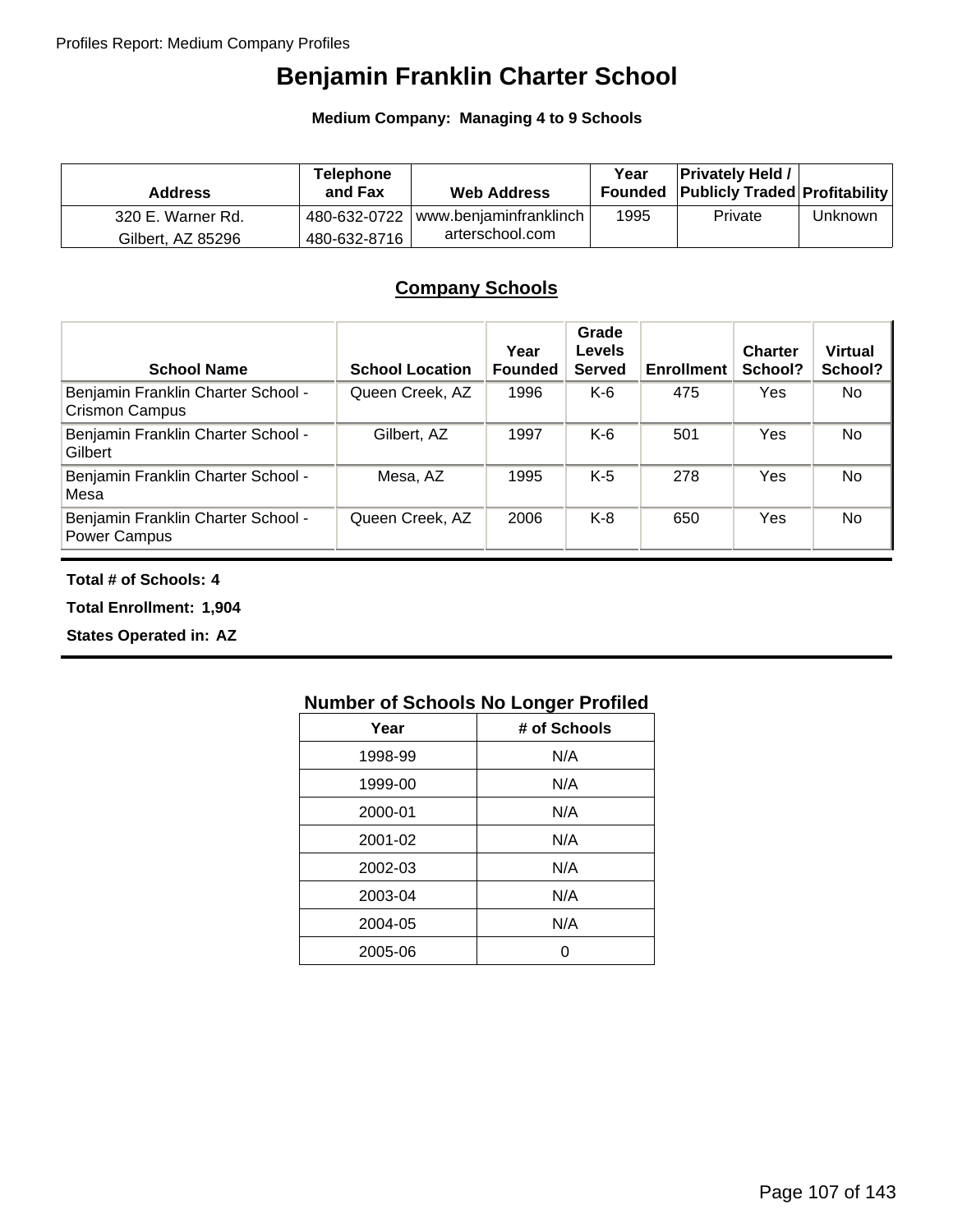# **Choice Schools Associates**

**Medium Company: Managing 4 to 9 Schools**

| <b>Address</b>         | <b>Telephone</b><br>and Fax | <b>Web Address</b>                   | Year | <b>Privately Held /</b><br><b>Founded Publicly Traded Profitability</b> |         |
|------------------------|-----------------------------|--------------------------------------|------|-------------------------------------------------------------------------|---------|
| PO Box 141493          |                             | $616-785-8440$ www.choiceschools.com | 1998 | Private                                                                 | Unknown |
| Grand Rapids, MI 49514 | 616-785-8455丨               |                                      |      |                                                                         |         |

## **Company Schools**

| <b>School Name</b>                                                  | <b>School Location</b> | Year<br><b>Founded</b> | Grade<br><b>Levels</b><br><b>Served</b> | <b>Enrollment</b> | <b>Charter</b><br>School? | <b>Virtual</b><br>School? |
|---------------------------------------------------------------------|------------------------|------------------------|-----------------------------------------|-------------------|---------------------------|---------------------------|
| Benton Harbor Charter School                                        | Benton Harbor, MI      | 1999                   | K-6                                     | 462               | <b>Yes</b>                | No.                       |
| Creative Learning Academy of<br>Science, Mathematics and Humanities | Beaverton, MI          | 1996                   | K-8                                     | 72                | Yes                       | No                        |
| Creative Montessori Academy                                         | Southgate, MI          | 2001                   | K-8                                     | 629               | Yes                       | No                        |
| <b>Grattan Academy Elementary School</b>                            | Belding, MI            | 1996                   | $K-8$                                   | 80                | Yes                       | No                        |
| Grattan Academy High School                                         | Greenville, MI         | 2003                   | $9 - 12$                                | 121               | Yes                       | No.                       |
| Three Oaks Academy                                                  | Muskegon, MI           | 2003                   | $K-10$                                  | 150               | Yes                       | No.                       |
| Tri Valley Academy                                                  | Muskegon, MI           | 1996                   | K-8                                     | 182               | Yes                       | No                        |
| West Michigan Academy of<br><b>Environmental Science</b>            | Walker, MI             | 1996                   | $K-12$                                  | 394               | Yes                       | No                        |

**Total # of Schools: 8**

**Total Enrollment: 2,090**

**States Operated in: MI**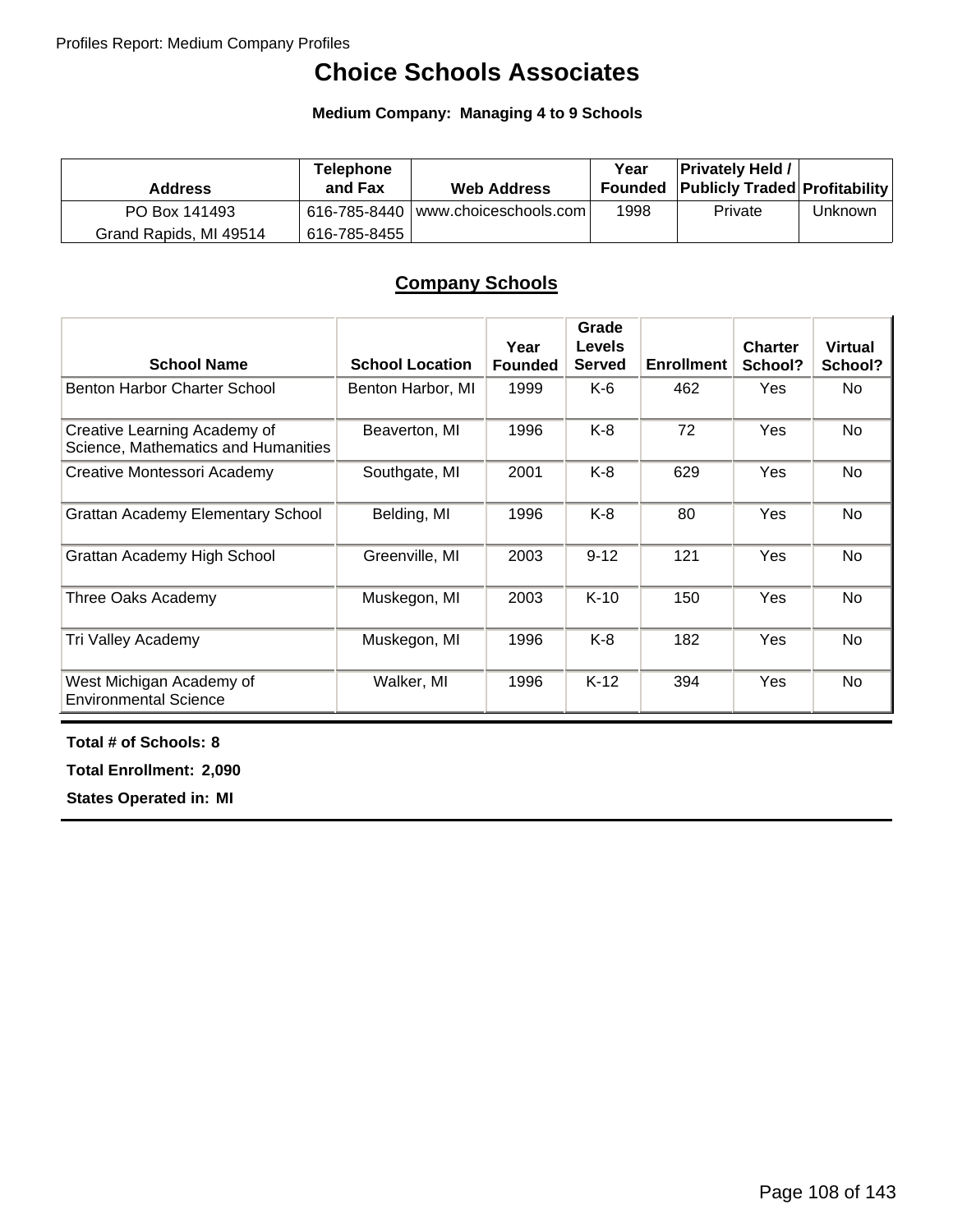# **Choice Schools Associates**

**Medium Company: Managing 4 to 9 Schools**

|         | Number of Schools No Longer Profiled |
|---------|--------------------------------------|
| Year    | # of Schools                         |
| 1998-99 | N/A                                  |
| 1999-00 | N/A                                  |
| 2000-01 | U                                    |
| 2001-02 | ი                                    |
| 2002-03 | 0                                    |
| 2003-04 | ი                                    |
| 2004-05 | ი                                    |
| 2005-06 |                                      |

## **Number of Schools No Longer Profiled**

## **Discontinued Schools for this Reporting Period**

| <b>School Name</b>       | <b>School Location</b> | <b>Reason Discontinued</b>        |
|--------------------------|------------------------|-----------------------------------|
| Sunrise Education Center | Tawas City, MI         | School now managed by CS Partners |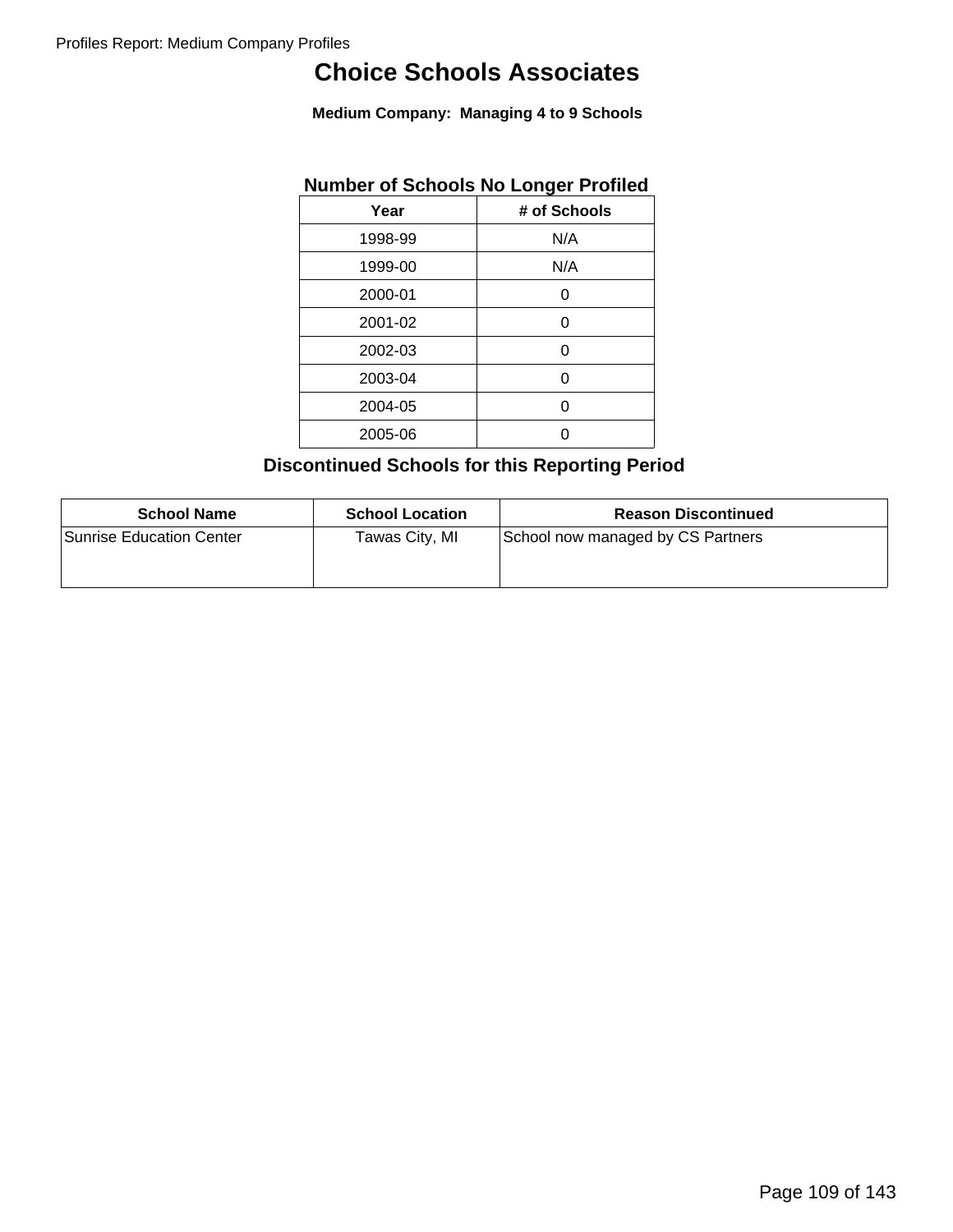# **CS Partners, LLC**

### **Medium Company: Managing 4 to 9 Schools**

| <b>Address</b>                                | Telephone<br>and Fax | <b>Web Address</b>     | Year | <b>Privately Held /</b><br><b>Founded Publicly Traded Profitability</b> |         |
|-----------------------------------------------|----------------------|------------------------|------|-------------------------------------------------------------------------|---------|
| 10051 E. Highland Rd, Ste 29-360 810-714-3906 |                      | www.charterschoolpartn | 2004 | Private                                                                 | Unknown |
| Howell, MI 48843                              | 810-714-4248         | ers.com                |      |                                                                         |         |

### **Company Schools**

| <b>School Name</b>                           | <b>School Location</b> | Year<br><b>Founded</b> | Grade<br><b>Levels</b><br><b>Served</b> | <b>Enrollment</b> | <b>Charter</b><br>School? | <b>Virtual</b><br>School? |
|----------------------------------------------|------------------------|------------------------|-----------------------------------------|-------------------|---------------------------|---------------------------|
| Ann Arbor Learning Community                 | Ann Arbor, MI          | 2006                   | $K-8$                                   | 174               | Yes                       | No.                       |
| Charyl Stockwell Academy                     | Howell, MI             | 1996                   | $K-8$                                   | 670               | Yes                       | No                        |
| Conner Creek Academy East -<br>Elementary    | Roseville, MI          | 1999                   | K-6                                     | 504               | Yes                       | No.                       |
| Conner Creek Academy East - High<br>School   | Roseville, MI          | 1999                   | $9 - 12$                                | 128               | Yes                       | No                        |
| Conner Creek Academy East - Middle<br>School | Roseville, MI          | 1999                   | $7 - 8$                                 | 143               | Yes                       | No                        |
| <b>Hillsdale Preparatory School</b>          | Hillsdale, MI          | 1998                   | K-6                                     | 40                | Yes                       | No                        |
| Huron Academy                                | Sterling Heights, MI   | 1999                   | K-8                                     | 465               | Yes                       | No.                       |
| Kensington Woods High School                 | Howell, MI             | 1995                   | $9 - 12$                                | 250               | Yes                       | No                        |
| <b>Sunrise Education Center</b>              | East Tawas, MI         | 1996                   | $K-8$                                   | 69                | Yes                       | No                        |

#### **Total # of Schools: 9**

**Total Enrollment: 2,443**

**States Operated in: MI**

| Year    | # of Schools |
|---------|--------------|
| 1998-99 | N/A          |
| 1999-00 | N/A          |
| 2000-01 | N/A          |
| 2001-02 | N/A          |
| 2002-03 | N/A          |
| 2003-04 | Ω            |
| 2004-05 | ∩            |
| 2005-06 |              |
|         |              |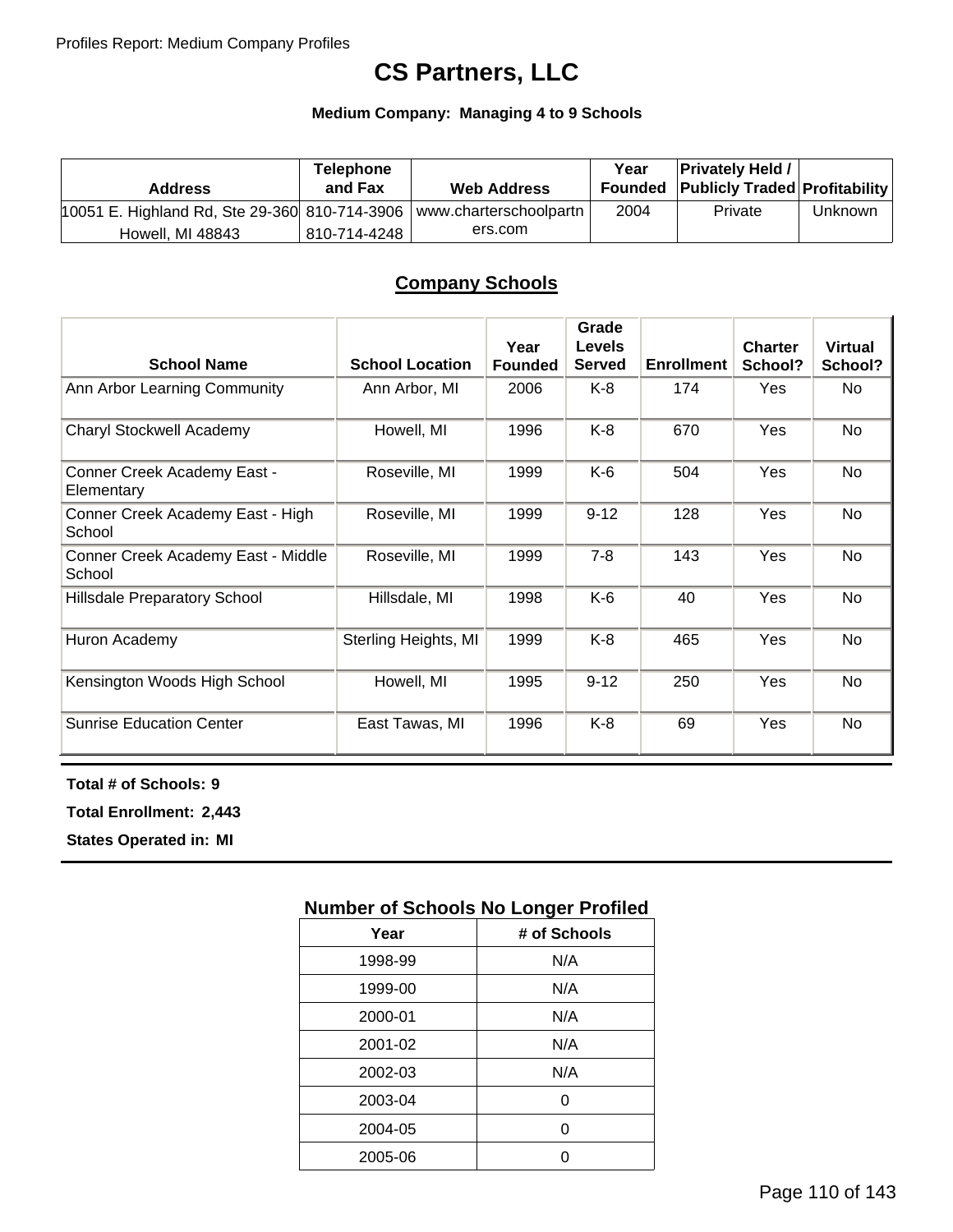# **Educational Services of America, Inc.**

**Medium Company: Managing 4 to 9 Schools**

| <b>Address</b>        | Telephone<br>and Fax | <b>Web Address</b> | Year | <b>Privately Held /</b><br><b>Founded Publicly Traded Profitability</b> |         |
|-----------------------|----------------------|--------------------|------|-------------------------------------------------------------------------|---------|
| 1585 N. Milwaukee Ave | 847-367-6383         | www.ombudsman.com  | 2005 | Private                                                                 | Unknown |
| Liberty, IL 60048     | 847-367-0367         |                    |      |                                                                         |         |

## **Company Schools**

| <b>School Name</b>                              | <b>School Location</b> | Year<br><b>Founded</b> | Grade<br><b>Levels</b><br><b>Served</b> | <b>Enrollment</b> | <b>Charter</b><br>School? | <b>Virtual</b><br>School? |
|-------------------------------------------------|------------------------|------------------------|-----------------------------------------|-------------------|---------------------------|---------------------------|
| <b>Ombudsman Learning Center - East</b>         | Phoenix, AZ            | 1996                   | $6 - 12$                                | 89                | Yes                       | No                        |
| Ombudsman Learning Center - Metro               | Phoenix, AZ            | 1999                   | $9 - 12$                                | 100               | Yes                       | No                        |
| <b>Ombudsman Learning Center -</b><br>Northeast | Phoenix, AZ            | 2000                   | $6 - 12$                                | 98                | Yes                       | <b>No</b>                 |
| <b>Ombudsman Learning Center -</b><br>Northwest | Phoenix, AZ            | 2002                   | $6 - 12$                                | 86                | Yes                       | No                        |
| Ombudsman Learning Center - West                | Glendale, AZ           | 1998                   | $9 - 12$                                | 75                | Yes                       | <b>No</b>                 |

**Total # of Schools: 5**

**Total Enrollment: 448**

**States Operated in: AZ**

| Year    | # of Schools |
|---------|--------------|
| 1998-99 | N/A          |
| 1999-00 | N/A          |
| 2000-01 | N/A          |
| 2001-02 | N/A          |
| 2002-03 | N/A          |
| 2003-04 | N/A          |
| 2004-05 | ი            |
| 2005-06 | n            |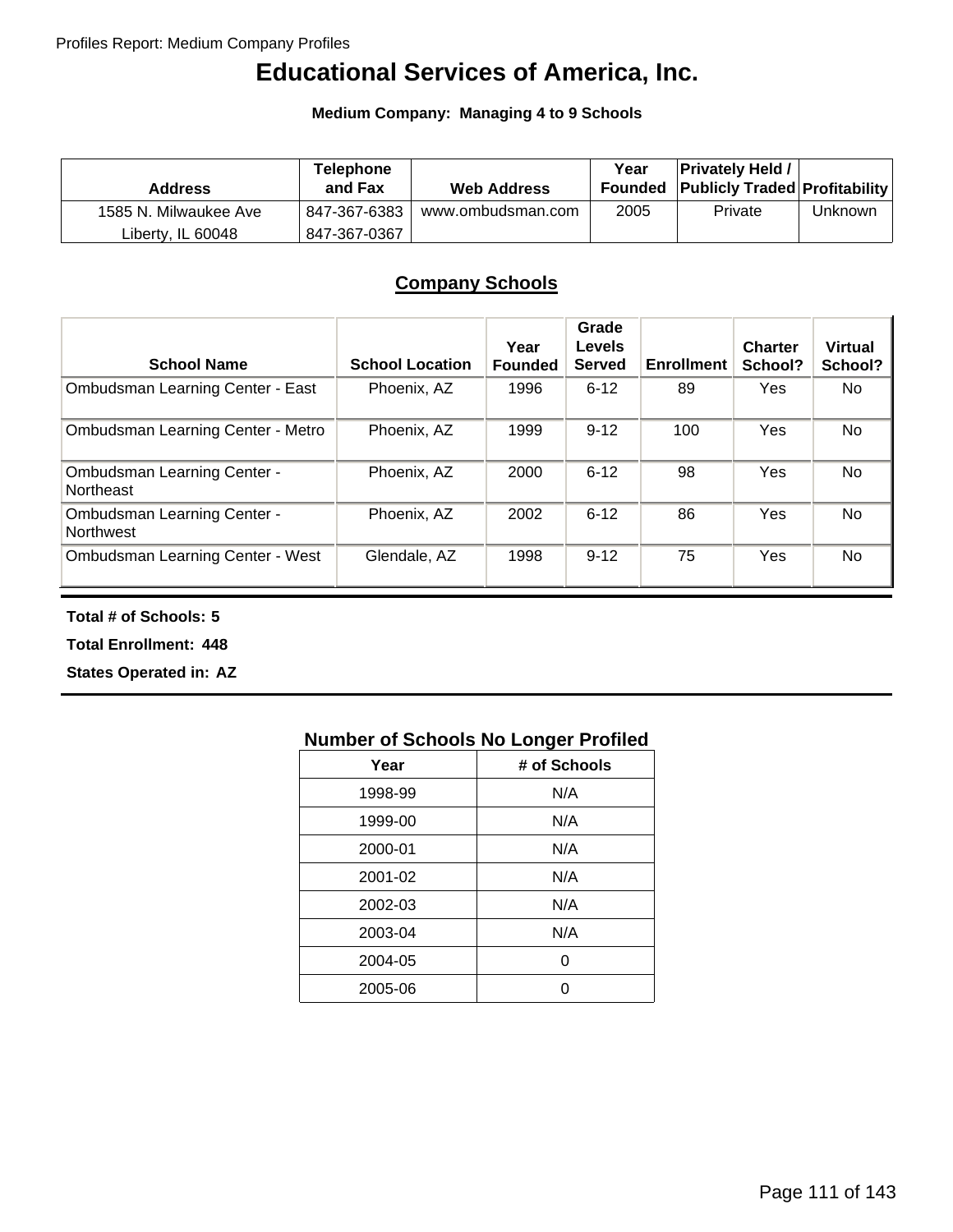# **Excel Education Centers, Inc.**

#### **Medium Company: Managing 4 to 9 Schools**

| <b>Address</b>            | <b>Telephone</b><br>and Fax | <b>Web Address</b>                   | Year | <b>Privately Held /</b><br><b>Founded Publicly Traded Profitability</b> |         |
|---------------------------|-----------------------------|--------------------------------------|------|-------------------------------------------------------------------------|---------|
| 1040 Whipple St. Ste. 324 |                             | 928-778-5764  www.exceleducationcent | 1995 | Private                                                                 | Unknown |
| Prescott, AZ 86305        | 928-778-7645                | ers.org                              |      |                                                                         |         |

## **Company Schools**

| <b>School Name</b>                                                  | <b>School Location</b> | Year<br><b>Founded</b> | Grade<br><b>Levels</b><br><b>Served</b> | <b>Enrollment</b> | <b>Charter</b><br>School? | <b>Virtual</b><br>School? |
|---------------------------------------------------------------------|------------------------|------------------------|-----------------------------------------|-------------------|---------------------------|---------------------------|
| <b>Excel Education Center - Chino Valley</b>                        | Chino Valley, AZ       | 1999                   | $6 - 12$                                | 50                | Yes.                      | No.                       |
| Excel Education Center - Cottonwood                                 | Cottonwood, AZ         | 1995                   | $9 - 12$                                | 77                | Yes                       | <b>No</b>                 |
| <b>Excel Education Center - Flagstaff</b>                           | Flagstaff, AZ          | 1996                   | $6 - 12$                                | 74                | Yes                       | <b>No</b>                 |
| <b>Excel Education Center - Flagstaff</b><br><b>Williams Campus</b> | Williams, AZ           | 2003                   | $9 - 12$                                | 28                | Yes                       | <b>No</b>                 |
| Excel Education Center - Fort Mohave                                | Fort Mohave, AZ        | 2001                   | $6 - 12$                                | 60                | Yes                       | No.                       |
| <b>Excel Education Center - Prescott</b>                            | Prescott, AZ           | 1995                   | $6 - 12$                                | 60                | Yes                       | <b>No</b>                 |
| <b>Excel Education Center - Prescott</b><br>Valley                  | Prescott Valley, AZ    | 1996                   | $6 - 12$                                | 55                | Yes                       | <b>No</b>                 |
| Excel Education Center - San Carlos                                 | Peridot, AZ            | 1996                   | $6 - 12$                                | 42                | Yes                       | <b>No</b>                 |

**Total # of Schools: 8**

**Total Enrollment: 446**

**States Operated in: AZ**

| Year    | # of Schools |
|---------|--------------|
| 1998-99 | ი            |
| 1999-00 | 0            |
| 2000-01 | 0            |
| 2001-02 | O            |
| 2002-03 | ი            |
| 2003-04 | O            |
| 2004-05 | O            |
| 2005-06 |              |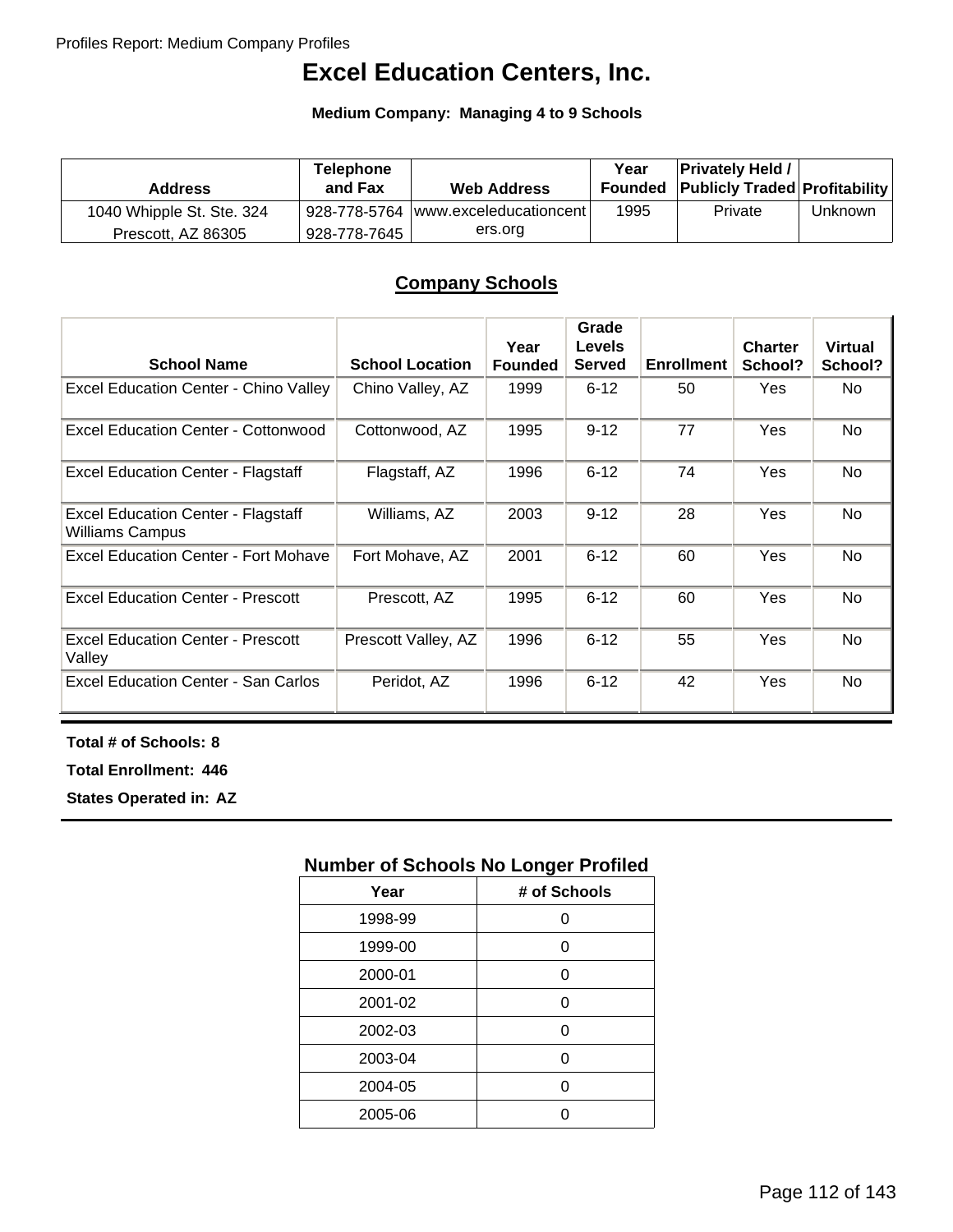# **Global Educational Excellence**

**Medium Company: Managing 4 to 9 Schools**

| <b>Address</b>      | <b>Telephone</b><br>and Fax | <b>Web Address</b> | Year | <b>Privately Held /</b><br><b>Founded Publicly Traded Profitability</b> |         |
|---------------------|-----------------------------|--------------------|------|-------------------------------------------------------------------------|---------|
| 341 E. Huron        | 734-662-7050                | gee-edu.com        | 1996 | Private                                                                 | Unknown |
| Ann Arbor, MI 48104 | 734-662-7756                |                    |      |                                                                         |         |

## **Company Schools**

| <b>School Name</b>                    | <b>School Location</b> | Year<br><b>Founded</b> | Grade<br><b>Levels</b><br><b>Served</b> | <b>Enrollment</b> | <b>Charter</b><br>School? | <b>Virtual</b><br>School? |
|---------------------------------------|------------------------|------------------------|-----------------------------------------|-------------------|---------------------------|---------------------------|
| <b>Bridge Academy</b>                 | Hamtramck, MI          | 2004                   | K-8                                     | 352               | Yes                       | No.                       |
| Central Academy                       | Ann Arbor, MI          | 1996                   | $K-12$                                  | 366               | Yes                       | <b>No</b>                 |
| Central Academy (Pk-K)                | Ann Arbor, MI          | 1996                   | Κ                                       | 39                | Yes                       | <b>No</b>                 |
| <b>Frontier International Academy</b> | Hamtramck, MI          | 2005                   | $6 - 11$                                | 299               | Yes                       | <b>No</b>                 |
| <b>Riverside Academy</b>              | Dearborne, MI          | 2003                   | $K-11$                                  | 899               | Yes                       | <b>No</b>                 |
| Victory Academy                       | Ypsilanti, MI          | 2006                   | $K-5$                                   | 97                | Yes                       | <b>No</b>                 |

**Total # of Schools: 6**

**Total Enrollment: 2,052**

**States Operated in: MI**

| Year    | # of Schools |
|---------|--------------|
| 1998-99 | N/A          |
| 1999-00 | N/A          |
| 2000-01 | N/A          |
| 2001-02 | N/A          |
| 2002-03 | ი            |
| 2003-04 | Ω            |
| 2004-05 | ∩            |
| 2005-06 |              |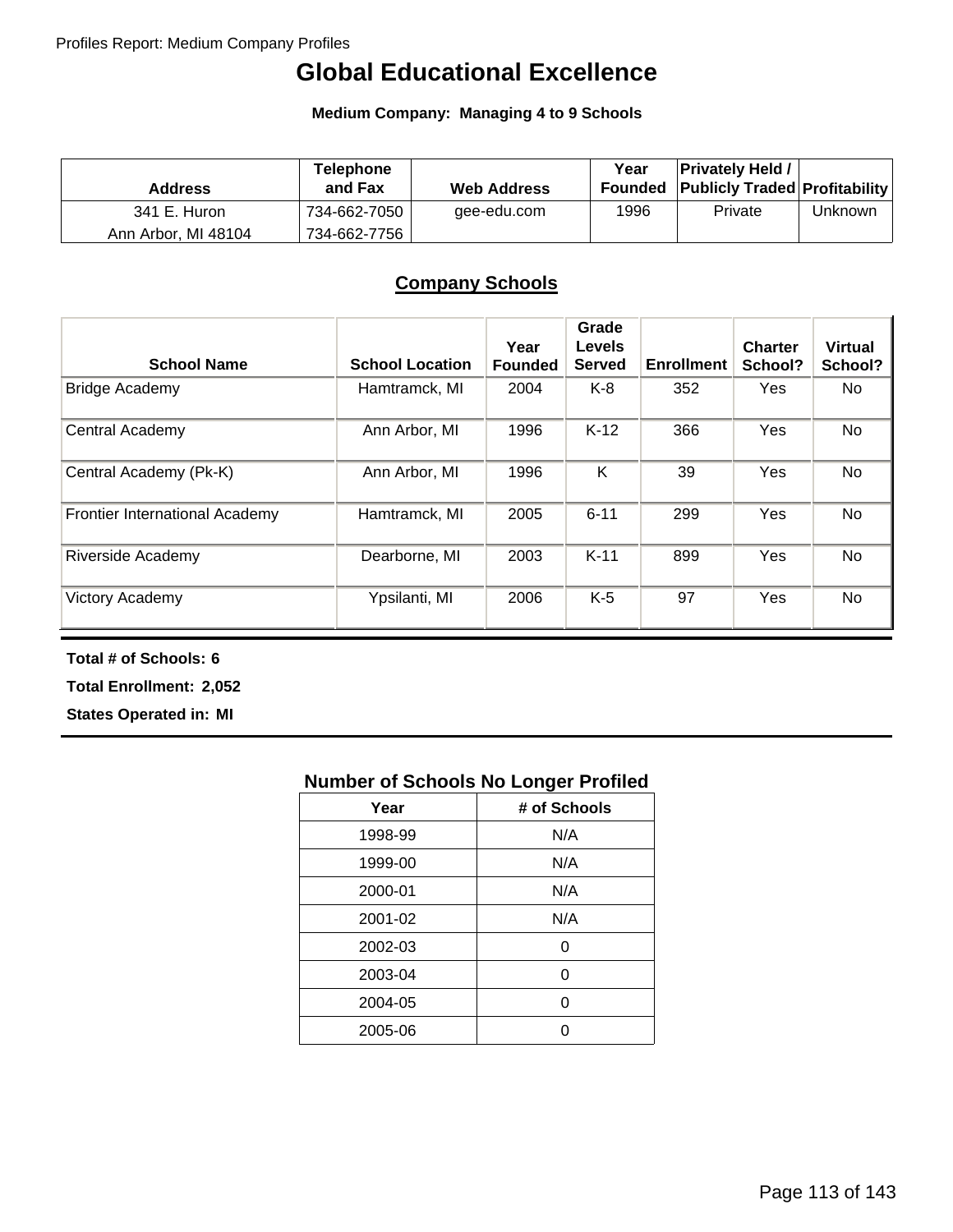# **Nobel Learning Communities, Inc.**

**Medium Company: Managing 4 to 9 Schools**

| <b>Address</b>         | <b>Telephone</b><br>and Fax | <b>Web Address</b>                         | Year | <b>Privately Held /</b><br><b>Founded Publicly Traded Profitability</b> |                |
|------------------------|-----------------------------|--------------------------------------------|------|-------------------------------------------------------------------------|----------------|
| 1615 West Chester Pike |                             | $\pm$ 484-947-2000   www.nobellearning.com | 1984 | <b>Public</b>                                                           | <b>Unknown</b> |
| West Chester, PA 19382 | 484-947-2003                |                                            |      |                                                                         |                |

## **Company Schools**

| <b>School Name</b>                                     | <b>School Location</b> | Year<br><b>Founded</b> | Grade<br><b>Levels</b><br><b>Served</b> | <b>Enrollment</b> | <b>Charter</b><br>School? | <b>Virtual</b><br>School? |
|--------------------------------------------------------|------------------------|------------------------|-----------------------------------------|-------------------|---------------------------|---------------------------|
| Franklin Towne Charter School                          | Philadelphia, PA       | 2000                   | $9 - 12$                                | 930               | Yes                       | No.                       |
| People for People Charter School                       | Philadelphia, PA       | 2001                   | $K-7$                                   | 545               | Yes                       | No.                       |
| Philadelphia Academy Charter School                    | Philadelphia, PA       | 1999                   | $K-11$                                  | 946               | Yes                       | No.                       |
| Philadelphia Maritime Academy<br><b>Charter School</b> | Philadelphia, PA       | 2003                   | $K-12$                                  | 449               | Yes                       | No                        |

#### **Total # of Schools: 4**

**Total Enrollment: 2,870**

**States Operated in: PA**

| Year    | # of Schools |
|---------|--------------|
| 1998-99 | N/A          |
| 1999-00 | O            |
| 2000-01 | O            |
| 2001-02 | ი            |
| 2002-03 | 2            |
| 2003-04 | ი            |
| 2004-05 | O            |
| 2005-06 |              |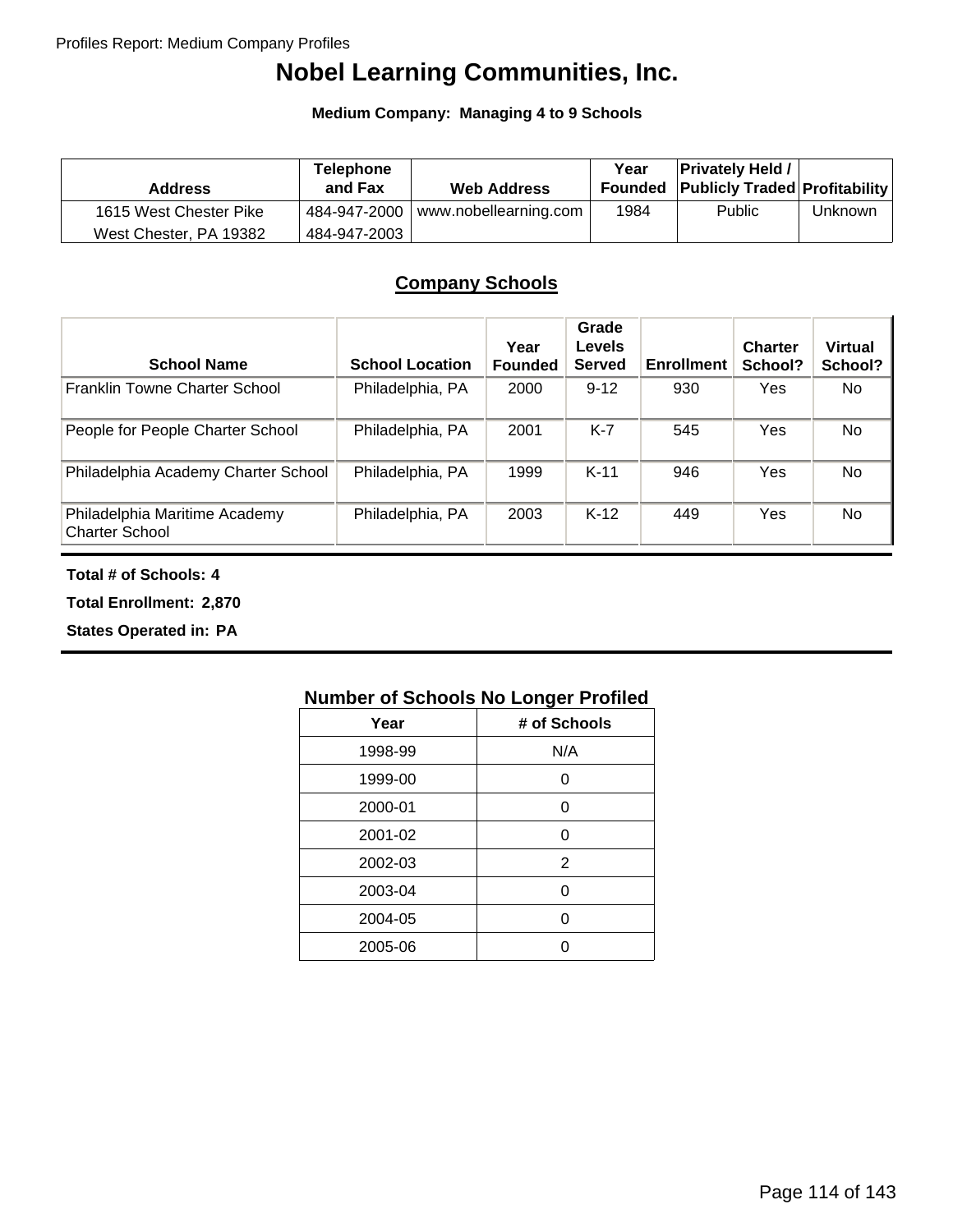# **Romine Group, LLC, The**

**Medium Company: Managing 4 to 9 Schools**

| <b>Address</b>      | <b>Telephone</b><br>and Fax | <b>Web Address</b>                                 | Year | <b>Privately Held /</b><br><b>Founded Publicly Traded Profitability</b> |         |
|---------------------|-----------------------------|----------------------------------------------------|------|-------------------------------------------------------------------------|---------|
| 7877 Stead, Ste 100 |                             | $\frac{1}{2}$ 586-731-5300   www.therominegroup.co | 1994 | Private                                                                 | Unknown |
| Utica. MI 48317     | 586-731-5307                |                                                    |      |                                                                         |         |

### **Company Schools**

| <b>School Name</b>           | <b>School Location</b> | Year<br><b>Founded</b> | Grade<br><b>Levels</b><br><b>Served</b> | <b>Enrollment</b> | <b>Charter</b><br>School? | <b>Virtual</b><br>School? |
|------------------------------|------------------------|------------------------|-----------------------------------------|-------------------|---------------------------|---------------------------|
| <b>Bradford Academy</b>      | Southfield, MI         | 2003                   | K-8                                     | 1108              | Yes                       | No.                       |
| Hanley International Academy | Hamtramck, MI          | 2005                   | K-6                                     | 400               | Yes                       | No.                       |
| Madison Academy              | Burton, MI             | 2004                   | K-6                                     | 240               | Yes                       | No                        |
| Merritt Academy              | New Haven, MI          | 2002                   | K-8                                     | 380               | Yes                       | No.                       |
| Trillium Academy             | Taylor, MI             | 2002                   | K-9                                     | 496               | Yes                       | No                        |

**Total # of Schools: 5**

**Total Enrollment: 2,624**

**States Operated in: MI**

| Year    | # of Schools |
|---------|--------------|
| 1998-99 | N/A          |
| 1999-00 | N/A          |
| 2000-01 | N/A          |
| 2001-02 | N/A          |
| 2002-03 | N/A          |
| 2003-04 | ი            |
| 2004-05 | ი            |
| 2005-06 |              |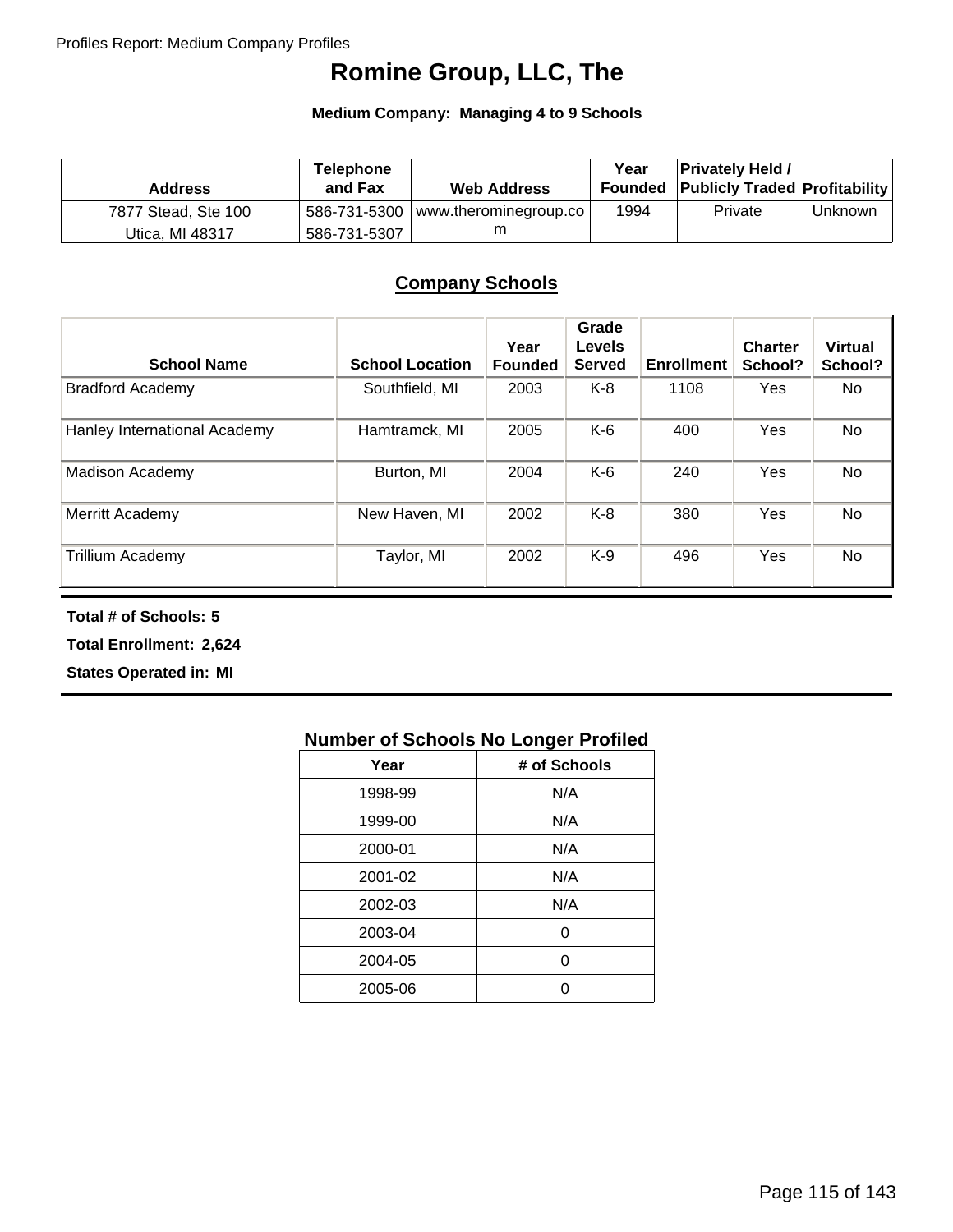# **SABIS Educational Systems**

**Medium Company: Managing 4 to 9 Schools**

| <b>Address</b>         | <b>Telephone</b><br>and Fax | <b>Web Address</b> | Year<br>Founded | <b>Privately Held /</b><br><b>Publicly Traded Profitability</b> |                |
|------------------------|-----------------------------|--------------------|-----------------|-----------------------------------------------------------------|----------------|
| 6385 Beach Rd          | 952-918-1850                | www.sabis.net      | 1985            | Private                                                         | <b>Unknown</b> |
| Eden Prairie, MN 55344 | 952-918-1851                |                    |                 |                                                                 |                |

## **Company Schools**

| <b>School Name</b>                                 | <b>School Location</b> | Year<br><b>Founded</b> | Grade<br><b>Levels</b><br><b>Served</b> | <b>Enrollment</b> | <b>Charter</b><br>School? | <b>Virtual</b><br>School? |
|----------------------------------------------------|------------------------|------------------------|-----------------------------------------|-------------------|---------------------------|---------------------------|
| Holyoke Community Charter School                   | Holyoke, MA            | 2000                   | K-8                                     | 683               | <b>Yes</b>                | No                        |
| International Academy of Flint                     | Flint, MI              | 1999                   | $K-12$                                  | 852               | Yes                       | No.                       |
| Milestone SABIS Academy of New<br>Orleans          | New Orleans, LA        | 2002                   | $K-8$                                   | 380               | Yes                       | No                        |
| <b>SABIS International Charter School</b>          | Springfield, MA        | 1995                   | $K-12$                                  | 1374              | Yes                       | No                        |
| <b>SABIS International School</b>                  | Phoenix, AZ            | 2001                   | $K-12$                                  | 651               | Yes                       | No                        |
| The International Charter School of<br>Schenectady | Schenectady, NY        | 2002                   | K-8                                     | 665               | Yes                       | No.                       |
| The International College Preparatory<br>Academy   | Cincinnatti, OH        | 2003                   | $K-9$                                   | 610               | Yes                       | No.                       |

**Total # of Schools: 7**

**Total Enrollment: 5,215**

**States Operated in: AZ, LA, MA, MI, NY, OH**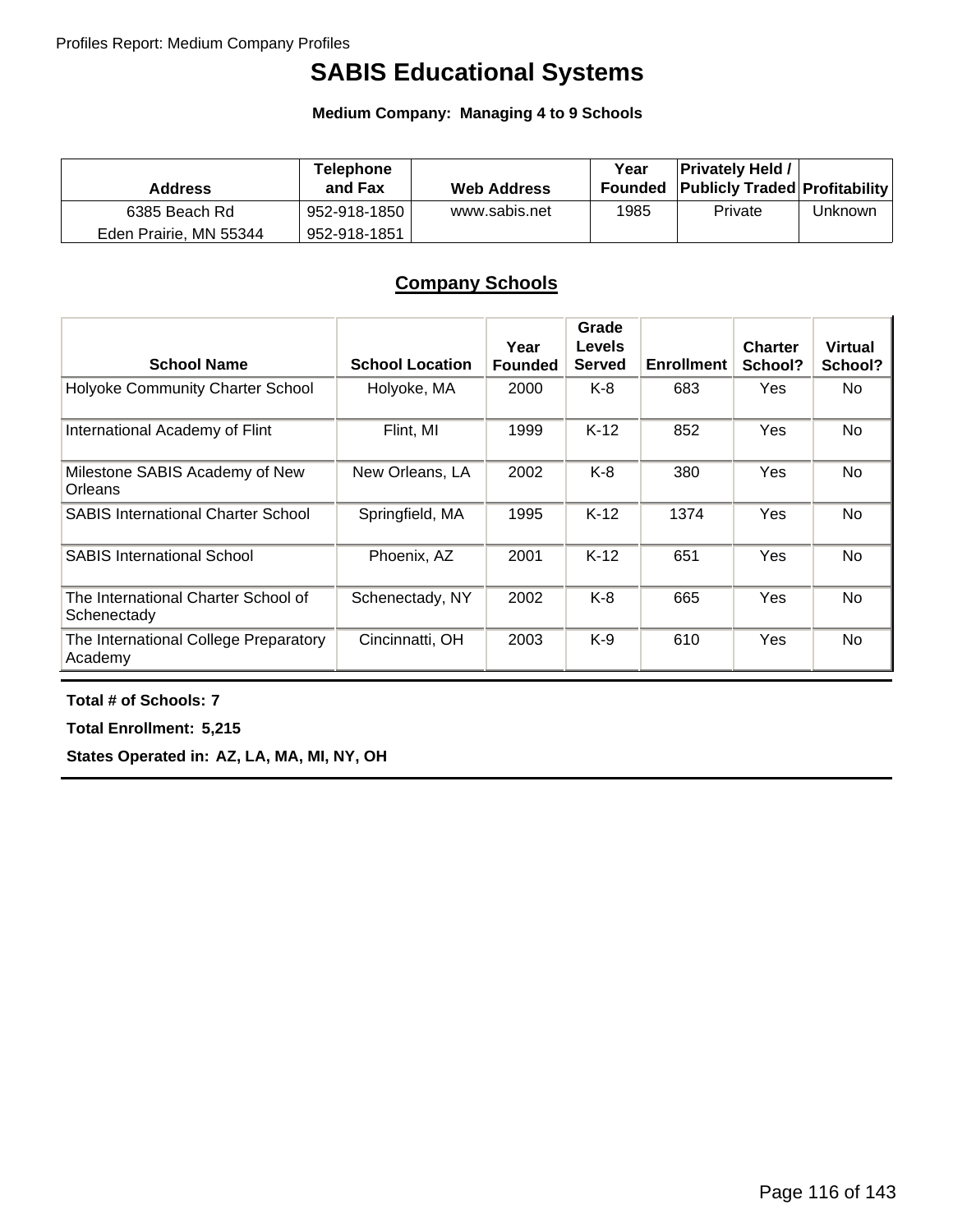# **SABIS Educational Systems**

**Medium Company: Managing 4 to 9 Schools**

| Number of Schools No Longer Promed |
|------------------------------------|
| # of Schools                       |
| 0                                  |
| 0                                  |
| 0                                  |
| 0                                  |
| 1                                  |
| 1                                  |
| 0                                  |
|                                    |
|                                    |

## **Number of Schools No Longer Profiled**

## **Discontinued Schools for this Reporting Period**

| <b>School Name</b>                       | <b>School Location</b> | <b>Reason Discontinued</b>                                                                                                                                    |
|------------------------------------------|------------------------|---------------------------------------------------------------------------------------------------------------------------------------------------------------|
| International Academy of Flint           | Flint. MI              | This was incorrectly listed as a second school. There<br>was only one Flint School temporarily occupying two<br>buildings. Per email from Udo Schultz 3/5/07. |
| The International School of<br>Minnesota | Eden Prarie, MN        | This is a private, tuition school not a public school.                                                                                                        |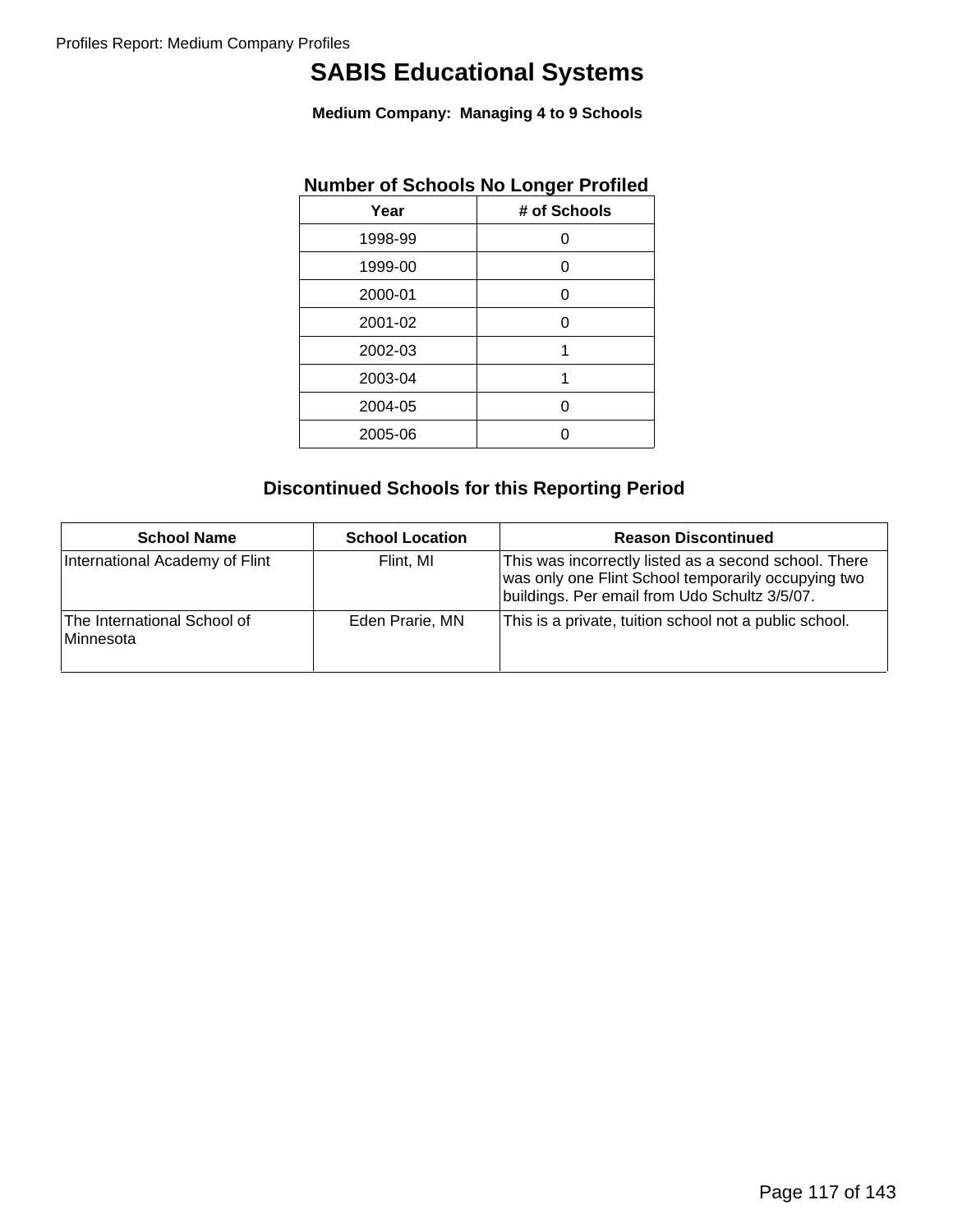# **PROFILES OF FOR-PROFIT EDUCATION MANAGEMENT ORGANIZATIONS: 2006-2007**

**Virtual Schools**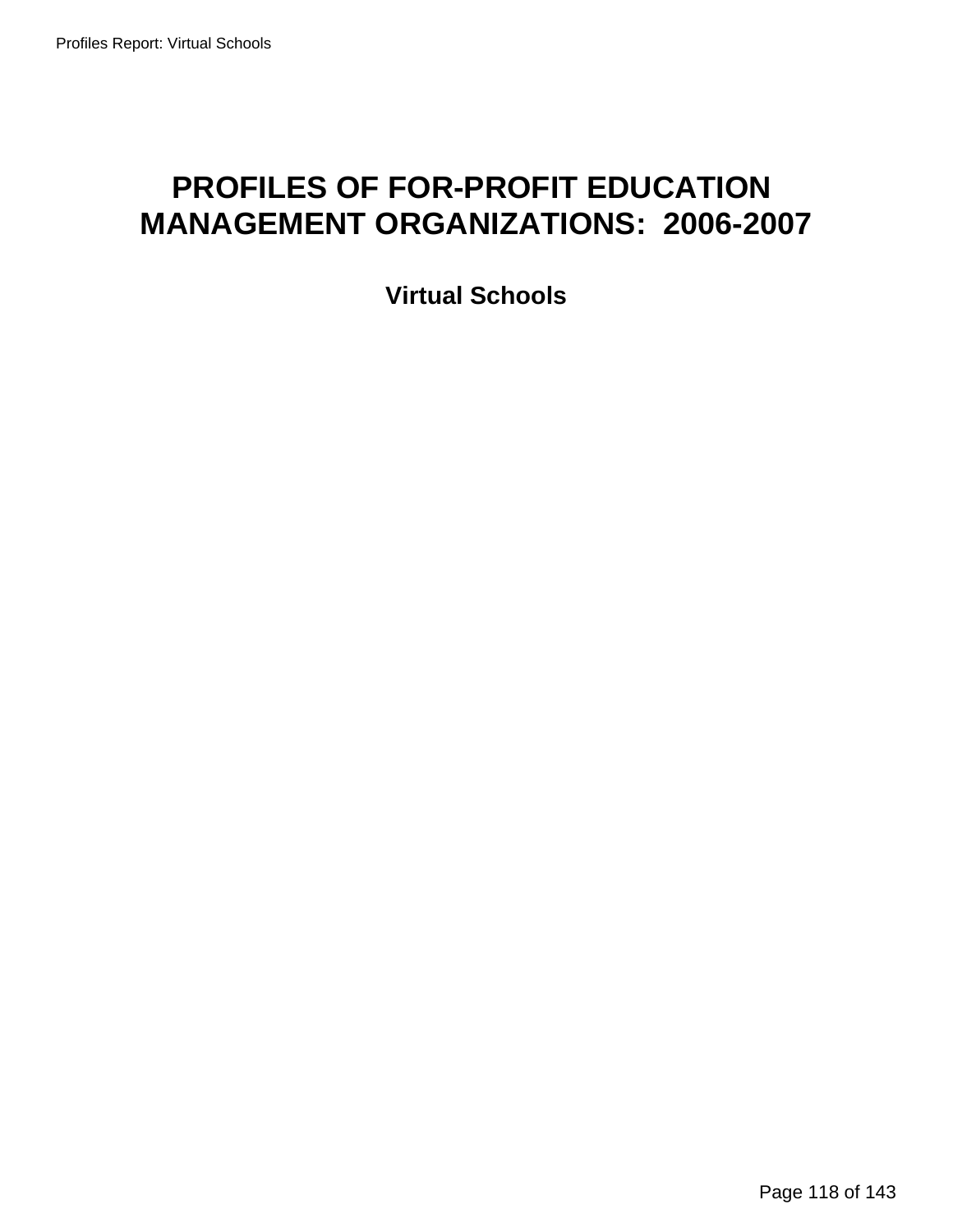## **For-Profit Virtual Schools Listed by State**

The following is a list of virtual schools which are managed by for-profit education management organizations.

### **Arizona**

| <b>School Name</b>             | <b>Parent Company</b>       | Telephone        | <b>Web Address</b> | Year<br>Founded | <b>Enrollment</b> | <b>Charter</b><br>School? |
|--------------------------------|-----------------------------|------------------|--------------------|-----------------|-------------------|---------------------------|
| Pinnacle Virtual High School   | Pinnacle Education,<br>Inc. | 480-755-<br>8222 | pin-ed.com         | 2003            | 250               | Yes                       |
| Arizona Virtual Academy        | K <sub>12</sub> , Inc.      | Unknown          | www.azva.org       | 2003            | 2560              | Yes                       |
| Arizona Connections<br>Academy | <b>Connections Academy</b>  | 480-782-<br>5842 | Unknown            | 2005            | 500               | Yes                       |

### **Arkansas**

| <b>School Name</b>      | <b>Parent Company</b> | <b>Telephone</b> | <b>Web Address</b> | Year | <b>Founded Enrollment School?</b> | <b>Charter</b> |
|-------------------------|-----------------------|------------------|--------------------|------|-----------------------------------|----------------|
| Arkansas Virtual School | $K12.$ Inc.           | <b>Unknown</b>   | www.arvs.org       | 2002 | 400                               | No.            |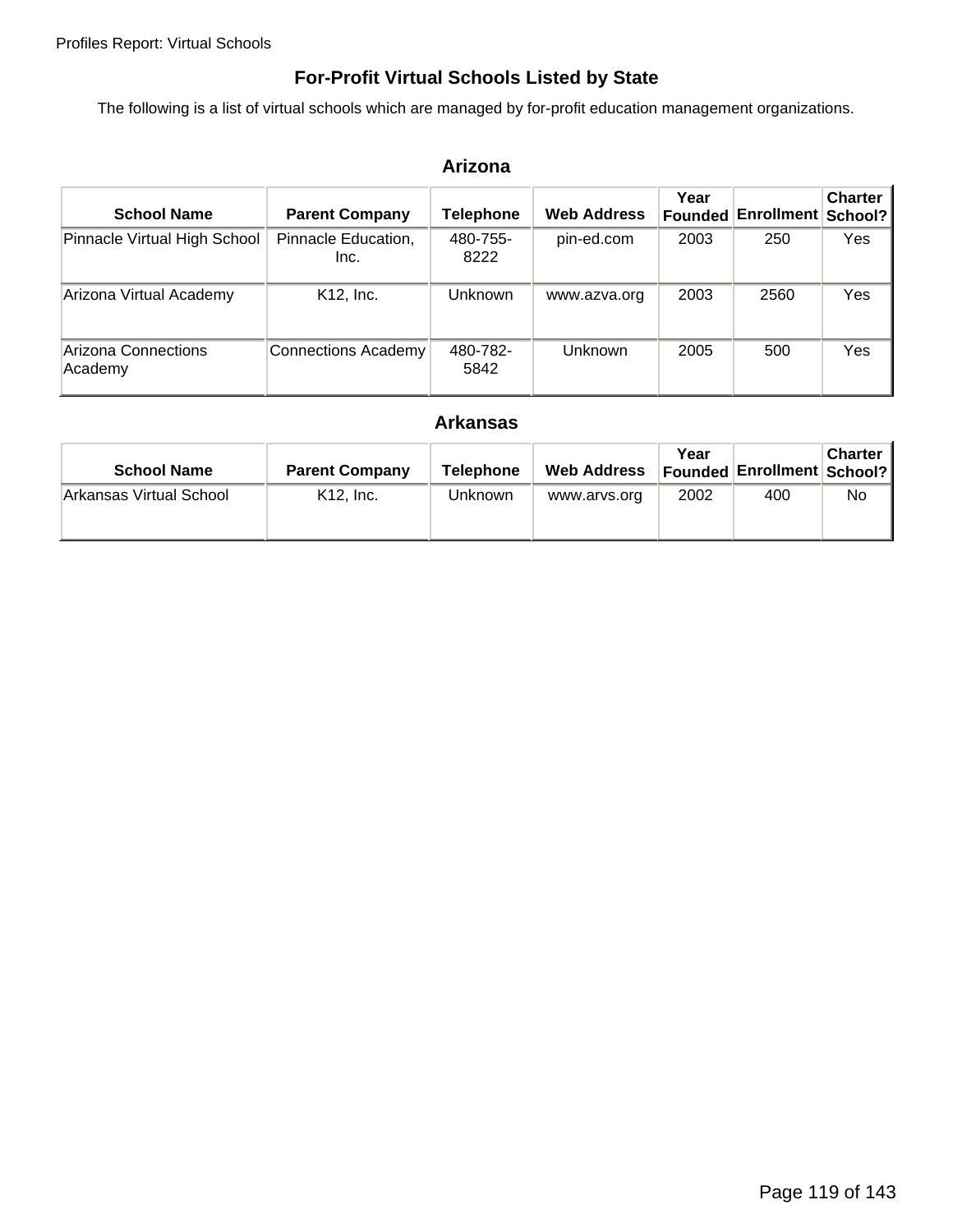## **For-Profit Virtual Schools Listed by State**

The following is a list of virtual schools which are managed by for-profit education management organizations.

| <b>School Name</b>                               | <b>Parent Company</b>      | <b>Telephone</b> | <b>Web Address</b> | Year | Founded Enrollment School? | <b>Charter</b> |
|--------------------------------------------------|----------------------------|------------------|--------------------|------|----------------------------|----------------|
| California Virtual Academy<br>at Sutter          | K12, Inc.                  | <b>Unknown</b>   | Unknown            | 2006 | 140                        | Yes            |
| California Virtual Academy<br>at Jamestown       | K12, Inc.                  | Unknown          | www.caliva.org     | 2002 | 170                        | Yes            |
| California Virtual Academy<br>at Kern            | K12, Inc.                  | Unknown          | www.caliva.org     | 2002 | 490                        | Yes            |
| California Virtual Academy<br>at Kings           | K12, Inc.                  | Unknown          | www.caliva.org     | 2002 | 330                        | Yes            |
| California Virtual Academy<br>at San Diego       | K12, Inc.                  | Unknown          | www.caliva.org     | 2002 | 960                        | Yes            |
| California Virtual Academy<br>at San Mateo       | K12, Inc.                  | Unknown          | www.caliva.org     | 2004 | 450                        | Yes            |
| California Virtual Academy<br>at Sonoma          | K12, Inc.                  | Unknown          | www.caliva.org     | 2004 | 510                        | Yes            |
| California Virtual Academy<br>at Los Angeles     | K12, Inc.                  | Unknown          | Unknown            | 2006 | 1770                       | Yes            |
| Central California<br><b>Connections Academy</b> | <b>Connections Academy</b> | Unknown          | Unknown            | 2006 | 25                         | Yes            |
| <b>Capistrano Connections</b><br>Academy         | <b>Connections Academy</b> | 949-249-<br>2260 | Unknown            | 2004 | 600                        | Yes            |

## **California**

## **Colorado**

| <b>School Name</b>                         | <b>Parent Company</b>      | Telephone             | <b>Web Address</b> | Year | Founded Enrollment School? | <b>Charter</b> |
|--------------------------------------------|----------------------------|-----------------------|--------------------|------|----------------------------|----------------|
| Colorado Virtual Academy                   | K <sub>12</sub> , Inc.     | Unknown               | www.covcs.org      | 2001 | 2850                       | Yes            |
| Littleton Connections<br>Academy Part-Time | <b>Connections Academy</b> | $303 - 347 -$<br>4725 | <b>Unknown</b>     | 2004 | 10                         | No.            |
| <b>Denver Connections</b><br>Academy       | <b>Connections Academy</b> | 303-794-<br>2312      | <b>Unknown</b>     | 2002 | 400                        | No.            |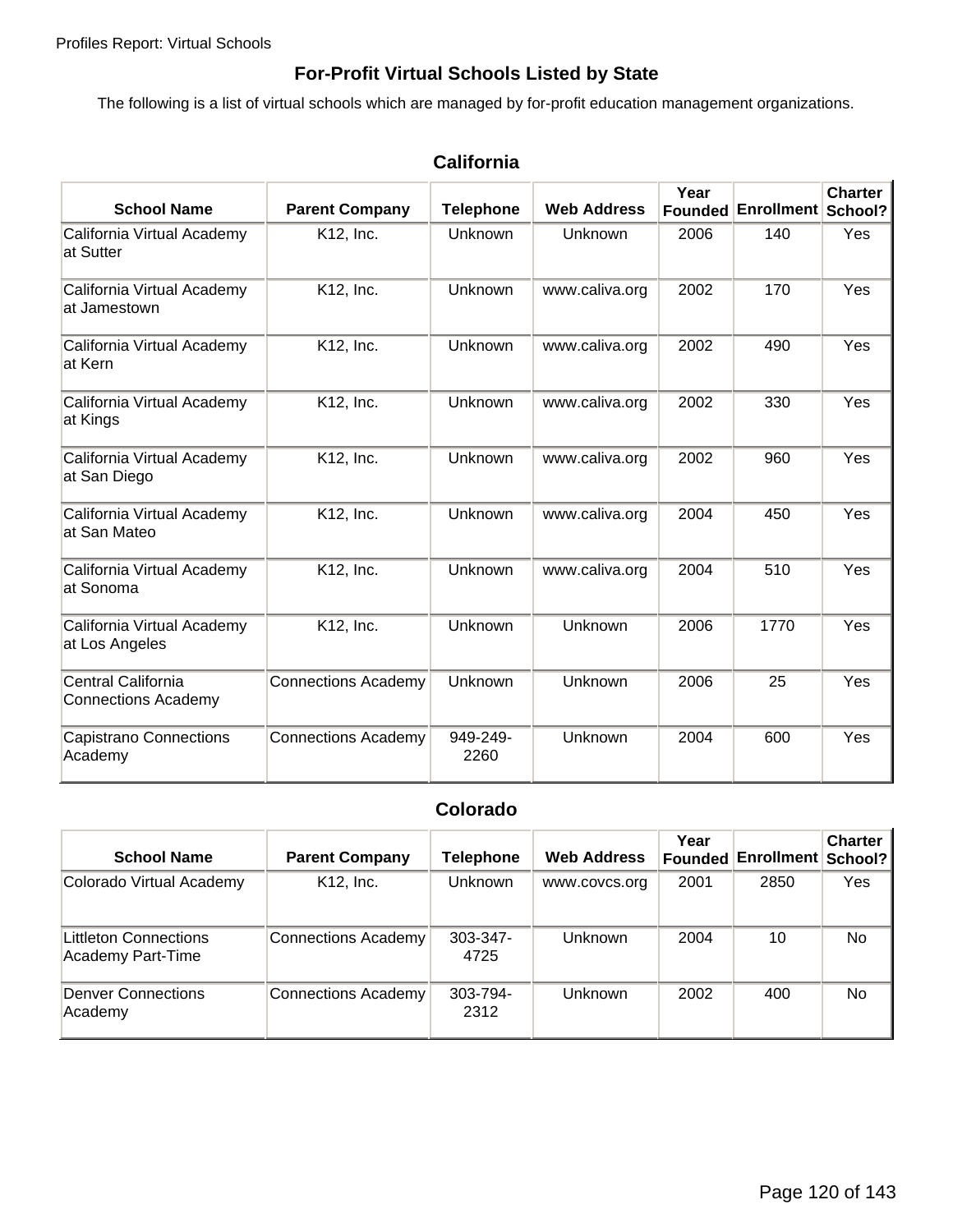## **For-Profit Virtual Schools Listed by State**

The following is a list of virtual schools which are managed by for-profit education management organizations.

## **District Of Columbia**

| <b>School Name</b>                                          | <b>Parent Company</b> | Telephone        | <b>Web Address</b>      | Year | Founded   Enrollment   School? | <b>Charter</b> |
|-------------------------------------------------------------|-----------------------|------------------|-------------------------|------|--------------------------------|----------------|
| Washington DC Community<br>Academy Public Charter<br>School | $K12.$ Inc.           | 866-339-<br>8744 | www.capcsonlin<br>e.org | 2004 | 120                            | Yes            |

## **Florida**

| <b>School Name</b>                    | <b>Parent Company</b>      | <b>Telephone</b> | <b>Web Address</b> | Year<br><b>Founded</b> | <b>Enrollment School?</b> | <b>Charter</b> |
|---------------------------------------|----------------------------|------------------|--------------------|------------------------|---------------------------|----------------|
| <b>Florida Connections</b><br>Academy | <b>Connections Academy</b> | 407-353-<br>5203 | Unknown            | 2003                   | 700                       | No.            |
| Florida Virtual Academy               | K <sub>12</sub> , Inc.     | <b>Unknown</b>   | www.flva.org       | 2003                   | 730                       | No.            |

## **Idaho**

| <b>School Name</b>    | <b>Parent Company</b>      | Telephone        | <b>Web Address</b> | Year<br><b>Founded</b> | <b>Enrollment School?</b> | <b>Charter</b> |
|-----------------------|----------------------------|------------------|--------------------|------------------------|---------------------------|----------------|
| <b>INSPIRE</b>        | <b>Connections Academy</b> | 208-433-<br>3090 | <b>Unknown</b>     | 2005                   | 150                       | Yes            |
| Idaho Virtual Academy | K12, Inc.                  | Unknown          | www.idahova.org    | 2002                   | 2100                      | Yes            |

## **Illinois**

| <b>School Name</b>                | <b>Parent Company</b> | <b>Telephone</b> | <b>Web Address</b> | Year | <b>Founded Enrollment School?</b> | Charter I |
|-----------------------------------|-----------------------|------------------|--------------------|------|-----------------------------------|-----------|
| Chicago Virtual Charter<br>School | $K12.$ Inc.           | Unknown          | Unknown            | 2006 | 220                               | Yes       |

#### **Minnesota**

| <b>School Name</b>                           | <b>Parent Company</b>      | <b>Telephone</b> | <b>Web Address</b> | Year | Founded   Enrollment   School? | Charter |
|----------------------------------------------|----------------------------|------------------|--------------------|------|--------------------------------|---------|
| <b>IMTS Minnesota</b><br>Connections Academy | <b>Connections Academy</b> | 617-729-<br>1090 | Unknown            | 2005 | 400                            | No.     |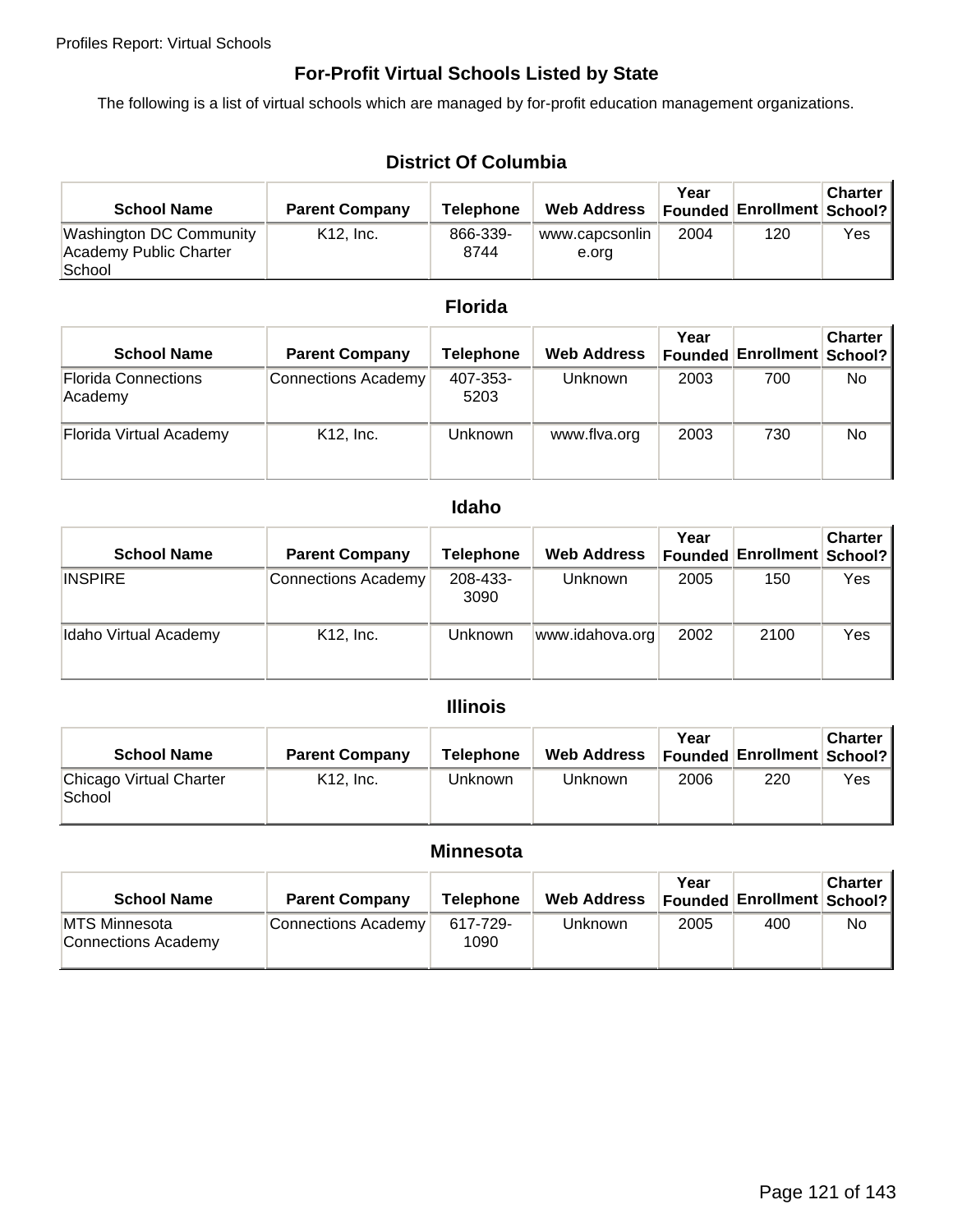## **For-Profit Virtual Schools Listed by State**

The following is a list of virtual schools which are managed by for-profit education management organizations.

|                                 | Ohio                       |                       |                    |                 |                   |                           |  |  |  |
|---------------------------------|----------------------------|-----------------------|--------------------|-----------------|-------------------|---------------------------|--|--|--|
| <b>School Name</b>              | <b>Parent Company</b>      | Telephone             | <b>Web Address</b> | Year<br>Founded | <b>Enrollment</b> | <b>Charter</b><br>School? |  |  |  |
| <b>ODELHA Academy</b>           | White Hat<br>Management    | <b>Unknown</b>        | Unknown            | 2002            | 2455              | Yes                       |  |  |  |
| <b>Ohio Connections Academy</b> | <b>Connections Academy</b> | $513 - 533 -$<br>3230 | <b>Unknown</b>     | 2003            | 1000              | Yes                       |  |  |  |
| Ohio Virtual Academy            | K12, Inc.                  | Unknown               | www.ohva.org       | 2002            | 3910              | Yes                       |  |  |  |

### **Oregon**

| <b>School Name</b>            | <b>Parent Company</b>      | <b>Telephone</b> | <b>Web Address</b> | Year | Founded Enrollment   School? | <b>Charter</b> |
|-------------------------------|----------------------------|------------------|--------------------|------|------------------------------|----------------|
| Oregon Connections<br>Academy | <b>Connections Academy</b> | 506-394-<br>4315 | <b>Unknown</b>     | 2005 | 1500                         | Yes            |

### **Pennsylvania**

| <b>School Name</b>                  | <b>Parent Company</b>      | Telephone        | <b>Web Address</b> | Year | <b>Founded Enrollment School?</b> | <b>Charter</b> |
|-------------------------------------|----------------------------|------------------|--------------------|------|-----------------------------------|----------------|
| <b>PDELA</b>                        | White Hat<br>Management    | Unknown          | <b>Unknown</b>     | 2004 | 307                               | Yes            |
| Agora Cyber Charter School          | K <sub>12</sub> , Inc.     | <b>Unknown</b>   | <b>Unknown</b>     | 2005 | 1020                              | Yes            |
| Commonwealth<br>Connections Academy | <b>Connections Academy</b> | 717-605-<br>8900 | <b>Unknown</b>     | 2003 | 1600                              | Yes            |

#### **Texas**

| <b>School Name</b>                    | <b>Parent Company</b> | Telephone | <b>Web Address</b> | Year | <b>Founded Enrollment School?</b> | <b>Charter</b> |
|---------------------------------------|-----------------------|-----------|--------------------|------|-----------------------------------|----------------|
| Texas Virtual Academy at<br>Southwest | $K12.$ Inc.           | Unknown   | www.txva.org       | 2006 | 200                               | Yes            |

## **Washington**

| <b>School Name</b>                   | <b>Parent Company</b> | Telephone | <b>Web Address</b> | Year | <b>Founded Enrollment School?</b> | <b>Charter</b> |
|--------------------------------------|-----------------------|-----------|--------------------|------|-----------------------------------|----------------|
| <b>Washington Virtual</b><br>Academy | $K12.$ Inc.           | Unknown   | <b>Unknown</b>     | 2006 | 1240                              | No             |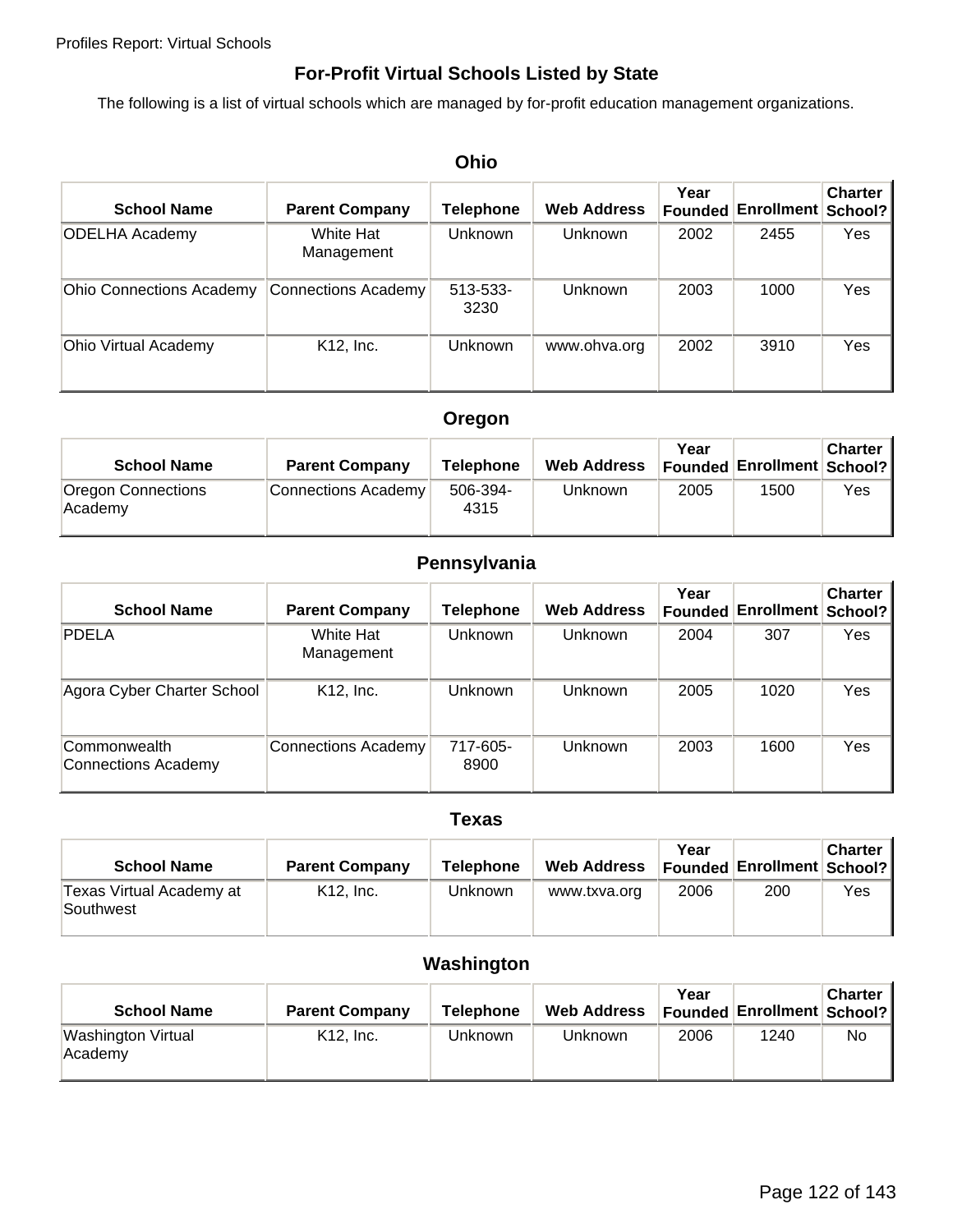## **For-Profit Virtual Schools Listed by State**

The following is a list of virtual schools which are managed by for-profit education management organizations.

| Wisconsin                               |                        |                  |                    |                        |                   |                           |  |
|-----------------------------------------|------------------------|------------------|--------------------|------------------------|-------------------|---------------------------|--|
| <b>School Name</b>                      | <b>Parent Company</b>  | Telephone        | <b>Web Address</b> | Year<br><b>Founded</b> | <b>Enrollment</b> | <b>Charter</b><br>School? |  |
| <b>Wisconsin Virtual Academy</b>        | K <sub>12</sub> , Inc. | Unknown          | www.wivcs.org      | 2003                   | 680               | Yes                       |  |
| <b>Wisconsin Connections</b><br>Academy | Connections Academy    | 920-993-<br>7076 | Unknown            | 2002                   | 450               | Yes                       |  |

# **Wyoming**

| <b>School Name</b>            | <b>Parent Company</b> | Telephone      | <b>Web Address</b> | Year | Founded Enrollment   School? | <b>Charter</b> |
|-------------------------------|-----------------------|----------------|--------------------|------|------------------------------|----------------|
| <b>Wyoming Virtual School</b> | $K12.$ Inc.           | <b>Unknown</b> | Unknown            | 2006 | 15                           | No             |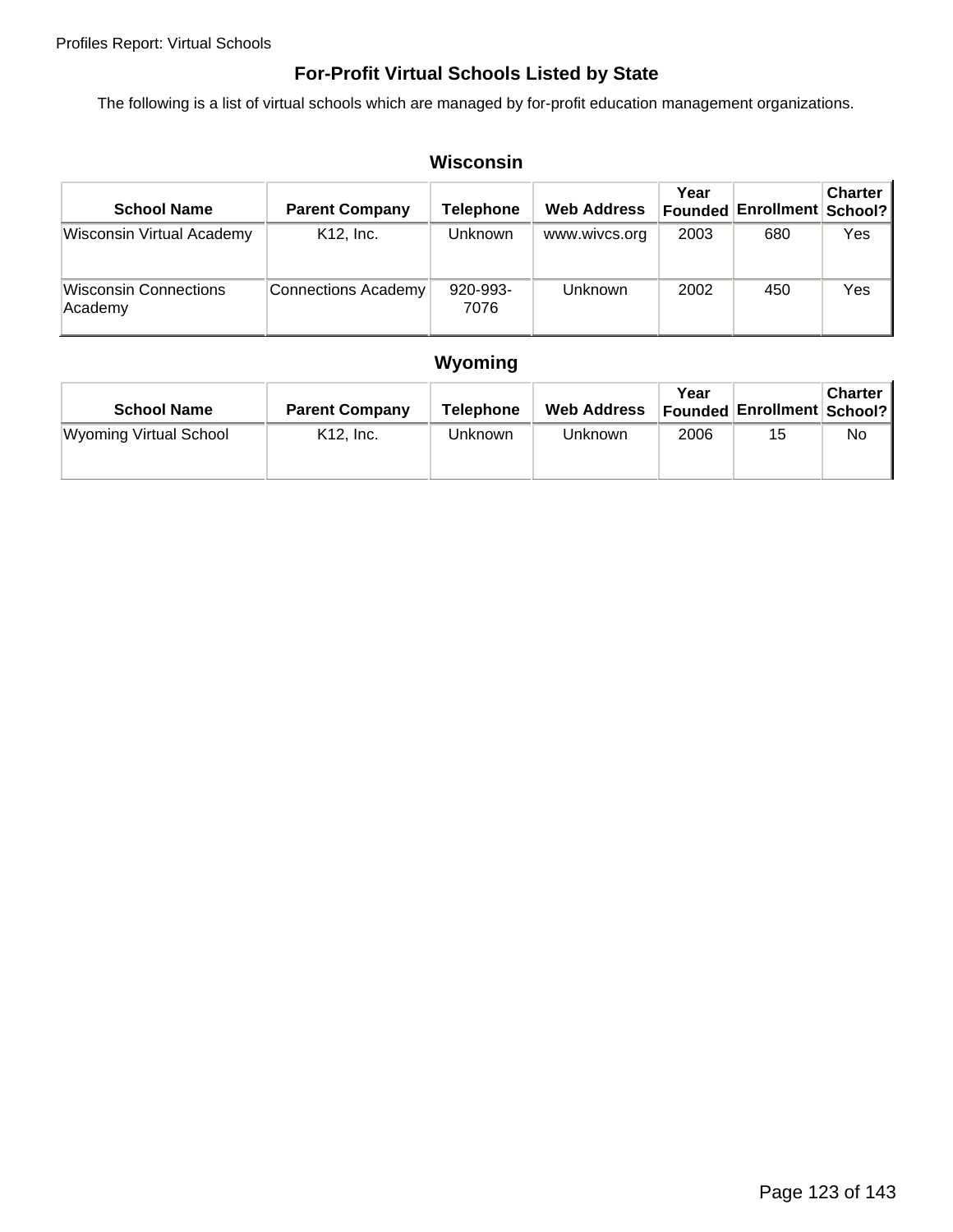# **PROFILES OF FOR-PROFIT EDUCATION MANAGEMENT ORGANIZATIONS: 2006-2007**

**Appendices**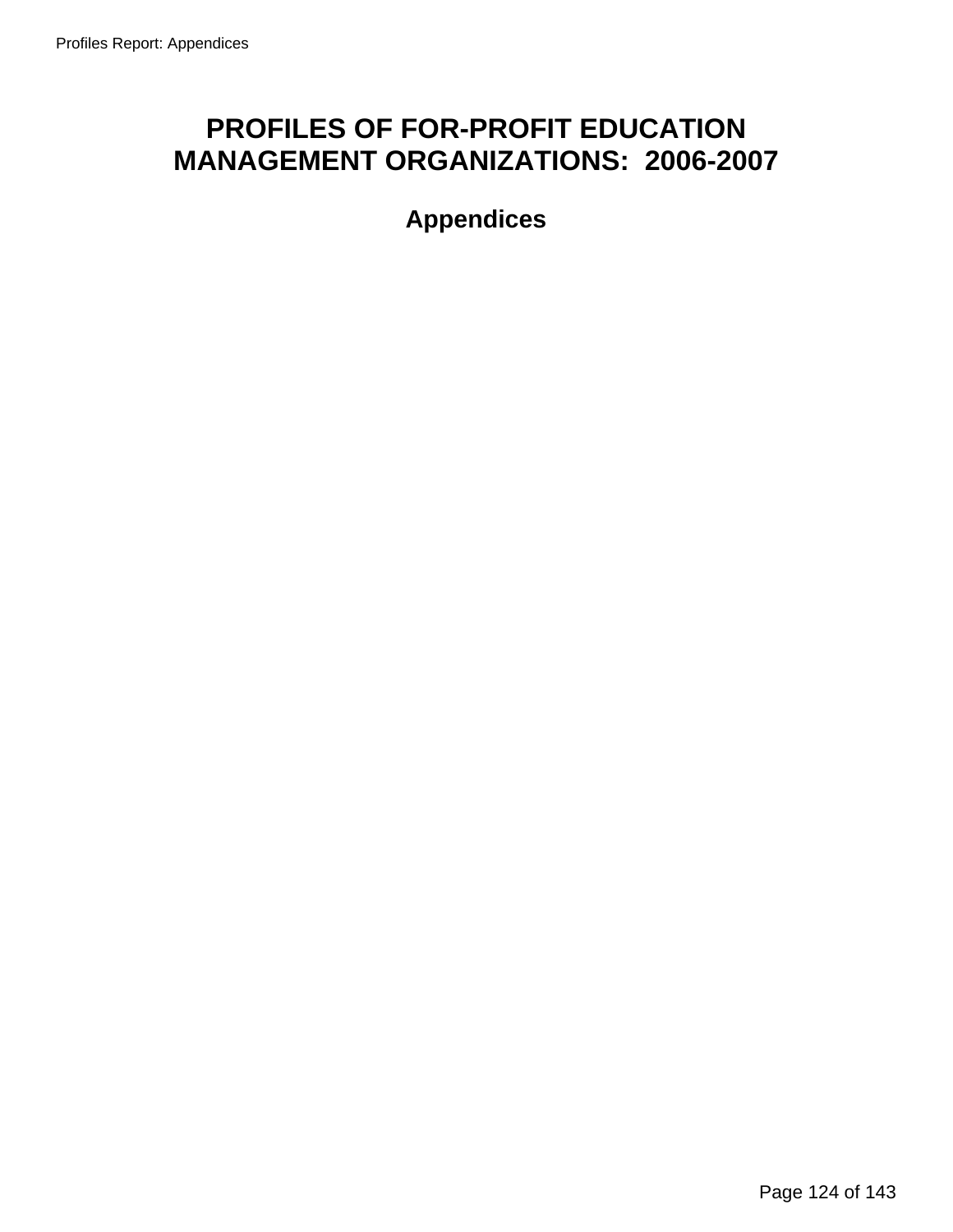# **Appendix A: Reader's Guide**

### **Key to Tables**

**N/A**: Not applicable. Company was not tracked during this reporting period.

**U**: Unknown. Company was tracked but data were not available or were unreported.

**0**: Zero. None reported.

#### **Miscellaneous Notes**

Large company pie chart categories are based on Common Core of Data defined instructional levels.

Information for no-longer-profiled, small-EMOs schools was not tracked.

Notes in Appendix B indicate companies that did not respond to repeated requests for company and school data. If there are no notes for a specific company, assume that an updated company profile was returned as a part of this project.

### **Definition of Terms**

- **Charter School:** Charter schools provide free elementary/secondary education under a charter granted by legislatively recognized public entity or publicly appointed entity so that they qualify for local and state taxpayer funds in the same way as conventional district schools.
- **Virtual School**: An internet-based curriculum outside of the conventional brickand-mortar setting of traditional public and charter schools.
- **Education Management Organization (EMO):** An EMO is for-profit, manages at least one school that receives public funds, and operates the public school(s) it manages under the same admissions rules as regular public schools.
- **Instructional Levels:** Instructional levels are calculated from the lowest and highest grades for which students are enrolled in a school.
- **Primary:** schools with a low grade offered of prekindergarten through grade three (3) and a high grade of prekindergarten through grade eight (8). For the purposes of this study, pre-kindergarten enrollment counts are excluded from all analyses.
- **Middle:** schools with a low grade offered of four (4) to seven (7) and a high grade ranging from four (4) to nine (9).
- **High:** schools with a low grade offered of seven (7) to 12 and a higher grade of 12 only.
- **Other:** all other grade configurations, including ungraded schools.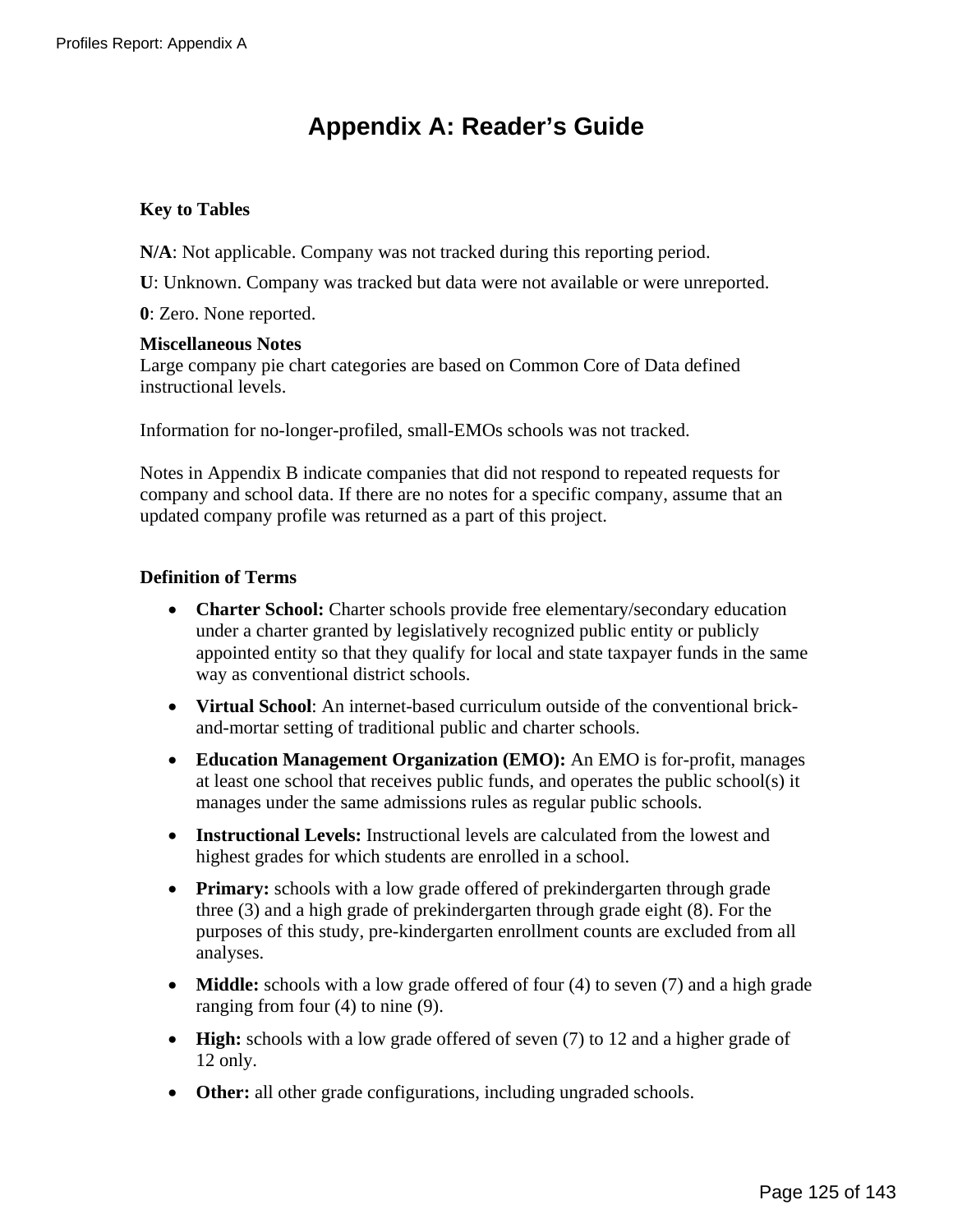# **Appendix B: Special Notes on Company Profiles**

This year the following firms failed to respond to repeated requests for enrollment and other information.

#### **Charter School Administrative Services**

Charter School Administrative Services did not provide information about itself or its schools. The company was contacted on 1/3/07, 1/9/07, and 2/20/07.

Previous profile data was compiled from the Texas Education Agency and the Michigan Department of Education websites on 7/26/05.

#### **Educational Services of America, Inc.**

 Educational Services of America did not provide information about itself or its schools. The company was contacted twice on 2/22/07.

Educational Services of America, Inc. was previously tracked under Ombudsman Educational Services, Ltd. Educational Services of America, Inc. acquired Ombudsman Educational Services, Ltd. on 9/16/05.

#### **Excel Education Centers, Inc.**

Excel Education Centers Inc. did not provide information about itself or its schools. The company was contacted on 2/22/07.

Previous profile data was compiled from the Great Schools website on 10/25/06.

#### **Helicon Associates**

 Helicon did not provide information about itself or its schools. The company was contacted on 1/3/07 and 2/20/07.

Previous profile data was verified by Helicon, except for profitability status, on 12/7/05.

#### **Mosaica Education, Inc.**

 Mosaica did not provide information about itself or its schools. The company was contacted on 1/25/07 and 2/21/07.

Previous profile data was verified by Mosaica, except for profitability status, on 12/23/05.

All Notes refer to this reporting period, unless otherwise stated. Some companies have no associated notes.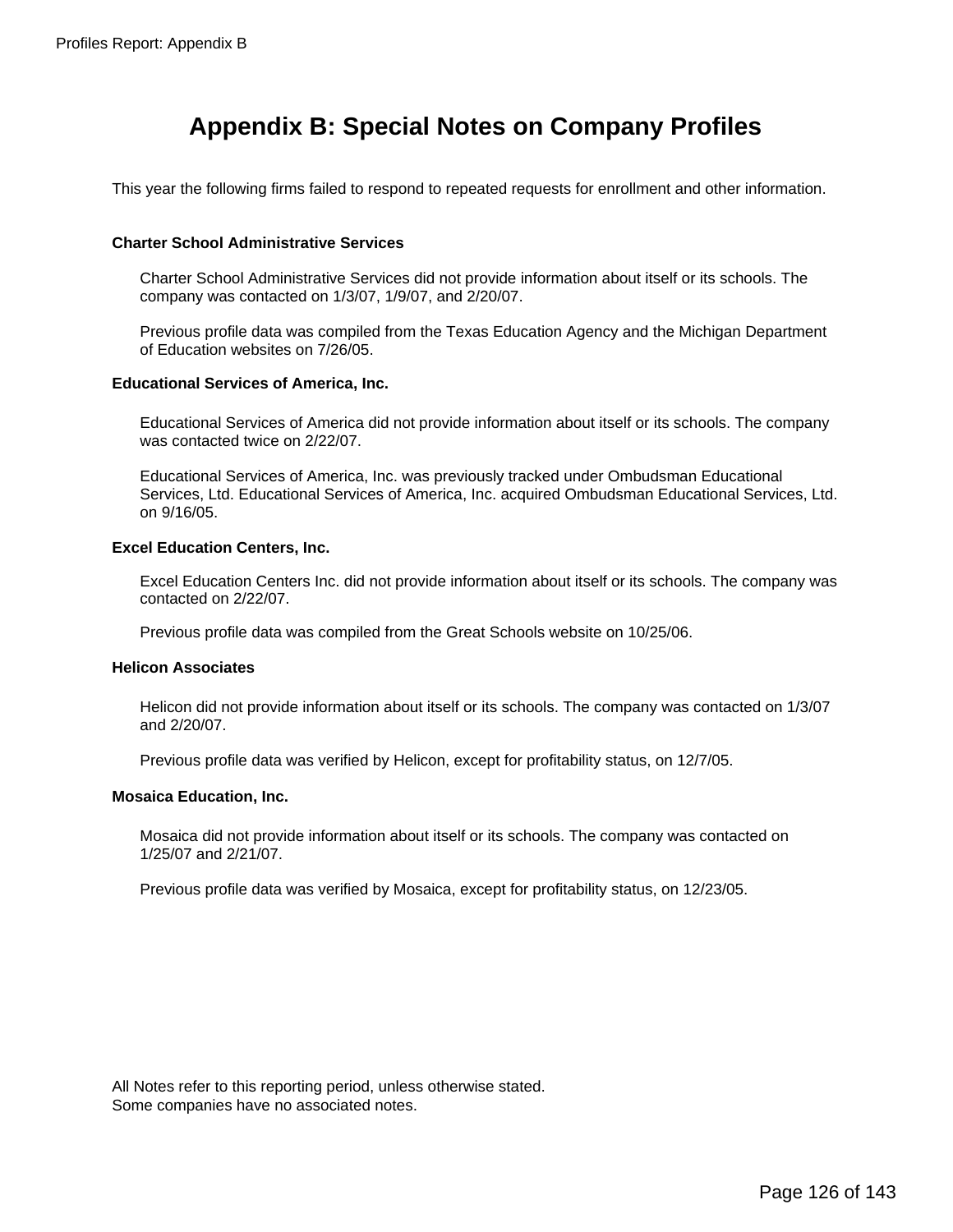#### **Nobel Learning Communities, Inc.**

Nobel did not provide information about itself or its schools. The company was contacted twice on 2/22/07.

Previous profile data was compiled from the School District of Philadelphia website on 10/17/05, Great Schools website on 10/17/05, and the National Center for Education Statistics (Common Core of Data) website on 11/3/05.

#### **Planagement Group, L.P., The**

 Planagement did not provide information about itself or its schools. The company was contacted on 1/25/07 and 2/20/07.

Previous profile data was verified by Planagement on 12/19/05.

#### **Victory Schools, Inc.**

 Victory Schools did not provide information about itself or its schools. The company was contacted on 1/25/07 and 2/20/07.

Previous profile data was verified by Victory Schools on 12/21/05.

#### **White Hat Management**

White Hat Management did not provide information about itself or its schools. The company was contacted on 1/25/07 and 2/20/07.

Previous profile data was verified by White Hat Management, except for profitability status, on 1/13/06.

All Notes refer to this reporting period, unless otherwise stated. Some companies have no associated notes.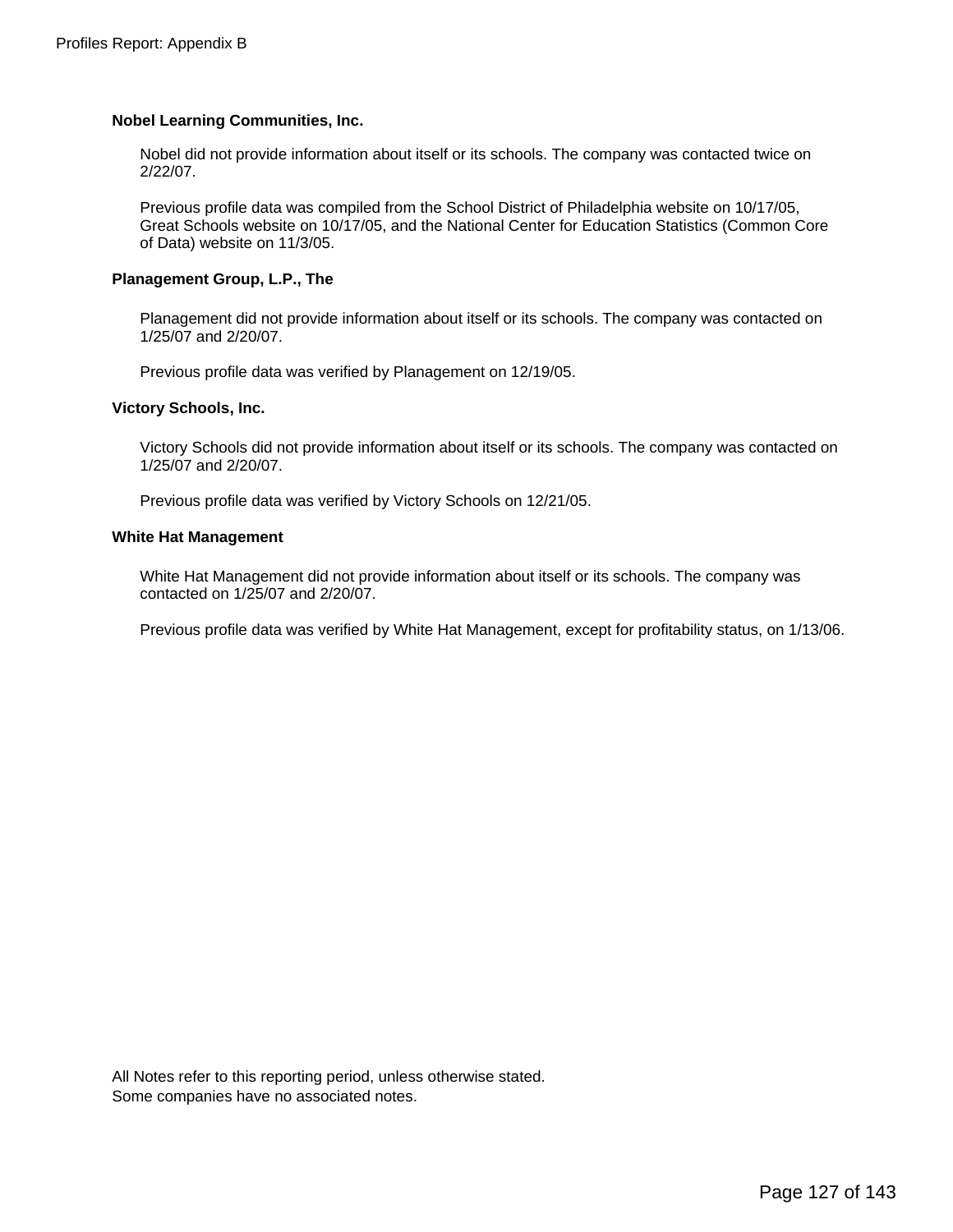# **Appendix C: No Longer Profiled Companies**

### **These companies were once profiled but are no longer being tracked for the reason(s) listed.**

| Name of<br>Company                                                   | Years<br><b>Profiled</b>     | <b>Reason for Exclusion</b>                                                                                                                                                                                                                                                                                                                                                                           |
|----------------------------------------------------------------------|------------------------------|-------------------------------------------------------------------------------------------------------------------------------------------------------------------------------------------------------------------------------------------------------------------------------------------------------------------------------------------------------------------------------------------------------|
| Accelerated<br>Elementary and<br>Secondary<br>Schools                | 2004-2005<br>to<br>2005-2006 | Accelerated Elementary and Secondary Schools became non-profit as of 7/19/2005.                                                                                                                                                                                                                                                                                                                       |
| Advantage<br><b>Schools</b>                                          | 1999-2000<br>to<br>2000-2001 | Advantage Schools was acquired by Mosaica Schools in July 2001. Information<br>attributed to the Advantage Schools website at www.advantage-<br>schools.com/news/mosaica%20070201.htm on 07/02/01.                                                                                                                                                                                                    |
| Cambridge<br>Academy East,<br>Inc.                                   | 2003-2004<br>to<br>2004-2005 | Cambridge Academy East, Inc. representative reported on 01/20/06 it operates as a<br>non-profit company.                                                                                                                                                                                                                                                                                              |
| Cesar Chavez<br>Middle Schools                                       | 2003-2004<br>to<br>2004-2005 | Cesar Chavez Learning Community, Inc representative reported on 01/19/06 it<br>operates as a non-profit company.                                                                                                                                                                                                                                                                                      |
| <b>Crawford First</b><br>Education                                   | 2000-2001<br>to<br>2001-2002 | Crawford First Education offers supplementary education by contracting with schools<br>to educate at-risk students. It is not considered an EMO.                                                                                                                                                                                                                                                      |
| Designs for<br>Learning, Inc.                                        | 2000-2001<br>to<br>2004-2005 | Designs for Learning, Inc. representative reported on 01/09/06 that it provides<br>professional services, customized training, and consulting. Therefore, it is not<br>considered an EMO.                                                                                                                                                                                                             |
| Educational<br>Services, Inc.                                        | 2002-2003<br>to<br>2004-2005 | Educational Services, Inc. reports that it transferred schools Pathways Charter High<br>School and Pathways Preparatory Academy to a non-profit charter named Pathways<br>Charter School, Inc. on 07/01/05, per company profile response on 01/04/06.                                                                                                                                                 |
| Future<br>Development<br>Education and<br>Performing Arts<br>Academy | 2003-2004                    | Charter revoked by Charter School Board for failure to pay into Arizona state<br>retirement system. School closed mid-year. "Phoenix school closes doors, students<br>stranded." (2003, Oct. 16) azfamily.com.                                                                                                                                                                                        |
| <b>General Health</b><br>Corp.- Arizona<br><b>Youth Associates</b>   | 2003-2004<br>to<br>2004-2005 | General Health Corp.- Arizona Youth Associates became a non-profit on 11/01/05.<br>As per profile response: "we moved the charter school over and under a non-profit<br>sector of the parent company. This is in response to the federal DOEs interpretation<br>that for-profit status precludes a school from being classified as a 'public school' for<br>the purposes of receiving grant funding." |
| Ideabanc, Inc.                                                       | 2002-2003<br>to<br>2004-2005 | Company reports it became a non-profit on 07/01/05 and changed name to<br>Edventure, Inc., per company profile response on 12/06/05.                                                                                                                                                                                                                                                                  |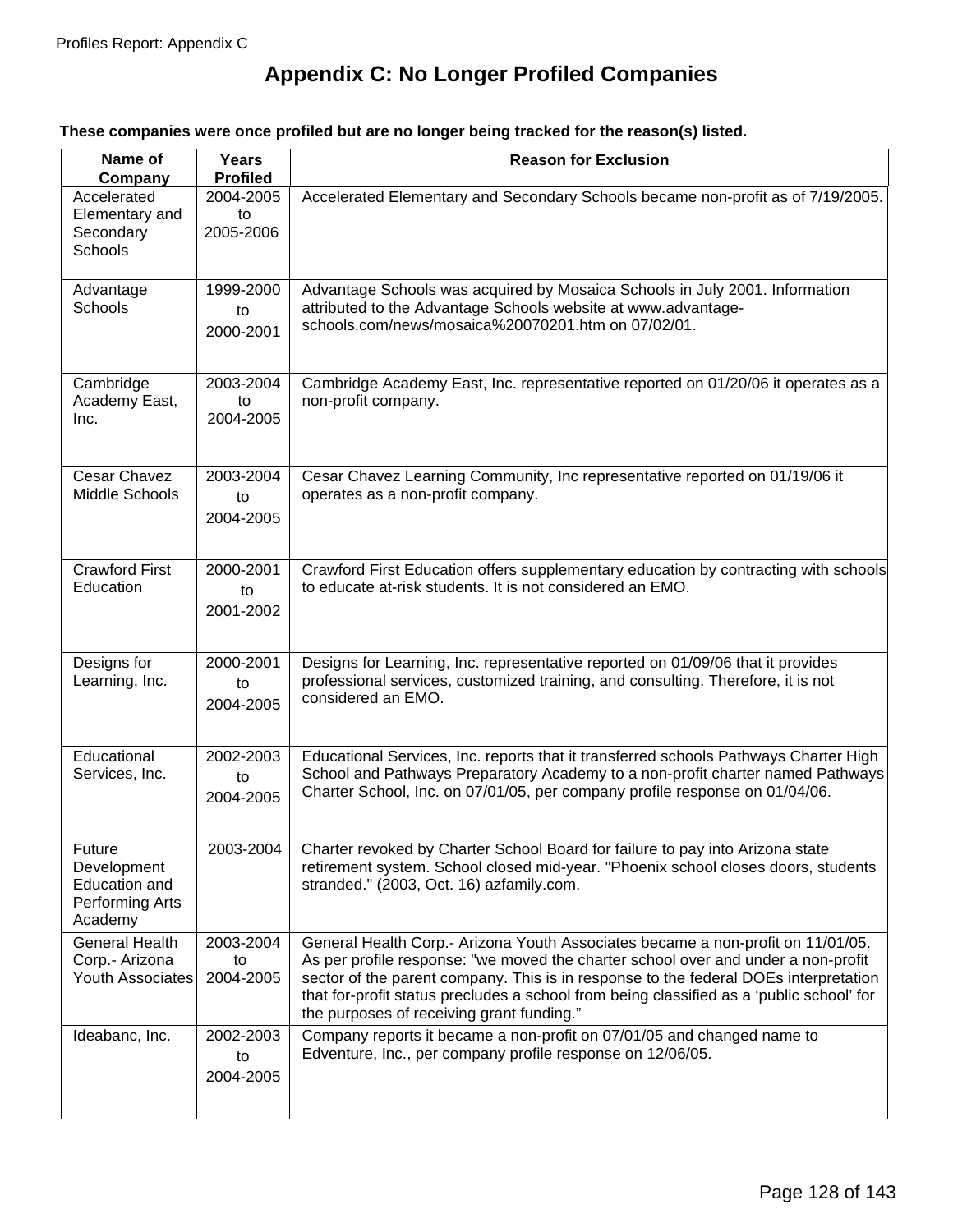| Name of<br>Company                         | Years<br><b>Profiled</b>     | <b>Reason for Exclusion</b>                                                                                                                                                                                                                                                                                                          |
|--------------------------------------------|------------------------------|--------------------------------------------------------------------------------------------------------------------------------------------------------------------------------------------------------------------------------------------------------------------------------------------------------------------------------------|
| Imagine Schools                            | 2000-2001                    | Imagine Schools changed to a non-profit organization in September, 2005.                                                                                                                                                                                                                                                             |
|                                            | to                           |                                                                                                                                                                                                                                                                                                                                      |
|                                            | 2005-2006                    |                                                                                                                                                                                                                                                                                                                                      |
| Innovative<br>Educational<br>Programs      | 2002-2003                    | Innovative Educational Programs offers supplementary education by contracting with<br>schools to educate special education students. It is not considered an EMO.<br>Information received via telephone conversation with Innovative Educational<br>Programs on 12/12/02.                                                            |
| Lake Havasu<br>Charter School,<br>Inc.     | 2002-2003                    | Lake Havasu Charter School changed legal status from for-profit to non-profit on<br>1/4/2002. Information attributed to the Arizona Department of Education website at<br>www.ade.state.as.us/charterschools/search/SiteList.asp on 06/06/02.                                                                                        |
| LearnNow                                   | 2001-2002                    | Acquired by Edison Schools in July 2001. Information attributed to the Edison<br>Schools website at www.edisonschools.com/news/news/cfm?ID=88 on 07/02/01.                                                                                                                                                                           |
| Malone<br>Management                       | 1999-2000<br>to<br>2000-2001 | Malone Management closed the only school it operated in 2000 and does not<br>currently operate any schools.                                                                                                                                                                                                                          |
| <b>Mountain Rose</b>                       | 2002-2003                    | Mountain Rose Academy changed legal status from for-profit to non-profit in 2002.<br>Information received via telephone communication with Daisy Maldonado of<br>Mountain Rose Academy, Inc. on 09/26/02. Note: This company changed their name<br>in 2004 to Rose Management, and has returned to operating as a for-profit entity. |
| New West<br>Charter School,<br>Inc.        | 2003-2004<br>to<br>2004-2005 | "Now operates as non-profit starting July 1, 2005," per company profile response<br>12/06/05.                                                                                                                                                                                                                                        |
| Ombudsman<br>Educational<br>Services, Ltd. | 2002-2003<br>to<br>2004-2005 | Ombudsman reports it was acquired by Educational Services of America, Inc.<br>effective 09/16/05.                                                                                                                                                                                                                                    |
| <b>ORBIS</b><br>Management<br>Group, LLC   | 2002-2003<br>to<br>2005-2006 | In a telephone interview 2/23/2007, a spokeswoman at Orbis Management Group<br>said the company's work with Walden Green Day School was limited to managing its<br>payroll account and related services. It therefore does not meet EMO criteria.                                                                                    |
| Pitman<br>Resources                        | 2002-2003                    | Pitman Resources' charter schools were bought by Sequoia Schools. Information<br>received via telephone conversation with Pitman Resources on 12/03/02.                                                                                                                                                                              |
| RelnventEd, Inc.                           | 2003-2004                    | Charter revoked by Charter School Board for failure to administer the AIMS HS<br>writing test in February 2003 and failing to provide educational services. Information<br>attributed to the Arizona State Board of Charter Schools website at<br>http://www.asbcs.state.az.us/asbcs on 11/02/04.                                    |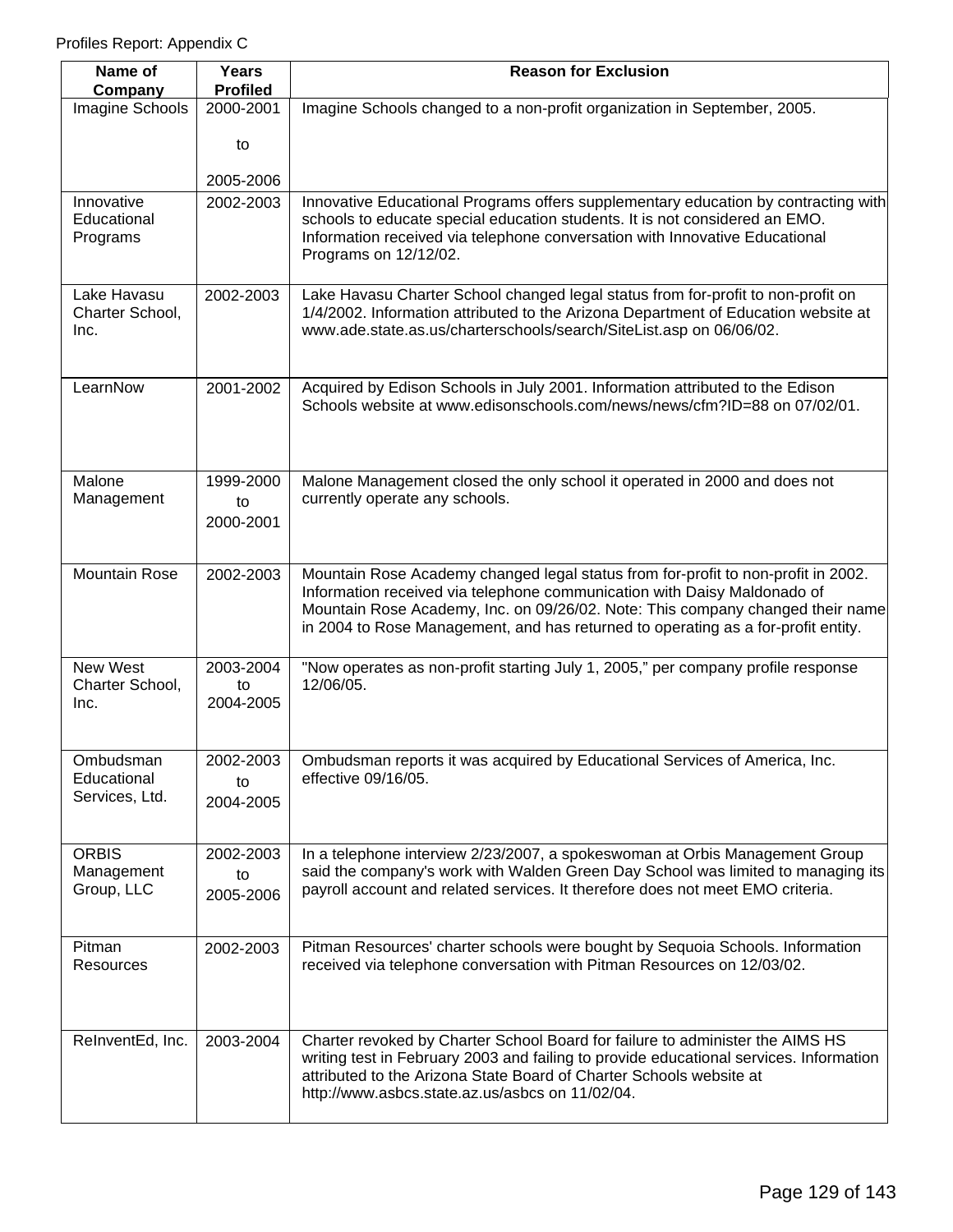| Name of<br>Company                  | Years<br><b>Profiled</b>     | <b>Reason for Exclusion</b>                                                                                                             |
|-------------------------------------|------------------------------|-----------------------------------------------------------------------------------------------------------------------------------------|
| Sequoia Charter<br><b>Schools</b>   | 2002-2003<br>to<br>2004-2005 | Sequoia Charter Schools reported it became non-profit on 11/01/05.                                                                      |
| Shadow Ridge                        | 2003-2004                    | No longer listed by the Arizona Department of Education as a charter school<br>operator.                                                |
| <b>TessaracT Group</b>              | 1999-2000<br>to<br>2000-2001 | Company went bankrupt. "Charter school company files for bankruptcy protection."<br>(2000, Oct. 10) Business News.                      |
| <b>Tucson Country</b><br>Day School | 2003-2004                    | Indicated that they are a non-profit company. Information received via fax<br>communication with Tucson Country Day School on 09/24/03. |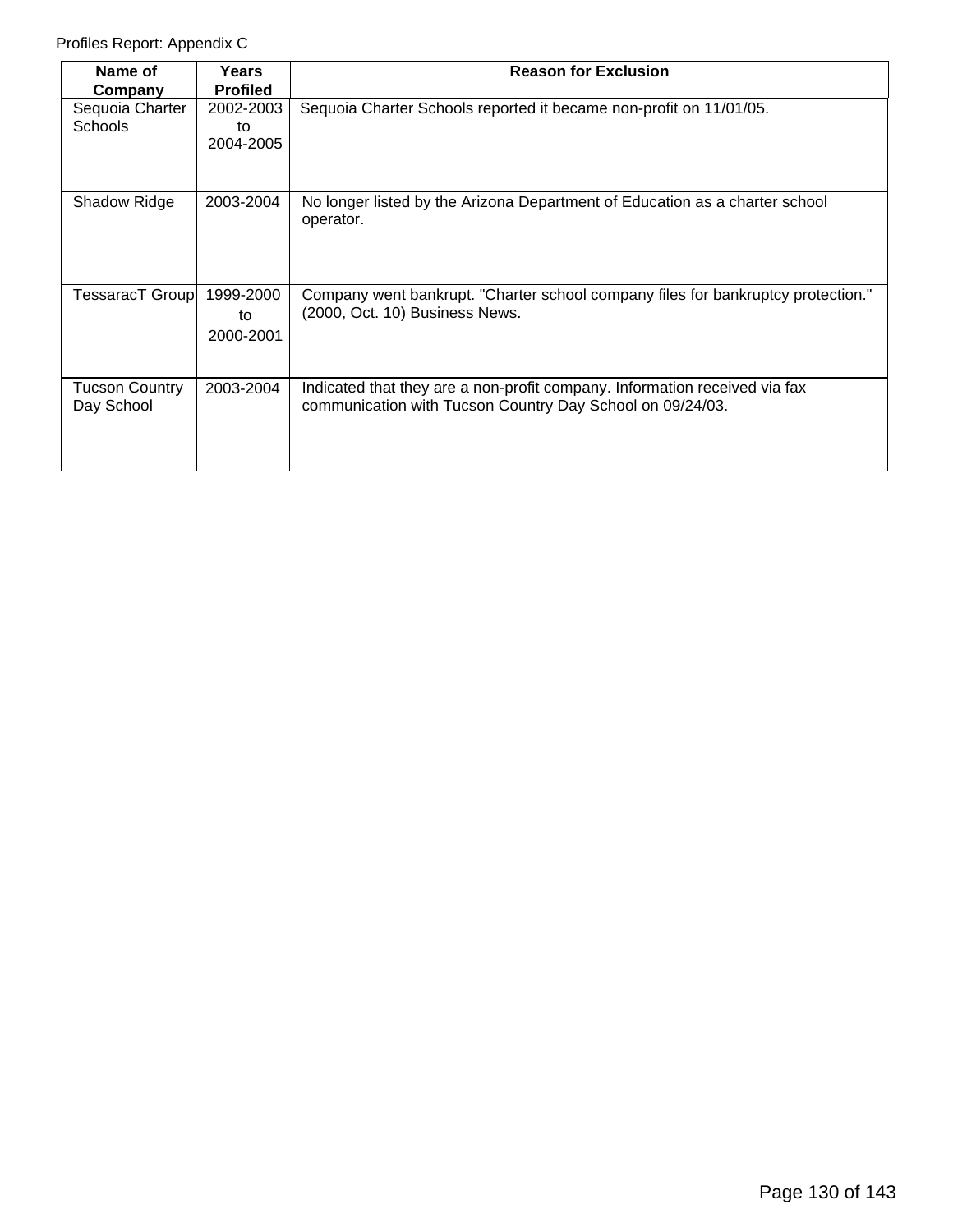# **Appendix D: Methods**

### **Methods to Calculate the National Enrollment Averages**

 All schools are divided into four school level categories according to the variable "LEVEL04" in the 2004-2005 Common Core of Data (CCD). The school level categories are established according to the lowest and highest grades offered by school. The school level categories are defined as follows:

- Primary: schools with a low grade offered of prekindergarten through grade three (3) and a high grade of prekindergarten through grade eight (8). For the purposes of this study, pre-kindergarten enrollment counts are excluded from all analyses.
- Middle: schools with a low grade offered of four (4) to seven (7) and a high grade ranging from four (4) to nine (9).
- High: schools with a low grade offered of seven (7) to 12 and a higher grade of 12 only.
- Other: all other grade configurations, including ungraded schools. (Source: [http://nces.ed.gov/ccd/data/txt/psu041alay.txt\)](http://nces.ed.gov/ccd/data/txt/psu041alay.txt)

 The national district and charter school enrollment averages are derived from schools in the 2004-2005 CCD, excluding non-operational schools, schools located in rural areas and small towns and schools with a total student count equal to zero. The national average enrollment for each grade is calculated uniquely for each combination of school level and charter school status. All valid student enrollment counts, including zeros, are included in the calculations. This method yields several national enrollment averages for each individual grade. The multiple grade averages captures the variability in student enrollment counts by school level and charter school status. For example, six national average enrollment counts are generated for fourth grade. The average fourth grade enrollment is calculated for primary schools, middle schools, and schools categorized as "other." Each of the three aforementioned average fourth grade enrollments also is calculated separately for charter and non-charter schools.

 The individual national average enrollments for each grade are combined to create unique school level national enrollment averages by grade configuration and charter school status. For example, the national average school level enrollment count for charter schools that serve a K-6 grade configuration is the sum of the individual grade enrollment averages for primary grades Kindergarten through sixth grade in charter schools.

 The enrollment for each for-profit school is then compared to the respective national school level average enrollment corresponding to the grade configuration served by the respective for-profit school. For example, the enrollment for a for-profit charter school with a grade configuration of K-6 is compared to the sum of the national average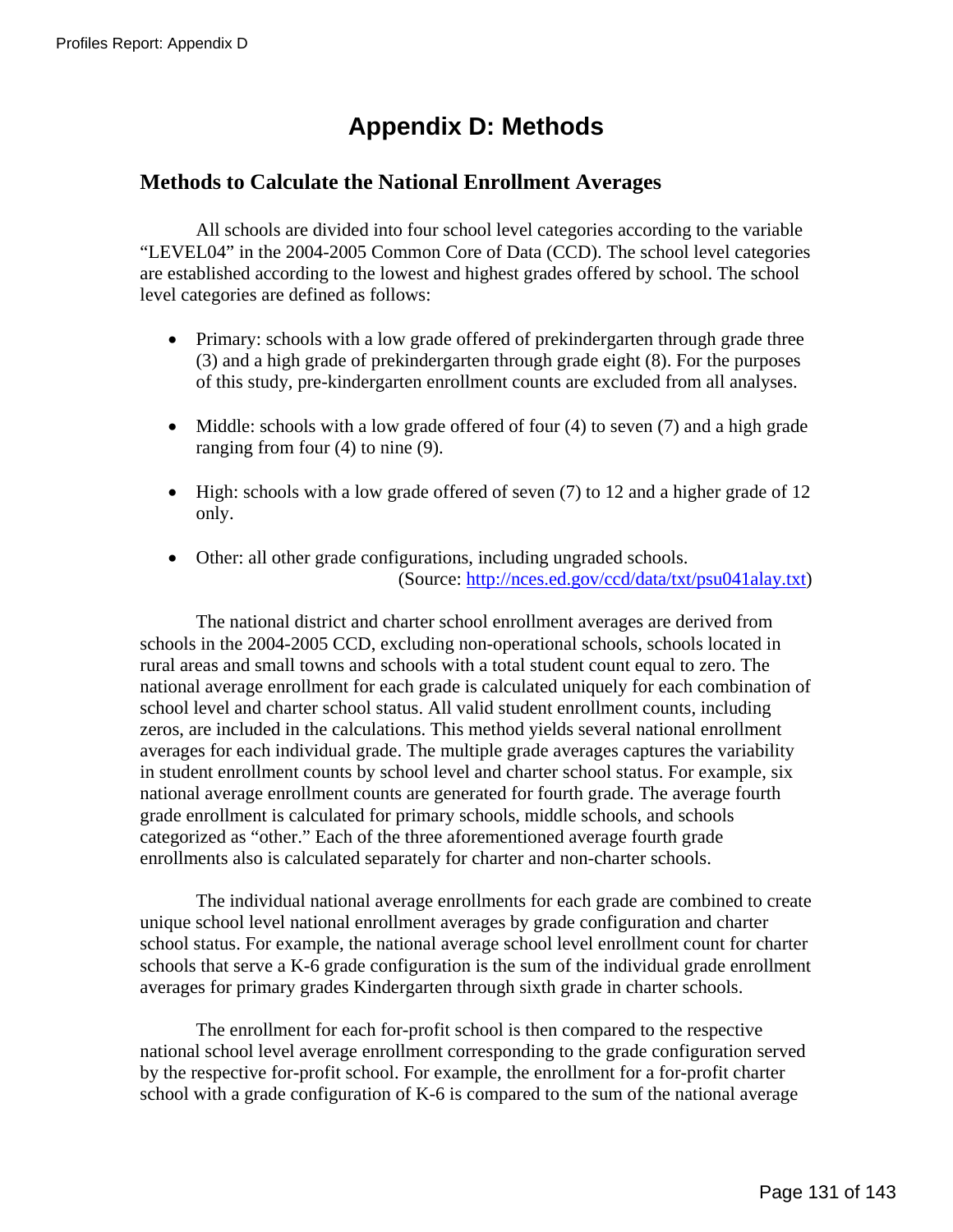charter school enrollment for primary grades K-6. See Appendix E for the national average enrollment counts by grade configuration, school level, and charter school status.

## **Methods for Compiling School Profiles**

Compiled each year since 1998-1999, *Profiles of For-Profit Education Management Companies* documents the number of for-profit firms involved in managing publicly-funded schools, identifies the schools they manage, and records the number of students those schools enroll. The *Profiles* report is compiled from a combination of sources. Internet searches are conducted on the name of each known EMO to identify schools with which the EMOs have contractual relationships. The resulting lists of schools are compared with previous years' lists. When a school previously listed as having a relationship with a particular EMO appears to have dropped off the list, researchers use Internet search engines and news media databases, primarily Lexis-Nexis, to attempt to ascertain the reasons for the change. Telephone contacts are made with each EMO and the information gathered is sent to representatives of each EMO to verify its accuracy. Company representatives are asked to send additions and corrections to the Education Policy Studies Laboratory for inclusions in the next edition of the *For-Profit Profiles Report*.

The companies profiled represent those that CERU/EPRU researchers could positively identify as for-profit management companies, and are likely to represent only the larger or high-profile companies that exist. Since it is not possible to independently verify profitability status, all companies are labeled as "Unknown". Unlike publicly traded companies that are required by law to make earnings statements public, privately held companies have no such requirement.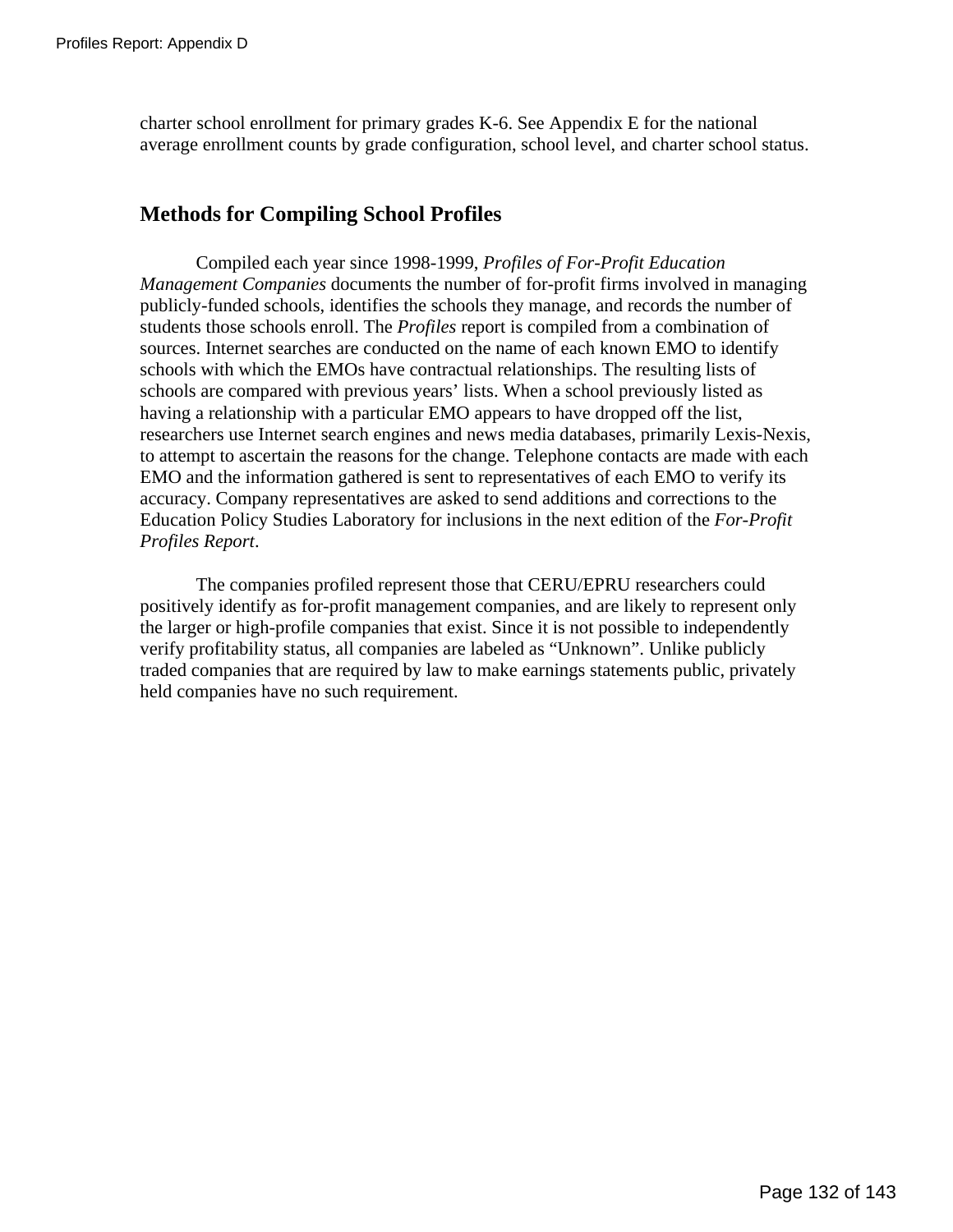# **Appendix E: Average National Enrollments**

| <b>Schools by Grade-Level Configuration</b> |                                                         |                                                          |  |  |  |  |  |
|---------------------------------------------|---------------------------------------------------------|----------------------------------------------------------|--|--|--|--|--|
| <b>Grade-level Configuration</b>            | <b>Average U.S. Charter</b><br><b>School Enrollment</b> | <b>Average U.S. District</b><br><b>School Enrollment</b> |  |  |  |  |  |
| $K-1$                                       | 97.99                                                   | 165.18                                                   |  |  |  |  |  |
| $K-2$                                       | 142.30                                                  | 246.83                                                   |  |  |  |  |  |
| $K-3$                                       | 184.96                                                  | 328.89                                                   |  |  |  |  |  |
| $K-4$                                       | 226.37                                                  | 410.82                                                   |  |  |  |  |  |
| $K-5$                                       | 265.55                                                  | 491.45                                                   |  |  |  |  |  |
| $K-6$                                       | 300.97                                                  | 558.23                                                   |  |  |  |  |  |
| $K-7$                                       | 334.90                                                  | 611.03                                                   |  |  |  |  |  |
| $K-8$                                       | 365.50                                                  | 676.24                                                   |  |  |  |  |  |
| $1-6$                                       | 250.51                                                  | 476.83                                                   |  |  |  |  |  |
| $3 - 7$                                     | 192.61                                                  | 364.19                                                   |  |  |  |  |  |

**Table E-1: Average Enrollments for Average U.S. Charter and District Primary Schools by Grade-Level Configuration** 

Note: Averages were compiled using the 2004-2005 Common Core of Data.

| Table E-2: Average Enrollments for Average U.S. Charter and District Middle |  |
|-----------------------------------------------------------------------------|--|
| <b>Schools by Grade-Level Configuration</b>                                 |  |

| <b>Grade-level Configuration</b> | ີ<br><b>Average U.S. Charter</b><br><b>School Enrollment</b> | <b>Average U.S. District</b><br><b>School Enrollment</b> |
|----------------------------------|--------------------------------------------------------------|----------------------------------------------------------|
| $4 - 5$                          | 99.23                                                        | 339.51                                                   |
| $4 - 8$                          | 354.83                                                       | 1142.14                                                  |
| $5 - 8$                          | 314.65                                                       | 984.60                                                   |
| $6 - 8$                          | 255.60                                                       | 802.63                                                   |
| $7-9$                            | 208.65                                                       | 680.53                                                   |
| $7 - 8$                          | 176.08                                                       | 553.18                                                   |
| 9                                | 74.66                                                        | 330.44                                                   |

Note: Averages were compiled using the 2004-2005 Common Core of Data.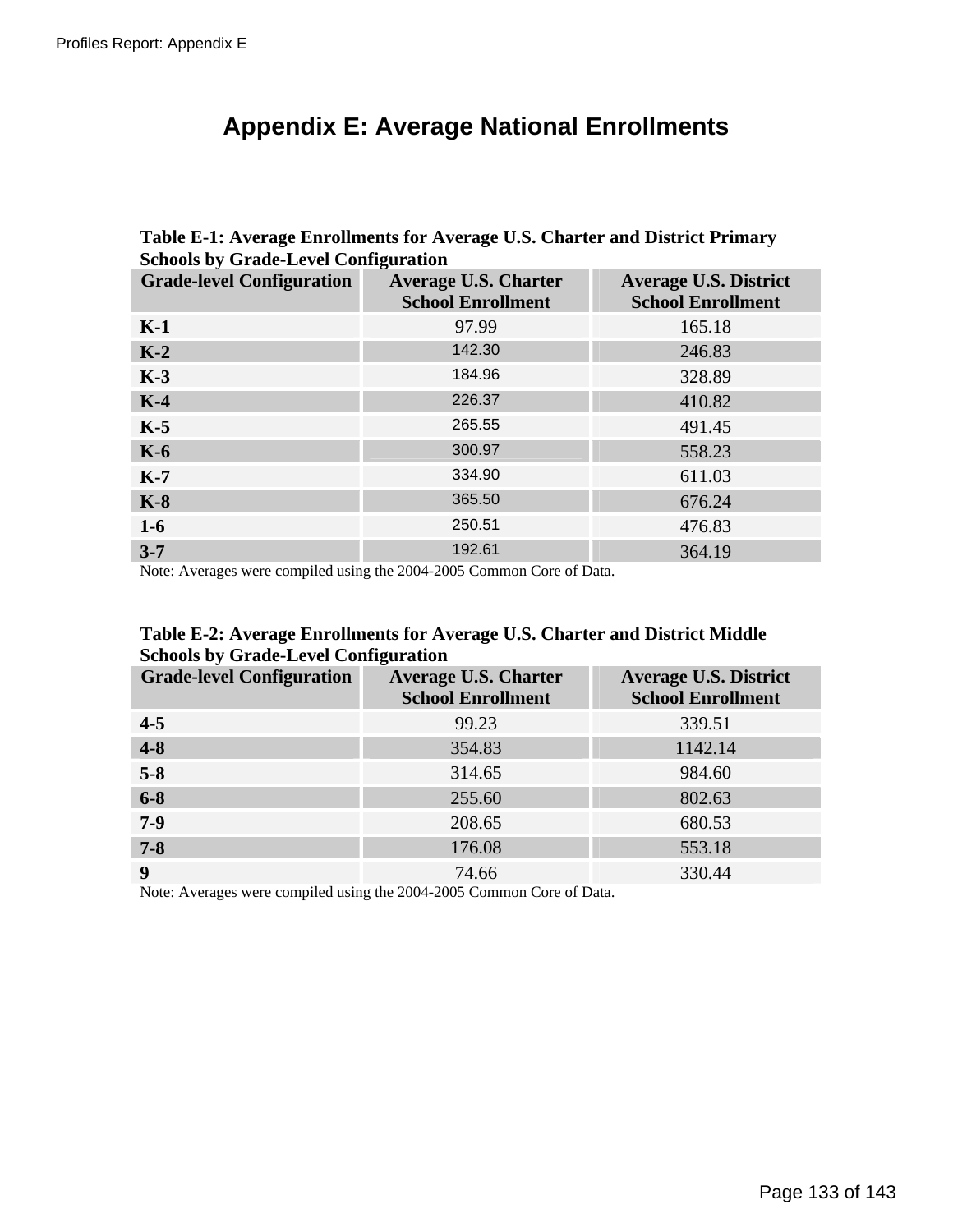| <b>Grade-level Configuration</b> | <b>Average U.S. Charter</b><br><b>School Enrollment</b> | Average U.S. District<br><b>School Enrollment</b> |
|----------------------------------|---------------------------------------------------------|---------------------------------------------------|
| $7 - 10$                         | 206.88                                                  | 765.40                                            |
| $7 - 11$                         | 270.41                                                  | 1046.18                                           |
| $7 - 12$                         | 328.05                                                  | 1303.88                                           |
| $8-12$                           | 293.96                                                  | 1233.40                                           |
| $9-10$                           | 139.22                                                  | 637.82                                            |
| $9-12$                           | 260.39                                                  | 1176.30                                           |
| $10 - 11$                        | 128.10                                                  | 588.16                                            |

### **Table E-3: Average Enrollments for Average U.S. Charter and District High Schools by Grade-Level Configuration**

Note: Averages were compiled using the 2004-2005 Common Core of Data.

### **Table E-4: Average Enrollments for Average U.S. Charter and District Other\* Schools by Grade-Level Configuration**

| <b>Grade-level Configuration</b> | <b>Average U.S. Charter</b><br><b>School Enrollment</b> | <b>Average U.S. District</b><br><b>School Enrollment</b> |
|----------------------------------|---------------------------------------------------------|----------------------------------------------------------|
| $K-9$                            | 371.87                                                  | 343.78                                                   |
| $K-10$                           | 415.68                                                  | 416.60                                                   |
| $K-11$                           | 453.08                                                  | 471.27                                                   |
| $K-12$                           | 487.19                                                  | 522.38                                                   |
| $4-12$                           | 343.88                                                  | 453.64                                                   |
| $6 - 10$                         | 207.59                                                  | 312.83                                                   |
| $6 - 11$                         | 245.00                                                  | 367.51                                                   |
| $6 - 12$                         | 279.10                                                  | 418.62                                                   |

Note: Averages were compiled using the 2004-2005 Common Core of Data.

\*The U.S. Department of Education defines "other" schools as schools that do not fall within the gradelevel configurations of primary school, middle school, or high school. For definitions of school levels, see Appendix D.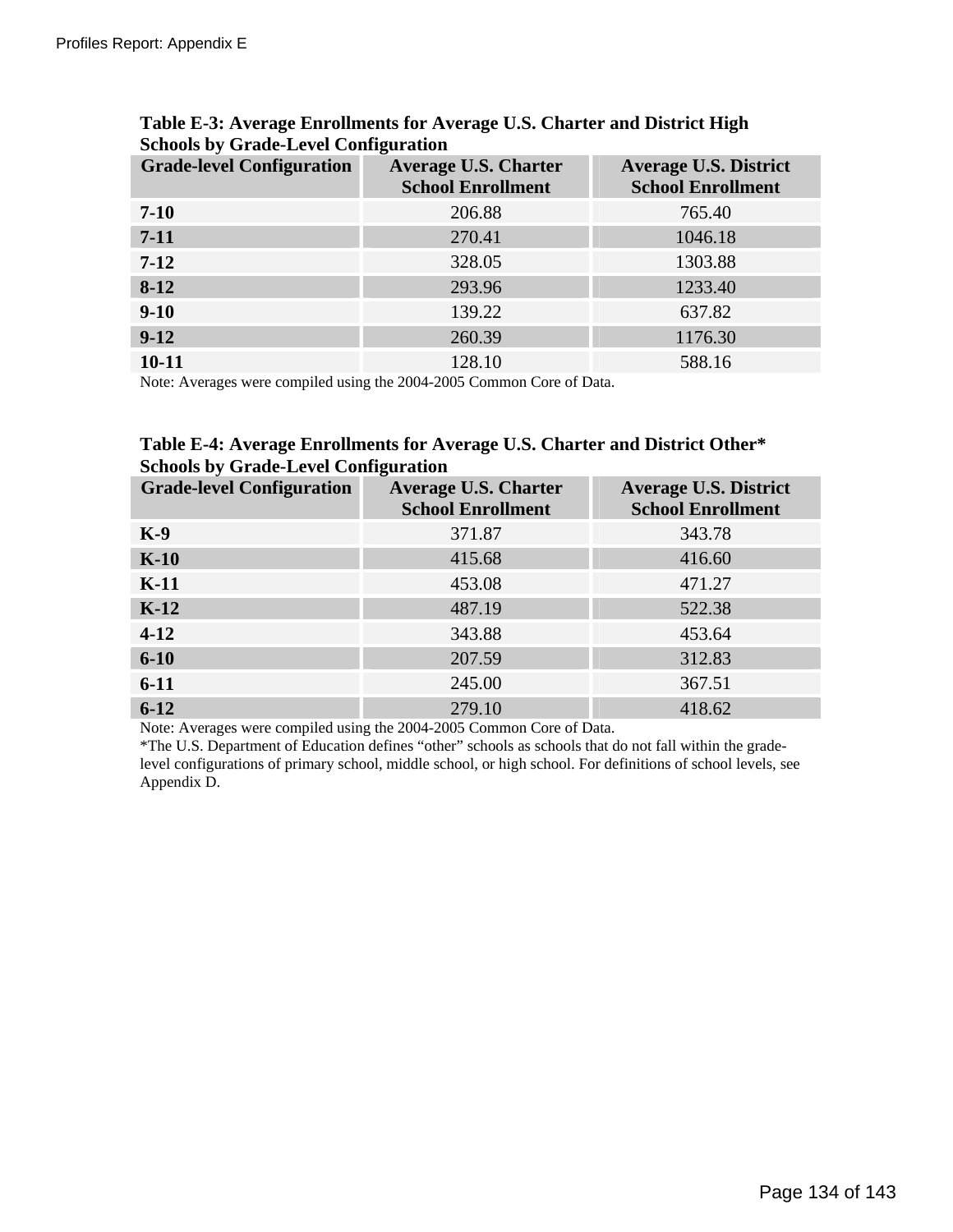# **Appendix F: District School Comparisons**

As shown in Table F-1, the average district school in the U.S. is larger than most schools run by large-size EMOs. Among district (non-charter) schools run by large EMOs, about 70 percent are smaller than the average U.S. district school.

| <b>School level</b> | <b>Comparison to Average</b><br><b>Enrollment of U.S.</b><br><b>District Schools</b> | <b>Estimated Number of</b><br><b>EMO District Schools</b> | <b>Estimated Percentage of</b><br><b>EMO District Schools</b> | <b>Estimated Percentage of</b><br><b>EMO District Students</b> |
|---------------------|--------------------------------------------------------------------------------------|-----------------------------------------------------------|---------------------------------------------------------------|----------------------------------------------------------------|
| <b>Primary</b>      | Less than                                                                            | 28 (of 45)                                                | 62%                                                           | 45%                                                            |
|                     | Greater than*                                                                        | $17($ of 45)                                              | 38%                                                           | 55%                                                            |
| <b>Middle</b>       | Less than                                                                            | $14$ (of 17)                                              | 82%                                                           | 68%                                                            |
|                     | Greater than*                                                                        | $3($ of 17 $)$                                            | 18%                                                           | 32%                                                            |
|                     | Less than                                                                            | $5($ of $5)$                                              | 100%                                                          | 100%                                                           |
| High                | Greater than*                                                                        | $0$ (of 5)                                                | 0%                                                            | 0%                                                             |
| Other**             | Less than                                                                            | $1$ (of 2)                                                | 50%                                                           | 26%                                                            |
|                     | Greater than*                                                                        | $1$ (of 2)                                                | 50%                                                           | 74%                                                            |
| <b>All</b>          | Less than                                                                            | 48 (of 69)                                                | 70%                                                           | 53%                                                            |
|                     | Greater than*                                                                        | 21 (of 69)                                                | 30%                                                           | 47%                                                            |

|  |  | Table F-1: Enrollment Comparisons by School Level: District Schools Managed by Large-Size EMOs vs. U.S. District Schools |  |  |  |  |  |  |  |  |  |
|--|--|--------------------------------------------------------------------------------------------------------------------------|--|--|--|--|--|--|--|--|--|
|  |  |                                                                                                                          |  |  |  |  |  |  |  |  |  |

Note: Virtual schools are not included in these data. Percentages only reported as whole numbers.

Numbers and percentages are estimated because some EMOs did not respond to requests for data (Appendix B).

\* "Greater than" includes schools with enrollments exactly equal to the national average. Very few schools actually have enroll ments equal to the national averages.

\*\* The U.S. Department of Education defines "other" schools as schools that do not fall within the grade-level configurations of primary school, middle school, or high school. For definitions of school levels, see Appendix D.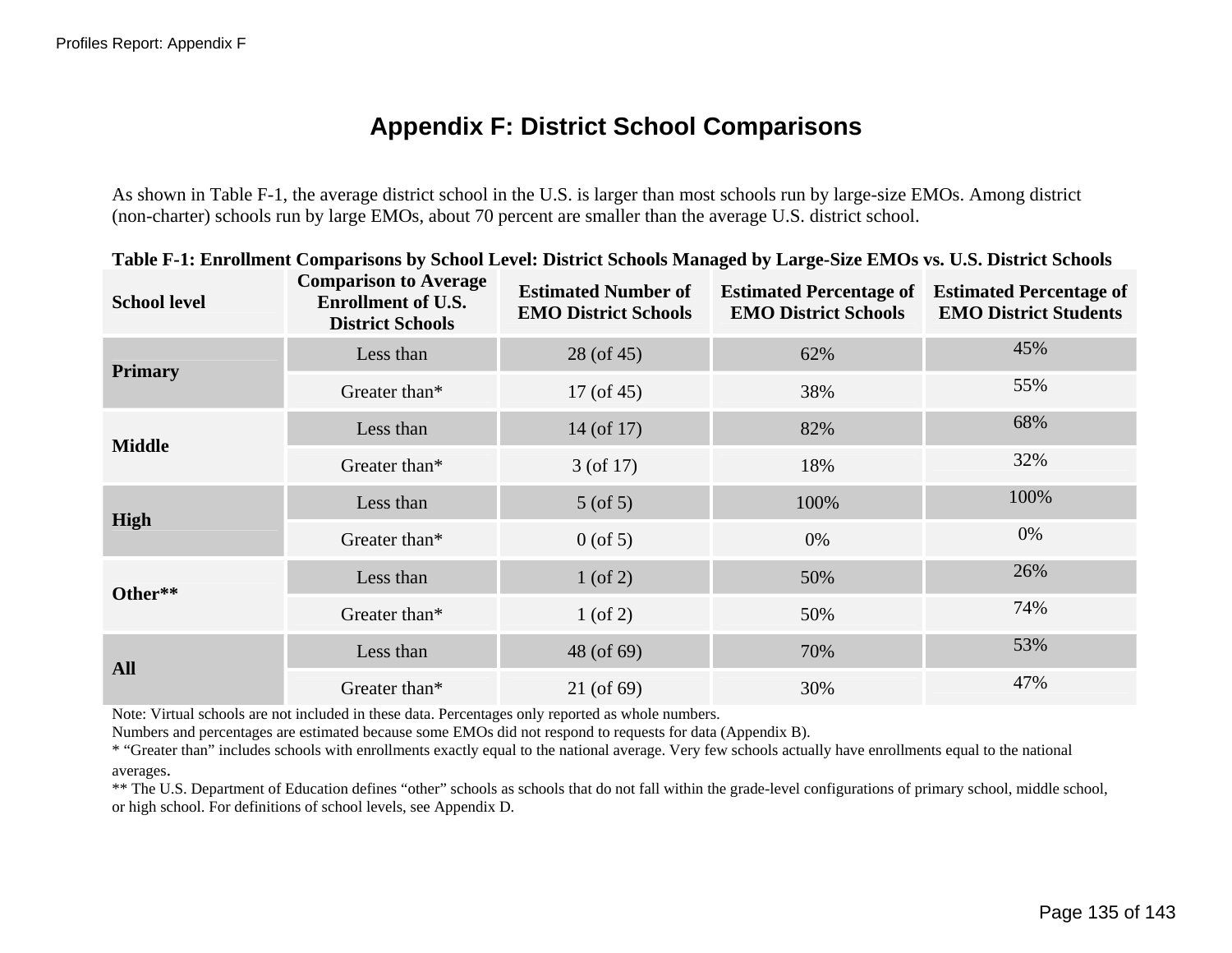### **Table F-2: Overall School Size Comparisons by Company: District Schools Managed by Large-Size EMOs vs. U.S. District School Average Enrollment**

| <b>EMO</b>             | <b>Number of EMO Managed District</b><br><b>Schools Exceeding U.S. District</b><br><b>School Average Enrollment</b> | <b>Percentage of EMO Managed</b><br><b>District Schools Exceeding U.S.</b><br><b>District School Average Enrollment</b> | <b>Percentage of Students Enrolled in</b><br><b>EMO Managed District Schools</b><br><b>Exceeding U.S. District Average</b><br><b>Enrollment</b> |
|------------------------|---------------------------------------------------------------------------------------------------------------------|-------------------------------------------------------------------------------------------------------------------------|-------------------------------------------------------------------------------------------------------------------------------------------------|
| Edison Schools         | 18                                                                                                                  | 30%                                                                                                                     | 46%                                                                                                                                             |
| Victory Schools, Inc.* |                                                                                                                     | 50%                                                                                                                     | 60%                                                                                                                                             |

Note: Virtual schools are not included in these data. Percentages only reported as whole numbers.

\* Numbers and percentages are estimated because this EMO did not respond to requests for data (see Appendix B).

#### **Table F-3: School Size Comparisons by School Level and Company: District Schools Managed by Large-Size EMOs vs. U.S. District School Average Enrollment**

| <b>School level</b> | <b>EMO</b>             | <b>Number of EMO Managed</b><br><b>District Schools at This</b><br>Level Exceeding U.S.<br><b>District School Average</b><br><b>Enrollment</b> | <b>Percentage of EMO</b><br><b>Managed District Schools at</b><br>this Level Exceeding U.S.<br><b>District School Average</b><br><b>Enrollment</b> | <b>Percentage of Students</b><br><b>Enrolled in EMO Managed</b><br><b>District Schools at This</b><br><b>Level Exceeding the Average</b><br><b>U.S. District School</b> |
|---------------------|------------------------|------------------------------------------------------------------------------------------------------------------------------------------------|----------------------------------------------------------------------------------------------------------------------------------------------------|-------------------------------------------------------------------------------------------------------------------------------------------------------------------------|
| <b>Primary</b>      | Edison Schools         | 16                                                                                                                                             | 38%                                                                                                                                                | 56%                                                                                                                                                                     |
|                     | Victory Schools, Inc.* |                                                                                                                                                | 33%                                                                                                                                                | 42%                                                                                                                                                                     |
| <b>Middle</b>       | Edison Schools         | $\overline{2}$                                                                                                                                 | 13%                                                                                                                                                | 24%                                                                                                                                                                     |
|                     | Victory Schools, Inc.* |                                                                                                                                                | 100\%                                                                                                                                              | 100\%                                                                                                                                                                   |
| Other**             | Victory Schools, Inc.* |                                                                                                                                                | 100\%                                                                                                                                              | 100\%                                                                                                                                                                   |

Note: Virtual schools are not included in these data. Percentages only reported as whole numbers.

\* Numbers and percentages are estimated because this EMO did not respond to requests for data (see Appendix B).

\*\* The U.S. Department of Education defines "other" schools as schools that do not fall within the grade-level configurations of primary school, middle school, or high school. For definitions of school levels, see Appendix D.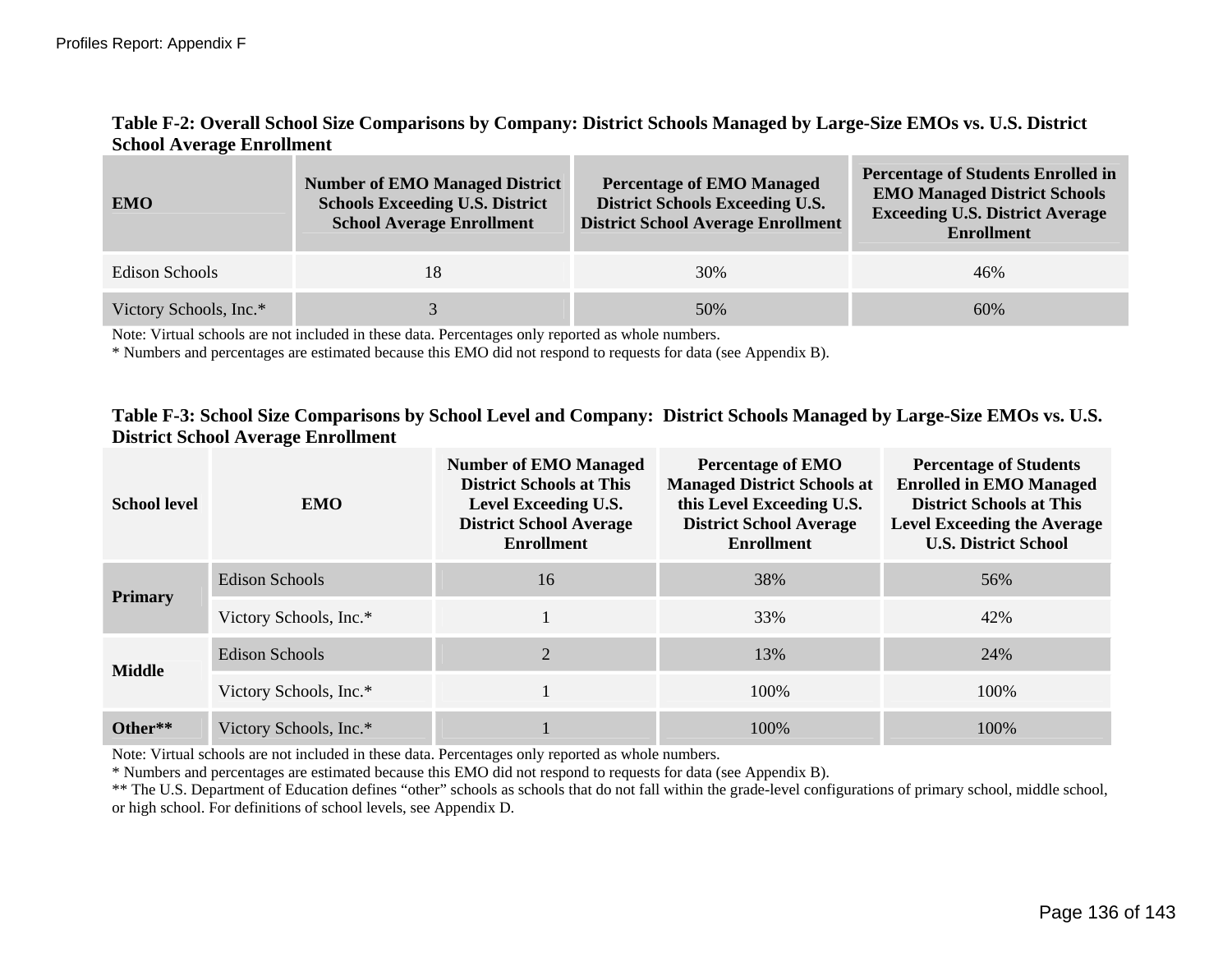| <b>School level</b> | <b>Comparison to Average</b><br><b>Enrollment of U.S.</b><br><b>District Schools</b> | <b>Estimated Number of</b><br><b>EMO Charter Schools</b> | <b>Estimated Percentage of</b><br><b>EMO Charter Schools</b> | <b>Estimated Percentage of</b><br><b>EMO Charter Students</b> |
|---------------------|--------------------------------------------------------------------------------------|----------------------------------------------------------|--------------------------------------------------------------|---------------------------------------------------------------|
| <b>Primary</b>      | Less than                                                                            | 131 (of 187)                                             | 70%                                                          | 53%                                                           |
|                     | Greater than*                                                                        | 56 (of 187)                                              | 30%                                                          | 47%                                                           |
|                     | Less than                                                                            | $7($ of $7)$                                             | 100%                                                         | 100%                                                          |
| <b>Middle</b>       | Greater than*                                                                        | $0$ (of 7)                                               | 0%                                                           | 0%                                                            |
|                     | Less than                                                                            | 65 (of 66)                                               | 98%                                                          | 94%                                                           |
| High                | Greater than*                                                                        | 1 (of $66$ )                                             | 2%                                                           | 6%                                                            |
| Other**             | Less than                                                                            | 27 (of 36)                                               | 75%                                                          | 34%                                                           |
|                     | Greater than*                                                                        | $9($ of 36)                                              | 25%                                                          | 66%                                                           |
| <b>All</b>          | Less than                                                                            | 230 (of 296)                                             | 78%                                                          | 58%                                                           |
|                     | Greater than*                                                                        | 66 (of 296)                                              | 22%                                                          | 42%                                                           |

## **Table F-4: Enrollment Comparisons by School Level: Charter Schools Managed by Large-Size EMOs vs. U.S. District Schools**

Note: Virtual schools are not included in these data. Percentages only reported as whole numbers.

Numbers and percentages are estimated because some EMOs did not respond to requests for data (Appendix B).

\* "Greater than" includes schools with enrollments exactly equal to the national average. Very few schools actually have enrollments equal to the national averages.

\*\* The U.S. Department of Education defines "other" schools as schools that do not fall within the grade-level configurations of primary school, middle school, or high school. For definitions of school levels, see Appendix D.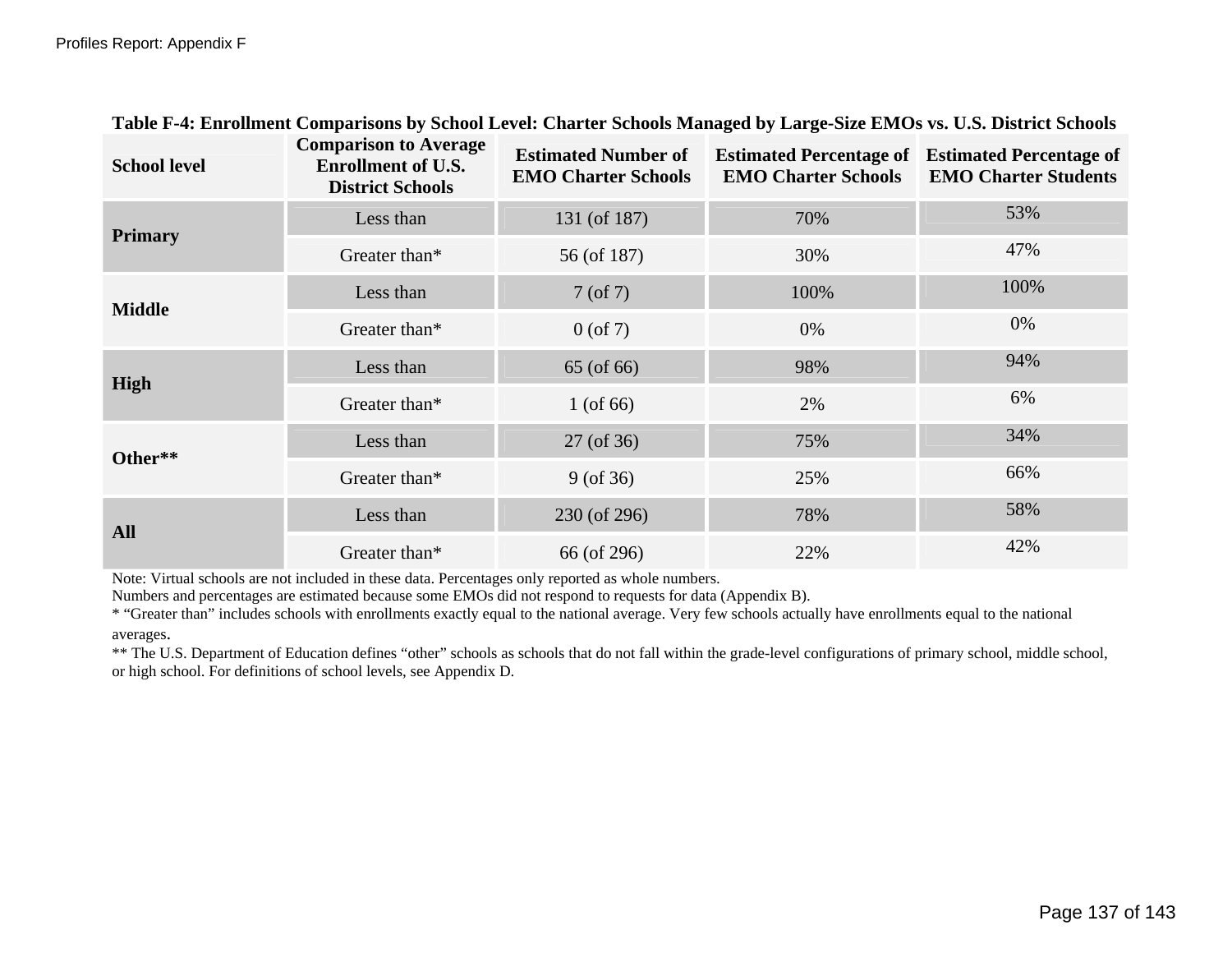|                                   | Table F-5: Overall School Size Comparisons by Company: Charter Schools Managed by Large-Size EMOs vs. Average U.S. |
|-----------------------------------|--------------------------------------------------------------------------------------------------------------------|
| <b>District School Enrollment</b> |                                                                                                                    |

| <b>EMO</b>                              | <b>Number of EMO Managed</b><br><b>Charter Schools Exceeding U.S.</b><br><b>District School Average</b><br><b>Enrollment</b> | <b>Percentage of EMO Managed</b><br><b>Charter Schools Exceeding U.S.</b><br><b>District School Average</b><br><b>Enrollment</b> | <b>Percentage of Students Enrolled</b><br>in EMO Managed Charter<br><b>Schools Exceeding U.S. District</b><br><b>School Average Enrollment</b> |
|-----------------------------------------|------------------------------------------------------------------------------------------------------------------------------|----------------------------------------------------------------------------------------------------------------------------------|------------------------------------------------------------------------------------------------------------------------------------------------|
| Charter School Administrative Services* | 3                                                                                                                            | 20%                                                                                                                              | 45%                                                                                                                                            |
| <b>Charter Schools USA</b>              | 11                                                                                                                           | 73%                                                                                                                              | 83%                                                                                                                                            |
| Edison Schools                          | 20                                                                                                                           | 54%                                                                                                                              | 70%                                                                                                                                            |
| Helicon Associates*                     | 3                                                                                                                            | 21%                                                                                                                              | 57%                                                                                                                                            |
| Leona Group, LLC                        |                                                                                                                              | 2%                                                                                                                               | 5%                                                                                                                                             |
| Mosaica Education*                      | 4                                                                                                                            | 12%                                                                                                                              | 23%                                                                                                                                            |
| <b>National Heritage Academies</b>      | 24                                                                                                                           | 45%                                                                                                                              | 51%                                                                                                                                            |

Note: Virtual schools are not included in these data. Percentages only reported as whole numbers.

\* Numbers and percentages are estimated because this EMO did not respond to requests for data (see Appendix B).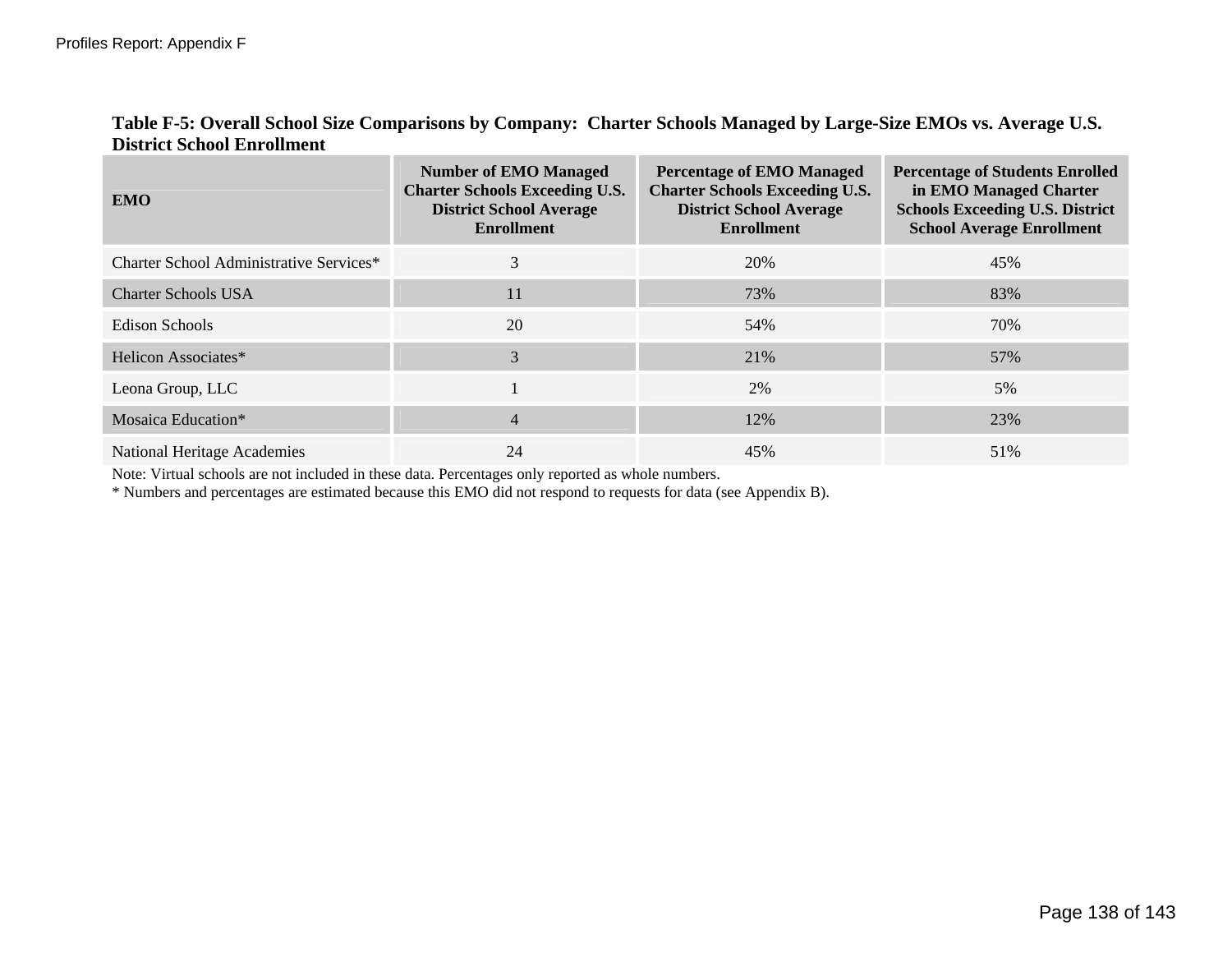| Table F-6: School Size Comparisons by School Level and Company: Charter Schools Managed by Large-Size EMOs vs. U.S. |  |
|---------------------------------------------------------------------------------------------------------------------|--|
| <b>District School Average Enrollment</b>                                                                           |  |

| <b>School</b><br><b>Level</b> | <b>EMO</b>                              | <b>Number of EMO</b><br><b>Managed Charter</b><br><b>Schools at This Level</b><br><b>Exceeding U.S. District</b><br><b>School Average</b><br><b>Enrollment</b> | <b>Percentage EMO</b><br><b>Managed Charter</b><br><b>Schools at this Level</b><br><b>Exceeding U.S. District</b><br><b>School Average</b><br><b>Enrollment</b> | <b>Percentage of Students</b><br><b>Enrolled in EMO Managed</b><br><b>Charter Schools at This</b><br><b>Level Exceeding Average</b><br><b>U.S. District School</b><br><b>Enrollment</b> |
|-------------------------------|-----------------------------------------|----------------------------------------------------------------------------------------------------------------------------------------------------------------|-----------------------------------------------------------------------------------------------------------------------------------------------------------------|-----------------------------------------------------------------------------------------------------------------------------------------------------------------------------------------|
|                               | Charter School Administrative Services* |                                                                                                                                                                | 10%                                                                                                                                                             | 16%                                                                                                                                                                                     |
|                               | <b>Charter Schools USA</b>              | 10                                                                                                                                                             | 77%                                                                                                                                                             | 85%                                                                                                                                                                                     |
|                               | <b>Edison Schools</b>                   | 17                                                                                                                                                             | 57%                                                                                                                                                             | 70%                                                                                                                                                                                     |
| <b>Primary</b>                | Helicon Associates*                     | $\mathbf{1}$                                                                                                                                                   | 10%                                                                                                                                                             | 25%                                                                                                                                                                                     |
|                               | Mosaica Education, Inc.*                | 3                                                                                                                                                              | 10%                                                                                                                                                             | 20%                                                                                                                                                                                     |
|                               | <b>National Heritage Academies</b>      | 24                                                                                                                                                             | 45%                                                                                                                                                             | 51%                                                                                                                                                                                     |
| <b>High</b>                   | <b>Edison Schools</b>                   | $\mathbf{1}$                                                                                                                                                   | 100%                                                                                                                                                            | 100%                                                                                                                                                                                    |
|                               | Charter School Administrative Services* | $\overline{2}$                                                                                                                                                 | 67%                                                                                                                                                             | 89%                                                                                                                                                                                     |
|                               | <b>Charter Schools USA</b>              | $\mathbf{1}$                                                                                                                                                   | 100%                                                                                                                                                            | 100%                                                                                                                                                                                    |
| Other**                       | <b>Edison Schools</b>                   | $\overline{2}$                                                                                                                                                 | 100%                                                                                                                                                            | 100%                                                                                                                                                                                    |
|                               | Helicon Associates*                     | $\overline{2}$                                                                                                                                                 | 50%                                                                                                                                                             | 84%                                                                                                                                                                                     |
|                               | Leona Group, LLC, The                   |                                                                                                                                                                | 14%                                                                                                                                                             | 30%                                                                                                                                                                                     |
|                               | Mosaica Education, Inc. *               |                                                                                                                                                                | 33%                                                                                                                                                             | 61%                                                                                                                                                                                     |

Note: Virtual schools are not included in these data. Percentages only reported as whole numbers.

\* Numbers and percentages are estimated because this EMO did not respond to requests for data (see Appendix B).

\*\* The U.S. Department of Education defines "other" schools as schools that do not fall within the grade-level configurations of primary school, middle school, or high school. For definitions of school levels, see Appendix D.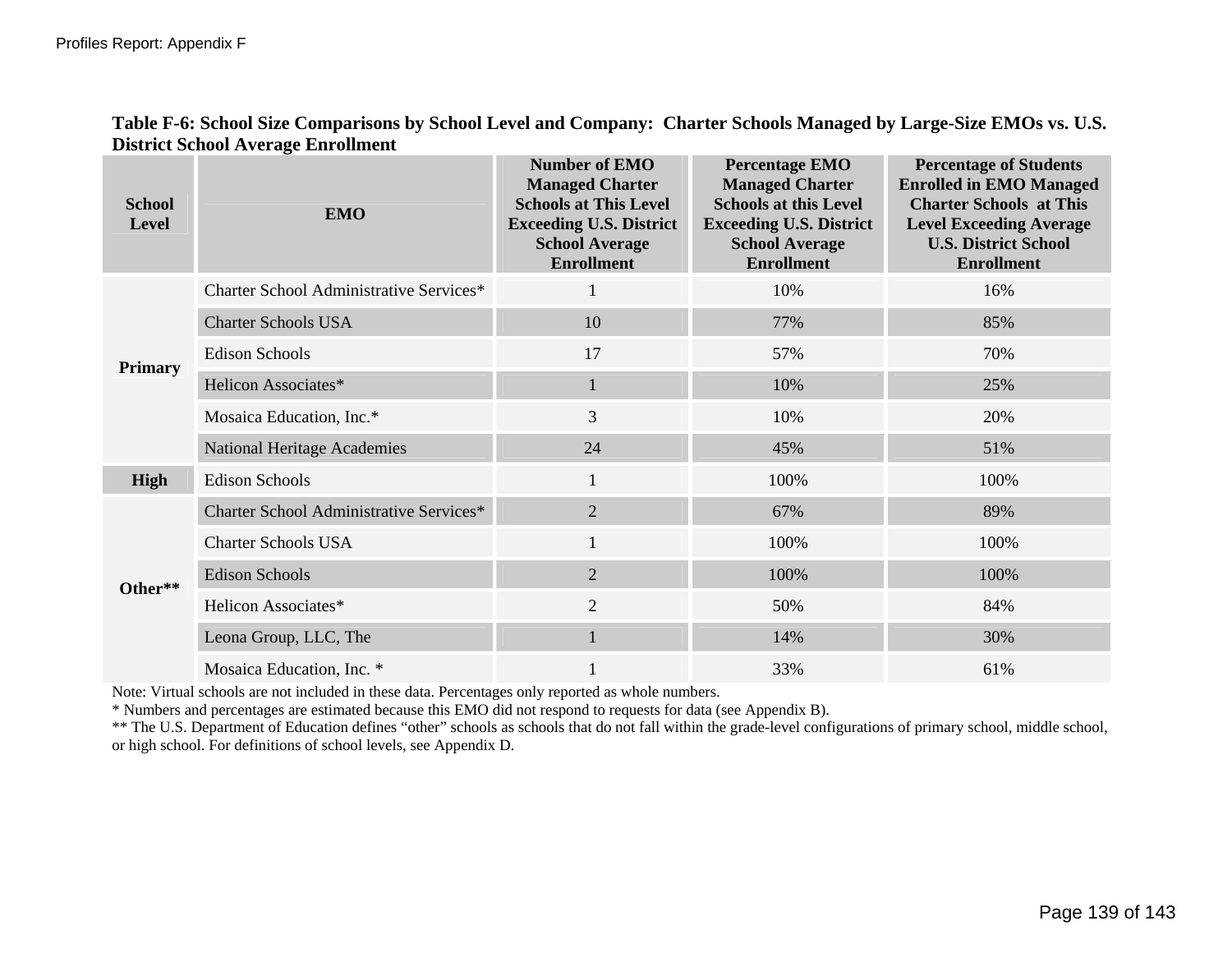# **Appendix G: Small Companies - Managing 3 or Fewer Schools**

## **Accelerated Learning Center, Inc.**

| <b>Address</b>    | <b>Telephone</b><br>and Fax | <b>Web Address</b> | Year<br>Founded | <b>Privately Held /</b><br><b>Publicly Traded Profitability</b> |         |
|-------------------|-----------------------------|--------------------|-----------------|-----------------------------------------------------------------|---------|
| 4105 E. Shea Blyd | 602-485-0309                | www.canadyalc.com  | 1997            | Private                                                         | Unknown |
| Phoenix, AZ 85028 | 602-485-9356                |                    |                 |                                                                 |         |

## **Allen-Cochran Enterprises**

| <b>Address</b>          | <b>Telephone</b><br>and Fax | <b>Web Address</b> | Year | <b>Privately Held /</b><br><b>Founded Publicly Traded Profitability</b> |         |
|-------------------------|-----------------------------|--------------------|------|-------------------------------------------------------------------------|---------|
| 1691 W. Grand Canyon Dr | 480-632-1940                | None               | 1997 | Private                                                                 | Unknown |
| Chandler, AZ 85248      | 480-632-1398                |                    |      |                                                                         |         |

## **American Basic Schools, LLC**

| <b>Address</b> | <b>Telephone</b><br>and Fax | <b>Web Address</b>                  | Year | <b>Privately Held /</b><br>Founded Publicly Traded Profitability |         |
|----------------|-----------------------------|-------------------------------------|------|------------------------------------------------------------------|---------|
| 827 E. 6th Ave |                             | 480-964-4602 www.burkebasicschool.c | 1999 | Private                                                          | Unknown |
| Mesa. AZ 85204 | 480-655-7870                | om                                  |      |                                                                  |         |

# **APEX Education Systems, Inc.**

| <b>Address</b>      | <b>Telephone</b><br>and Fax | <b>Web Address</b>    | Year | <b>Privately Held /</b><br>Founded Publicly Traded Profitability |         |
|---------------------|-----------------------------|-----------------------|------|------------------------------------------------------------------|---------|
| 1313 N. 2nd St, #17 | 602-252-7727                | www.summitelementary. | 1999 | Private                                                          | Unknown |
| Phoenix, AZ 85004   | 602-252-7729                | com                   |      |                                                                  |         |

## **Bright Beginnings School, Inc.**

| <b>Address</b>       | <b>Telephone</b><br>and Fax | <b>Web Address</b>                   | Year | <b>Privately Held /</b><br><b>Founded Publicly Traded Profitability</b> |         |
|----------------------|-----------------------------|--------------------------------------|------|-------------------------------------------------------------------------|---------|
| 400 N. Andersen Blvd |                             | 480-821-1404 www.brightbeginnings.k1 | 1994 | Private                                                                 | Unknown |
| Chandler, AZ 85224   | 480-821-1463                | 2.az.us                              |      |                                                                         |         |

## **Compass High School, Inc.**

| <b>Address</b>        | <b>Telephone</b><br>and Fax | <b>Web Address</b>                 | Year<br>Founded | <b>Privately Held /</b><br><b>Publicly Traded Profitability</b> |                |
|-----------------------|-----------------------------|------------------------------------|-----------------|-----------------------------------------------------------------|----------------|
| 8250 E. 22nd St, #128 |                             | 520-296-4070 www.compasshsgators.o | 2001            | Private                                                         | <b>Unknown</b> |
| Tucson, AZ 85710      | 520-296-4103                | rg                                 |                 |                                                                 |                |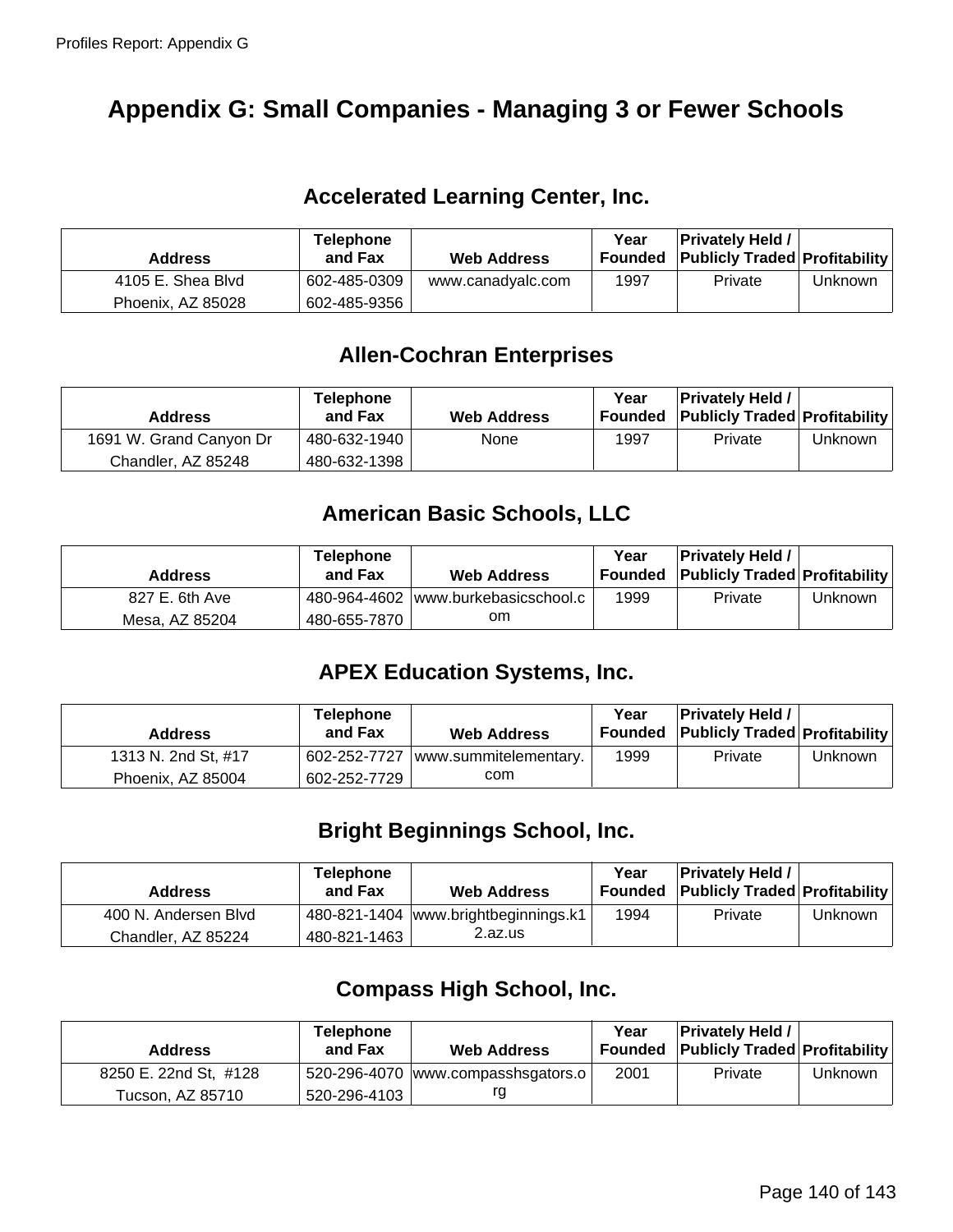## **Cornerstone Charter School, Inc.**

| <b>Address</b>       | <b>Telephone</b><br>and Fax | <b>Web Address</b> | Year | <b>Privately Held /</b><br>Founded Publicly Traded Profitability |         |
|----------------------|-----------------------------|--------------------|------|------------------------------------------------------------------|---------|
| 7107 N. Black Canyon | 602-595-2198                | None               | 2000 | Private                                                          | Unknown |
| Phoenix, AZ 85021    | 602-242-2398                |                    |      |                                                                  |         |

## **Country Gardens Educational Services, LLC**

| <b>Address</b>       | <b>Telephone</b><br>and Fax | <b>Web Address</b> | Year | <b>Privately Held /</b><br>Founded Publicly Traded Profitability |         |
|----------------------|-----------------------------|--------------------|------|------------------------------------------------------------------|---------|
| 6313 W. Southern Rd. | 602-237-3741                | None               | 2000 | Private                                                          | Unknown |
| Laveen, AZ 85339     | 602-237-3892                |                    |      |                                                                  |         |

# **Desert Springs Academy**

| <b>Address</b>   | <b>Telephone</b><br>and Fax | <b>Web Address</b>                  | Year<br>Founded | <b>Privately Held /</b><br><b>Publicly Traded Profitability</b> |         |
|------------------|-----------------------------|-------------------------------------|-----------------|-----------------------------------------------------------------|---------|
| 3833 E. 2nd St   |                             | 520-321-9233 www.desertspringsacade | 1999            | Private                                                         | Unknown |
| Tucson, AZ 85716 | 520-321-9316                | my.com                              |                 |                                                                 |         |

## **Eastpointe High School, Inc.**

| <b>Address</b>   | <b>Telephone</b><br>and Fax | <b>Web Address</b>                  | Year | <b>Privately Held /</b><br>Founded Publicly Traded Profitability |         |
|------------------|-----------------------------|-------------------------------------|------|------------------------------------------------------------------|---------|
| 8495 E. Broadway |                             | 520-731-8180   www.eastpointehs.com | 1999 | Private                                                          | Unknown |
| Tucson, AZ 85710 | 520-731-8179                |                                     |      |                                                                  |         |

# **Educational Impact, Inc.**

| <b>Address</b>            | <b>Telephone</b><br>and Fax | <b>Web Address</b> | Year<br>Founded | <b>Privately Held /</b><br><b>Publicly Traded Profitability</b> |         |
|---------------------------|-----------------------------|--------------------|-----------------|-----------------------------------------------------------------|---------|
| 33902 N. Flowing Wells Rd | 520-407-1200                | None               | 2003            | Private                                                         | Unknown |
| Tucson, AZ 85705          | 520-407-1201                |                    |                 |                                                                 |         |

## **GAR, LLC**

| <b>Address</b>        | <b>Telephone</b><br>and Fax | <b>Web Address</b>     | Year | <b>Privately Held /</b><br>Founded Publicly Traded Profitability |         |
|-----------------------|-----------------------------|------------------------|------|------------------------------------------------------------------|---------|
| 1833 N. Scottsdale Rd | 480-947-9511                | www.studentchoicehighs | 2000 | Private                                                          | Unknown |
| Tempe, AZ 85281       | 480-947-9624                | chool.net              |      |                                                                  |         |

# **Hamadeh Educational Services, LLC**

| <b>Address</b>     | <b>Telephone</b><br>and Fax | <b>Web Address</b> | Year<br>Founded | <b>Privately Held /</b><br><b>Publicly Traded Profitability</b> |         |
|--------------------|-----------------------------|--------------------|-----------------|-----------------------------------------------------------------|---------|
| PO Box 1440        | ∣313-724-8990 I             | None               | 1998            | Private                                                         | Unknown |
| Dearborn, MI 48121 | 313-724-8995                |                    |                 |                                                                 |         |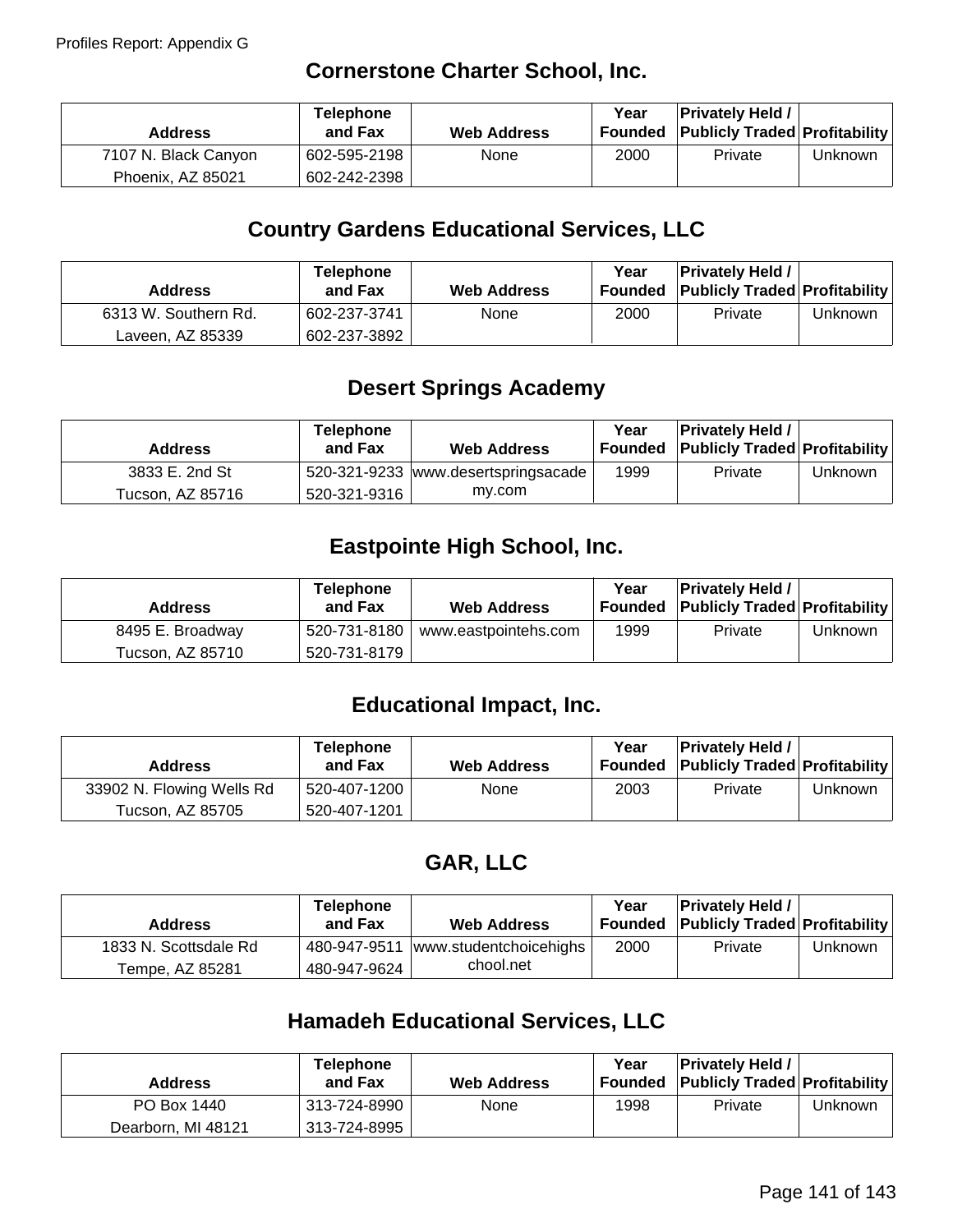## **Heritage Academy, Inc.**

| <b>Address</b> | <b>Telephone</b><br>and Fax | <b>Web Address</b>                 | Year<br>Founded | <b>Privately Held /</b><br><b>Publicly Traded Profitability</b> |         |
|----------------|-----------------------------|------------------------------------|-----------------|-----------------------------------------------------------------|---------|
| 32 S. Center   |                             | 480-969-5641 www.heritageacademyaz | 1995            | Private                                                         | Unknown |
| Mesa, AZ 85210 | 480-969-6972                | .com                               |                 |                                                                 |         |

## **Innovative Teaching Solutions**

| <b>Address</b>                 | <b>Telephone</b><br>and Fax | <b>Web Address</b> | Year<br>Founded | <b>Privately Held /</b><br><b>Publicly Traded Profitability</b> |         |
|--------------------------------|-----------------------------|--------------------|-----------------|-----------------------------------------------------------------|---------|
| 26211 Central Pk Blvd, Ste 300 | 248-799-2780                | www.oldredford.com | 1999            | Private                                                         | Unknown |
| Southfield, MI 48076           | 248-799-2317                |                    |                 |                                                                 |         |

# **Montessori Charter School of Flagstaff, Inc.**

| <b>Address</b>         | <b>Telephone</b><br>and Fax | <b>Web Address</b>                  | Year | <b>Privately Held /</b><br>Founded Publicly Traded Profitability |         |
|------------------------|-----------------------------|-------------------------------------|------|------------------------------------------------------------------|---------|
| 1000 E. Appalachian Rd |                             | 928-774-8685 www.flagmontessori.com | 1995 | Private                                                          | Unknown |
| Flagstaff, AZ 86004    | 928-774-7690                |                                     |      |                                                                  |         |

## **Montessori Schoolhouse of Tucson**

| <b>Address</b>         | <b>Telephone</b><br>and Fax | <b>Web Address</b> | Year | <b>Privately Held /</b><br><b>Founded Publicly Traded Profitability</b> |         |
|------------------------|-----------------------------|--------------------|------|-------------------------------------------------------------------------|---------|
| 1301 E. Fort Lowell Rd | 520-319-8668                | None               | 1997 | Private                                                                 | Unknown |
| Tucson, AZ 85719       | 520-881-4096                |                    |      |                                                                         |         |

## **Nsoroma Institute**

| <b>Address</b>     | Telephone<br>and Fax | <b>Web Address</b> | Year | <b>Privately Held /</b><br><b>Founded Publicly Traded Profitability</b> |         |
|--------------------|----------------------|--------------------|------|-------------------------------------------------------------------------|---------|
| 22180 Parklawn     | 248-541-2548         | www.nsoroma.org    | 1997 | Private                                                                 | Unknown |
| Oak Park. MI 48237 | 248-541-2594         |                    |      |                                                                         |         |

## **Rose Mangement Group**

| <b>Address</b>                                                      | <b>Telephone</b><br>and Fax | <b>Web Address</b> | Year<br>Founded | <b>Privately Held /</b><br><b>Publicly Traded Profitability</b> |         |
|---------------------------------------------------------------------|-----------------------------|--------------------|-----------------|-----------------------------------------------------------------|---------|
| 3686 W. Orange Grove Rd, #192   520-229-1777   www.rosemanagement.c |                             |                    | 1998            | Private                                                         | Unknown |
| Tucson. AZ 85741                                                    | 520-797-8868                | om                 |                 |                                                                 |         |

# **Schoolhouse Services and Staffing, Inc.**

| <b>Address</b>    | <b>Telephone</b><br>and Fax | <b>Web Address</b> | Year<br>Founded | <b>Privately Held /</b><br><b>Publicly Traded Profitability</b> |         |
|-------------------|-----------------------------|--------------------|-----------------|-----------------------------------------------------------------|---------|
| 22930 Chippewa    | 248-538-0072                | None               | 1996            | Private                                                         | Unknown |
| Detroit. MI 48219 | 248-538-0073                |                    |                 |                                                                 |         |